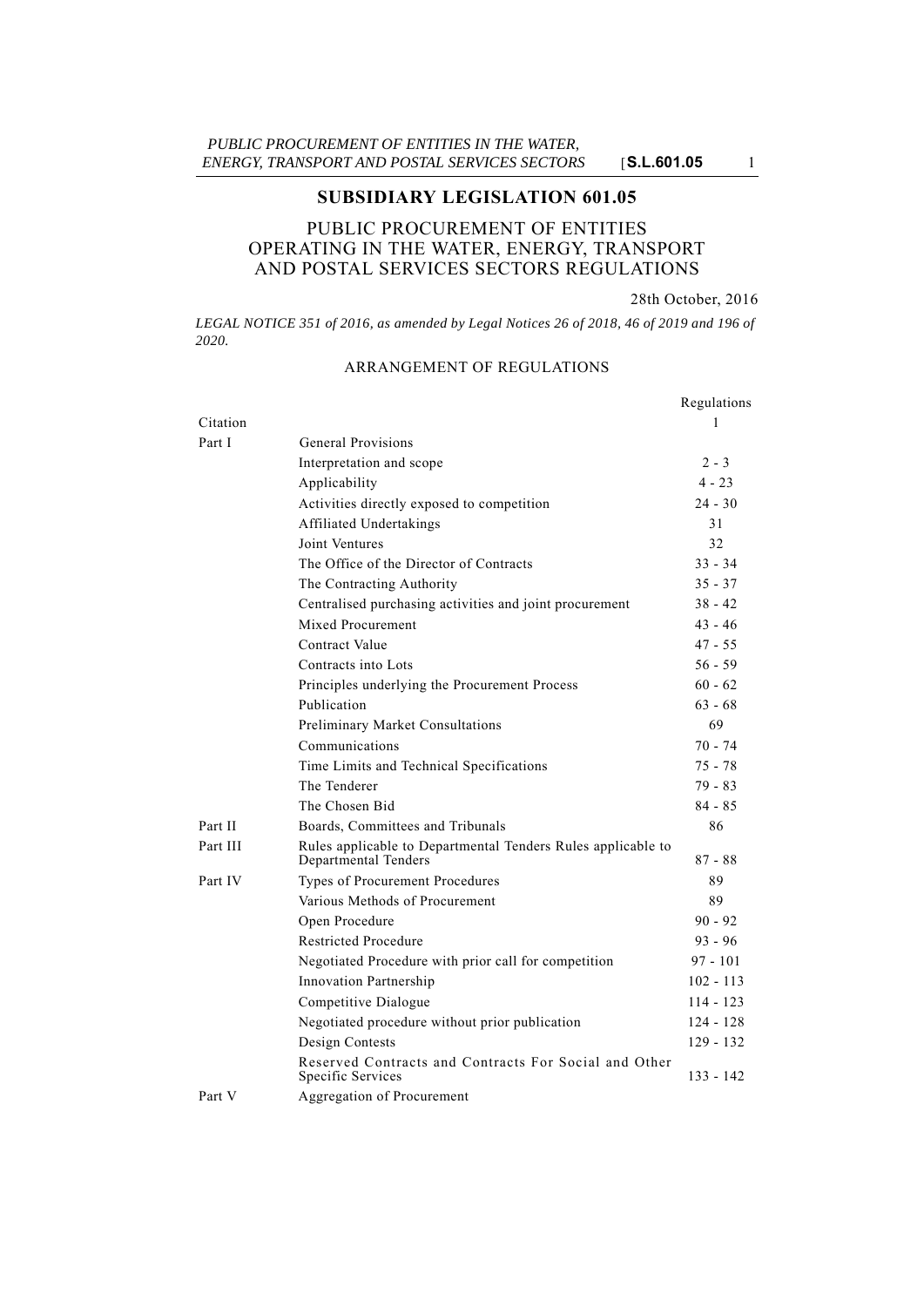#### 2 [**S.L.601.05** *PUBLIC PROCUREMENT OF ENTITIES IN THE WATER, ENERGY, TRANSPORT AND POSTAL SERVICES SECTORS*

|           | <b>Framework Agreements</b>                       | $143 - 146$ |  |
|-----------|---------------------------------------------------|-------------|--|
|           | Dynamic Purchase Systems                          | $147 - 153$ |  |
|           | Electronic Auctions                               | $154 - 163$ |  |
| Part VI   | Exclusion and Black Listing of Economic Operators | 164         |  |
| Part VII  | Choice of participants and award of contracts     |             |  |
|           | Selection Criteria                                | $165 - 169$ |  |
|           | Award of Contract                                 | $170 - 173$ |  |
|           | Abnormally Low Tenders and Variant Solutions      | 174 - 175   |  |
| Part VIII | Performance of Contracts                          |             |  |
|           | Contract Performance and Modifications            | $176 - 179$ |  |
|           | Termination of Contacts                           | 180         |  |
| Part IX   | Remedies                                          | 181         |  |

## SCHEDULES

| Schedule 1  | List of Activities                                                                                                                                                                        |
|-------------|-------------------------------------------------------------------------------------------------------------------------------------------------------------------------------------------|
| Schedule 2  | List of Union Legal Acts                                                                                                                                                                  |
| Schedule 3  | List of Union Legal Acts                                                                                                                                                                  |
| Schedule 4  | List of Central Purchasing Bodies                                                                                                                                                         |
| Schedule 5  | Values of Thresholds                                                                                                                                                                      |
| Schedule 6  | Deadlines for the adoption of the Implementing Acts                                                                                                                                       |
| Schedule 7  | Requirements relating to tools and devices for the Electronic Receipt of<br>Tenders, Requests to participate, Applications for qualification as well as<br>Plans and Projects in Contests |
| Schedule 8  | Data to be inserted in the Periodic Indicative Notices                                                                                                                                    |
| Schedule 9  | Information to be included in the Procurement Documents relating to<br>Electronic Auctions                                                                                                |
| Schedule 10 | Features concerning Publication                                                                                                                                                           |
| Schedule 11 | Information to be included in Contract Notices                                                                                                                                            |
| Schedule 12 | Information to be included in the Contract Award Notice                                                                                                                                   |
| Schedule 13 | Contents of the Invitations to Submit a Tender, Participate in the Dialogue,<br>to Negotiate or to Confirm Interest                                                                       |
| Schedule 14 | List of International Social and Environmental Conventions                                                                                                                                |
| Schedule 15 | Information to be included in Notices of Modifications of a Contract during<br>its term                                                                                                   |
| Schedule 16 | Services                                                                                                                                                                                  |
| Schedule 17 | Information to be included in Notices concerning Contracts for Social and<br>Other Specific Services                                                                                      |
| Schedule 18 | Information to be included in the Design Contest Notice                                                                                                                                   |
| Schedule 19 | Information to be included in the Results of Design Contest Notices                                                                                                                       |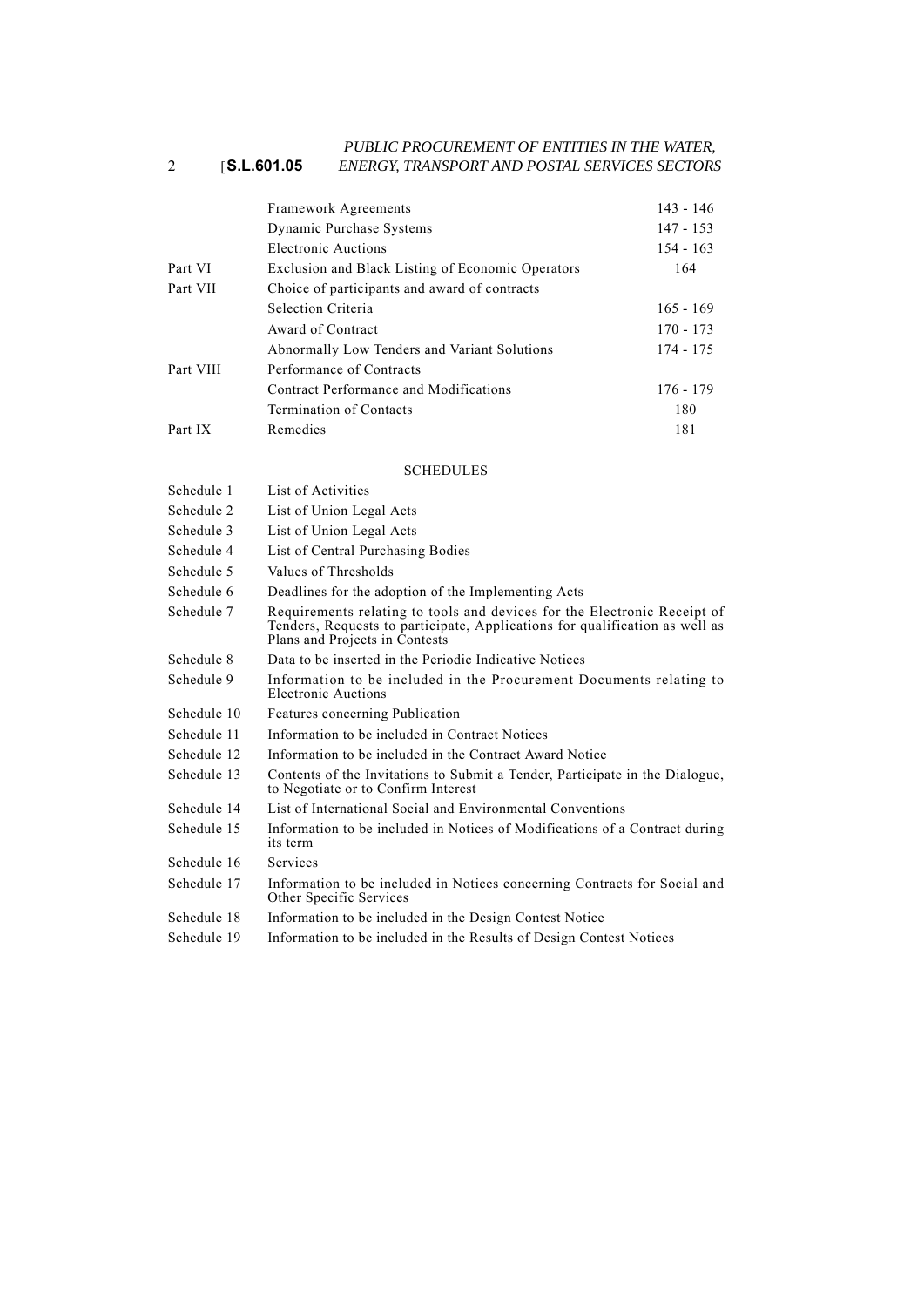**1.** The title of these regulations is the Public Procurement of Citation. Entities operating in the Water, Energy, Transport and Postal Services Sectors Regulations.

# **Part I**

# General Provisions

## Interpretation and Scope

#### **2.** (1) For the purposes of these regulations:

"ancillary purchasing activities" means activities consisting in the provision of support to purchasing activities, in particular in the following forms:

- (*a*) technical infrastructure enabling contracting authorities to award public contracts or to conclude framework agreements for works, supplies or services;
- (*b*) advice on the conduct or design of public procurement procedures;
- (*c*) preparation and management of procurement procedures on behalf and for the account of the contracting authority concerned;

"black listed person" shall have the same meaning as that given in the Public Procurement Regulations;

"bodies governed by public law" means bodies that have all of the following characteristics:

- (*a*) they are established for the specific purpose of meeting needs in the general interest, not having an industrial or commercial character;
- (*b*) they have legal personality; and
- (*c*) they are financed, for the most part, by the State, regional or local authorities, or by other bodies governed by public law; or are subject to management supervision by those authorities or bodies; or have an administrative, managerial or supervisory board, more than half of whose members are appointed by the State, regional or local authorities, or by other bodies governed by public law;

"candidate" means an economic operator that has sought an invitation or has been invited to take part in a restricted procedure, in a competitive procedure with negotiation, in a negotiated procedure without prior publication, in a competitive dialogue or in an innovation partnership;

"central purchasing body" means a contracting entity providing centralised purchasing activities and, possibly, ancillary purchasing activities:

Provided that procurement carried out by a central purchasing body in order to perform centralised purchasing activities shall be deemed to be procurement for the pursuit of an activity as described in regulations 7 to 13. Regulation 15 shall not apply to procurement carried out by a central purchasing body in

Definitions. *Amended by: L.N. 26 of 2018*

S.L. 601.03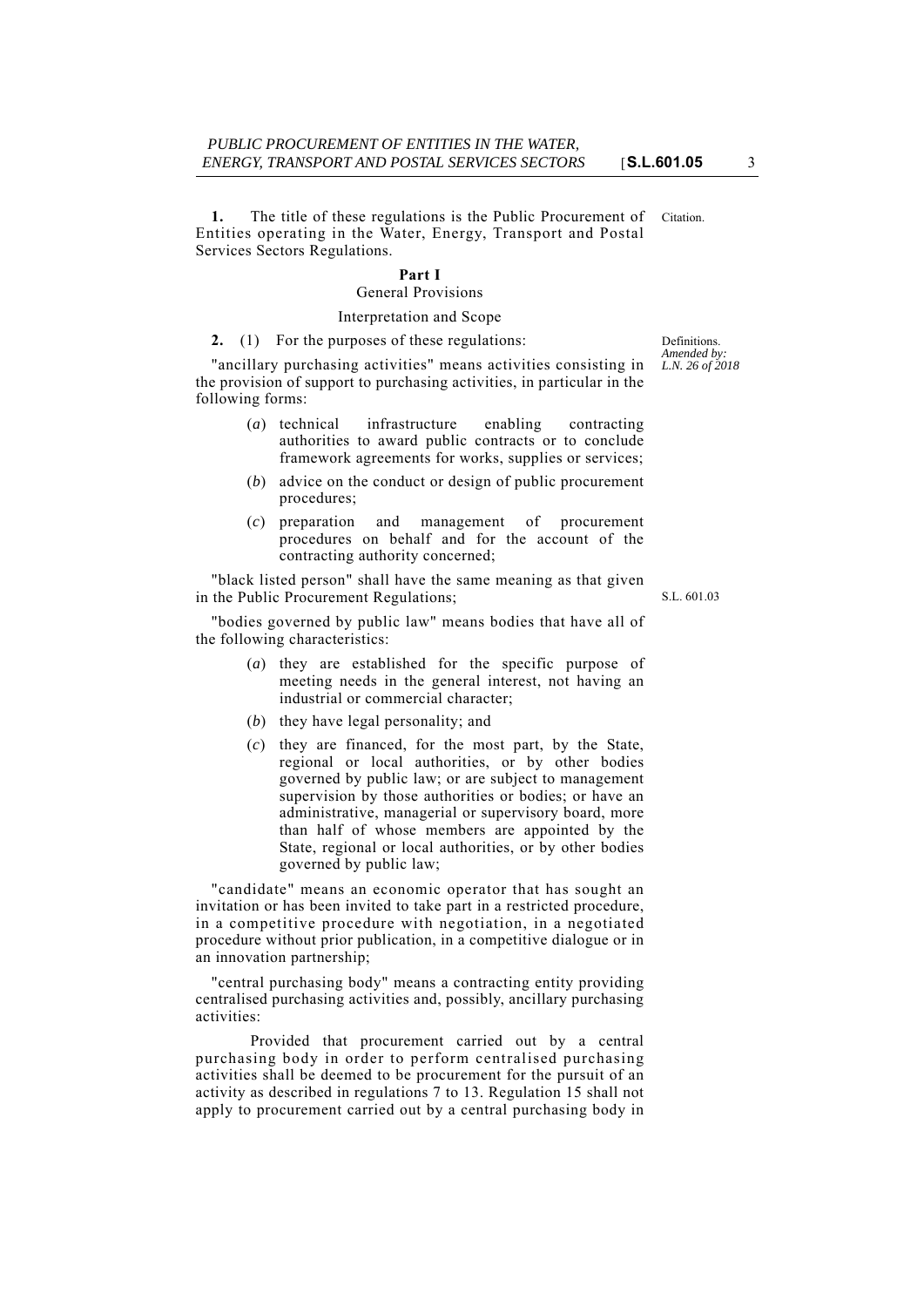order to perform centralised purchasing activities;

"centralised purchasing activities" means activities conducted on a permanent basis, in one of the following forms:

- (*a*) the acquisition of supplies and, or services intended for contracting authorities;
- (*b*) the award of public contracts or the conclusion of framework agreements for works, supplies or services intended for contracting authorities;

"Commission" means the Commission of the European Union;

"common technical specification" means a technical specification in the field of ICT laid down in accordance with Articles 13 and 14 of Regulation (EU) 1025/2012;

"conflicts of interest" shall at least mean any situation where staff members of the contracting authority or of a procurement service provider acting on behalf of the contracting authority who are involved in the conduct of the procurement procedure or may influence the outcome of that procedure have, directly or indirectly, a financial, economic or other personal interest which might be perceived to compromise their impartiality and independence in the context of the procurement procedure;

"Conformity Assessment Body" shall be a body that performs conformity assessment activities including calibration, testing, certification and inspection accredited in accordance with Regulation (EC) No 765/2008 of the European Parliament and of the Council of 9 July 2008 setting out the requirements for accreditation and market surveillance relating to the marketing of products;

"contract award notice" means a notice to be published in the Official Journal of the European Union;

"contract notice" means a notice to be published in the Official Journal of the European Union;

"contracting authorities" means State, regional or local authorities, bodies governed by public law or associations formed by one or more such authorities or one or more such bodies governed by public law;

"Contracts Committees" means the General Contracts Committee and, or the Special Contracts Committee;

"CPV" means the Common Procurement Vocabulary as adopted by Regulation (EC) No. 2195/2002, as amended from time to time;

"departmental tender" means tenders issued by contracting authorities with an estimated value which falls under the threshold established under regulation 30(1)(*a*);

"design contests" means those procedures which enable the contracting authority to acquire, mainly in the fields of town and country planning, architecture and engineering or data processing, a plan or design selected by a jury after being put out to competition with or without the award of prizes;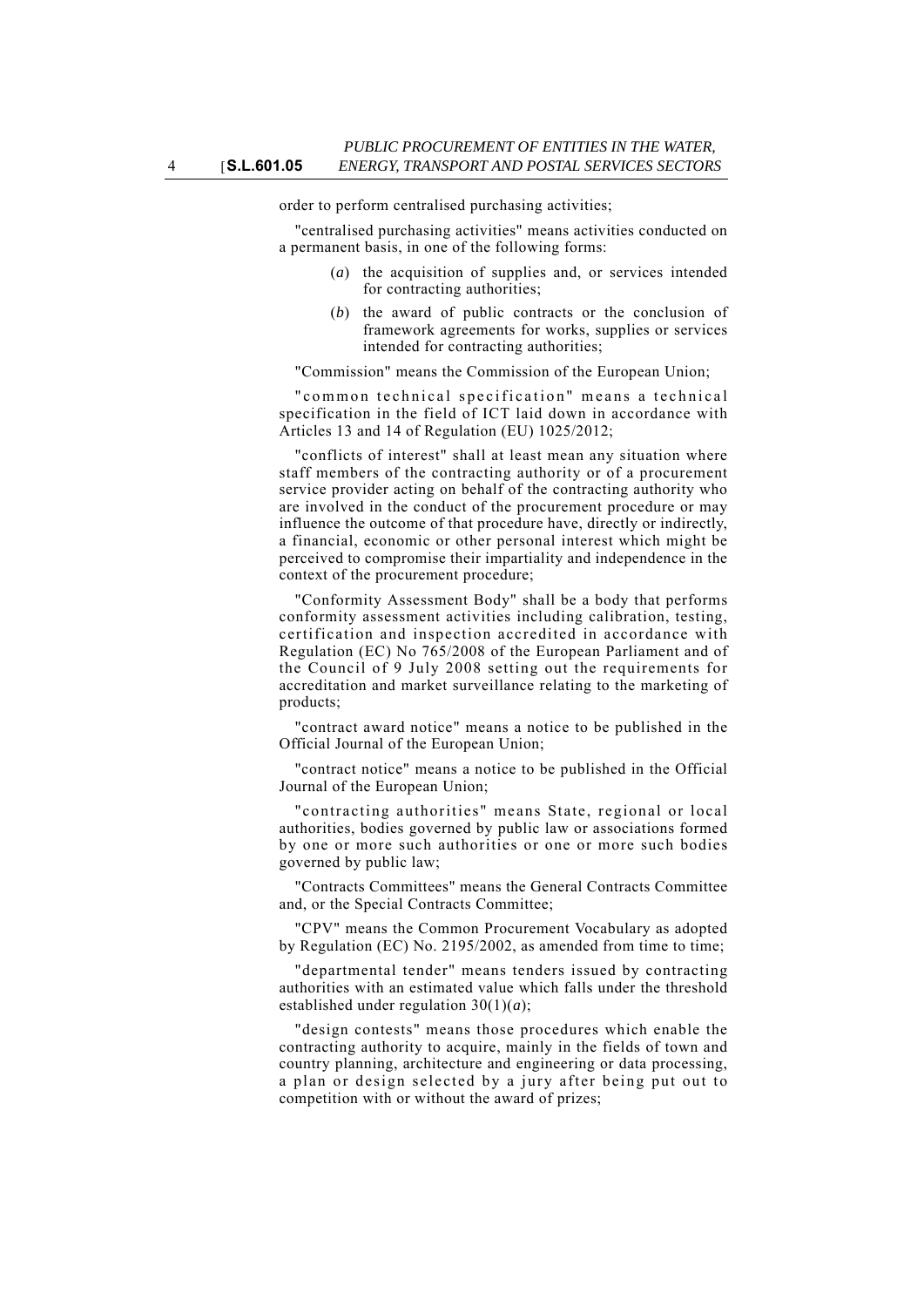"direct contracts" means contracts awarded without recourse to a prior call for competition;

"Director" means the Director of Contracts who heads the Department of Contracts;

"economic operator" means any natural or legal person or public entity or group of such persons and, or entities, including any temporary association of undertakings;

"electronic means" means electronic equipment for the processing (including digital compression) and storage of data which is transmitted, conveyed and received by wire, by radio, by optical means or by other electromagnetic means;

"European technical assessment" means the documented assessment of the performance of a construction product, in relation to its essential characteristics, in accordance with the respective European Assessment Document, as defined in point 12 of Article 2 of Regulation (EU) No 305/2011 of the European Parliament and of the Council;

"Evaluation Committee" means boards or committees appointed by contracting authorities with the purpose of evaluating tenders received and for making recommendations thereon;

"framework agreement" means an agreement between one or more contracting authorities and one or more economic operators, the purpose of which is to establish the terms governing contracts to be awarded during a given period, in particular with regard to price and, where appropriate, the quantity envisaged;

"government's e-procurement platform" means the electronic platform for procurement as established by the Director;

"ineffectiveness" shall have the same meaning as that given under the Public Procurement Regulations;

S.L. 601.03

"innovation" means the implementation of a new or significantly improved product, service or process, including but not limited to production, building or construction processes, a new marketing method, or a new organisational method in business practices, workplace organisation or external relations *inter alia* with the purpose of helping to solve societal challenges or to support the Europe 2020 strategy for smart, sustainable and inclusive growth;

"irregular tenders" means tenders which do not comply with the procurement documents, which were received late, where there is evidence of collusion or corruption, or which have been found by the contracting entity to be abnormally low;

"label" means any document, certificate or attestation confirming that the works, products, services, processes or procedures in question meet certain requirements;

"label requirements" means the requirements to be met by the works, products, services, processes or procedures in question in order to obtain the label concerned;

"life cycle" means all consecutive and, or interlinked stages, including research and development to be carried out, production,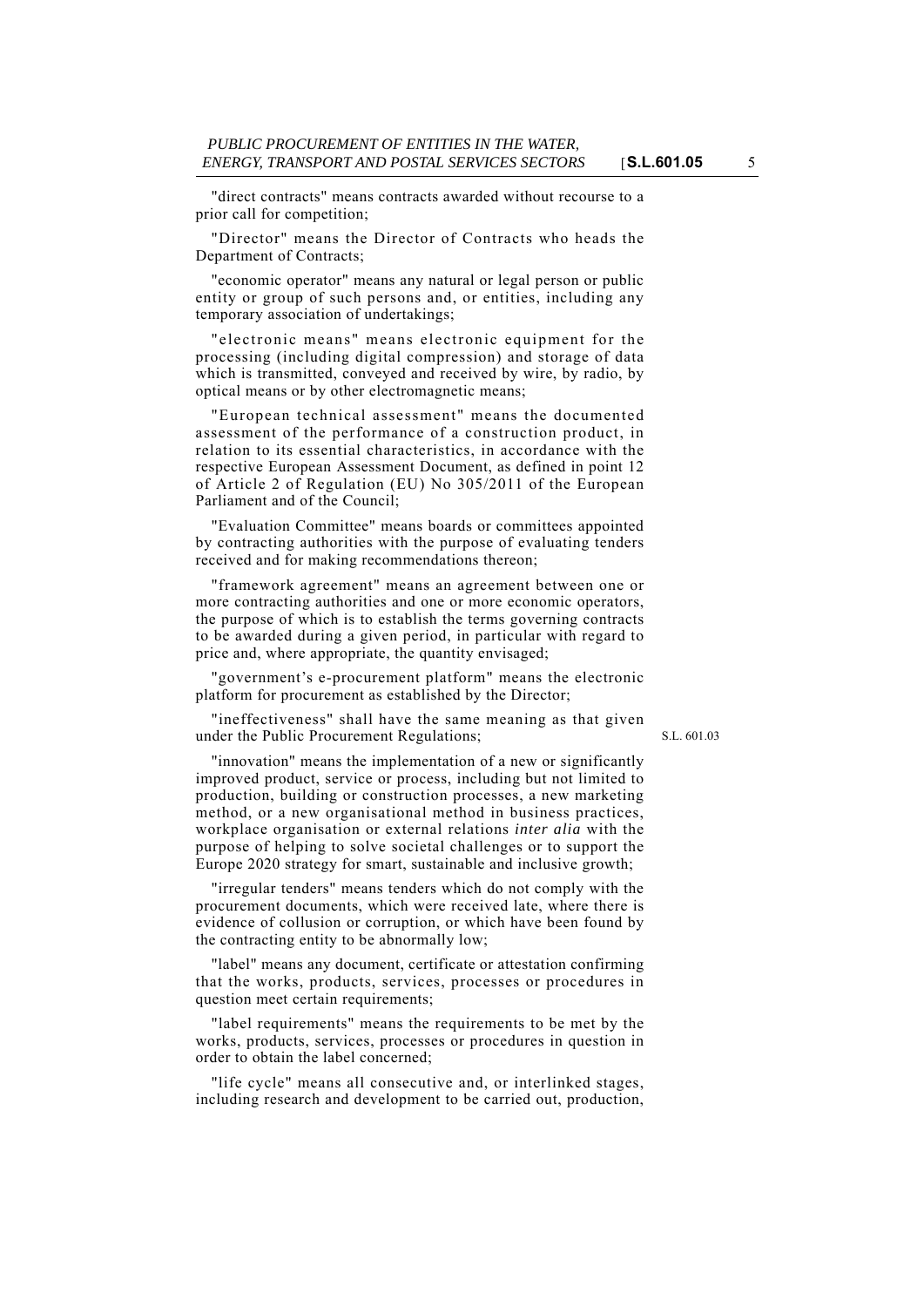trading and its conditions, transport, use and maintenance, throughout the existence of the product or the works or the provision of the service, from raw material acquisition or generation of resources to disposal, clearance and end of service or utilisation;

"local authorities" includes all authorities of the administrative units falling under NUTS 3 and smaller administrative units, as referred to in Regulation (EC) No 1059/2003;

"Member State" means a member state of the European Union;

"Minister" means the Minister responsible for Finance;

"modification" means any change, variation or amendment to the original terms of the contract including, but not limited to, the introduction of new conditions and to the removal or replacement of existing conditions;

"non-compliant tender" means a tender which does not conform to the terms and conditions specified in the notice or EU notice to tender or in the procurement documents themselves;

"notice" means a notice published in the Gazette;

"prior information notices" means a notice published in the Official Journal;

"procurement" means acquisition by means of a public contract of works, supplies or services by one or more contracting authorities from economic operators chosen by those contracting authorities, whether or not the supplies, works, or services are intended for a public purpose;

"procurement document" means any document produced or referred to by the contracting entity to describe or determine elements of the procurement or the procedure, including the contract notice, the periodic indicative notice or the notices on the existence of a qualification system where they are used as a means of calling for competition, the technical specifications, the descriptive document, proposed conditions of contract, formats for the presentation of documents by candidates and tenderers, information on generally applicable obligations and any additional documents;

"procurement service provider" means a public or private body which offers ancillary purchasing activities on the market;

"Public Contracts Review Board" means the Public Contracts Review Board as established under the Public Procurement Regulations;

"regional authorities" includes authorities listed nonexhaustively in NUTS 1 and 2, as referred to in Regulation (EC) No 1059/2003 of the European Parliament and of the Council;

S.L. 601.03 "Review Board" shall have the same meaning as in the Public Procurement Regulations;

> "service contracts" means contracts having as their object the provision of services other than those referred to in the definition "works contracts";

*Substituted by: L.N. 26 of 2018.*

S.L. 601.03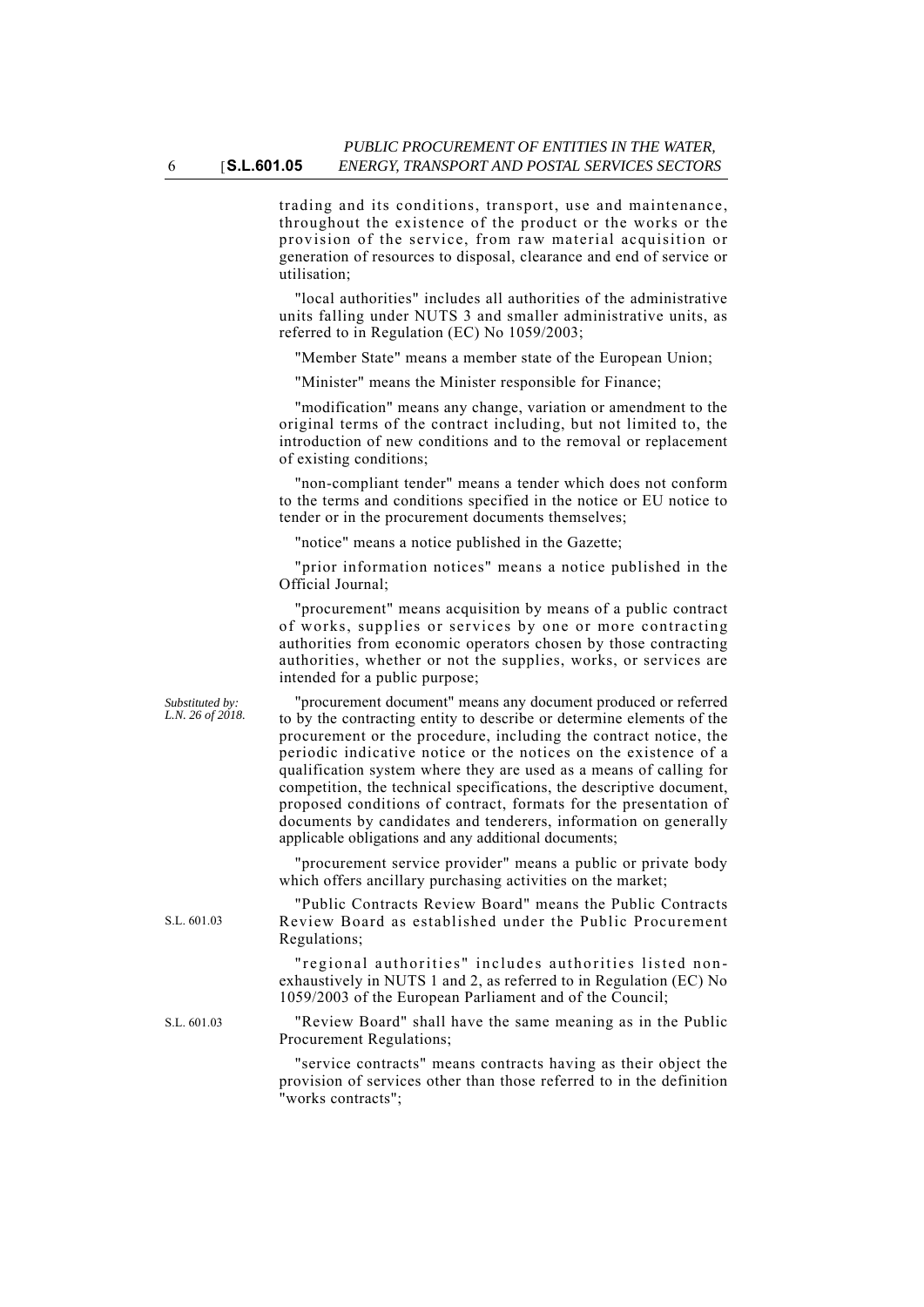"SME" shall be understood as defined in Commission Recommendations 2003/361/EC of 6 May 2003 concerning the definition of micro, small and medium-sized enterprises;

"standard" means a technical specification, adopted by a recognised standardisation body, for repeated or continuous application, with which compliance is not compulsory, and which is one of the following:

- (*a*) "international standard" means a standard adopted by an international standardisation organisation and made available to the general public;
- (*b*) "European standard" means a standard adopted by a European standardisation organisation and made available to the general public;
- (*c*) "national standard" means a standard adopted by a national standardisation organisation and made available to the general public;

"supply, works and service contracts" are contracts for pecuniary interest concluded in writing between one or more of the contracting entities referred to in sub-regulation (2), and one or more contractors, suppliers, or service providers;

"supply contracts" means contracts having as their object the purchase, lease, rental or hire-purchase, with or without an option to buy, of products. A supply contract may include, as an incidental matter, siting and installation operations;

"technical reference" means any deliverable produced by European standardisation bodies, other than European standards, according to procedures adapted to the development of market needs;

"technical specification" means either -

(*a*) in the case of works contracts the totality of the technical prescriptions contained in particular in the procurement documents, defining the characteristics required of a material, product or supply, so that it fulfils the use for which it is intended by the contracting entity; those characteristics include levels of environmental and climate performance, design for all requirements (including accessibility for disabled persons) and conformity assessment, performance, safety or dimensions, including the procedures concerning quality assurance, terminology, symbols, testing and test methods, packaging, marking and labelling, user instructions and production processes and methods at any stage of the life cycle of the works; those characteristics also include rules relating to design and costing, the test, inspection and acceptance conditions for works and methods or techniques of construction and all other technical conditions which the contracting entity is in a position to prescribe, under general or specific regulations, in relation to the finished works and to the materials or parts which they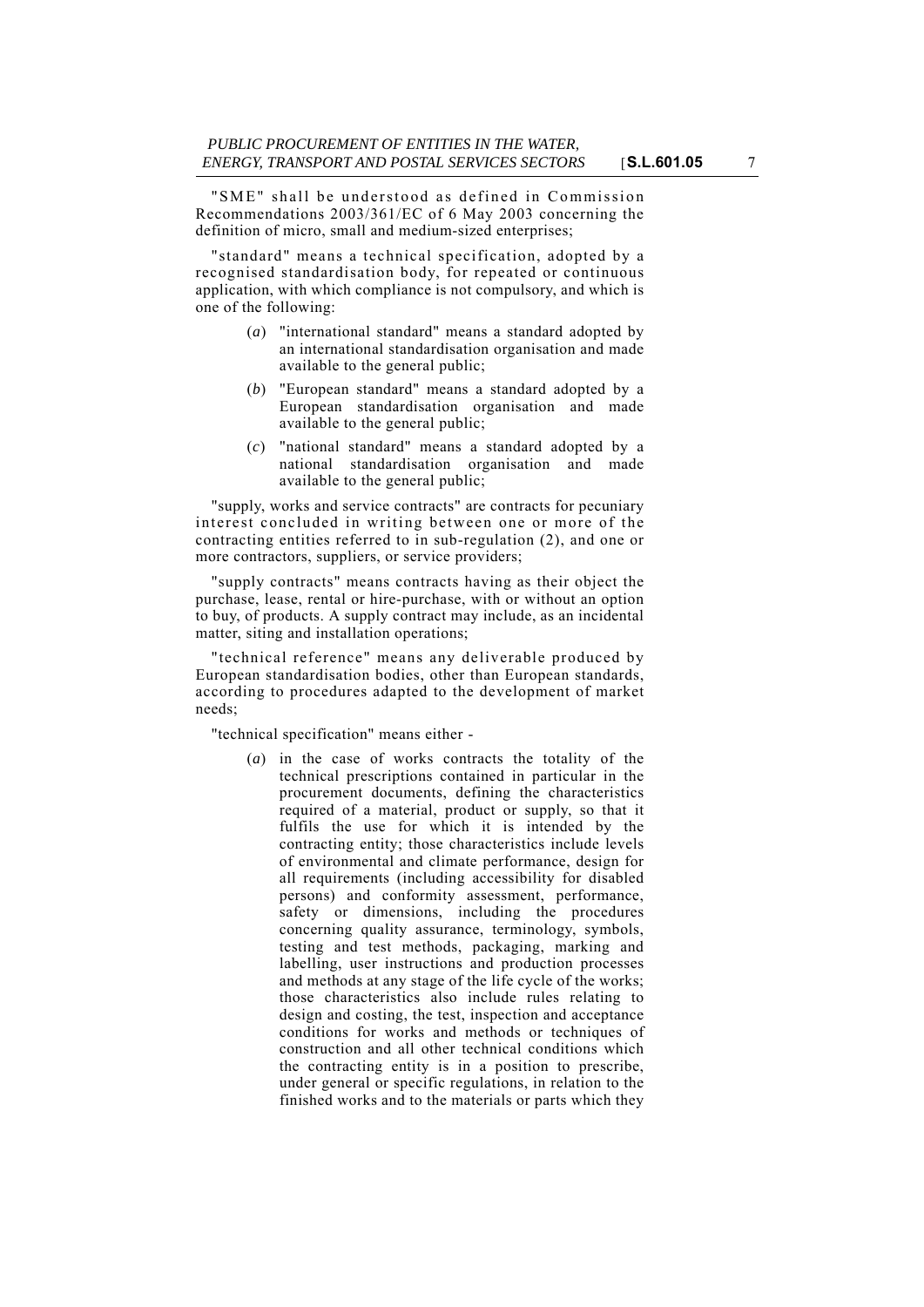involve; or

(*b*) in the case of supply or service contracts a specification in a document defining the required characteristics of a product or a service, such as quality levels, environmental and climate performance levels, design for all requirements (including accessibility for disabled persons) and conformity assessment, performance, use of the product, safety or dimensions, including requirements relevant to the product as regards the name under which the product is sold, terminology, symbols, testing and test methods, packaging, marking and labelling, user instructions, production processes and methods at any stage of the life cycle of the supply or service and conformity assessment procedures;

"TFEU" means the Treaty on European Union and the Treaty on the Functioning of the European Union;

"tenderer" means an economic operator that has submitted a tender;

"unacceptable tenders" means tenderers that do not have the required qualifications, and tenders whose price exceeds the contracting authority's budget as determined and documented prior to the launching of the procurement procedure;

Cap. 406. "VAT" means value added tax under the Value Added Tax Act;

"a work" means the outcome of building or civil engineering works taken as a whole which is sufficient in itself to fulfil an economic or technical function;

"works contracts" means public contracts having as their object one of the following:

- (*a*) the execution, or both the design and execution, of works related to one of the activities within the meaning of Schedule 1;
- (*b*) the execution, or both the design and execution, of a work;
- (*c*) the realisation, by whatever means, of a work corresponding to the requirements specified by the contracting entity exercising a decisive influence on the type or design of the work;

"written" or "in writing" means any expression consisting of words or figures which can be read, reproduced and subsequently communicated, including information transmitted and stored by electronic means.

- (2) "Contracting entities" are entities which:
	- (*a*) are contracting authorities or public undertakings and which pursue one of the activities referred to in regulations 8 to 14;
	- (*b*) when they are not contracting authorities or public undertakings, have as one of their activities any of the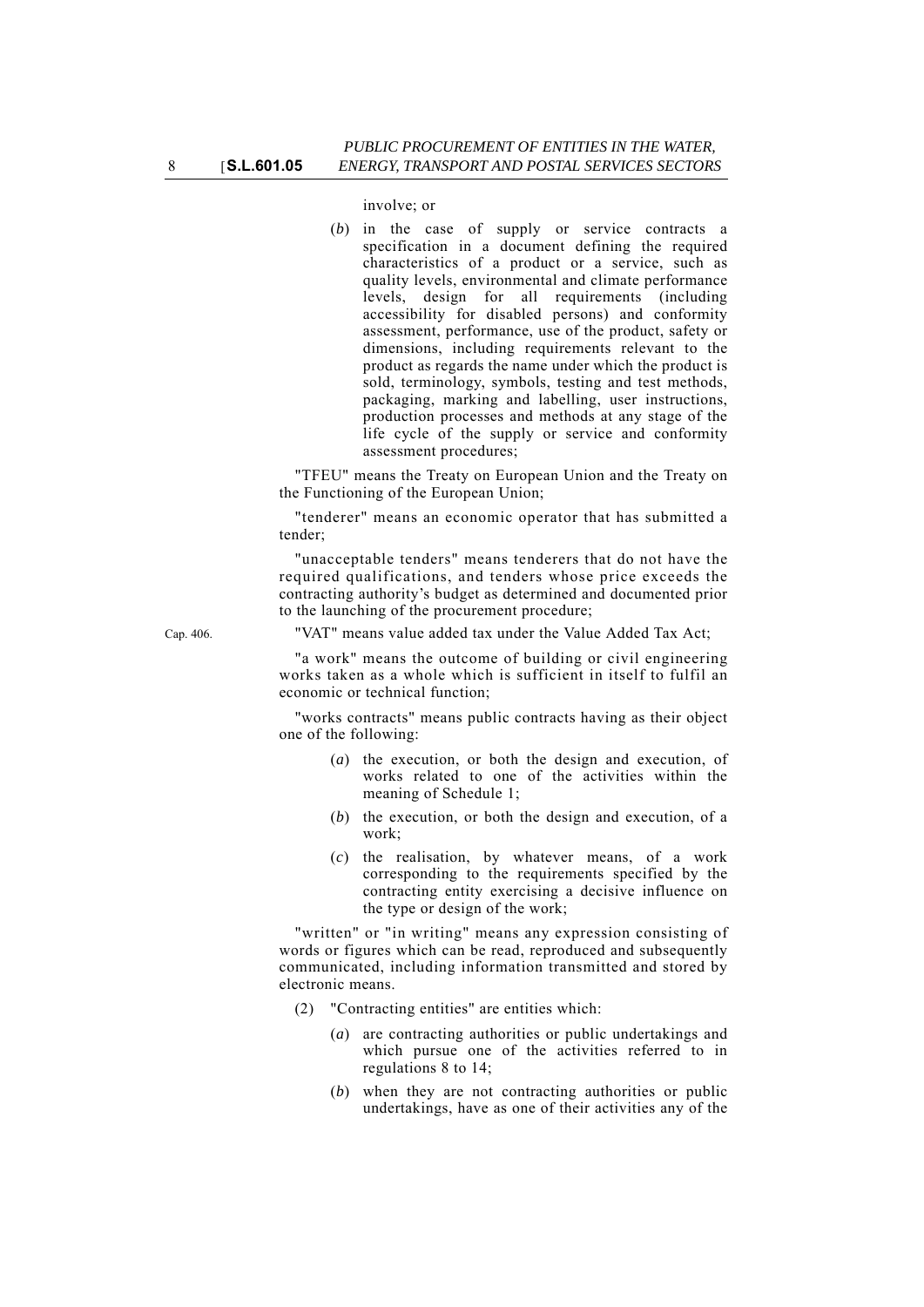activities referred to in regulations 7 to 13, or any combination thereof and operate on the basis of special or exclusive rights granted by a competent authority.

- (3) (*a*) "Public undertaking" means any undertaking over which the contracting authorities may exercise directly or indirectly a dominant influence by virtue of their ownership of it, their financial participation therein, or the rules which govern it.
	- (*b*) A dominant influence on the part of the contracting authorities shall be presumed in any of the following cases in which those authorities directly or indirectly -
		- (i) hold the majority of the undertaking's subscribed capital;
		- (ii) control the majority of the votes attaching to shares issued by the undertaking;
		- (iii) can appoint more than half of the undertaking's administrative, management or supervisory body.
- (4) For the purpose of sub-regulations (2) and (3):
	- (*a*) special or exclusive rights means rights granted by a competent authority by way of any legislative, regulatory or administrative provision the effect of which is to limit the exercise of activities defined in regulations 7 to 13 to one or more entities, and which substantially affects the ability of other entities to carry out such activity;
	- (*b*) rights which have been granted by means of a procedure in which adequate publicity has been ensured and where the granting of those rights was based on objective criteria shall not constitute special or exclusive rights within the meaning of paragraph (*a*). Such procedures include:
		- (i) procurement procedures with a prior call for competition in conformity with the Public Procurement Regulations, the Concession Contracts Regulations, these regulations or the Public Procurement of Contracting Authorities or Entities in the fields of Defence and Security Regulations;
		- (ii) procedures pursuant to other legal acts of the Union listed in Schedule 2, ensuring adequate prior transparency for granting authorisations on the basis of objective criteria.

**3.** The scope of these regulations is that of regulating the Scope. procurement by contracting entities operating in the water, energy, transport and postal services sectors.

#### Applicability

**4.** (1) These regulations shall regulate all the procurement Applicability. procedures that are initiated after their entry into force.

S.L. 601.03 S.L. 601.09

S.L. 601.07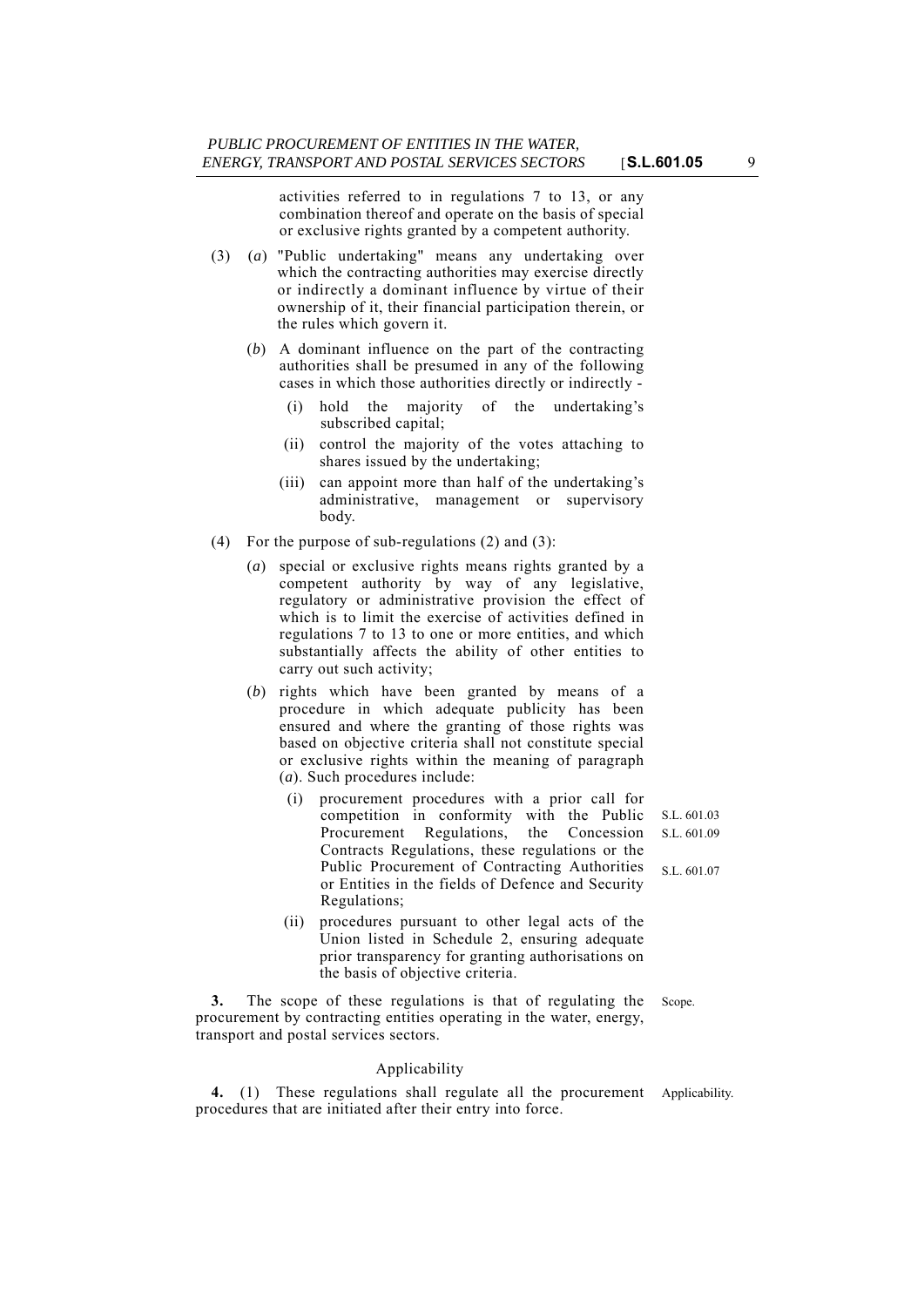(2) The application of these regulations is subject to Article 346 of the TFEU.

**5.** Any procurement procedure which has been issued prior to the coming into force of these regulations shall continue to be regulated by the laws which were in force before the coming into force of these regulations, including any review on any decision thereon.

**6.** For the purposes of regulations 7, 8 and 9 "supply" shall include generation or production, wholesale and retail sale, while production of gas in the form of extraction falls within the scope of regulation 13.

Gas and Heat. **7.** (1) As far as gas and heat are concerned, these regulations shall apply to the following activities:

- (*a*) the provision or operation of fixed networks intended to provide a service to the public in connection with the production, transport or distribution of gas or heat;
- (*b*) the supply of gas or heat to such networks.

(2) The supply of gas or heat to networks which provide a service to the public by a contracting entity other than a contracting authority shall not be considered a relevant activity within the meaning of sub-regulation (1) where:

- (*a*) the production of gas or heat by the entity concerned is the unavoidable consequence of carrying out an activity other than those referred to in sub-regulation (1) of this regulation or in regulations 8 to 10;
- (*b*) supply to the public network is aimed only at the economic exploitation of such production and amounts to not more than twenty per cent of the entity's turnover having regard to the average for the preceding three years, including the current year.

Electricity. **8.** (1) As far as electricity is concerned, these regulations shall apply to the following activities:

- (*a*) the provision or operation of fixed networks intended to provide a service to the public in connection with the production, transport or distribution of electricity;
- (*b*) the supply of electricity to such networks.

(2) The supply of electricity to networks which provide a service to the public by a contracting entity other than a contracting authority shall not be considered a relevant activity within the meaning of sub-regulation (1) where all of the following conditions are met:

> (*a*) the production of electricity by the contracting entity concerned takes place because its consumption is necessary for carrying out an activity other than those referred to in sub-regulation (1), or in regulations 7, 9 and 10;

10 [**S.L.601.05**

Transitory provision.

Common provisions.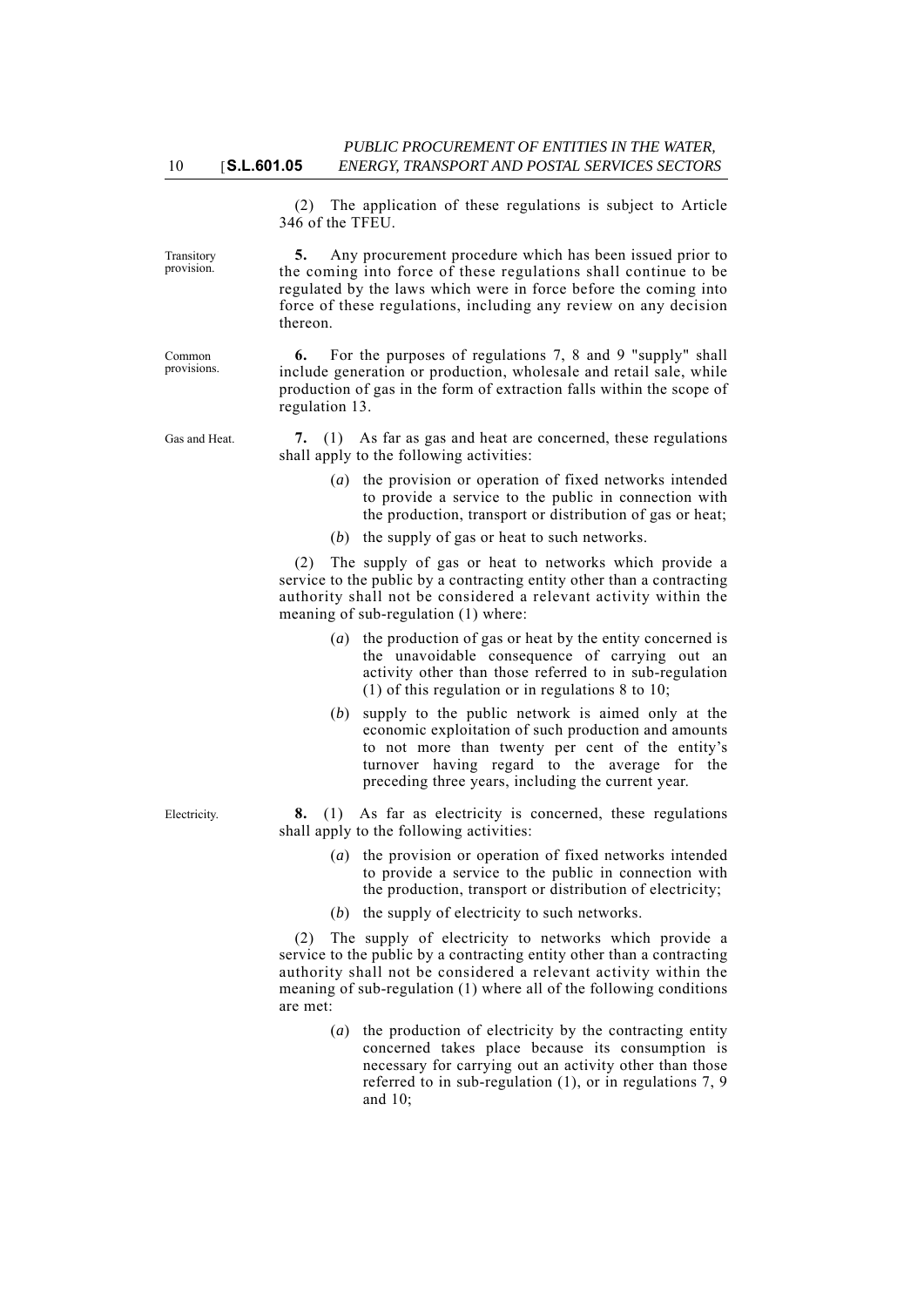(*b*) supply to the public network depends only on the contracting entity's own consumption and has not exceeded thirty per cent of the contracting entity's total production of energy, on the basis of the average for the preceding three years, including the current year.

**9.** (1) As far as water is concerned, these regulations shall Water. apply to the following activities:

- (*a*) the provision or operation of fixed networks intended to provide a service to the public in connection with the production, transport or distribution of drinking water;
- (*b*) the supply of drinking water to such networks.

(2) These regulations shall also apply to contracts or design contests awarded or organised by contracting entities which pursue an activity referred to in sub-regulation (1) and which:

- (*a*) are connected with hydraulic engineering projects, irrigation or land drainage, provided that the volume of water to be used for the supply of drinking water represents more than twenty per cent of the total volume of water made available by such projects or irrigation or drainage installations;
- (*b*) are connected with the disposal or treatment of sewage.

(3) The supply by a contracting entity other than a contracting authority, of drinking water to fixed networks which provide a service to the public shall not be considered as a relevant activity within the meaning of sub-regulation (1) where:

- (*a*) the production of drinking water by the entity concerned takes place because its consumption is necessary for carrying out an activity other than those referred to in regulations 7 to 10;
- (*b*) supply to the public network depends only on the contracting entity's own consumption and has not exceeded thirty per cent of the contracting entity's total production of drinking water, on the basis of the average for the preceding three years, including the current year.

**10.** (1) These regulations shall apply to activities relating to Transport services. the provision or operation of networks providing a service to the public in the field of transport by railway, automated systems, tramway, trolley bus, bus or cable.

(2) As regards transport services, a network shall be considered to exist where the service is provided under operating conditions laid down by a competent authority, such as conditions on the routes to be served, the capacity to be made available or the frequency of the service.

**11.** These regulations shall apply to activities relating to the Ports and airports.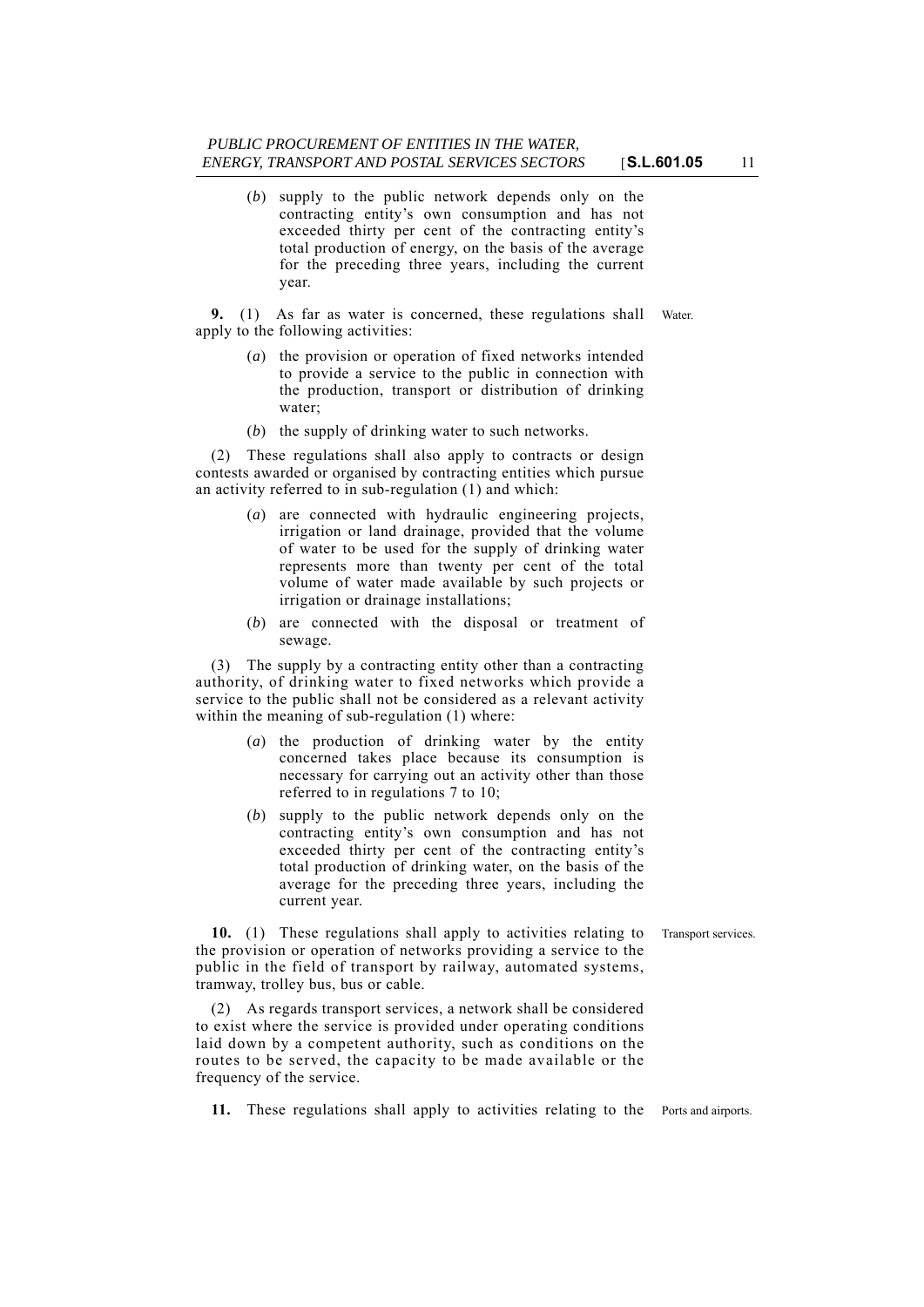exploitation of a geographical area for the purpose of the provision or operation of airports and maritime or inland ports or other terminal facilities to carriers by air, sea or inland waterway.

Postal services. **12.** (1) These regulations shall apply to activities relating to the provision of:

- (*a*) postal services;
- (*b*) other services, other than postal services, on condition that such services are provided by an entity which also provides postal services within the meaning of subregulation  $(2)(b)$  and provided that the conditions set out in regulation 24(1) and (2) are not satisfied in respect of the services falling within sub-regulation  $(2)(b)$ .

(2) For the purpose of this regulation and without prejudice to Directive 97/67/EC:

- (*a*) "postal item" means an item addressed in the final form in which it is to be carried, irrespective of weight. In addition to items of correspondence, such items also include for instance books, catalogues, newspapers, periodicals and postal packages containing merchandise with or without commercial value, irrespective of weight;
- (*b*) "postal services" means services consisting of the clearance, sorting, routing and delivery of postal items. This shall include both services falling within as well as services falling outside the scope of the universal service set up in conformity with Directive 97/67/EC;
- (*c*) "other services, other than postal services" means services provided in the following areas:
	- (i) mail service management services (services both preceding and subsequent to despatch, such as mailroom management services);
	- (ii) services concerning postal items not included in sub-regulation  $(2)(a)$ , such as direct mail bearing no address.

**13.** (1) These regulations apply to activities relating to the exploitation of a geographical area for the purpose of:

- (*a*) extracting oil or gas;
- (*b*) exploring for, or extracting, coal or other solid fuels.

(2) These regulations do not apply to activities relating to the exploration for oil and gas.

- (3) For the purpose of this regulation:
	- (*a*) "exploration" should be considered to include the activities that are undertaken in order to verify whether oil and gas is present in a given zone and if so

Extraction of oil and gas exploration or extraction of coal or other solid fuels.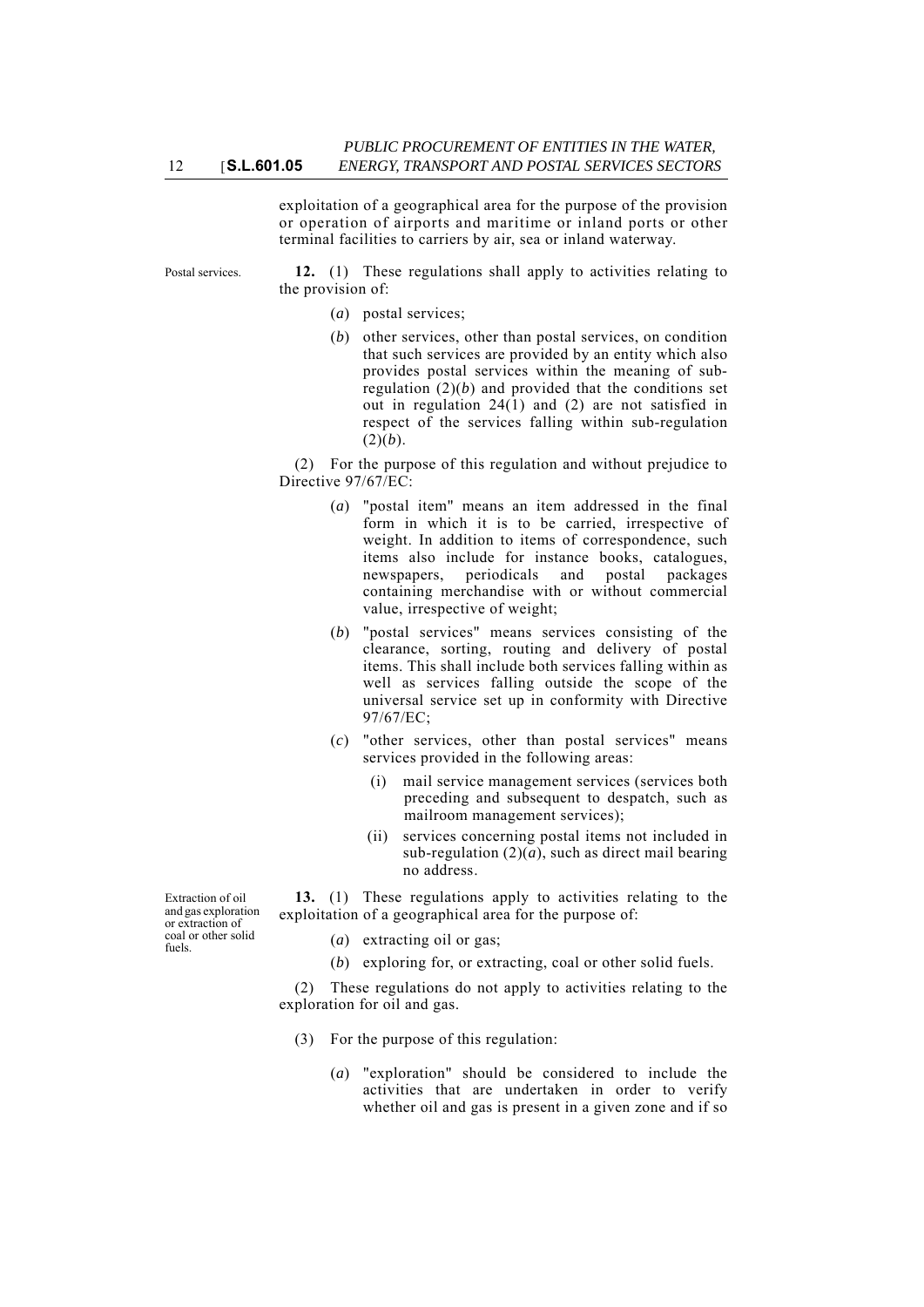whether it is commercially exploitable;

- (*b*) "extraction" should be considered as the "production" of oil and gas;
- (*c*) "production" should be considered to include the setting up of adequate infrastructure for future production of oil such as oil platforms, pipelines, and terminals.

**14.** (1) This regulation shall apply to tenders covering products originating in third countries with which the Union has not concluded, whether multilaterally or bilaterally, an agreement ensuring comparable and effective access for Union undertakings to the markets of those third countries.

(2) Any tender submitted for the award of a supply contract may be rejected where the proportion of the products originating in third countries as determined in accordance with Regulation (EU) No 952/2013 of the European Parliament and of the Council of 9th October 2013, exceeds fifty per cent of the total value of the products constituting the tender.

(3) Software used in telecommunications network equipment shall be regarded as products.

(4) Subject to the provisions of sub-regulation (2), where two or more tenders are equivalent in the light of the contract award criteria defined in regulation 170, preference shall be given to those tenders which may not be rejected pursuant to sub-regulation (2). The prices of those tenders shall be considered equivalent for the purposes of this regulation if the price difference does not exceed three per cent.

(5) A tender shall not be preferred to another pursuant to the sub-regulation (1) where its acceptance would oblige the contracting entity to acquire equipment having technical characteristics different from those of existing equipment, resulting in incompatibility, technical difficulties in operation and maintenance or disproportionate costs.

(6) For the purposes of this regulation, third countries to which the benefit of these regulations has been extended by a Council Decision in accordance with sub-regulation (1) shall not be taken into account for determining the proportion, referred to in subregulation (2), of products originating in third countries.

**15.** (1) These regulations shall not apply to contracts awarded for purposes of resale or lease to third parties, provided that the contracting entity enjoys no special or exclusive right to sell or lease the subject of such contracts, and other entities are free to sell or lease it under the same conditions as the contracting entity.

(2) The contracting entities shall notify the Commission if so requested of all the categories of products or activities which they regard as excluded under sub-regulation (1).

Tenders comprising products originating in third countries.

Contracts awarded for purposes of resale or lease to third parties.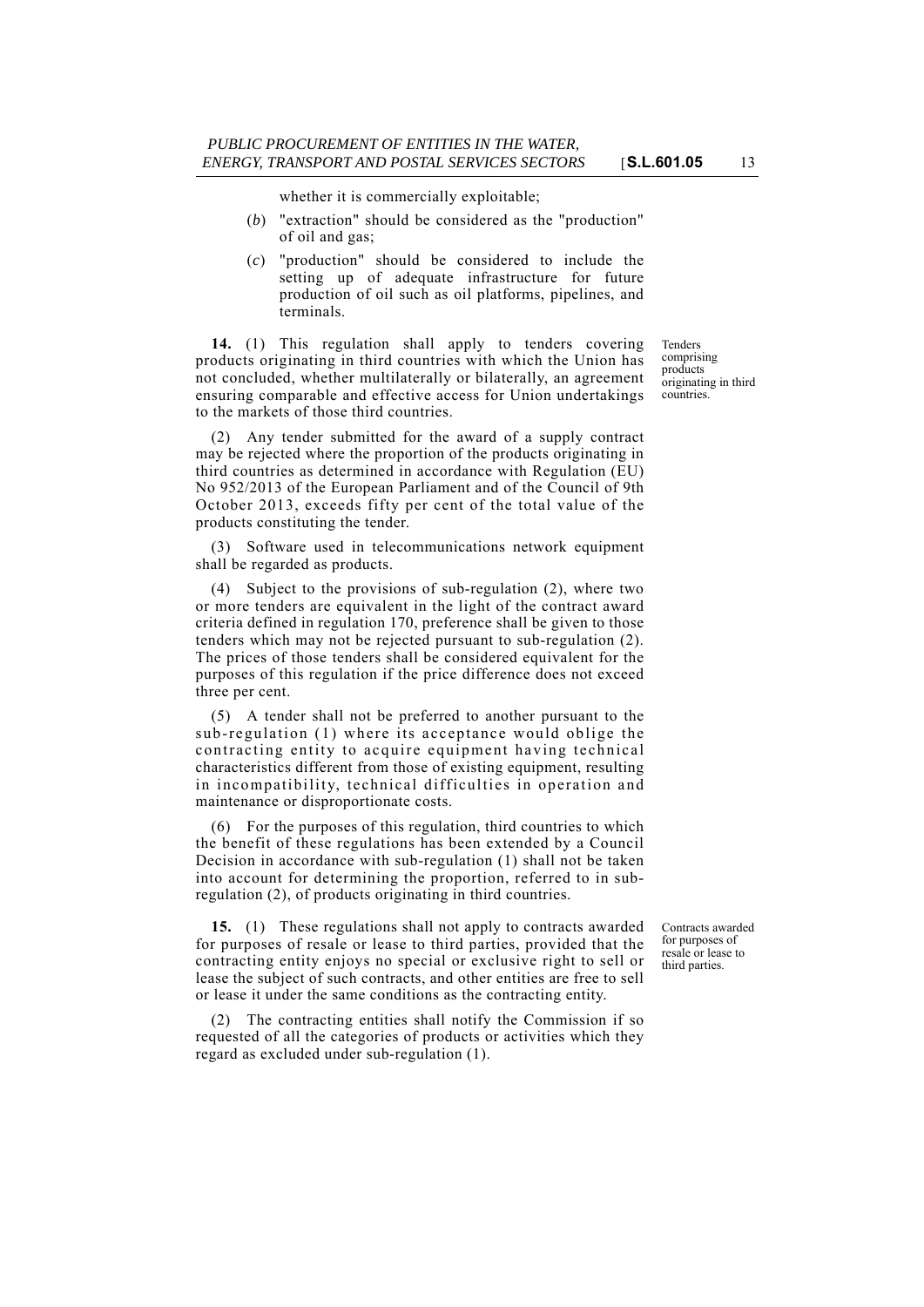Contracts and design contests awarded or organised for purposes other than the pursuit of a covered activity or for the pursuit of such an activity in a third country.

Contracts awarded and design contests organised pursuant to international rules.

**16.** (1) These regulations shall not apply to contracts which the contracting entities award for purposes other than the pursuit of their activities as described in regulations 7 to 13 or for the pursuit of such activities in a third country, in conditions not involving the physical use of a network or geographical area within the Union nor to design contests organised for such purposes.

(2) The contracting entities shall notify the Commission if so requested of all the categories of products or activities which they regard as excluded under sub-regulation (1).

**17.** (1) These regulations shall not apply to contracts or design contests which the contracting entity is obliged to award or organise in accordance with procurement procedures different from those laid down in these regulations established by any of the following

- (*a*) a legal instrument creating international law obligations, such as an international agreement, concluded in accordance with the Treaties, between a Member State and one or more third countries or subdivisions thereof and covering works, supplies or services intended for the joint implementation or exploitation of a project by their signatories;
- (*b*) an international organisation;
- (*c*) contracts and design contests which the contracting entity awards or organises in accordance with procurement rules provided by an international organisation or international financing institution, where the contracts or design contests concerned are fully financed by that organisation or institution; in the case of contracts or design contests co-financed the most part by an international organisation or international financing institution the parties shall agree on applicable procurement procedures:

Provided that for design contests, falling under this regulation, and having an estimated value which meets or exceeds the thresholds established under Schedule 5, the contracting entity shall communicate all legal instruments referred to in paragraph (*a*) to the Commission.

(2) The provisions of regulation 23 shall apply to contracts and design contests involving defence or security aspects which are awarded or organised pursuant to international rules. Subregulation (1) shall not apply to those contracts and design contests.

- Specific exclusions for service contracts.
- **18.** (1) These regulations shall not apply to:
	- (*a*) acquisition or rental, by whatever financial means, or land, existing buildings or other immovable property or concerning rights thereon;
	- (*b*) arbitration and conciliation services;

14 [**S.L.601.05**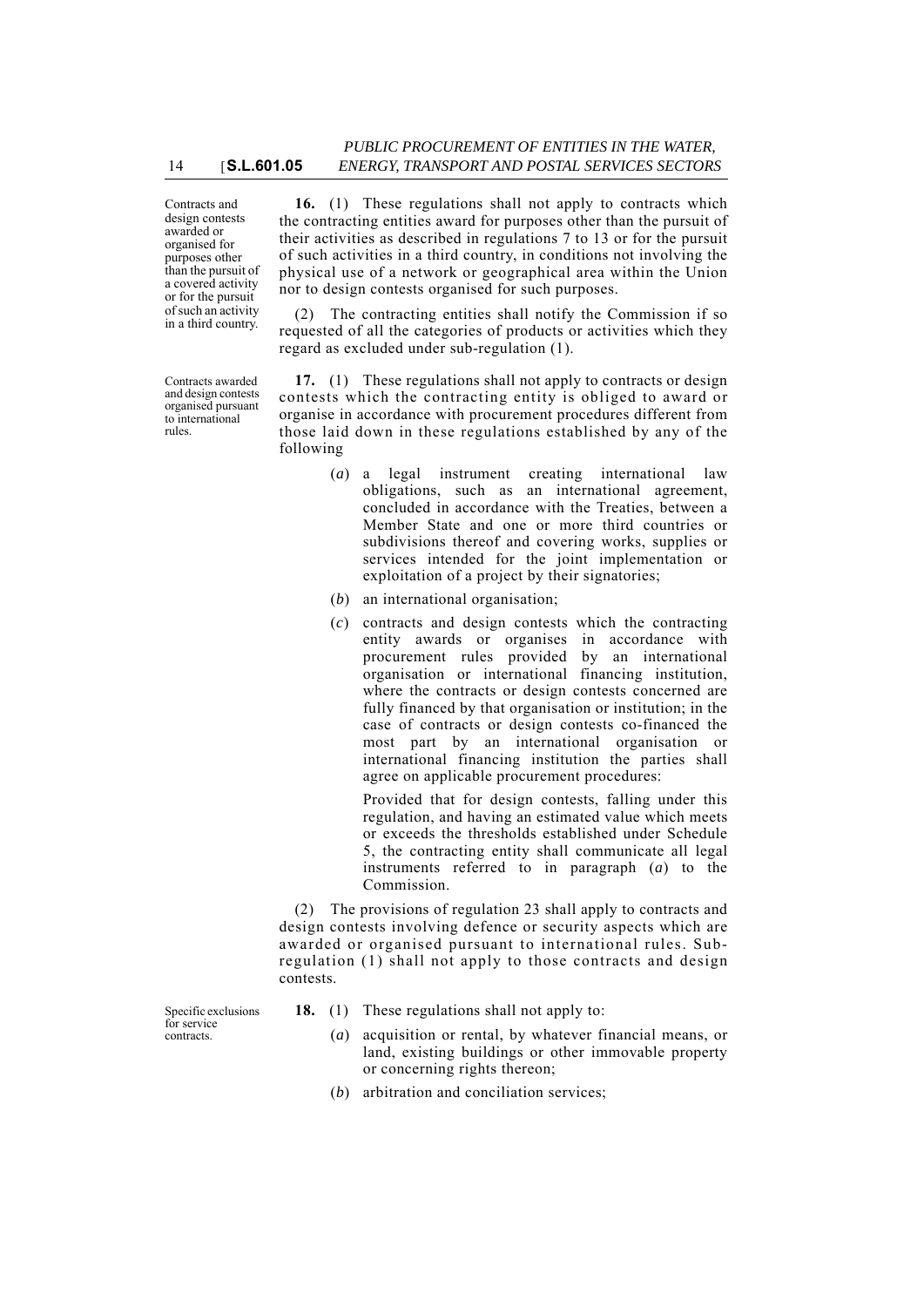- (*c*) legal representation of a client by a lawyer within the meaning of Article 1 of Council Directive 77/249/EEC of 22 March 1977 to facilitate the effective exercise by lawyers of freedom to provide services in:
	- (i) an arbitration or conciliation held in a Member State, a third country or before an international arbitration or conciliation instance;
	- (ii) judicial proceedings before the courts, tribunals or public authorities of a Member State or a third country or before international courts, tribunals or institutions;
- (*d*) legal advice given in preparation of any of the proceedings referred to in paragraph (*c*) or where there is a tangible indication and high probability that the matter to which the advice relates will become the subject of such proceedings, provided that the advice is given by a lawyer within the meaning of Article 1 of Directive 77/249/EEC of 22 March 1977 to facilitate the effective exercise by lawyers of freedom to provide services;
- (*e*) document certification and authentication services which must be provided by notaries;
- (*f*) legal services provided by trustees or appointed guardians or other legal services the providers of which are designated by a court or tribunal in the Member State concerned or are designated by law to carry out specific tasks under the supervision of such tribunals or courts;
- (*g*) other legal services which are connected, even occasionally, with the exercise of official authority;
- (*h*) financial services in connection with the issue, sale, purchase or transfer of securities or other financial instruments within the meaning of Directive 2004/39/ EC of the European Parliament and of the Council of 21 April 2004 on markets in financial instruments amending, central bank services and operations conducted with the European Financial Stability Facility and the European Stability Mechanism;
- (*i*) loans, whether or not in connection with the issue, sale, purchase or transfer of securities or other financial instruments;
- (*j*) employment contracts;
- (*k*) public passenger transport services by rail or metro;
- (*l*) civil defence, civil protection, and danger prevention services that are provided by non-profit organisations or associations, and which are covered by CPV codes 75250000-3, 75251000-0, 75251100-1, 75251110-4, 75251120-7, 75252000-7, 75222000-8, 98113100-9 and 85143000-3 except patient transport ambulance services;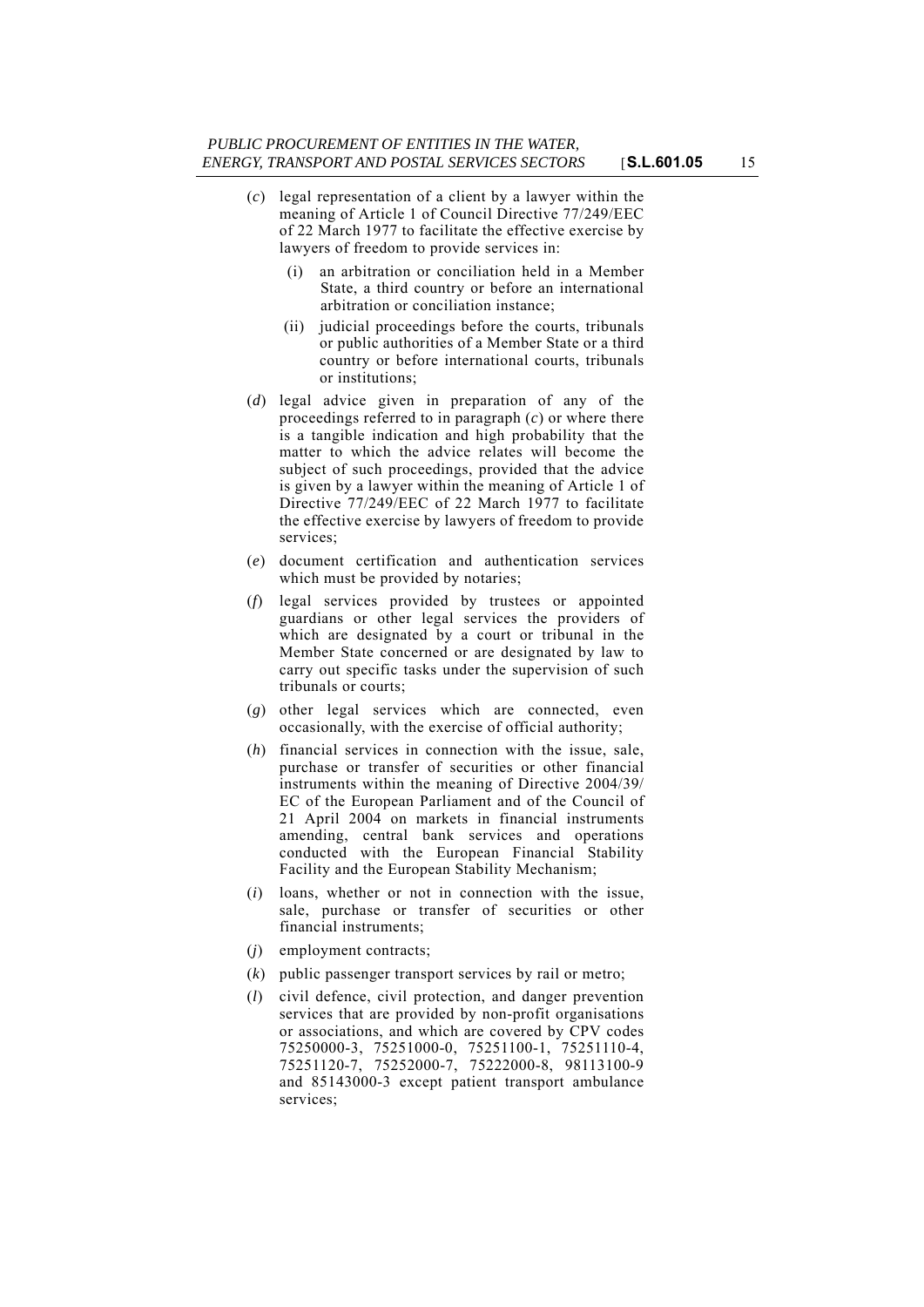- (*m*) contracts for broadcasting time or programme provision that are awarded to audiovisual or radio media service providers;
- (*n*) public service contracts for research and development services other than those public service contracts for research and development services which fall under the CPV codes 73000000-2 to 73120000-9, 73300000- 5, 73420000-2 and 73430000-5 and whose benefits accrue exclusively to the contracting authority for its use in the conduct of its own affairs, on condition that the service provided is wholly remunerated by the contracting authority;
- (*o*) when it is approved by the Commission in line with Article 35 of Directive 2014/25/EU.
- (2) For the purposes of this regulation:

"media service providers", limitedly for the purpose of subregulation (1)(m) shall have the same meaning as pursuant to point (d) of Article 1(1) of Directive 2010/13/EU of the European Parliament and of the Council of 10 March 2010 on the coordination of certain provisions laid down by law, regulation or administrative action in Member States concerning the provision of audiovisual media services;

"programme" shall have the same meaning as pursuant to point (b) of Article 1(1) of Directive 2010/13/EU of the European Parliament and of the Council of 10 March 2010 on the coordination of certain provisions laid down by law, regulation or administrative action in Member States concerning the provision of audiovisual media services and shall also include radio programmes and radio programme materials;

"programme material" shall have the same meaning of the term "programme".

**19.** These regulations shall not apply to service contracts awarded to an entity which is itself a contracting authority or to an association of contracting authorities on the basis of an exclusive right which they enjoy pursuant to a law, regulation or published administrative provision which is compatible with the TFEU.

**20.** These regulations shall not apply to:

- (*a*) contracts for the purchase of water if awarded by contracting entities engaged in one or both of the activities relating to drinking water referred to in regulation  $9(1)$ ;
- (*b*) contracts awarded by contracting entities themselves being active in the energy sector by being engaged in an activity referred to in regulation 7(1), regulation 8(1) or regulation 13 for the supply -
	- (i) of energy;
	- (ii) of fuels for the production of energy.

Service contracts awarded on the basis of an exclusive right.

Contracts awarded by certain contracting entities for the purchase of water and for the supply of energy or of fuels for the production of energy.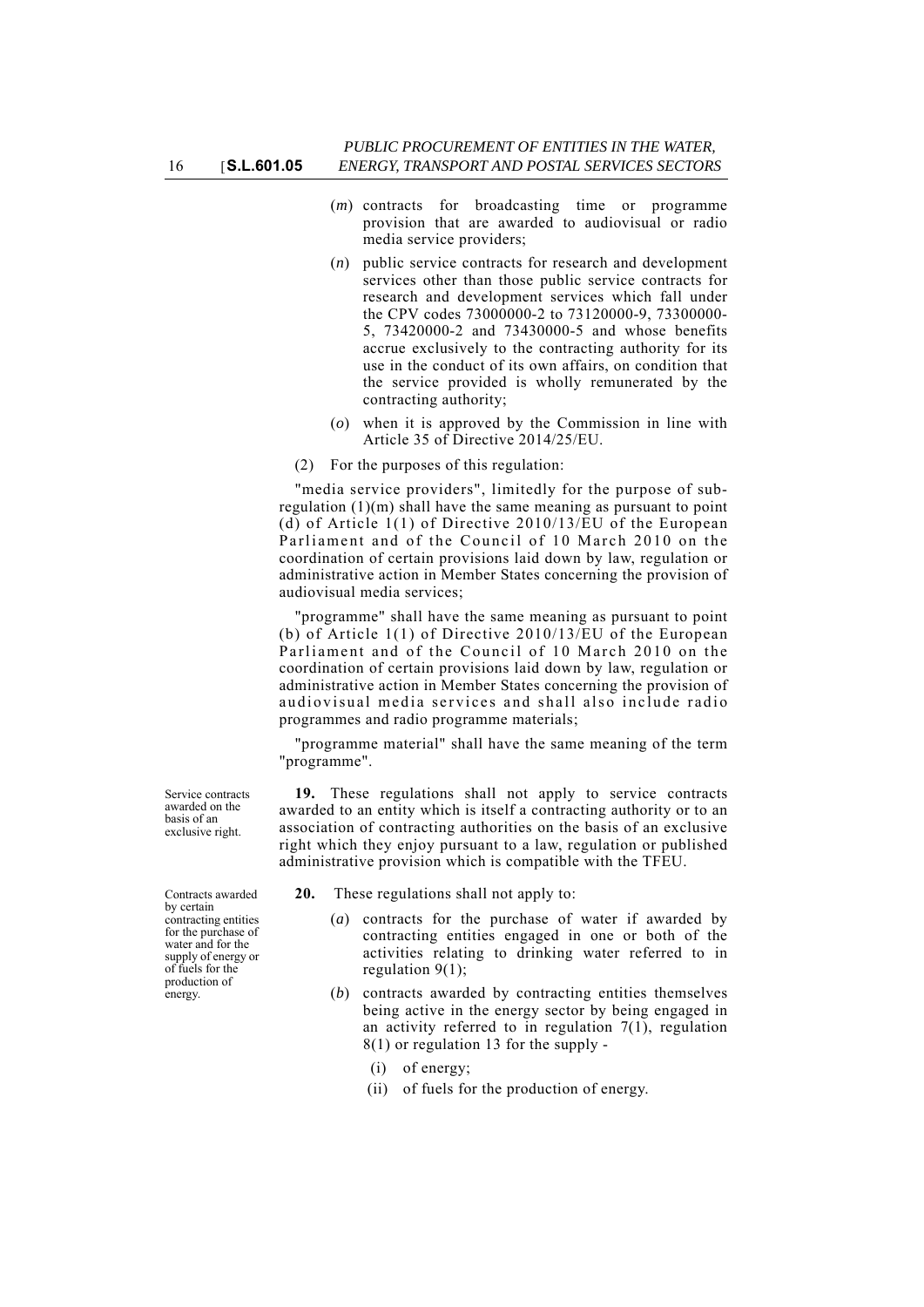**21.** (1) These regulations shall not apply to contracts falling within the scope of Public Procurement of Contracting Authorities or Entities in the fields of Defence and Security Regulations as well as to contracts to which the said regulations do not apply pursuant to regulations 9, 13 and 14 thereof.

(2) Contracts and design contests not otherwise exempted under sub-regulation (1) to the extent that the protection of the essential security interests of Malta cannot be guaranteed by less intrusive measures, for instance by imposing requirements aimed at protecting the confidential nature of information which the contracting entity makes available in a contract award procedure as provided for in these regulations.

(3) These regulations shall also not apply to contracts and design contests not otherwise exempted under sub-regulation (1) to the extent that the application of these regulations would oblige Malta to disclose and supply information which it considers contrary to the essential interests of its security.

**22.** These regulations shall not apply to contracts or design contests which are declared to be secret or must be accompanied by special security measures in accordance with the laws of Malta provided that it has been determined that the essential interests concerned cannot be guaranteed by less intrusive measures such as those described in regulation 21(2).

**23.** (1) These regulations shall not apply to contracts or design contests involving defence or security aspects which the contracting entity is obliged to award or organise in accordance with procurement procedures different from those laid down in these regulations established by any of the following:

- (*a*) an international agreement or arrangement, concluded in accordance with the Treaties, between Malta and one or more third countries or subdivisions thereof and covering works, supplies or services intended for the joint implementation or exploitation of a project by their signatories;
- (*b*) an international agreement or arrangement relating to the stationing of troops and concerning the undertakings of Malta or a third country;
- (*c*) an international organisation.

(2) All agreements or arrangements referred to in subregulation  $(1)(a)$  shall be communicated to the Commission.

(3) These regulations shall not apply to contracts and design contests involving defence or security aspects which the contracting entity awards in accordance with procurement rules provided by an international organisation or international financing institution, where the contracts or design contests concerned are fully financed by this organisation or institution. In the case of contracts or design contests co-financed for the most part by an international organisation or international financing institution the parties shall agree on applicable procurement procedures.

Defence and security. S.L. 601.07

Contracts declared to be secret.

Contracts and design contests involving defence or security aspects awarded or organised pursuant to international rules.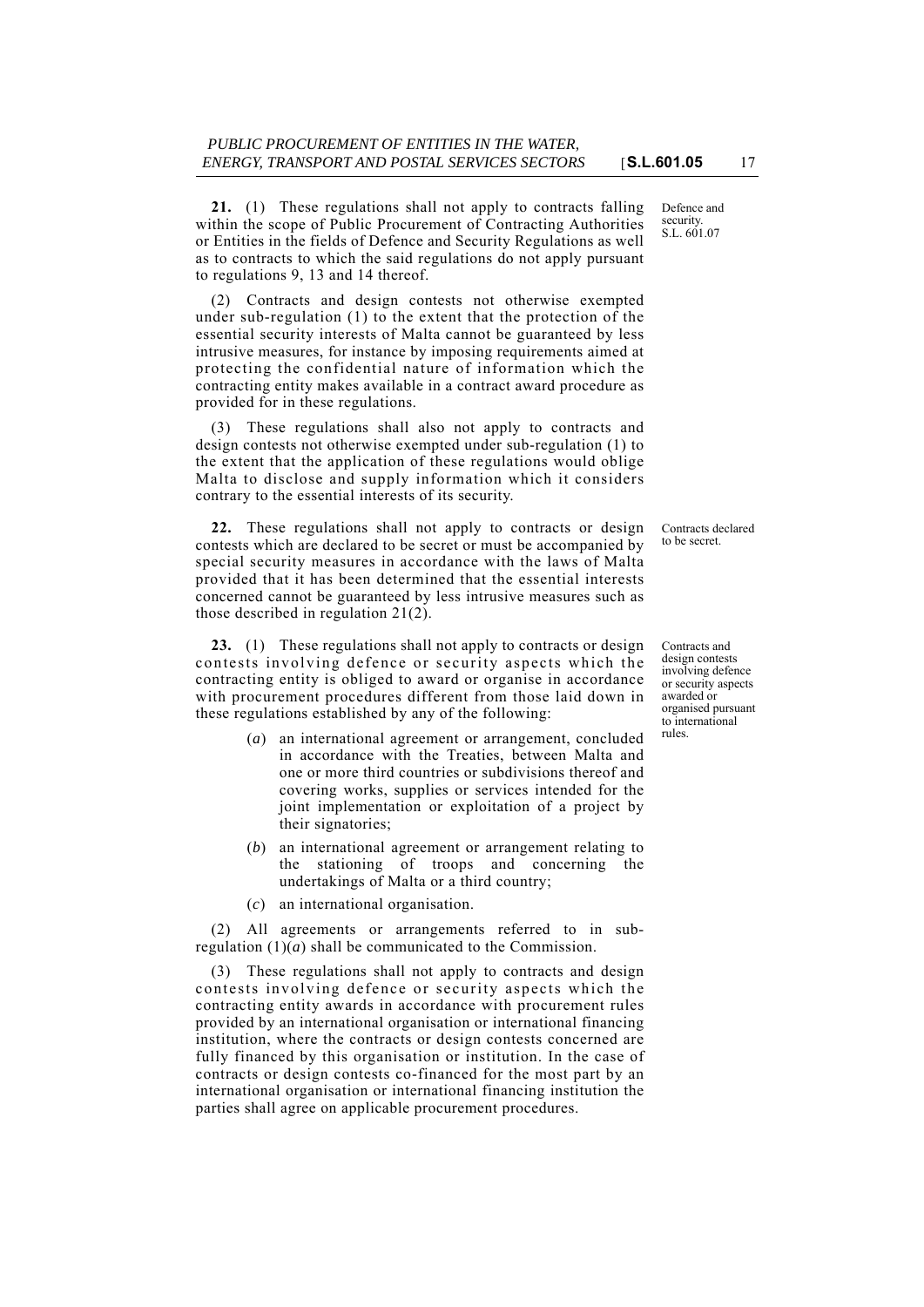Activities directly exposed to competition.

**24.** (1) Contracts intended to enable an activity mentioned in regulations 7 to 13 to be carried out shall not be subject to these regulations if the contracting entities, having introduced the request pursuant to regulation 25, can demonstrate that, in Malta, the activity is directly exposed to competition on markets to which access is not restricted; nor shall design contests that are organised for the pursuit of such an activity in that geographic area be subject to these regulations.

(2) The activity concerned may form part of a larger sector or be exercised only in certain parts of Malta. The competition assessment referred to in sub-regulation (1) is without prejudice to the application of competition law. Such assessment shall be made having regard to the market for the activities in question and the geographical reference market within the meaning of subregulations (3) and (4).

(3) For the purposes of sub-regulations (1) and (2), the question of whether an activity is directly exposed to competition shall be decided on the basis of criteria that are in conformity with the TFEU provisions on competition, such as the characteristics of the goods or services concerned, the existence of alternative goods or services considered to be substitutable on the supply side or demand side, the prices and the actual or potential presence of more than one supplier of the goods or services in question.

(4) The geographical reference market, on the basis of which exposure to competition is assessed, shall consist of the area in which the undertakings concerned are involved in the supply and demand of products or services, in which the conditions of competition are sufficiently homogeneous and which can be distinguished from neighbouring areas because, in particular, conditions of competition are appreciably different in those areas. That assessment shall take account in particular of the nature and characteristics of the products or services concerned of the existence of entry barriers or of consumer preferences, of appreciable differences of the undertakings; market shares between the area concerned and neighbouring areas or of substantial price differences.

(5) For the purposes of sub-regulations (1) and (2), access to a market shall be deemed not to be restricted if Malta has implemented and applied the provisions of Community legislation mentioned in Schedule 3.

(6) If free access to a given market cannot be presumed on the basis of the provisions of sub-regulation  $(5)$ . it must be demonstrated that access to the market in question is free *de facto* and *de jure*.

**25.** (1) Where a contracting entity considers that, on the basis of the criteria set out in regulation  $24(3)$ ,  $(4)$ ,  $(5)$  and  $(6)$ , a given activity is directly exposed to competition on markets to which access is not restricted, it may submit a request to the Commission to establish that these regulations do not apply to the award of contracts or the organisation of design contests for the pursuit of that activity, where appropriate together with the position adopted

Procedure for establishing whether regulation 24 is applicable.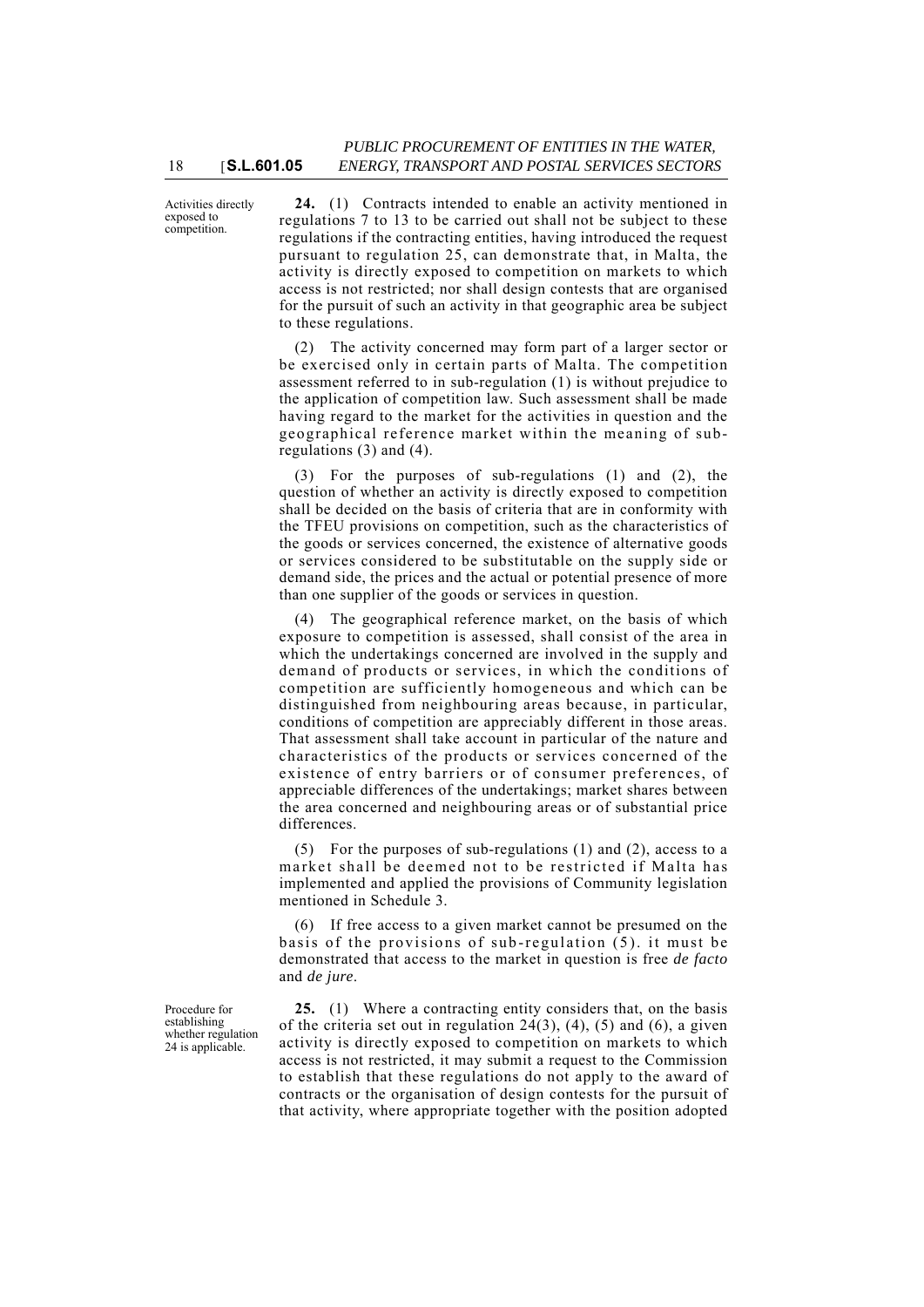by an independent national authority that is competent in relation to the activity concerned.

The requests in sub-regulation (1) may concern activities which are part of a larger sector or which are exercised only in certain parts of Malta.

(3) In the request, the contracting entity concerned shall inform the Commission of all relevant facts, and in particular of any law, regulation, administrative provision or agreement concerning compliance with the conditions set out in regulation 24(1) and (2).

(4) Unless a request coming from a contracting entity is accompanied by a reasoned and substantiated position, adopted by an independent national authority that is competent in relation to the activity concerned, which thoroughly analyses the conditions for the possible applicability of regulation 24(1) and (2) to the activity concerned in accordance with regulation 24(3), (4), (5) and (6), the Commission shall immediately inform the Member State concerned. The Member State through the contracting entity shall in such cases inform the Commission of all relevant facts, and in particular of any law, regulation, administrative provision or agreement concerning compliance with the conditions set out in regulation  $24(1)$  and  $(2)$ .

(5) Upon a request submitted in accordance with subregulations (1) and (2), the Commission may, by means of implementing acts adopted within the periods set out in Schedule 6, establish whether an activity referred to in regulations 7 to 13 is directly exposed to competition on the basis of the criteria set out in regulation 24.

(6) Contracts intended to enable the activity concerned to be carried out and design contests that are organised for the pursuit of such an activity shall cease to be subject to these regulations in any of the following cases:

- (*a*) the Commission has adopted the implementing act establishing the applicability of regulation 24(1) and (2) within the period provided for in Schedule 6;
- (*b*) the Commission has not adopted the implementing act within the period provided for in Schedule 6.

**26.** After the submission of a request, the Member State or the contracting entity concerned may, with the Commission's agreement, substantially modify its request, in particular as regards the activities or the geographical areas concerned. In that case, a new period for the adoption of the implementing act shall apply, which shall be calculated in accordance with paragraph 1 of Schedule 9, unless a shorter period is agreed on by the Commission and the contracting entity which has presented the request.

**27.** When an activity is already the subject of a procedure under this title, further requests concerning the same activity before the expiry of the period opened in respect of the first request shall not be considered as a new procedure and shall be treated in the context of the first request.

Modification of request.

Further requests before the expiry of the period opened for the first request.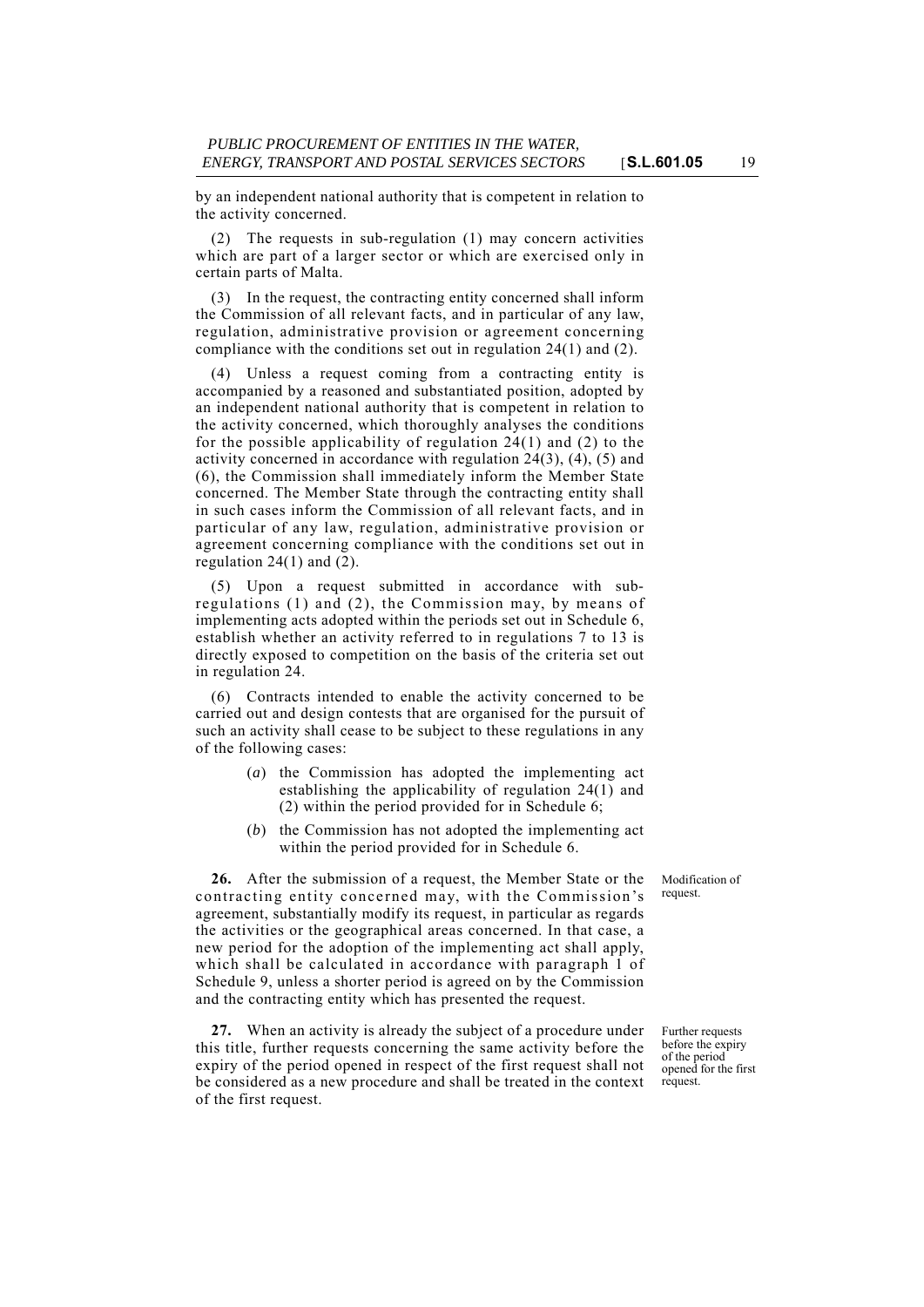Implementing acts.

20 [**S.L.601.05**

**28.** The Commission shall adopt an implementing act establishing detailed rules. That implementing act shall include rules relating to:

- (*a*) the publication in the Official Journal of the European Union, for information of the date on which the period set out in paragraph 1 of Schedule 6 begins and ends, including any prolongations or suspensions of those periods, as provided for in the same schedule;
- (*b*) publication of the possible applicability of regulation  $24(1)$  and  $(2)$ ;
- (*c*) implementing provisions concerning the form, content and other details of requests pursuant to regulation  $25(1)$ ,  $(2)$  and  $(3)$ .

Contracts between contracting authorities.

**29.** (1) Subject to the provisions of Part III, a public contract, having an estimated value which falls under regulation 30(1)(*b*), awarded by a contracting authority to a legal person governed by private or public law, shall fall outside the scope of these regulations when all of the following conditions are fulfilled:

- (*a*) the contracting authority exercises over the legal person concerned a control which is similar to that which it exercises over its own departments;
- (*b*) more than eighty per cent of the activities of the controlled legal person are carried out in the performance of tasks entrusted to it by the controlling contracting authority or by other legal persons controlled by that contracting authority;
- (*c*) there is no direct private capital participation in the controlled legal person with the exception of noncontrolling and non-blocking forms of private capital participation required by national legislative provisions, in conformity with the Treaties, which do not exert a decisive influence on the controlled legal person.

(2) A contracting authority shall be deemed to exercise over a legal person a control similar to that which it exercises over its own departments within the meaning of sub-regulation (1)(*a*) where it exercises a decisive influence over both strategic objectives and significant decisions of the controlled legal person. Such control may also be exercised by another legal person, which is itself controlled in the same way by the contracting authority.

(3) The provisions of sub-regulations (1) and (2) also apply where a controlled person which is a contracting authority awards a contract to its controlling contracting authority, or to another legal person controlled by the same contracting authority, provided that there is no direct private capital participation in the legal person being awarded the public contract with the exception of noncontrolling and non-blocking forms of private capital participation required by national legislative provisions, in conformity with the Treaties, which do not exert a decisive influence on the controlled legal person.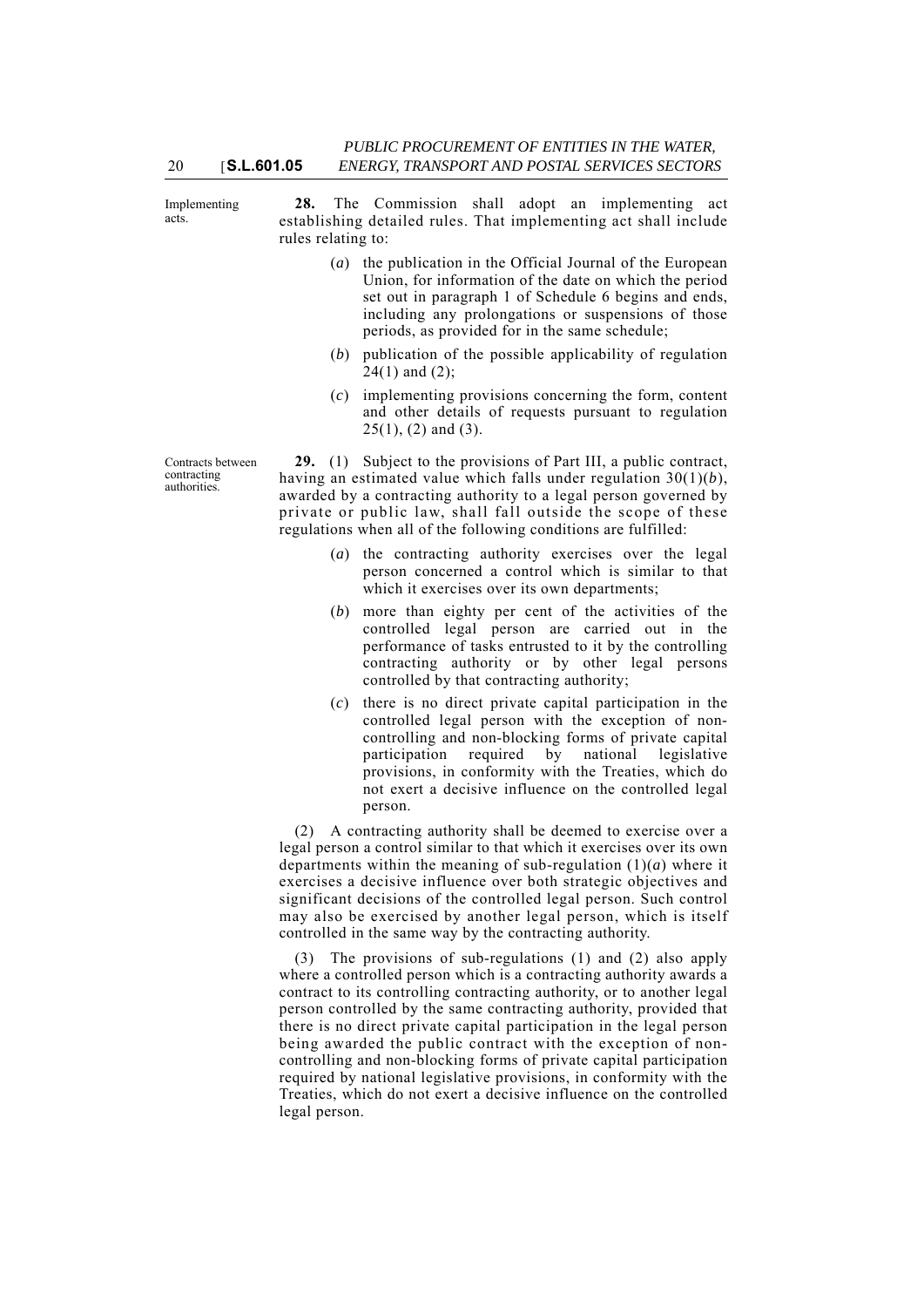(4) A contracting authority, which does not exercise over a legal person governed by private or public law control within the meaning of sub-regulations (1) and (2), may nevertheless award a contract to that legal person without applying these regulations, where all of the following conditions are fulfilled:

- (*a*) the contracting authority exercises jointly with other contracting authorities a control over that legal person which is similar to that which they exercise over their own departments;
- (*b*) more than eighty per cent of the activities of that legal person are carried out in the performance of tasks entrusted to it by the controlling contracting authorities or by other legal persons controlled by the same contracting authorities; and
- (*c*) there is no direct private capital participation in the controlled legal person with the exception of noncontrolling and non-blocking forms of private capital participation required by national legislative provisions, in conformity with the Treaties, which do not exert a decisive influence on the controlled legal person.

(5) For the purposes of sub-regulation  $(4)(a)$ , contracting authorities shall be deemed to exercise joint control over a legal person where all of the following conditions are fulfilled:

- (*a*) the decision-making bodies of the controlled legal person are composed of representatives of all participating contracting authorities. Individual representatives may represent several or all of the participating contracting authorities;
- (*b*) those contracting authorities are able to jointly exert decisive influence over the strategic objectives and significant decisions of the controlled legal person;
- (*c*) the controlled legal person does not pursue any interests which are contrary to those of the controlling contracting authorities.

(6) A contract concluded exclusively between two or more contracting authorities shall fall outside the scope of these regulations, where all of the following conditions are met:

- (*a*) the contract establishes or implements a cooperation between the participating contracting authorities with the aim of ensuring that public services they have to perform are provided with a view to achieving objectives they have in common;
- (*b*) the implementation of that cooperation is governed solely by considerations relating to the public interest;
- (*c*) the participating contracting authorities perform on the open market less than twenty per cent of the activities concerned by the cooperation.
- (7) For the determination of the percentage of activities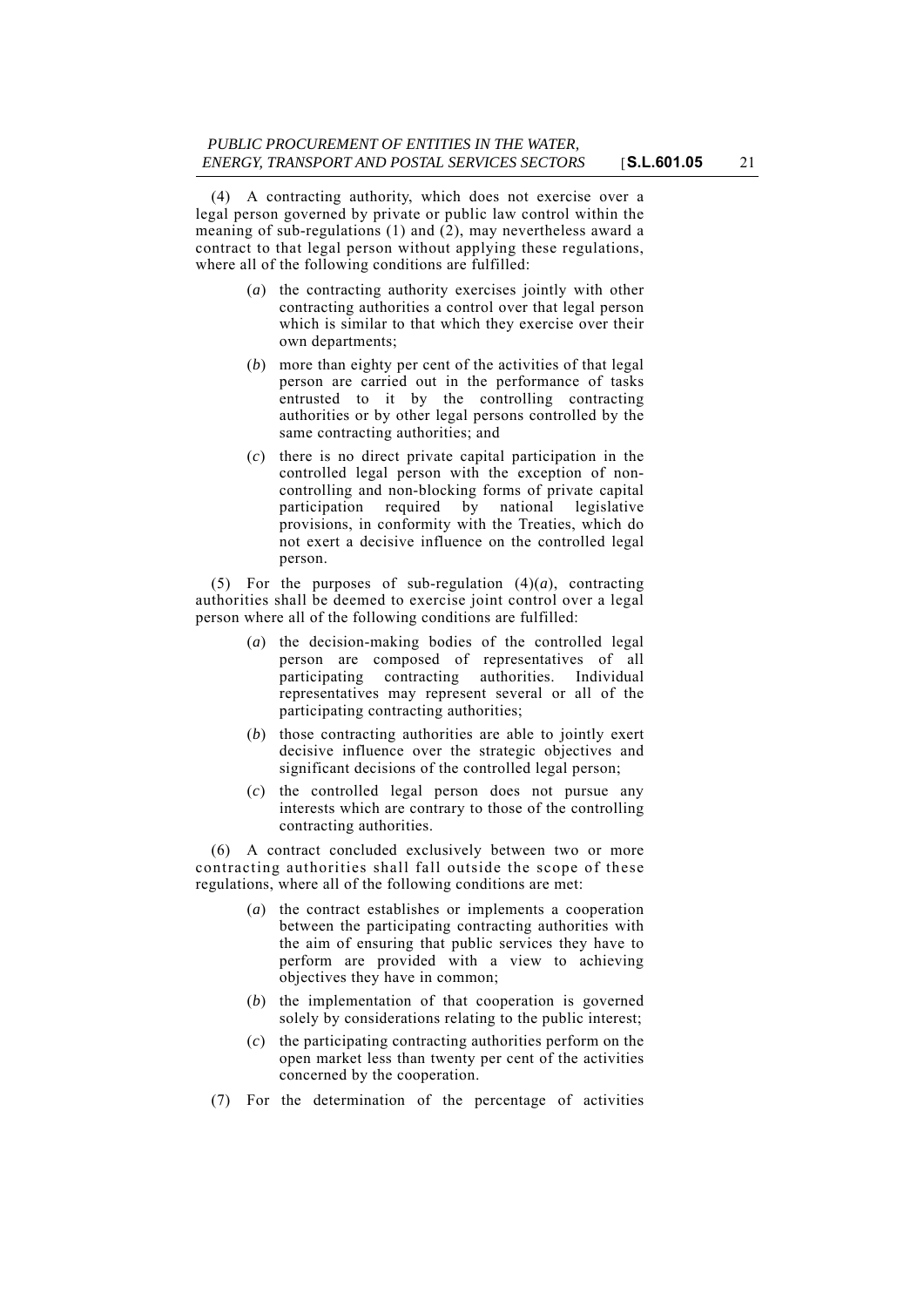referred to in sub-regulation (1)(*b*), sub-regulation 4(*b*), and subregulation  $(6)(c)$ , the average total turnover, or an appropriate alternative activity based measure such as costs incurred by the relevant legal person with respect to services, supplies and works for the three years preceding the contract award shall be taken into consideration.

(8) Where, because of the date on which the relevant legal person was created or commenced activities or because of a reorganisation of its activities, the turnover, or alternative activity based measure such as costs, are either not available for the preceding three years or no longer relevant, it shall be sufficient to show that the measurement of activity is credible, particularly by means of business projections.

**30.** (1) Without prejudice to the applicability of the other provisions of these regulations, the procurement process of public contracts -

- (*a*) the estimated value of which is less than four hundred and twenty eight thousand euro  $(6428,000)$ , shall be issued, administered and determined by the contracting authorities without the involvement of the Director;
- (*b*) the estimated value of which equals or exceeds the threshold of that four hundred and twenty eight thousand euro (€428,000) shall be issued, administered and determined by the Director on behalf of the contracting authority.

(2) The Minister shall, from time to time, by regulations determine the thresholds applicable under these regulations. Such thresholds shall be equal to, and categorised in the same fashion, as the thresholds established pursuant to the relevant European Union Directives as published from time to time in the Official Journal of the European Union.

## Affiliated Undertakings

**31.** (1) Notwithstanding the provisions of regulation 29, and provided that the conditions in sub-regulation (2) of this regulation are met, these regulations shall not apply to contracts awarded:

- (*a*) by a contracting entity to an affiliated undertaking;
- (*b*) by a joint venture, formed exclusively by a number of contracting entities for the purpose of carrying out activities described in regulations 7 to 13, to an undertaking which is affiliated with one of those contracting entities.
- (2) The provisions of sub-regulation (1) shall apply to:
	- (*a*) service contracts provided that at least eighty per cent of the average total turnover of the affiliated undertaking over the preceding three years, taking into account all services provided by that undertaking,

Administration of the process. *Amended by: L.N. 26 of 2018 L.N. 196 of 2020.*

*Amended by: L.N. 26 of 2018 L.N. 196 of 2020.*

*Amended by: L.N. 26 of 2018 L.N. 196 of 2020.*

Contracts awarded to affiliated undertaking.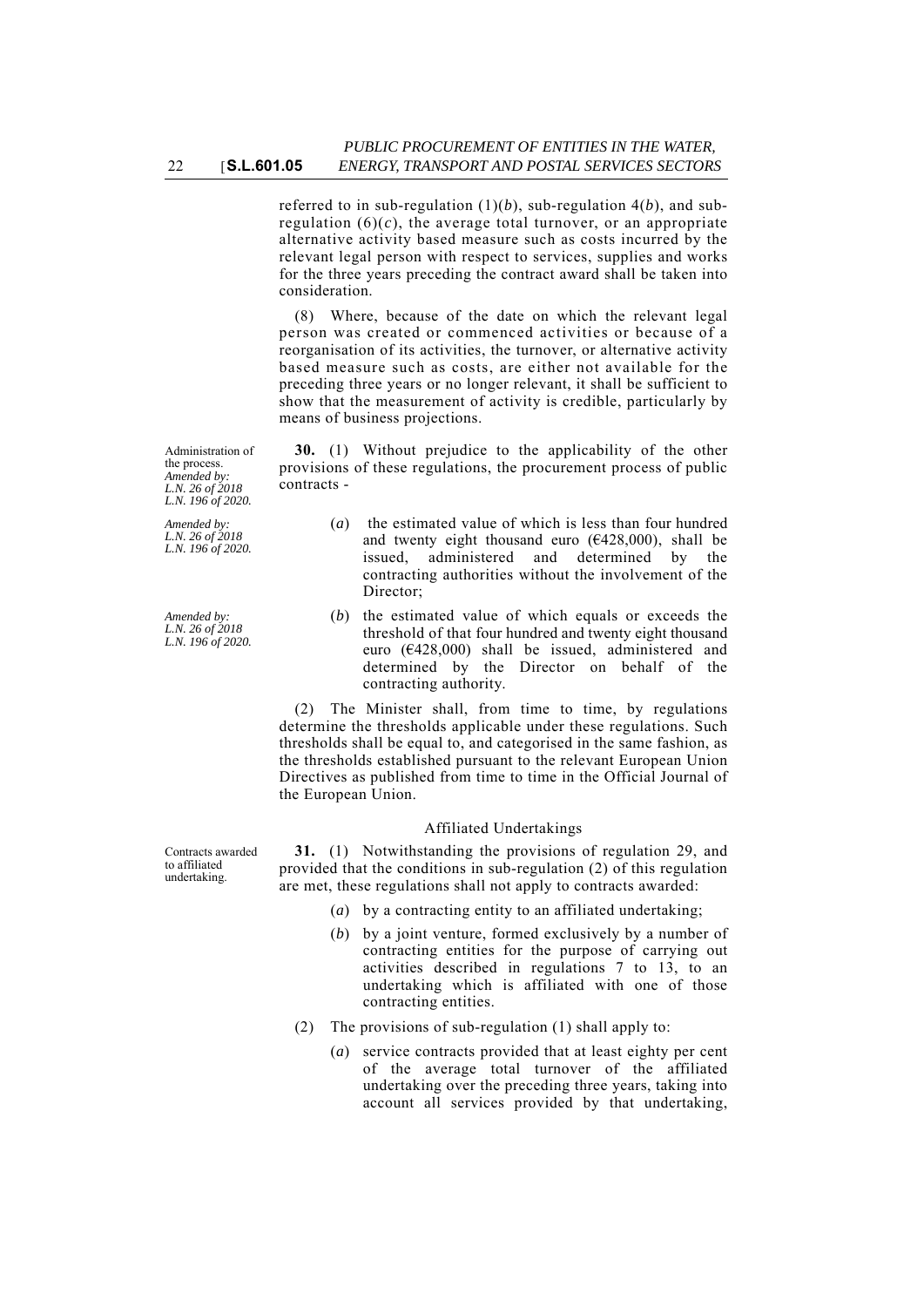derives from the provision of services to the contracting entity or other undertakings with which it is affiliated;

- (*b*) supply contracts provided that at least eighty per cent of the average total turnover of the affiliated undertaking, taking into account all supplies provided by that undertaking, over the preceding three years derives from the provision of supplies to the contracting entity or other undertakings with which it is affiliated;
- (*c*) to works contracts provided that at least eighty per cent of the average total turnover of the affiliated undertaking, taking into account all works provided by that undertaking, over the preceding three years derives from the provision of works to the contracting entity or other undertakings with which it is affiliated.

(3) Where, because of the date on which an affiliated undertaking was created or commenced activities, the turnover is not available for the preceding three years, it shall be sufficient for that undertaking to show that the turnover referred to in subregulation  $(2)(a)$ ,  $(b)$  or  $(c)$  of credible, in particular by means of business, projections.

(4) Where more than one undertaking affiliated with the contracting entity with which they form an economic group provides the same or similar services, supplies or works, the percentages shall be calculated taking into account the total turnover deriving respectively from the provision of services, supplies or works by those affiliated undertakings.

(5) For the purposes of this regulation, "affiliated undertaking" means any undertaking the annual accounts of which are consolidated with those of the contracting entity in accordance with the requirements of the Directive 2013/34/EU.

(6) In the case of entities, which are not subject to Directive 2013/34/EU, "affiliated undertaking" shall mean any undertaking that:

- (*a*) may be, directly or indirectly, subject to a dominant influence by the contracting entity;
- (*b*) may exercise a dominant influence over the contracting entity;
- (*c*) in common with the contracting entity, is subject to the dominant influence of another undertaking by virtue of ownership, financial participation, or the rules which govern it.

(7) For the purposes of sub-regulation (6), the term "dominant influence" shall have the same meaning as in regulation 2(3).

**32.** Notwithstanding the provisions of regulation 29, and Joint ventures. provided that the joint venture has been set up in order to carry out the activity concerned over a period of at least three years and that the instrument setting up the joint venture stipulates that the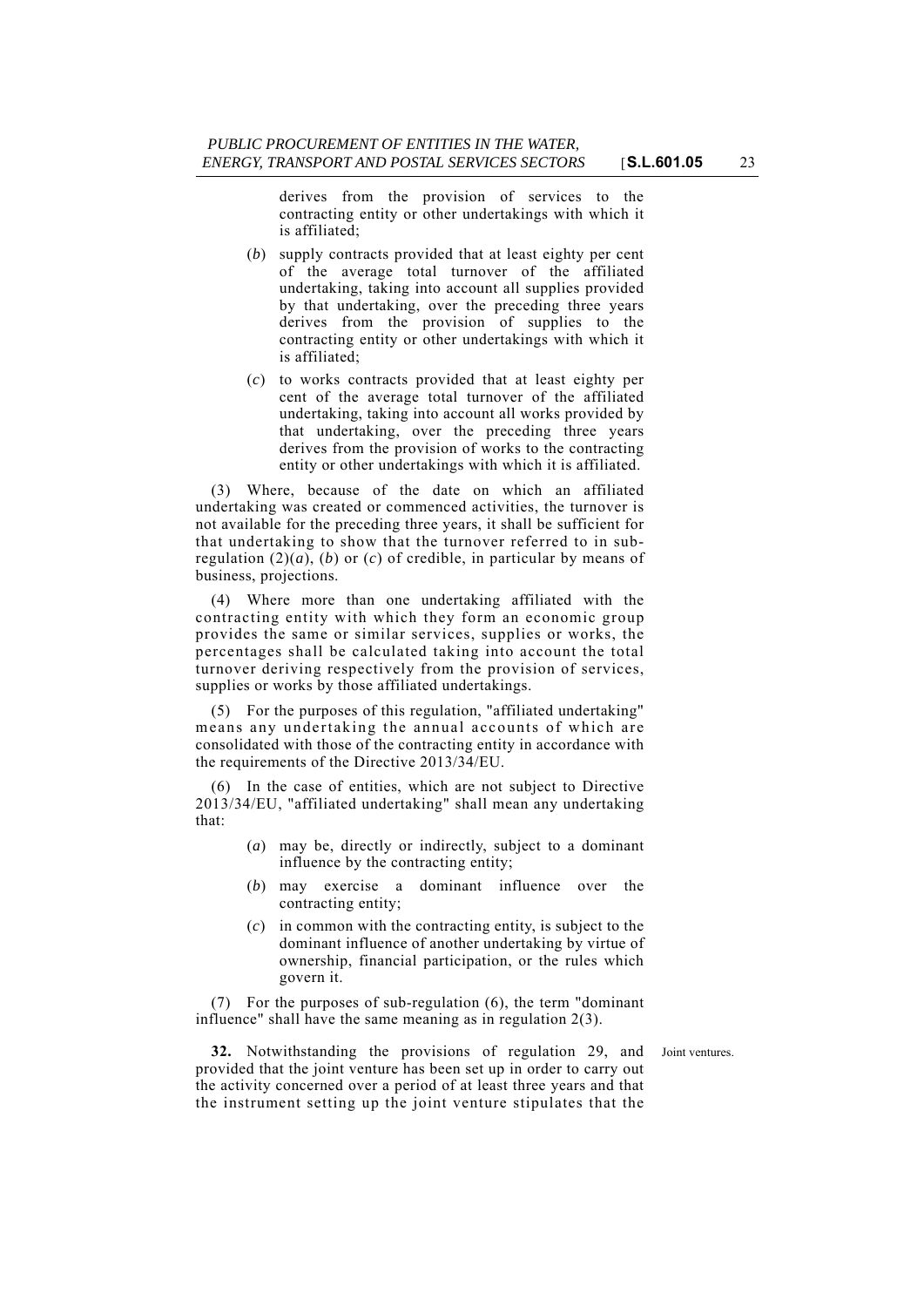contracting entities, which form it, will be part thereof for at least the same period, these regulations shall not apply to contracts awarded by any of the following:

- (*a*) by a joint venture, formed exclusively by a number of contracting entities for the purpose of carrying out activities within the meaning of regulations 7 to 13, to one of those contracting entities;
- (*b*) by a contracting entity to such a joint venture of which it forms part.

## The Office of the Director of Contracts

**33.** The provisions of regulations 10, 11, 12, 14 and 15 of the Public Procurement Regulations shall *mutatis mutandis* apply to these regulations.

**34.** In relation to a procurement procedure carried out by the Director on behalf of a contracting authority with an estimated value which falls under regulation 30(1)(*b*) it shall also be the function of the Director:

- (*a*) to establish and approve the general conditions of the procurement documents;
- (*b*) to authorise deviations from standard terms and conditions in accordance with the regulations set out herein and which may be included in the procurement documents;
- (*c*) to consider an extension or the cancellation of a procurement procedure;
- (*d*) to order that a procurement period of any call for offers referred to in these regulations be extended if he considers such an extension justified by the circumstances of the case;
- (*e*) to vet and approve, with or without modification, procurement documents before the same are issued and published;
- (*f*) to approve, where required under these regulations, modifications which exceed the amount established in regulation 177(3);
- (*g*) to approve requests made by the contracting authorities for the extension of contracts if he considers that circumstances so warrant in the public interest and specific provision for such extensions is made in the procurement document;
- (*h*) to identify and implement appropriate means to enable him to monitor the proper execution of contracts;
- (*i*) to make regulations to award contracts in the name and on behalf of contracting authorities and contracting entities covered by these regulations, including the

Applicability of the Public Procurement Regulations. S.L. 601.03

Procurement procedure carried out by the Director on behalf of a contracting authority. *Amended by: L.N. 46 of 2019*.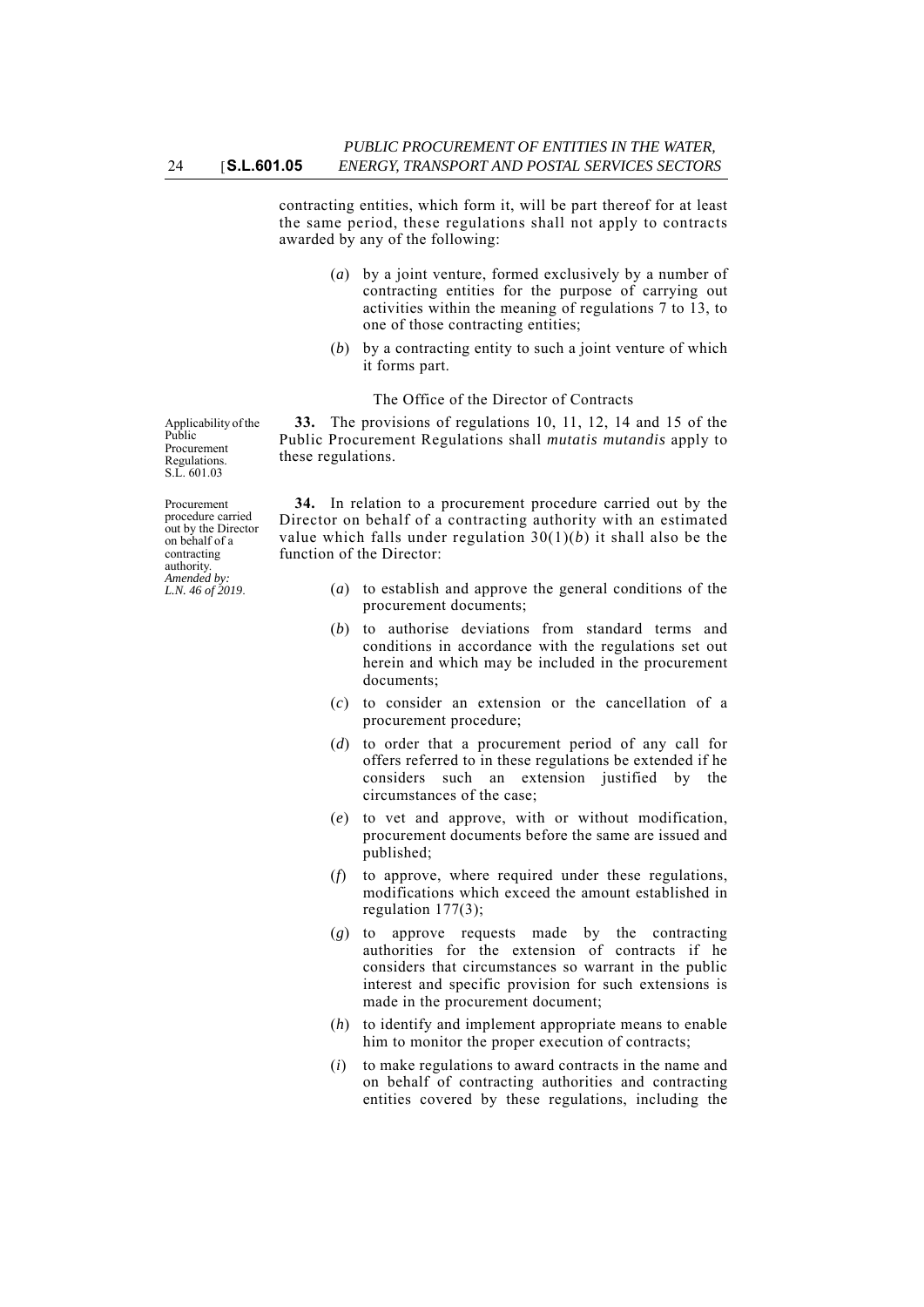case of an association of authorities of which such contracting authority is a member;

- (*j*) to establish the procedure affecting the award of contracts governed by procedures deviating from these regulations as long as these procedures shall be published by a notice in the Gazette;
- (*k*) to publish in the Gazette a notice of all awards of contracts including variations outside the limit of the tender conditions, within six months of their award;
- (*l*) to award tenders and sign contracts in the name and on behalf of contracting authorities as established under these regulations;
- (*m*) to take appropriate measures to ensure that in the performance of public contracts economic operators comply with applicable obligations in the fields of environmental, social and labour law established by Union law, national law, collective agreements or by the international environmental, social and labour law provisions listed in Schedule 14:

Provided that the director may decide not to award a contract to the tenderer submitting the best tender where he has established that the tender does not comply with the applicable obligations referred to in this paragraph; and.

- (*n*) to make and transmit to the Minister a report by not later than six months after the end of each financial year about -
	- (i) the performance of the General Contracts Committee, and of the Special Contracts Committee during the financial year being reported upon. The report shall, in particular, provide details regarding appeals submitted by candidates and tenderers and any person having or having had an interest in obtaining a particular public contract in terms of these regulations and the decisions arrived at by the General Contracts Committee; and
	- (ii) the results of the monitoring activities:

Provided that following the transmission of the report to the Minister, the Director shall ensure that the report is made public;

- (*o*) to inform the Commission of:
	- (i) any general difficulties, in law or in fact, encountered and reported by undertakings in securing the award of service contracts in third countries;
	- (ii) any difficulties, in law or in fact, encountered and reported by undertakings and which are due to the non-observance of the international labour law provisions listed in Schedule 14 when those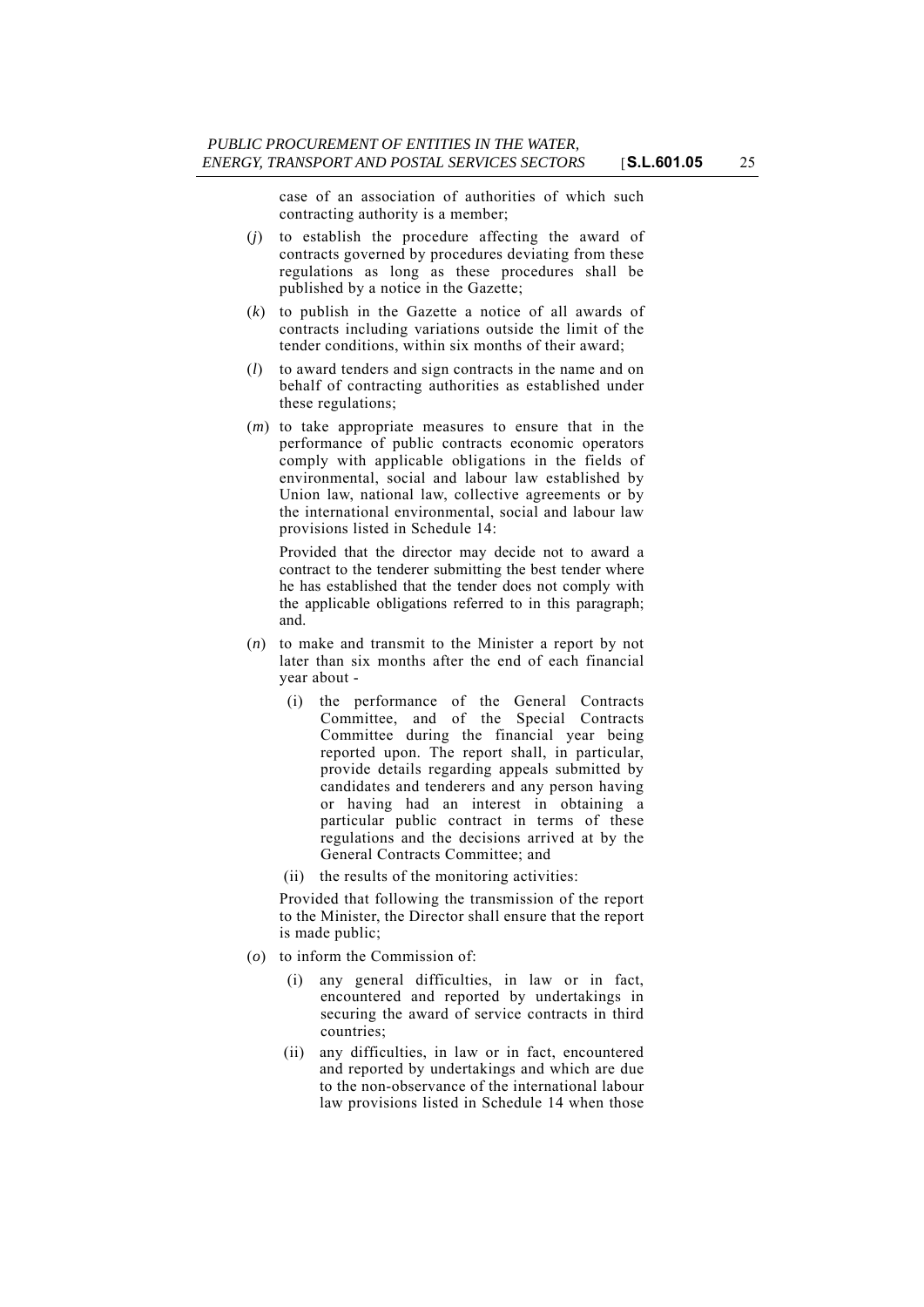undertakings have tried to secure the award of contracts in third countries:

Provided that the provisions of sub-paragraphs (i) and (ii) shall be without prejudice to the commitments of the Union in relation to third countries ensuing from international agreements on public procurement particularly within the framework of the WTO.

The Contracting Authority

- **35.** It shall be the duty of all contracting authorities:
	- (*a*) to observe and abide by these regulations;
	- (*b*) to administer their own procurement when the estimated values of such a procurement falls under the threshold established in regulation  $30(1)(a)$ ;
	- (*c*) to draw up procurement documents and all relevant supporting documentation:

Provided that when a contracting authority needs to publish a procurement process with an estimated value which falls under the threshold established under regulation  $30(1)(b)$ , the same contracting authority shall forward the procurement document and all relevant supporting documentation to the Director so that they may be vetted, published and administered by the latter;

- (*d*) to ensure that any references to nomenclatures in the context of public procurement shall be made using the Common Procurement Vocabulary;
- (*e*) to publish all calls for tenders and quotations, through Government's e-procurement platform, unless otherwise authorised in writing by the Director;
- (*f*) to monitor the implementation of the procurement process;
- (*g*) to take appropriate measures to effectively prevent, identify and remedy conflicts of interest arising in the conduct of procurement procedures so as to avoid any distortion of competition and to ensure equal treatment of all economic operators;
- (*h*) to indicate in its procurement documents that the award of the contract is subject to the review procedure as set forth in these regulations and to include an extract of the relevant part of the appeals process in the said documents for the guidance of economic operators;
- (*i*) to administer and implement all contracts signed by them or on their behalf and to defend in front of any court or tribunal any issue that might arise in the execution of the contract;
- (*j*) to effect all payments resulting from the execution of the contract;

Duties of a contracting authority. *Amended by: L.N. 46 of 2019*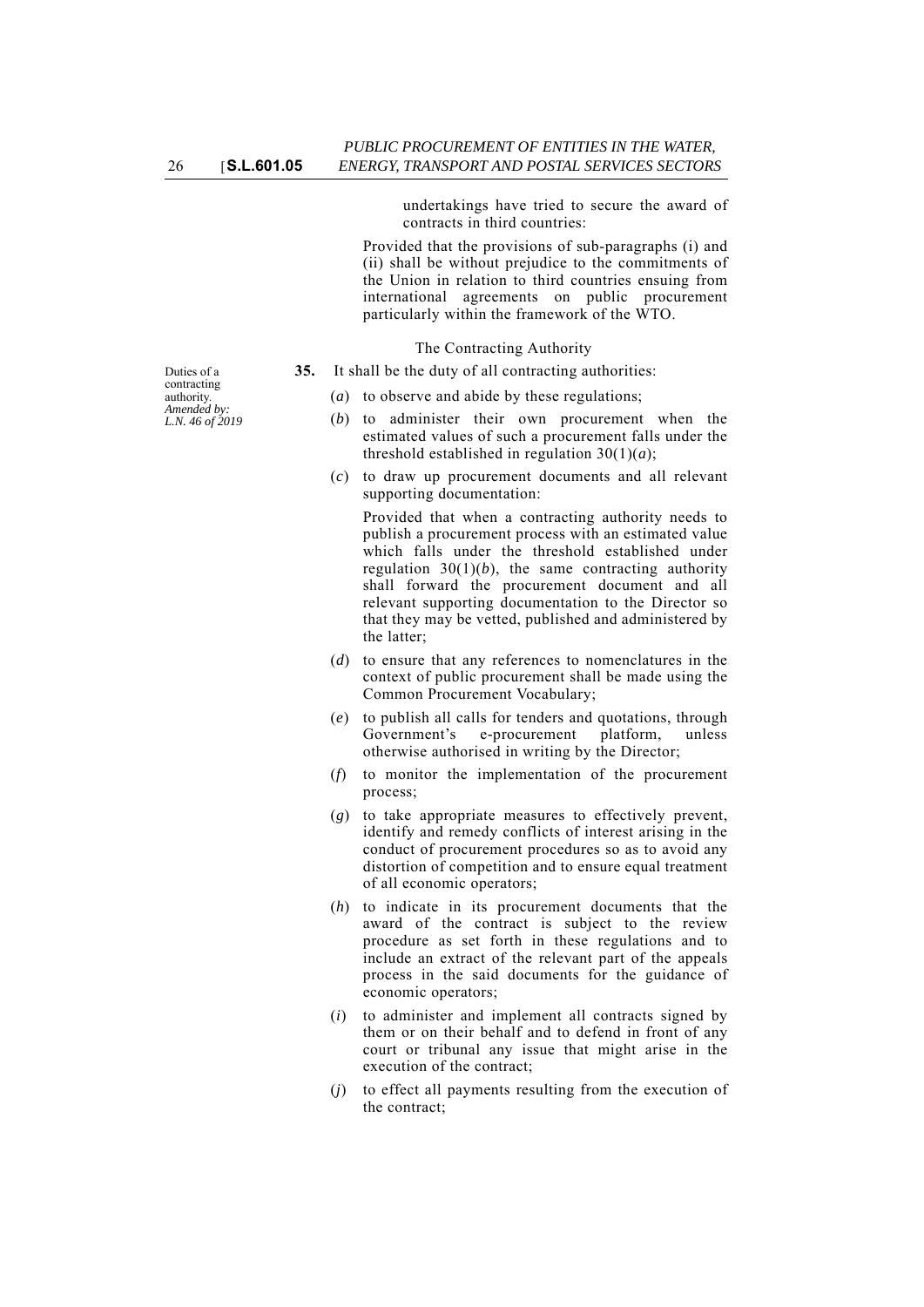(*k*) to take appropriate measures to ensure that, during the execution of a contract, economic operators comply with the applicable obligations in the fields of environmental, social and labour law established by Union law, national law, collective agreements or by the international environmental, social and labour law provisions listed in Schedule 14:

Provided that the Contracting authority or contracting entity as the case maybe may decide not to award a contract to the tenderer submitting the best tender where they have established that the tender does not comply with the applicable obligations referred to in this paragraph.

- (*l*) to notify the Commission, if so requested by the latter, the following information regarding the application of regulation 31(1) and (6) and regulation 32:
	- (i) the names of the undertakings or joint ventures concerned;
	- (ii) the nature and value of the contracts involved;
	- (iii) proof deemed necessary by the Commission that the relationship between the undertaking or joint venture to which the contracts are awarded and the contracting entity complies with the requirements of regulation 31 or 32.

**36.** (1) When an Evaluation Committee is appointed by a contracting authority or a contracting entity governed by these regulations, the Evaluation Committee shall draw up an evaluation report and communicate the report as follows:

- (*a*) if the estimated value of the tender falls under the threshold established under regulation  $30(1)(a)$ , the individual report shall be addressed to the Departmental Contracts Committee and shall be drawn in terms of the provisions of Part III;
- (*b*) if the estimated value of the tender falls under the threshold established under regulation 30(1)(b), the individual report shall be addressed to the Director and shall be drawn in terms of regulation 172.

**37.** For tenders with an estimated value which falls under the Penalties. threshold established in regulation 30(1)(b), a contracting authority can impose or remit penalties only after obtaining the permission of the Director.

Centralised purchasing activities and joint procurement

**38.** (1) Contracting authorities listed in Schedule 4 are authorised to act also as a central purchasing body.

(2) It shall be the function of central purchasing bodies to periodically notify Heads of Departments of the prices and conditions applicable for, and the procedure to be followed in, the procurement of such equipment, stores, works or services.

Appointment of an Evaluation Committee.

Centralised purchasing bodies.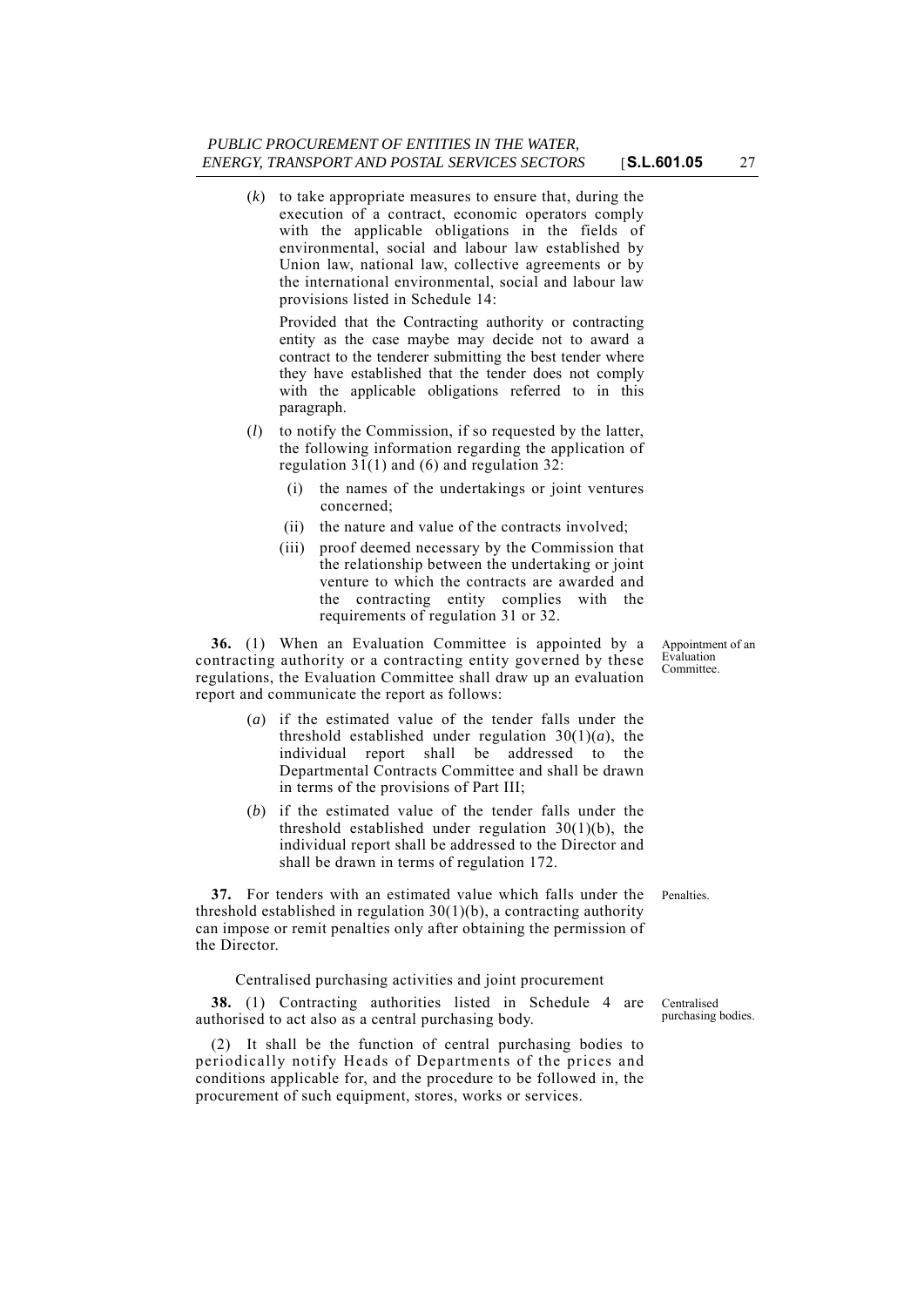Centralised purchasing activities and central purchasing bodies.

**39.** (1) A contracting entity can acquire supplies and, or services from a central purchasing body intended for contracting entities,

(2) Contracting entities can acquire works, supplies and services by using contracts awarded by a central purchasing body, by using dynamic purchasing systems operated by a central purchasing body, or by using a framework agreement concluded by a central purchasing body offering the centralised purchasing activity referred to in paragraph (*b*) of the definition "centralised purchasing activities" under regulation 2. Where a dynamic purchasing system which is operated by a central purchasing body may be used by other contracting entities, this shall be mentioned in the call for competition setting up that dynamic purchasing system.

Obligations. **40.** (1) When a contracting entity carries out its procurement under regulation 39, it shall be deemed to have fulfilled its obligations under these regulations.

> (2) A contracting entity also fulfils its obligations pursuant to these regulations where it acquires works, supplies or services:

- (*a*) by using contracts awarded by the central purchasing body;
- (*b*) by using dynamic purchasing systems operated by the central purchasing body; or
- (*c*) by using a framework agreement concluded by the central purchasing body offering centralised purchasing activity referred to paragraph (b) of the definition "centralised purchasing activities" under regulation 2.

(3) Notwithstanding the provisions of sub-regulation (2), the contracting entity concerned shall be responsible for fulfilling the obligations pursuant to these regulations in respect of the parts it conducts itself, such as:

- (*a*) awarding a contract under a dynamic purchasing system, which is operated by a central purchasing body;
- (*b*) conducting a reopening of competition under a framework agreement that has been concluded by a central purchasing body.

(4) All procurement procedures conducted by a central purchasing body shall be performed using electronic means of communication, in accordance with the requirements set out in regulation 70.

(5) Contracting entities may, without applying the procedures provided for in these regulations, award a public service contract for the provision of centralised purchasing activities to a central purchasing body.

(6) The public service contracts identified under sub-regulation (5) may also include the provision of ancillary purchasing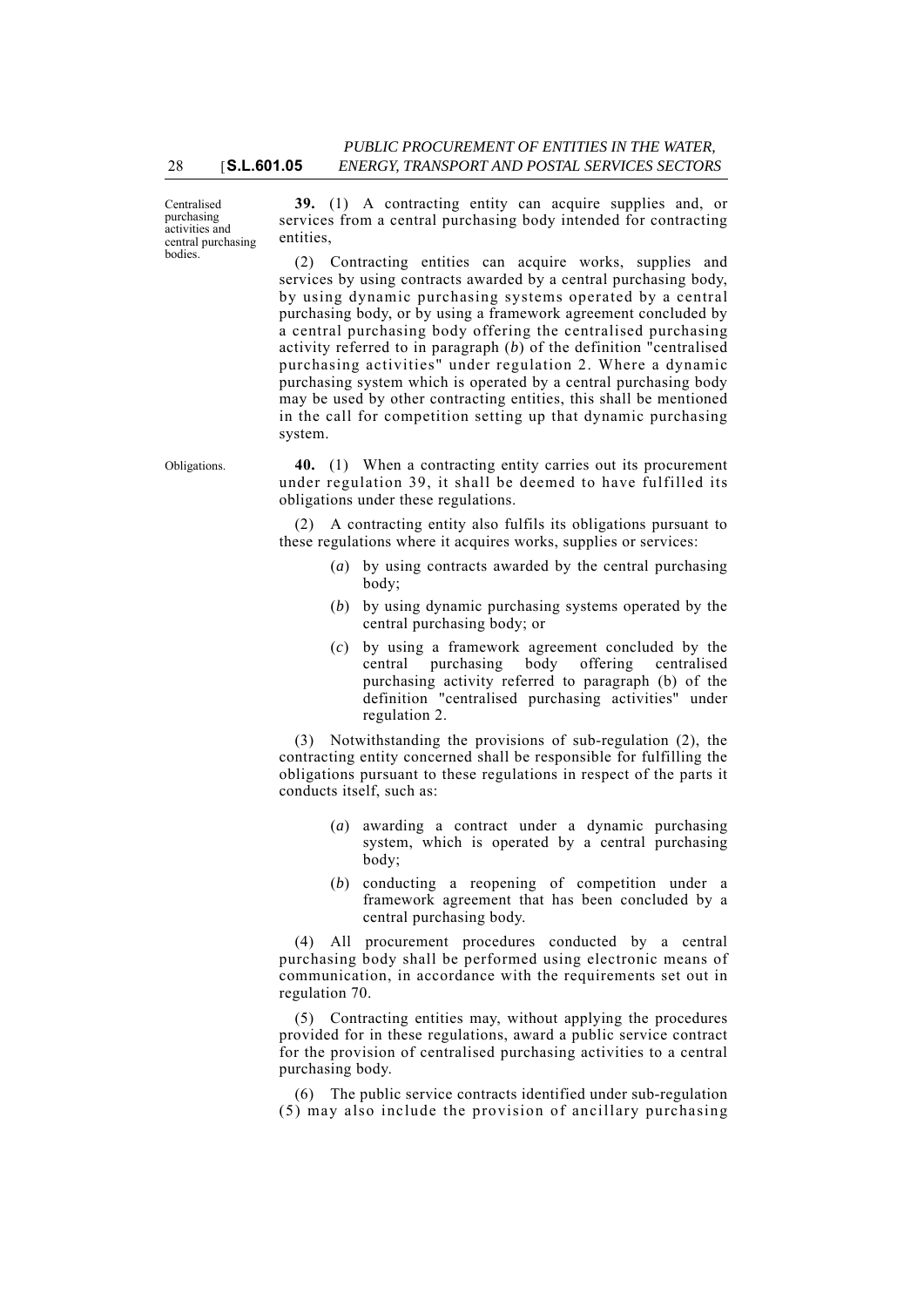activities.

**41.** (1) After seeking the approval of the Director and subject to the conditions the latter may impose, two or more contracting entities may agree to perform certain specific procurements jointly.

(2) Where the estimated value of the joint procurement falls under the threshold established under regulation 30(1)(*b*), and unless the Director agrees otherwise, the procurement procedure shall be administered by the Director.

(3) Where the conduct of a procurement procedure in its entirety is carried out jointly in the name and on behalf of all the contracting entities concerned, they shall be jointly responsible for fulfilling their obligations pursuant to these regulations. This applies also in cases where one contracting entity manages the procedure, acting on its own behalf and on the behalf of the other contracting entities concerned.

(4) Where the conduct of a procurement procedure is not in its entirety carried out in the name and on behalf of the contracting entities concerned, they shall be jointly responsible only for those parts carried out jointly. Each contracting entity shall have sole responsibility for fulfilling its obligations pursuant to these regulations in respect of the parts it conducts in its own name and on its own behalf.

**42.** (1) A contracting entity may, with the approval of the Director and subject to the conditions the latter may impose, participate in procurement procedures involving contracting authorities from different Member States.

(2) Where the estimated value of the joint procurement falls under the threshold established under regulation 30(1)(*b*), the application of this regulation shall be subject to what is established under regulations 25 and 35(*n*).

(3) A contracting entity may make use of centralised purchasing activities offered by central purchasing bodies located in another Member State:

Provided that contracting entities shall not use the means provided in this regulation for the purpose of avoiding the application of mandatory public law provisions in conformity with Union law to which they are subject.

(4) The provision of centralised purchasing activities by a central purchasing body located in another Member State shall be conducted in accordance with the national provisions of the Member State where the central purchasing body is located.

(5) The national provisions of the Member State where the central purchasing body is located shall also apply to the following:

- (*a*) the award of a contract under a dynamic purchasing system;
- (*b*) the conduct of a reopening of competition under a framework agreement.
- (6) Several contracting entities from different Member States

Occasional joint procurement.

Procurement involving contracting entities from different Member States.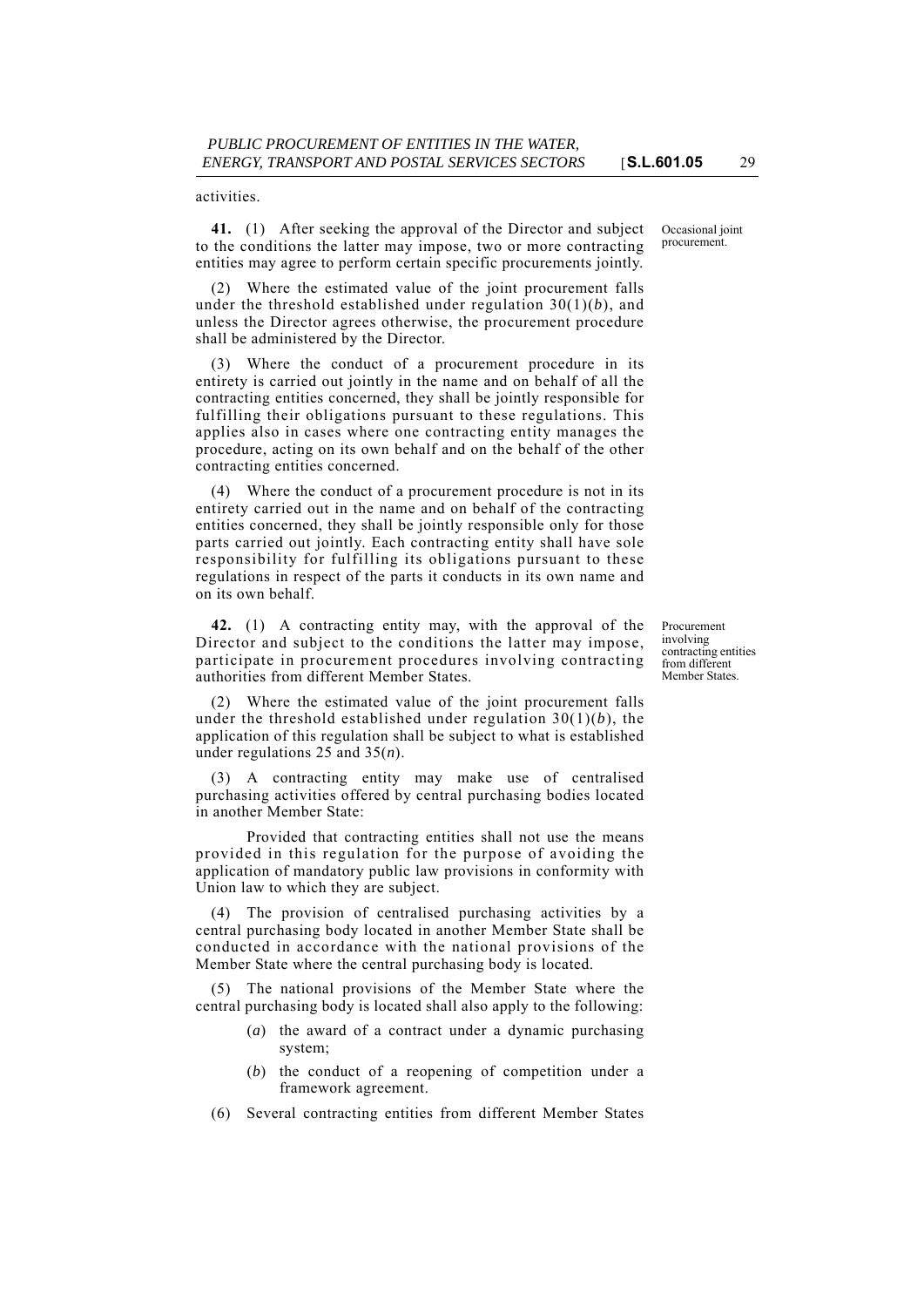may jointly award a public contract, conclude a framework agreement or operate a dynamic purchasing system.

(7) Unless the necessary elements have been regulated by an international agreement concluded between the Member States concerned, the participating contracting entities shall conclude an agreement that determines:

- (*a*) the responsibilities of the parties and the relevant applicable national provisions;
- (*b*) the internal organisation of the procurement procedure, including the management of the procedure, the distribution of the works, supplies or services to be procured, and the conclusion of contracts.

(8) A participating contracting entity fulfils its obligations pursuant to these regulations when it purchases works, supplies or services from a contracting entity which is responsible for the procurement procedure.

(9) When determining responsibilities and the applicable national law as referred to in sub-regulation  $(7)(a)$ , the participating contracting en tities may allocate specific responsibilities among them and determine the applicable provisions of their respective national laws.

(10) The allocation of responsibilities and the applicable national law shall be referred to in the procurement documents for jointly awarded public contracts.

(11) Where several contracting entities from different Member States have set up a joint entity, including European Groupings of territorial cooperation under Regulation (EC) No 1082/2006 of the European Parliament and of the Council of 5 July 2006 on a European grouping of territorial cooperation or other entities established under Union law, the participating contracting entities shall, by a decision of the competent body of the joint entity, agree on the applicable national procurement rules of one of the following Member States:

- (*a*) the national provisions of the Member State where the joint entity has its registered office;
- (*b*) the national provisions of the Member State where the joint entity is carrying out its activities.

(12) The agreement referred to in sub-regulation (11) may either apply for an undetermined period, when fixed in the constitutive act of the joint entity, or may be limited to a certain period of time, certain types of contracts or to one or more individual contract awards.

#### Mixed Procurement

**43.** (1) Contracts which have as their subject two or more types of procurement, whether works, services or supplies, all of which are covered by these regulations, shall be awarded in accordance with the provisions applicable to the type of

Mixed procurement covering the same activity.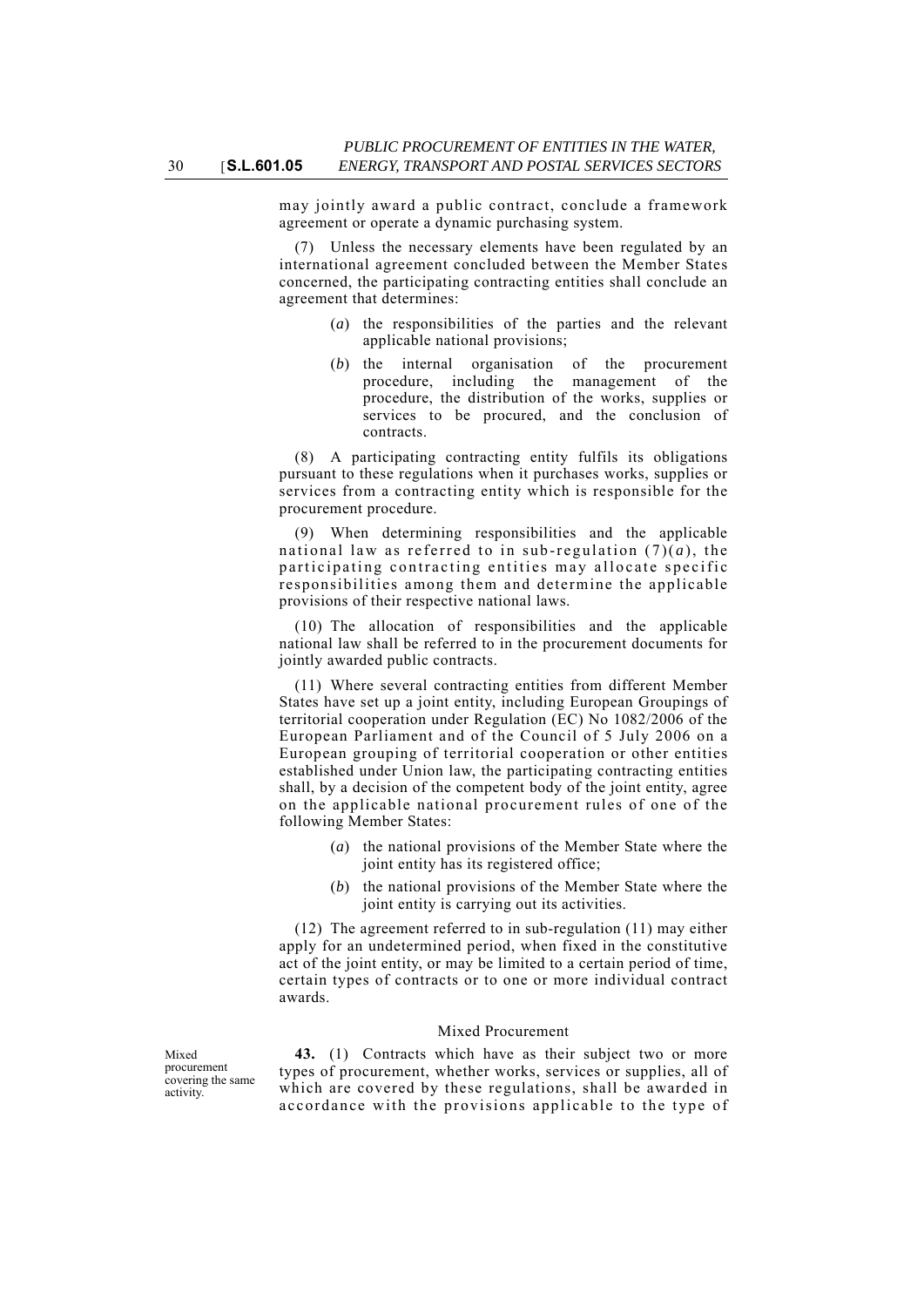procurement that characterises the main subject of the contract in question.

(2) In the case of mixed contracts which have as their subjectmatter different types of procurement, all of which are covered by these regulations, consisting partly of services within the meaning of regulations 134 to 139 and partly of other services or of mixed contracts consisting partly of services and partly of supplies, the main subject shall be determined in accordance with which of the estimated values of the respective services or supplies is the highest.

(3) In cases of mixed contracts which have as their subjectmatter procurement covered by these regulations and procurement covered by other legal regimes and where the different parts of a given contract are objectively separable the following shall apply:

- (*a*) contracting authorities may choose to award separate contracts for the separate parts or to award a single contract. Where contracting authorities choose to award separate contracts for separate parts, the decision as to which legal regime applies to any one of such separate contracts shall be taken on the basis of the characteristics of the separate part concerned;
- (*b*) where contracting authorities choose to award a single contract, these regulations shall, unless otherwise provided in regulation 23, apply to the ensuing mixed contract, irrespective of the value of the parts that would otherwise fall under a different legal regime and irrespective of which legal regime those parts would otherwise have been subject to;
- (*c*) in the case of mixed contracts containing elements of supply, works and service contracts and of concessions, the mixed contract shall be awarded in accordance with these regulations, provided that the estimated value of the part of the contract which constitutes a contract covered by these regulations, calculated in accordance with regulations 42 to 55, is equal to or greater than the relevant threshold set out in Schedule 5.

(4) Where the different parts of a given contract are objectively not separable, the applicable legal regime shall be determined on the basis of the main subject-matter of that contract.

**44.** (1) In the case of contracts intended to cover several activities, contracting entities may choose to award separate contracts for the purposes of each separate activity or to award a single contract.

Procurement covering several activities.

(2) Where contracting entities choose to award separate contracts, the decision as to which rules apply to any one of such separate contracts shall be taken on the basis of the characteristics of the separate activity concerned.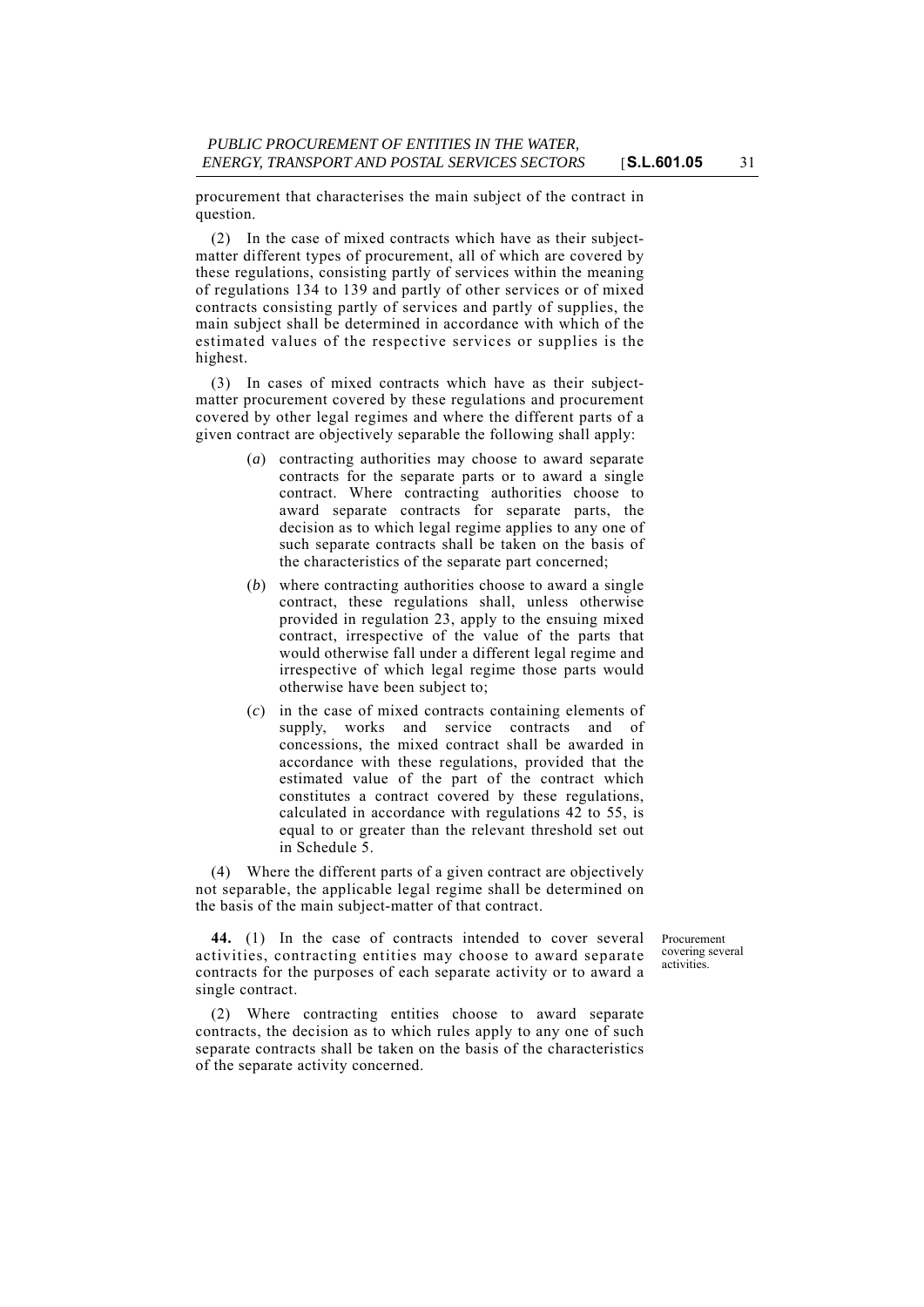| S.L. 601.03<br>S.L. 601.09                                | Regulations.          | (3) The choice between awarding a single contract or awarding<br>a number of separate contracts shall not, however, be made with the<br>objective of excluding the contract or contracts from the scope of<br>application of these regulations or where applicable the Public<br>Procurement Regulations, or the Concession Contracts |
|-----------------------------------------------------------|-----------------------|---------------------------------------------------------------------------------------------------------------------------------------------------------------------------------------------------------------------------------------------------------------------------------------------------------------------------------------|
|                                                           | principally intended. | (4) A contract which is intended to cover several activities<br>shall be subject to the rules applicable to the activity for which it is                                                                                                                                                                                              |
|                                                           | follows:              | (5) In the case of contracts for which it is objectively<br>impossible to determine for which activity the contract is<br>principally intended, the applicable rules shall be determined as                                                                                                                                           |
| S.L. 601.03                                               | (a)                   | awarded in accordance with the Public Procurement<br>Regulations, if one of the activities for which the<br>contract is intended is subject to these regulations and<br>the other to Public Procurement Regulations;                                                                                                                  |
| S.L. 601.03                                               | (b)                   | awarded in accordance with these regulations, if one of<br>the activities for which the contract is intended is<br>subject to these regulations and the other to the Public<br>Procurement Regulations, for the award of concession<br>contracts;                                                                                     |
| S.L. 601.03<br>S.L. 601.09                                | (c)                   | awarded in accordance with these regulations, if one of<br>the activities for which the contract is intended is<br>subject to these regulations and the other is not subject<br>to either these regulations, the Public Procurement<br>Regulations, or the Public Concessions Regulations;                                            |
|                                                           | (d)                   | notwithstanding the provisions of regulation 43, where<br>contracting entities choose to award a single contract,<br>the provisions of this sub-regulation shall apply;                                                                                                                                                               |
| S.L. 601.07                                               | (e)                   | where one of the activities concerned is covered by<br>Article 346 of the TFEU or the Public Procurement of<br>Contracting Authorities or Entities in the fields of<br>Defence and Security Regulations, regulation 46 shall<br>apply.                                                                                                |
| Mixed<br>procurement<br>covering the same<br>activity and |                       | 45. (1) In the case of mixed contracts covering the same<br>activity which have as their subject-matter procurement covered by<br>these regulations and procurement covered by Article 346 of the                                                                                                                                     |

these regulations and procurement covered by Article 346 of the TFEU or by the regulations governing Public Procurement of Contracting Authorities or Entities in the fields of Defence and Security Regulations, this regulation shall apply.

involving defence or security aspects. S.L. 601.07

> (2) Where the different parts of a given contract are objectively separable, contracting entities may choose to award separate contracts for the separate parts or to award a single contract.

> (3) Where contracting entities choose to award separate contracts for separate parts, the decision of which legal regime applies to any one of such separate contracts shall be taken on the basis of the characteristics of the separate part concerned.

(4) Where contracting entities choose to award a single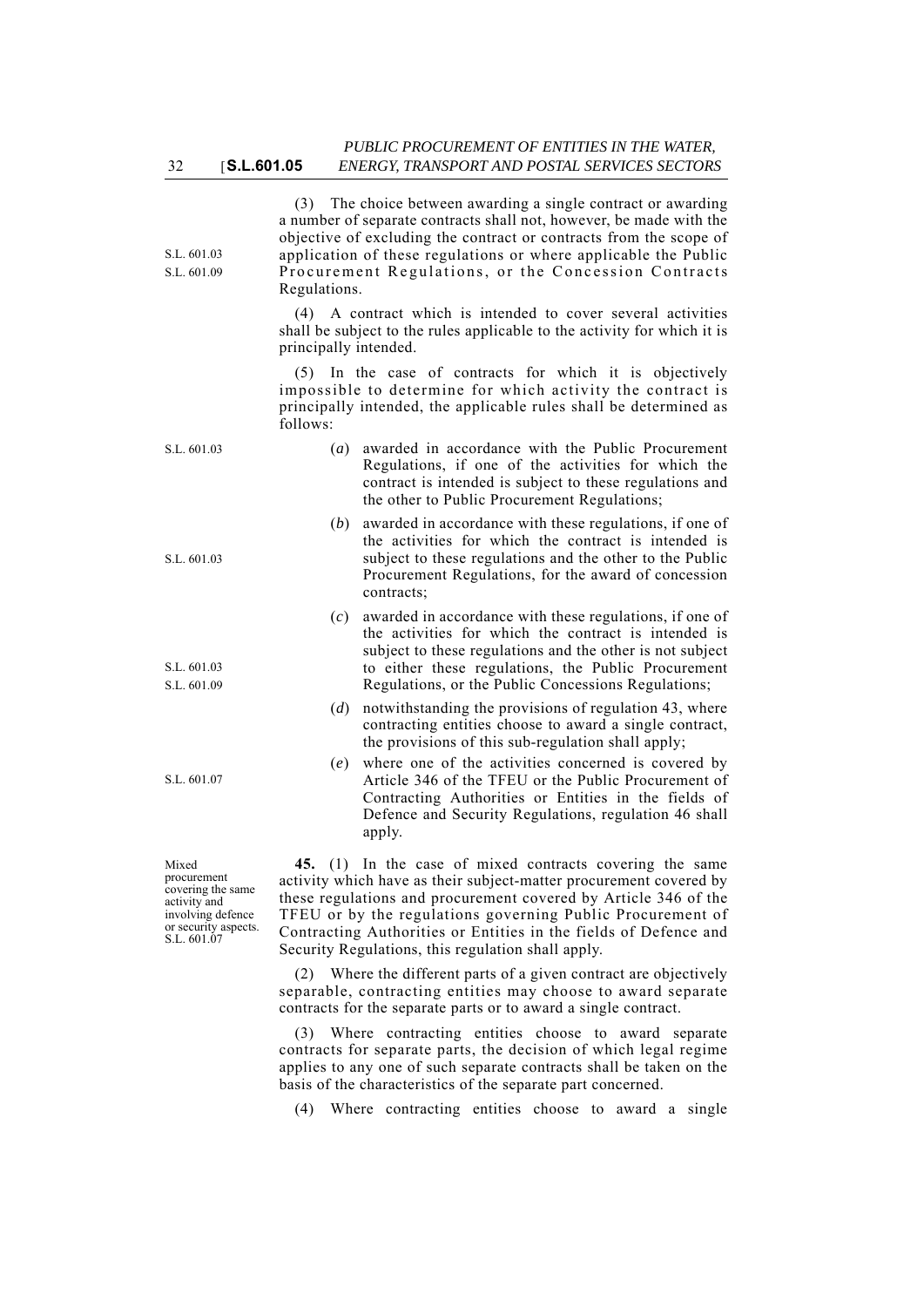contract, the following criteria shall apply to determine the applicable legal regime:

- (*a*) where part of a given contract is covered by Article 346 of the TFEU, the contract may be awarded without applying these regulations, provided that the award of a single contract is justified for objective reasons;
- (*b*) where part of a given contract is covered by Public S.L. 601.07 Procurement of Contracting Authorities or Entities in the fields of Defence and Security Regulations, the contract may be awarded in accordance with those regulations, provided that the award of a single contract is justified for objective reasons:

Provided that the application of this paragraph shall be without prejudice to the thresholds and exclusions for which the regulations identified above provide for.

of either these regulations or the Public Procurement of Contracting S.L. 601.07 (5) The decision to award a single contract shall not, however, be taken for the purpose of excluding contracts from the application Authorities or Entities in the fields of Defence and Security Regulations.

(6) The provisions of sub-regulation  $(4)(a)$  shall apply to mixed contracts to which both paragraphs (*a*) and (*b*) of subregulation (4) could otherwise apply.

(7) Where the different parts of a given contract are objectively not separable, where the contract includes elements to which Article 346 of the TFEU applies, it may be awarded without applying these regulations; otherwise it may be awarded in accordance with the Public Procurement of Contracting Authorities or Entities in the fields of Defence and Security Regulations.

**46.** (1) In the case of contracts intended to cover several activities, contracting entities may award separate contracts for the purposes of each separate activity or to award a single contract. Where contracting entities choose to award separate contracts for separate parts, the decision of which legal regime applies to any one of such separate contracts shall be taken on the basis of the characteristics of the separate activity concerned.

(2) Where contracting entities choose to award a single contract, the provisions of sub-regulation (3) shall apply. The choice between awarding a single contract and awarding a number of separate contracts shall not be made with the objective of excluding the contract or contracts from the scope of these regulations or the Public Procurement of Contracting Authorities or Entities in the fields of Defence and Security Regulations.

(3) In the case of contracts intended to cover an activity which is subject to these regulations and another which is subject to the Public Procurement of Contracting Authorities or Entities in the fields of Defence and Security Regulations, the contract may be awarded in accordance with the Public Procurement of Contracting Authorities or Entities in the fields of Defence and Security Regulations:

S.L. 601.07

Procurement covering several activities and involving defence or security aspects.

S.L. 601.07

S.L. 601.07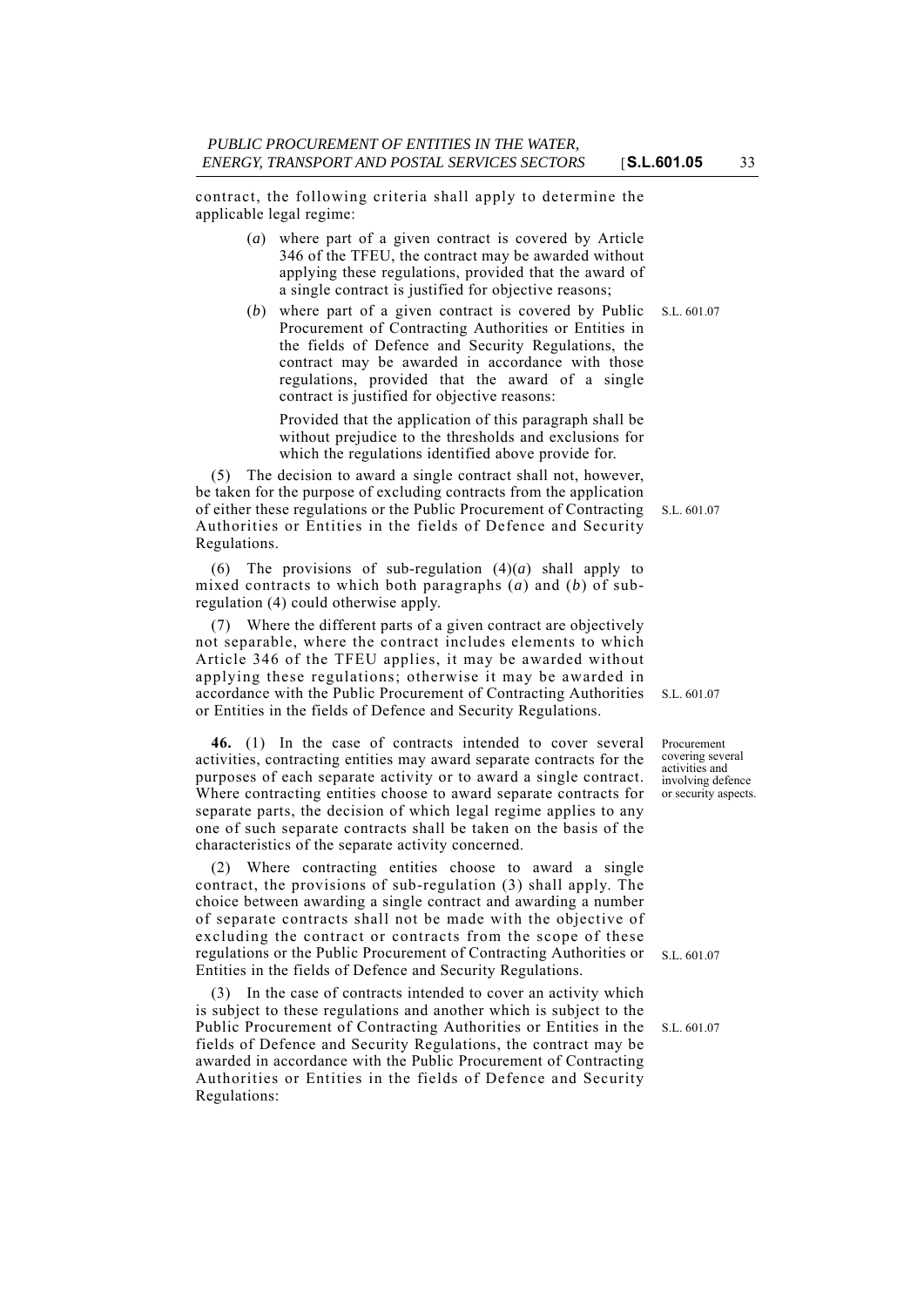S.L. 601.07

34 [**S.L.601.05**

Provided that the provisions of this sub-regulation shall be without prejudice to the thresholds and exclusions for which the Public Procurement of Contracting Authorities or Entities in the fields of Defence and Security Regulations provides.

(4) In the case of contracts intended to cover an activity which is subject to these regulations and another which is covered by Article 346 of the TFEU the contract may be awarded without applying these regulations.

(5) Contracts as set out under sub-regulation (3), which in addition include procurement or other elements which are covered by Article 346 of the TFEU, may be awarded without applying these regulations.

(6) The application of sub-regulations  $(3)$ ,  $(4)$  and  $(5)$  is subject to the condition that the award of a single contract is justified for objective reasons and the decision to award a single contract is not taken for the purpose of excluding contracts from the application of these regulations.

## Contract Value

**47.** (1) The calculation of the estimated value of a contract shall be based on the total amount payable, net of VAT, as estimated by the contracting entity. This calculation shall take account of the estimated total amount, including any form of option and any renewals of the contract.

(2) Where the contracting entity provides for prizes or payments to candidates or tenderers it shall take them into account when calculating the estimated value of the contract.

Where the contracting entity is comprised of separate operational units, account shall be taken of the total estimated value for all the individual operational units:

Provided that where a separate operational unit is independently responsible for its procurement or certain categories thereof, the values may be estimated at the level of the unit in question.

(4) The choice of the method used to calculate the estimated value of a contract shall not be made with the intention of excluding it from the scope of these regulations.

(5) A contract shall not be subdivided with the effect of preventing it from falling within the scope of these regulations, unless justified by objective reasons.

(6) The estimated value shall be valid at the moment at which the call for competition is sent or, in cases where a call for competition is not foreseen, at the moment at which the contracting authority commences the procurement procedure, for instance, where appropriate, by contacting economic operators in relation to the procurement.

Methods for calculating the estimated value of a contract.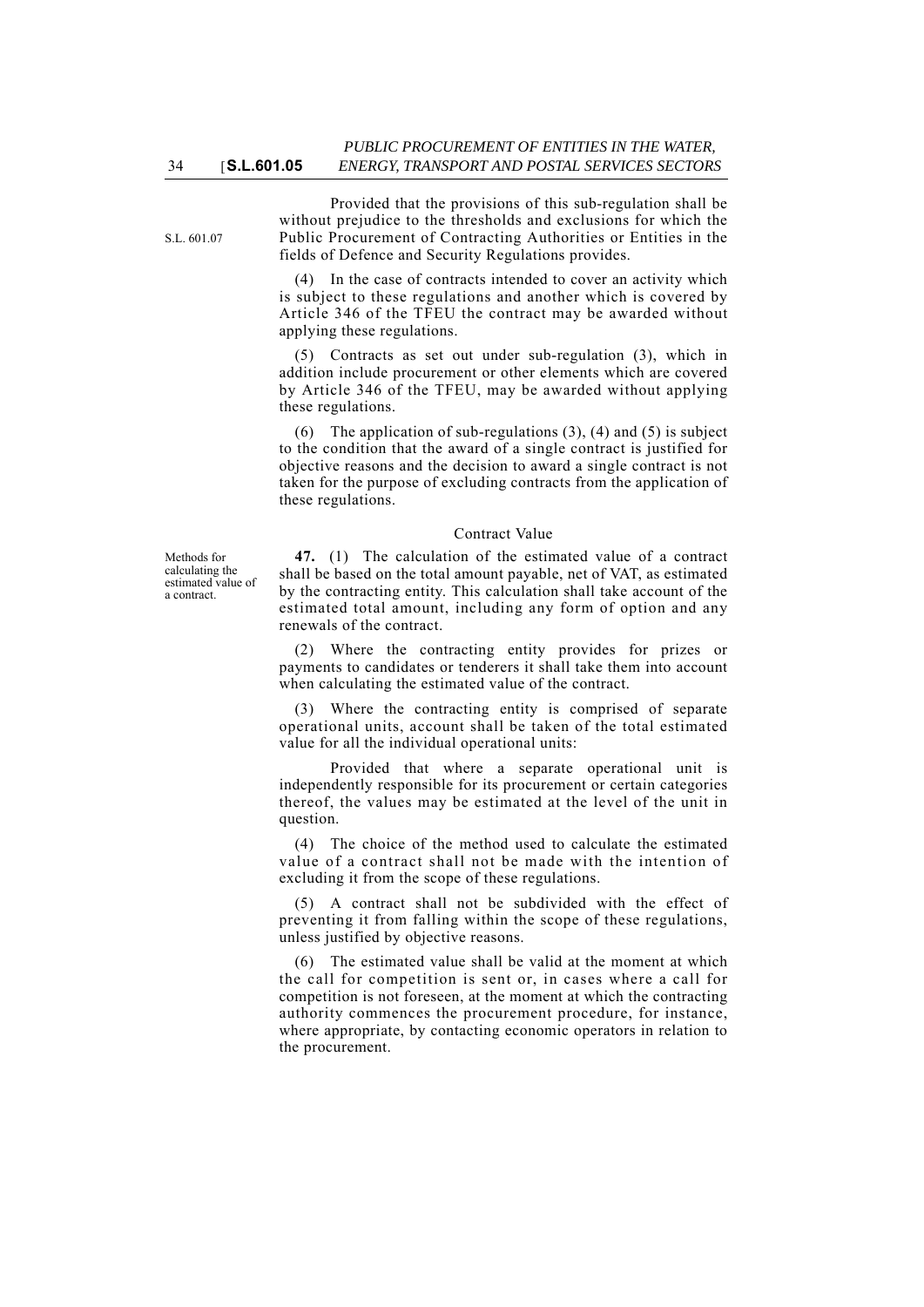**48.** With regard to framework agreements and dynamic purchasing systems, the estimated value to be taken into consideration shall be the maximum estimated value net of VAT of all the contracts envisaged for the total term of the agreement or system.

**49.** In the case of innovation partnerships, the value to be taken into consideration shall be the maximum estimated value, net of VAT, of the research and development activities to take place during all stages of the envisaged partnership as well as of the supplies, services or works to be developed and procured at the end of the envisaged partnership.

**50.** (1) Contracting entities shall include in the estimated value of a works contract both the cost of the works and the value of any supplies or services necessary for the execution of the works, which they make available to the contractor.

(2) Where a proposed work or a proposed provision of services may result in contracts being awarded in the form of separate lots, account shall be taken of the total estimated value of all such lots.

(3) Where the aggregate value of lots is equal to or exceeds the threshold laid down in Schedule 5, these regulations shall apply to the awarding of each lot.

**51.** (1) Where a proposal for the acquisition of similar Similar supplies. supplies may result in contracts being awarded in the form of separate lots, account shall be taken of the total estimated value of all such lots.

(2) Where the aggregate value of lots is equal to or exceeds the threshold laid down in Schedule 5, these regulations shall apply to the awarding of each lot.

(3) For the purpose of this Part, "similar supplies" means products which are intended for identical or similar uses.

**52.** Notwithstanding the provisions of regulation 50(2) and (3), contracting entities may waive such application in respect of lots the estimated value of which, net of VAT, is less than  $\epsilon$ 80,000 for supplies or services or  $\epsilon$ 1,000,000 for works, provided that the aggregate value of those lots does not exceed twenty per cent of the aggregate value of the lots as a whole.

**53.** The estimated contract value in the renewal of supply or service contracts which are regular in nature or which are intended to be renewed within a given period shall be calculated as follows:

- (*a*) either the total actual value of the successive contracts of the same type awarded during the preceding twelve months or financial year adjusted to take account of the changes in quantity or value which would occur in the course of the twelve months following the initial contract; or
- (*b*) the total estimated value of the successive contracts awarded during the twelve months following the first

Estimated value of framework agreements and dynamic purchasing systems.

Value of innovation partnerships.

Value of public works.

Waiver from application of regulation  $50(2)$ and (3).

Renewal of supply or service contracts.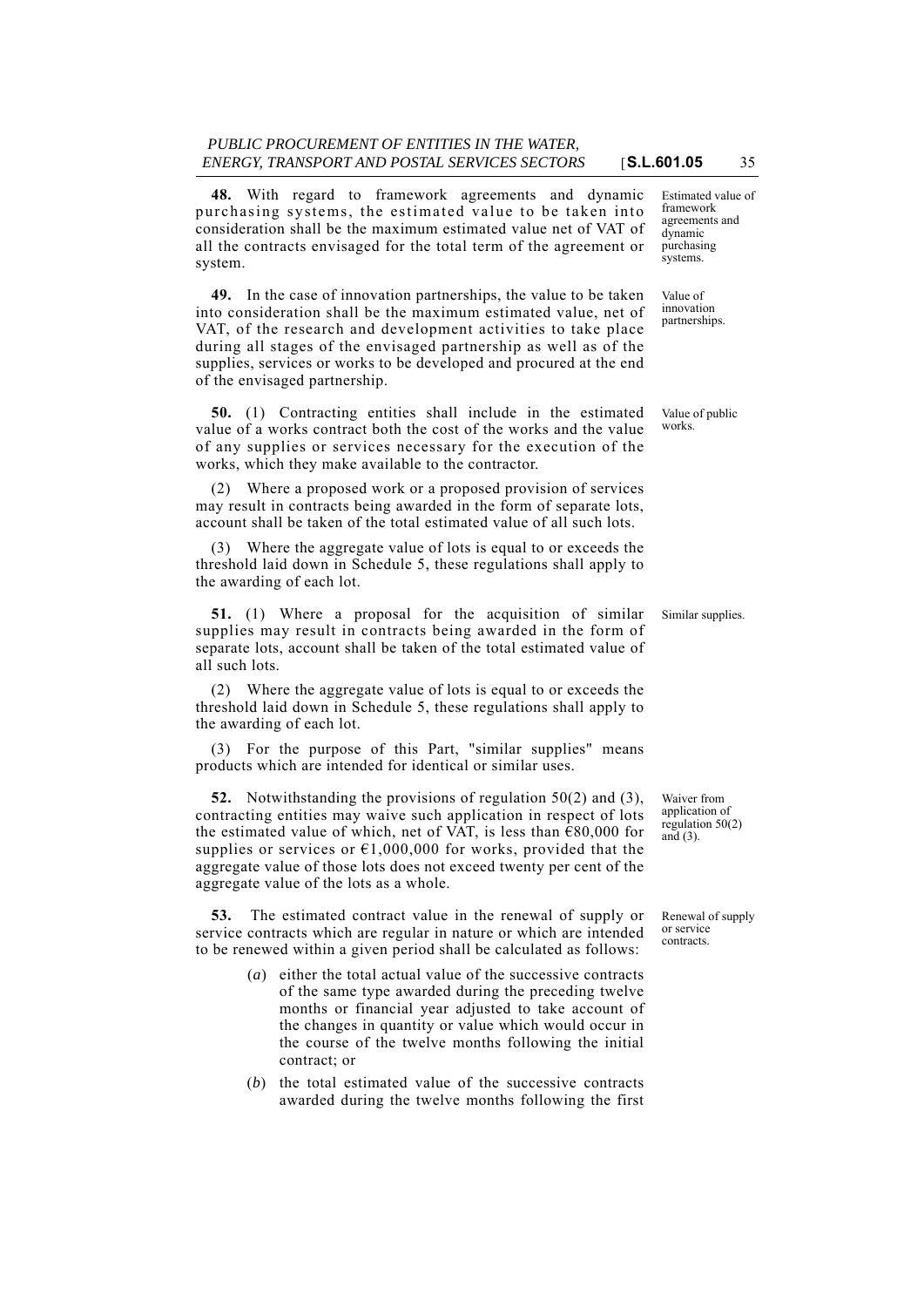delivery, or during the financial year where that is longer than twelve months.

**54.** With regard to supply contracts relating to leasing, hire, rental or hire purchase of products, the value to be taken as a basis for calculating the estimated contract value shall be as follows:

- (*a*) in case of fixed-term contracts, if that term is less than or equal to twelve months, the total estimated value for the term of the contract;
- (*b*) in case of fixed-term contracts, if that term is greater than twelve months, the total value including the estimated residual value;
- (*c*) in the case of contracts without a fixed term or contracts with a term which cannot be defined, the monthly value multiplied by 48.

**55.** (1) With regard to service contracts, the basis for calculating the estimated contract value shall be as follows:

- (*a*) insurance services: the premium payable, and other forms of remuneration;
- (*b*) banking and other financial services: the fees, commissions payable, interest and other forms of remuneration;
- (*c*) design contracts: fees, commissions payable and other forms of remuneration.

(2) With regard to service contracts which do not indicate a total price, the basis for calculating the estimated contract value shall be as follows:

- (*a*) in the case of fixed-term contracts, where that term is less than or equal to forty-eight months: the total value for their full term;
- (*b*) in the case of contracts without a fixed term or with a term greater than forty-eight months: the monthly value multiplied by 48.

### Contracts into Lots

**56.** Contracting entities may decide to award a contract in the form of separate lots and may determine the size and subject-matter of such lots.

**57.** Contracting entities shall indicate, in the contract notice, in the invitation to confirm interest, or, where the means of calling for competition is a notice on the existence of a qualification system, in the invitation to tender or to negotiate, whether tenders may be submitted for one, for several or for all of the lots.

**58.** Contracting entities may, even where tenders may be submitted for several or all lots, limit the number of lots that may be awarded to one tenderer, provided that the maximum number of lots per tenderer is stated in the contract notice or in the invitation

Division of contracts into lots.

Information on whether tenders may be submitted for one or several lots.

Right to limit the number of lots to be awarded to one tenderer.

Calculation of the estimated contract value of the service contracts.

Value of leasing products, hire, rental or hire purchase.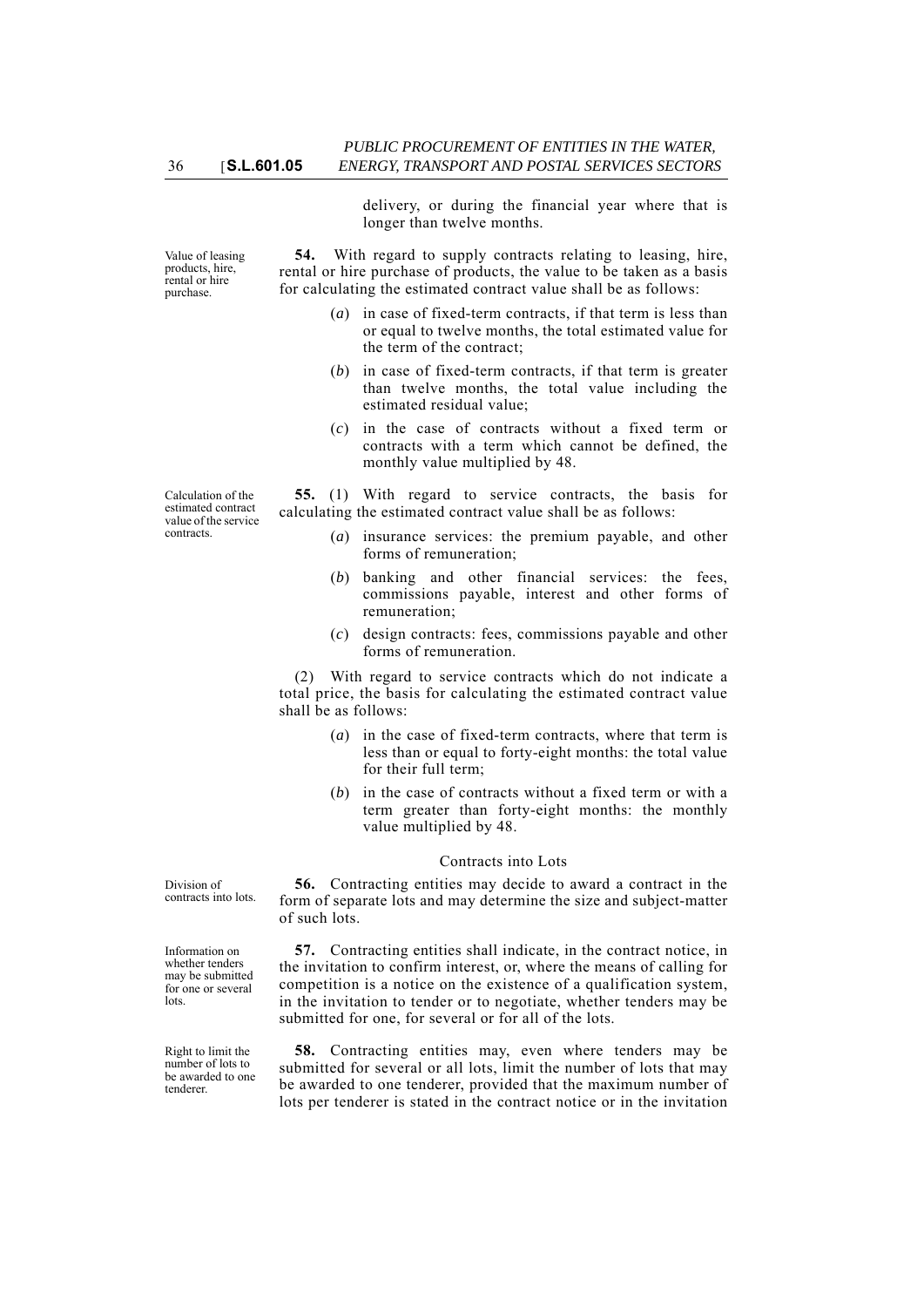to confirm interest, to tender or to negotiate. Contracting entities shall indicate in the procurement documents the objective and nondiscriminatory criteria or rules they intend to apply for determining which lots will be awarded where the application of the award criteria would result in one tenderer being awarded more lots than the maximum number.

**59.** Where more than one lot may be awarded to the same tenderer, contracting entities may award contracts combining several or all lots where they have specified in the contract notice or in the invitation to confirm interest that they reserve the possibility of doing so and indicate the lots or groups of lots that may be combined.

## Principles underlying the Procurement Process

**60.** (1) The procurement document shall be written in clear and unambiguous terms so as to enable all interested parties to understand properly the terms and conditions of the process.

(2) Unless it has been requested in good time, the contracting entities shall supply to all tenderers taking part in the procurement procedure additional information relating to the specifications and any supporting documents not later than six days before the time limit fixed for the receipt of tenders.

(3) In the event of an accelerated open procedure as referred to in regulation 91(3), the period mentioned in sub-regulation (2) shall be four days.

**61.** (1) Contracting entities shall treat economic operators equally and without discrimination and shall act in a transparent and proportionate manner.

(2) The design of the procurement shall not be made with the intention of excluding it from the scope of these regulations or of artificially narrowing competition. Competition shall be considered to be artificially narrowed where the design of the procurement is made with the intention of unduly favouring or disadvantaging certain economic operators.

(3) In so far as they are covered by Annexes 3, 4 and 5 and the General Notes to the European Union's Appendix I to the GPA and by the other international agreements by which the Union is bound, contracting entities shall accord to the works, supplies, services and economic operators of the signatories to those agreements treatment no less favourable than the treatment accorded to the works, supplies, services and economic operators of the Union.

**62.** (1) Subject to the obligations established under these Confidentiality. regulations and or any other law obliging the Director or the contracting entity to disclose information, a contracting entity and, or the Director shall not disclose information forwarded to it by economic operators which they have designated as confidential, including, but not limited to, technical or trade secrets and the confidential aspects of tenders.

(2) Without prejudice to the provisions of these regulations, the

Award contracts combining several or all lots.

Clarity of the procurement documents.

Equal treatment, transparency and proportionality.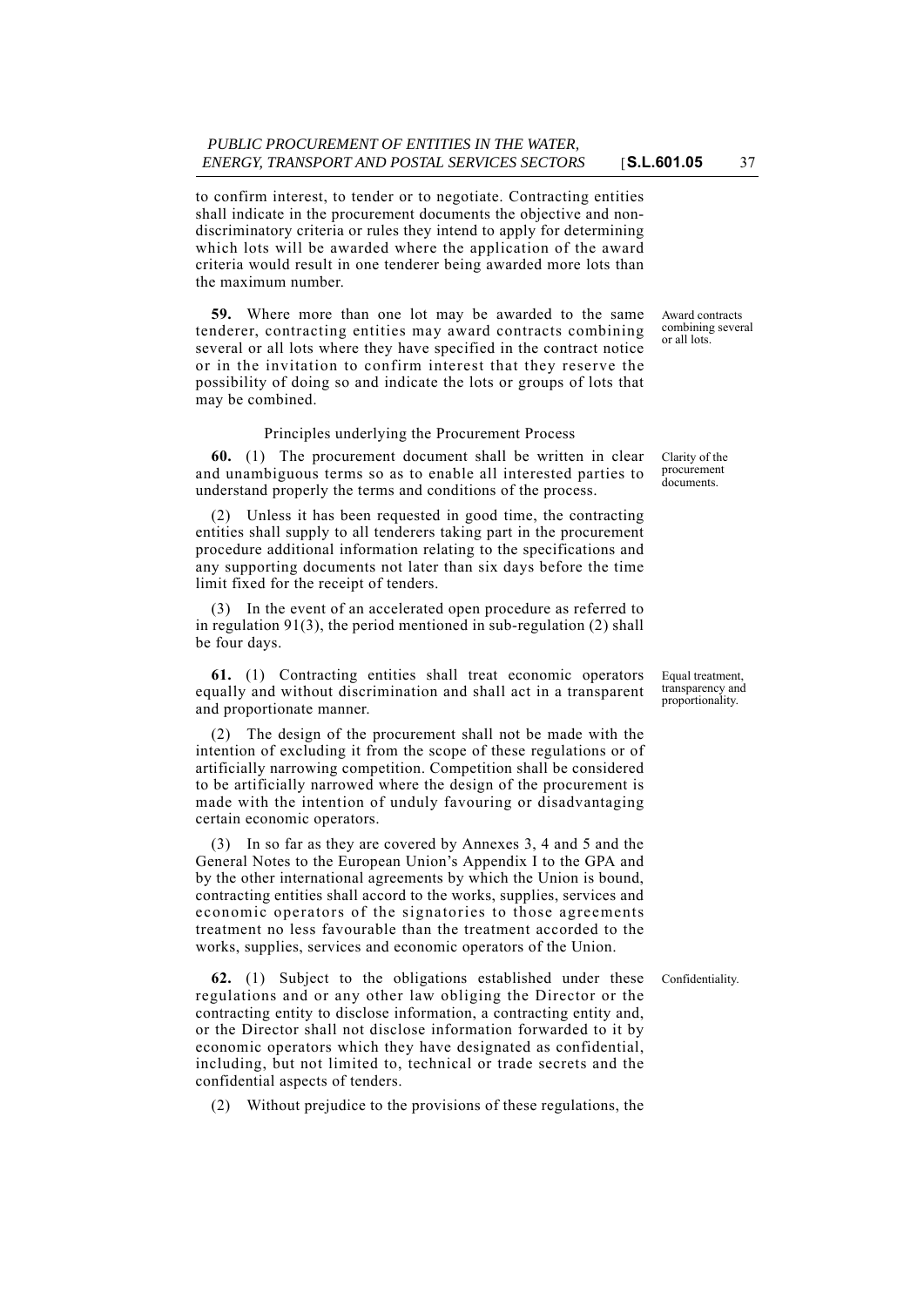following information shall not be considered as confidential:

- (*a*) the name of the bidders and the individual names of the members of a group of economic operators who submitted a particular tender;
- (*b*) the name of the sub-contractors;
- (*c*) the documentation submitted by economic operators attesting that they comply with selection criteria;
- (*d*) technical information which is already public.

(3) Contracting entities may impose on economic operators requirements aimed at protecting the confidential nature of information which the contracting entities make available throughout the procurement procedure, including information made available in connection with the operation of a qualification system, whether or not this has been the subject of a notice on the existence of a qualification system used as a means of calling for competition.

### Publication

Periodic indicative notice. *Amended by: L.N. 26 of 2018*

**63.** (1) Contracting entities may make known their intentions of planned procurements through the publication of a periodic indicative notice. Those notices shall contain the information set out in Schedule 8, Part A, Section I. They shall be published either by the Publications Office of the European Union or by the contracting entities on their buyer profiles in accordance with regulation 2(b) of Schedule 10. Where the prior information notice is published by the contracting entities on their buyer profile, they shall send a notice of the publication on their buyer profile to the Publications Office of the European Union in accordance with regulation 3 of Schedule 10. Those notices shall contain the information set out in Schedule 8, Part B.

(2) When a call for competition is made by means of a periodic indicative notice in respect of restricted procedures and negotiated procedures with prior call for competition, the notice shall meet all the following requirements:

- (*a*) it shall refer specifically to the supplies, works or services that will be the subject of the contract to be awarded;
- (*b*) it shall indicate that the contract will be awarded by restricted or negotiated procedure without further publication of a call for competition and it shall invite interested economic operators to express their interest;
- (*c*) it shall contain, in addition to the information set out in section I of Part A of Schedule 8, the information set out in section 2 of Part A of Schedule 8;
- (*d*) it shall be sent for publication between thirty-five days and twelve months prior to the date on which the invitation to confirm interest is sent.

*Added by: L.N. 26 of 2018.*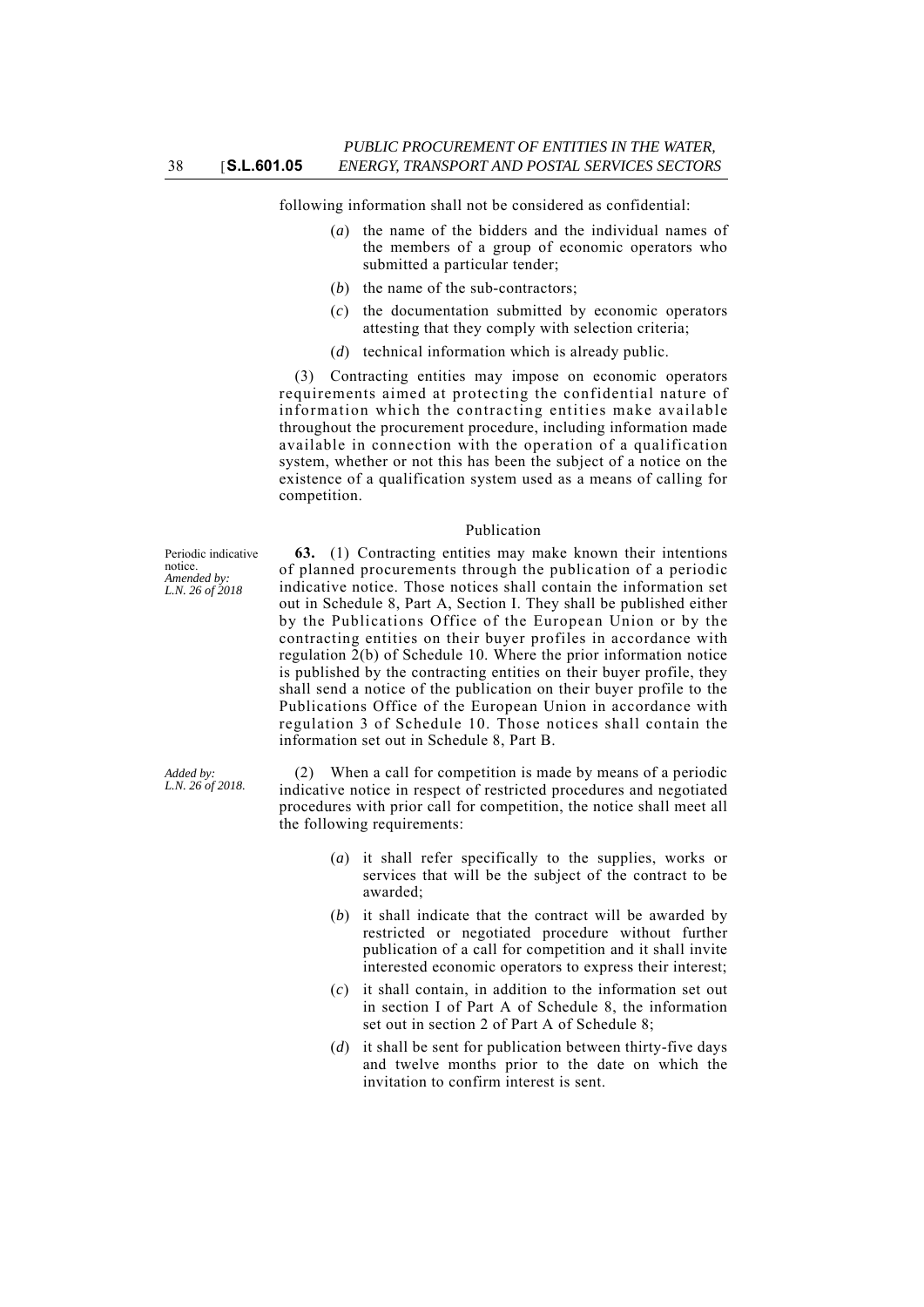(3) Such notices shall not be published on a buyer profile; however, the additional publication at national level pursuant to the provisions of regulation 67, if any, may be made on a buyer profile.

(4) The period covered by the periodic indicative notice shall be a maximum of twelve months from the date the notice is transmitted for publication; however, in the case of contracts for social and other specific services, the periodic indicative notice referred to in regulation  $135(1)(a)(ii)$  may cover a period which is longer than twelve months.

**64.** (1) Contract notices may be used as a means of calling for Contract notices. competition in respect of all procedures.

(2) Contract notices shall contain the information set out in the relevant part of Schedule 11 and shall be published in accordance with regulation 66.

**65.** (1) Not later than thirty days after the conclusion of a contract or of a framework agreement following the decision to award or conclude it, contracting entities shall send a contract award notice on the results of the procurement procedure.

(2) Such notice shall contain the information set out in Schedule 12 and shall be published in accordance with regulation 66.

(3) In the case of framework agreements concluded in accordance with regulations 143 to 146, contracting entities shall not be bound to send a notice of the results of the procurement procedure for each contract based on that agreement:

Provided that contracting entities shall group notices of the results of the procurement procedure for contracts based on the framework agreement on a quarterly basis. In that case, contracting entities shall send the grouped notices within thirty days of the end of each quarter.

(4) Contracting entities shall send a contract award notice within thirty days after the award of each contract based on a dynamic purchasing system. They may, however, group such notices on a quarterly basis. In that case, they shall send the grouped notices within thirty days of the end of each quarter.

(5) The information provided in accordance with Schedule 19 and intended for publication shall be published in accordance with Schedule 10. Certain information on the contract award or the conclusion of the framework agreement may be withheld from publication where its release would impede law enforcement or otherwise be contrary to the public interest or would prejudice the legitimate commercial interests of a particular economic operator, public or private, or might prejudice fair competition between economic operators.

(6) In the case of contracts for research-and-development services ("R & D services"), the information concerning the nature and quantity of the services may be limited to:

(*a*) the indication "R & D services" where the contract has

*Added by: L.N. 26 of 2018.*

*Added by: L.N. 26 of 2018.*

Contract award notices. *Amended by: L.N. 26 of 2018.*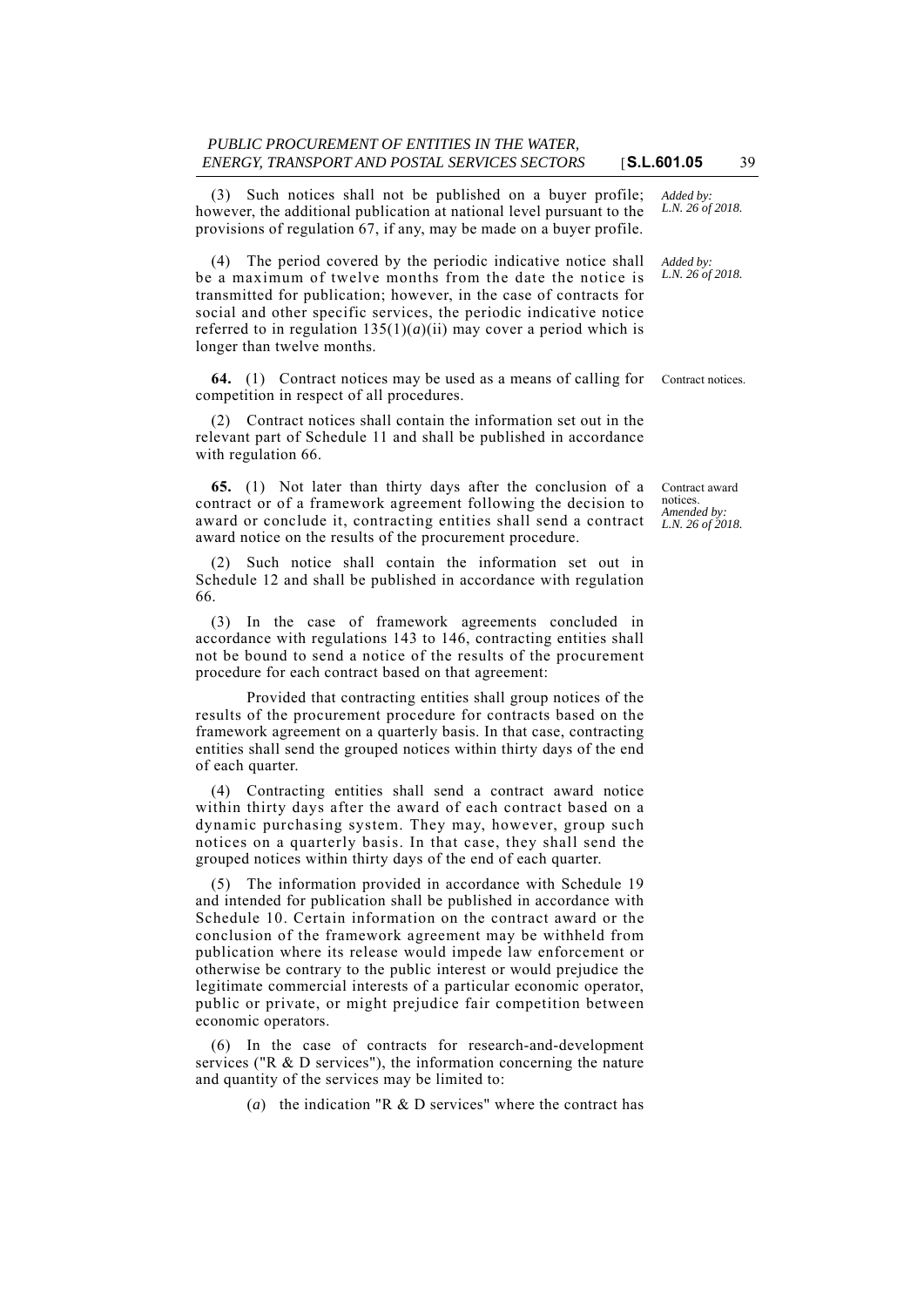been awarded by a negotiated procedure without a call for competition in accordance with regulations 125(*b*), 126(*b*) and 127(*b*);

(*b*) information at least as detailed as was indicated in the notice that was used as a means of calling for competition.

(7) Information provided in accordance with Schedule 12 and marked as not being intended for publication shall be published only in simplified form and in accordance with Schedule 10 for statistical purposes.

(8) Where the call for competition for the contract concerned has been made in the form of a periodic indicative notice and the contracting entity has decided that it will not award further contracts during the period covered by the periodic indicative notice, the contract award notice shall contain a specific indication to that effect.

**66.** (1) Notices referred to in regulations 63 to 65 are obligatory only in respect to tenders with an estimated value which meets or exceeds the threshold established under Schedule 5 and shall include the information set out in Schedules 8 Part A and Part B, 11 and 12 in the format of standard forms, including standard forms for corrigenda.

(2) Notices referred to in regulations 63 to 65 shall be drawn up, transmitted by electronic means to the Publications Office of the European Union and published in accordance with Schedule 10.

(3) Contracting entities shall be able to supply proof of the dates on which notices are dispatched.

(4) The confirmation of the receipt of the notice and the publication of the information sent by the Publications Office of the European Union shall constitute proof of publication.

(5) Notices referred to in regulations 63 to 65 shall be published in full in the official language(s) of the institutions of the Union chosen by the contracting entity. That language version or those language versions shall constitute the sole authentic text(s).

(6) Contracting entities may publish notices for works, supply or service contracts that are not subject to the publication requirements laid down in these regulations provided that those notices are sent to the Publications Office of the European Union by electronic means in accordance with the format and procedures for transmission indicated in Schedule 10.

**67.** (1) Unless otherwise authorised by the Director, tenders issued with an estimated value which falls under regulation 30(1)(*b*) shall be published through government's e-procurement platform:

Provided that if the contracting authority does not make use of the government's e-procurement platform it shall advertise the tender on the Gazette.

*Added by: L.N. 26 of 2018.*

Form and manner of publication of notices.

Publication at national level.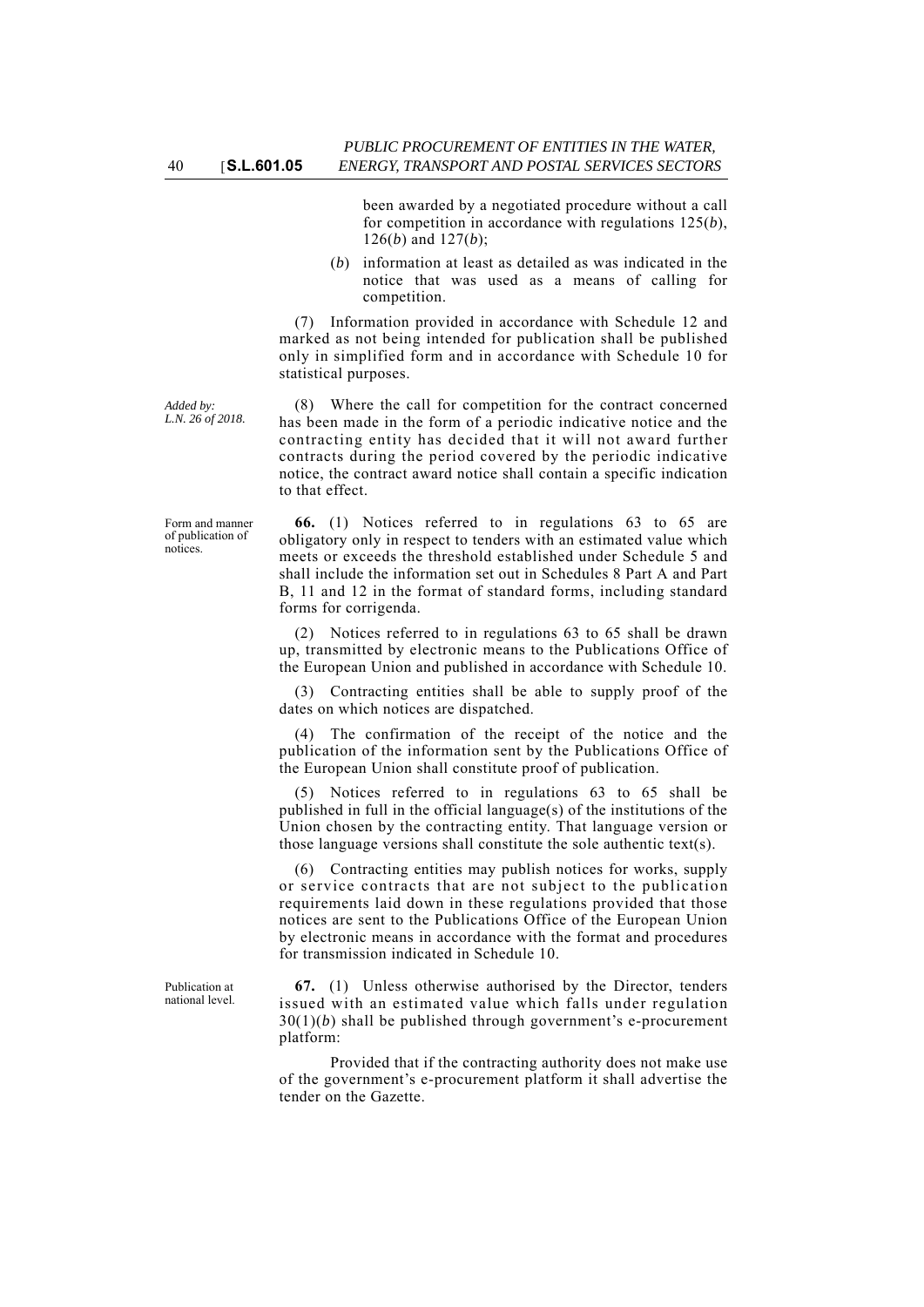(2) Notices referred to in regulations 63 to 65 and the information contained therein shall not be published at national level before the publication pursuant to regulation 66:

Provided that, publication may in any event take place at the national level where contracting entities have not been notified of the publication within forty-eight hours after confirmation of the receipt of the notice in accordance with regulation 66.

(3) Notices and advertisements published locally shall not contain information other than that contained in the notices dispatched to the Publications Office of the European Union or published on a buyer profile, but shall indicate the date of dispatch of the notice to the Publications Office of the European Union or its publication on the buyer profile.

(4) Periodic indicative notices shall not be published on a buyer profile before the dispatch to the Publications Office of the European Union of the notice of their publication in that form. They shall indicate the date of that dispatch.

**68.** (1) Contracting entities that intend to organise a design Contest notice. contest with an estimated value which meets or exceeds the threshold established under Schedule 5 shall call for competition by means of a contest notice.

(2) Where contracting entities intend to award a subsequent service contract pursuant to regulation 126(*g*), this shall be indicated in the design contest notice.

(3) Contracting entities that have held a design contest shall make the results known by means of a notice.

(4) The call for competition shall include the information set out in Schedule 18 and the notice of the results of a design contest shall include the information set out in Schedule 19 in the format of standard forms.

(5) The notice of the results of a design contest shall be forwarded to the Publication Office of the European union within thirty days of the closure of the design contest.

(6) Where the release of information on the outcome of the contest would impede law enforcement, would be contrary to the public interest or would prejudice the legitimate commercial interests of a particular economic operator, whether public or private, or might prejudice fair competition between economic operators, such information may be withheld from publication.

(7) The provisions of regulation 66 shall also apply to notices relating to design contests.

**69.** (1) Before launching a procurement procedure, contracting entities may conduct market consultations with a view to preparing the procurement and informing economic operators of their procurement plans and requirements.

(2) Subject to the provisions of these regulations, contracting entities may, for example, seek or accept advice from independent experts or authorities or from market participants. That advice may

Preliminary market consultations.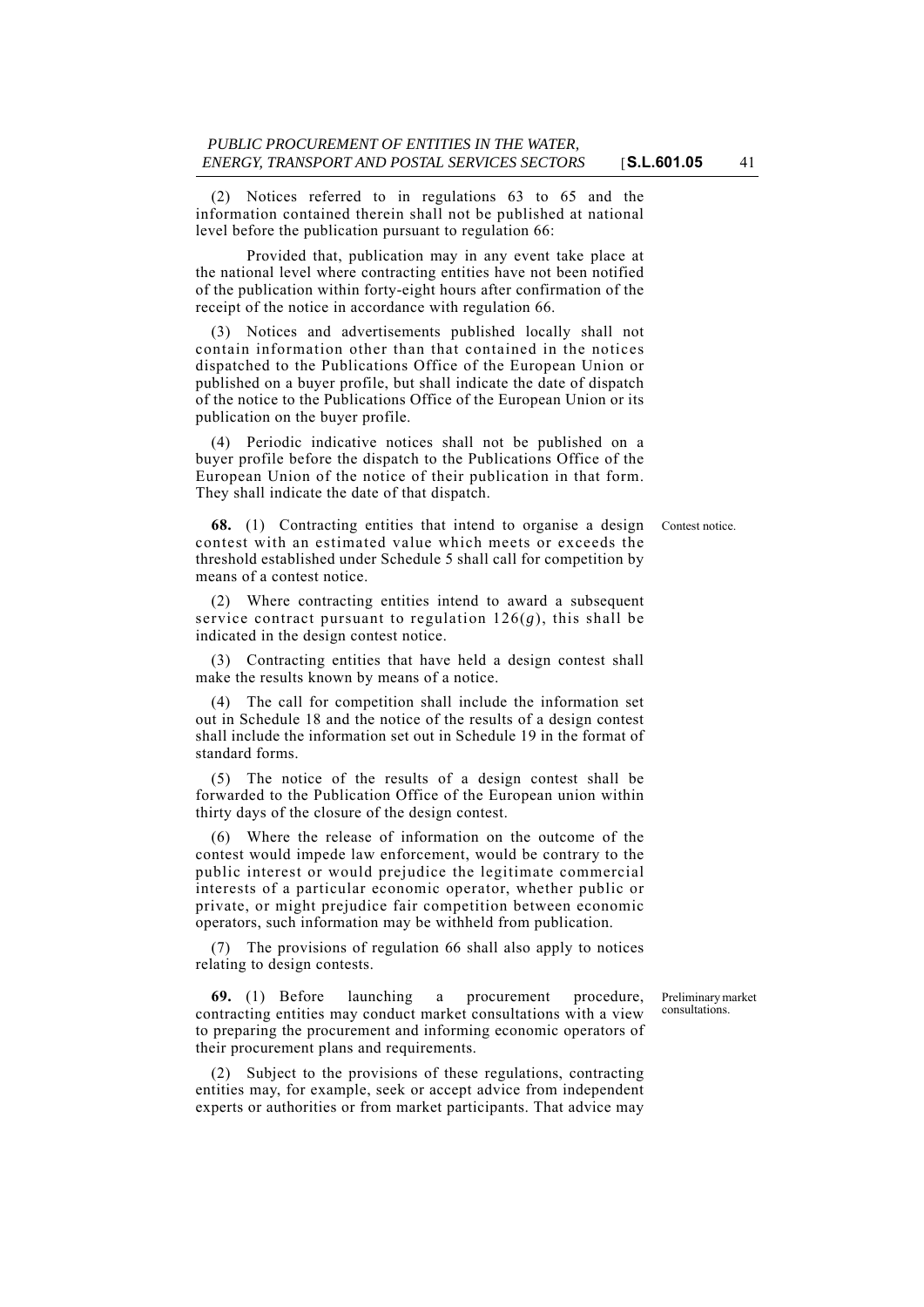be used in the planning and conduct of the procurement procedure, provided that such advice does not have the effect of distorting competition and does not result in a violation of the principles of non-discrimination and transparency.

#### Communications

Rules applicable to communication.

**70.** (1) All communication and information exchanged under these regulations, including electronic submission, shall be performed using electronic means of communication in accordance with the requirements of this regulation.

(2) The tools and devices to be used for communicating by electronic means, as well as their technical characteristics, shall be non-discriminatory, generally available and interoperable with the ICT products in general use and shall not restrict economic operators' access to the procurement procedure.

(3) Notwithstanding the provisions of sub-regulations (1) and (2), contracting entities shall not be obliged to require electronic means of communication in the submission process in the following situations:

- (*a*) due to the specialised nature of the procurement, the use of electronic means of communication would require specific tools, devices or file formats that are not generally available or supported by generally available applications;
- (*b*) the applications supporting file formats that are suitable for the description of the tenders use file formats that cannot be handled by any other open or generally available applications or are under a proprietary licensing scheme and cannot be made available for downloading or remote use by the contracting authority;
- (*c*) the use of electronic means of communication would require specialised office equipment that is not generally available to contracting entities;
- (*d*) the procurement documents require the submission of physical or scale models which cannot be transmitted using electronic means.

(4) In respect of communications for which electronic means of communication are not used pursuant to sub-regulation (3), communication shall be carried out by post or other suitable carrier or by a combination of post or other suitable carrier and electronic means.

(5) Contracting entities are not obliged to require electronic means of communication in the submission process to the extent that the use of means of communication other than electronic means is necessary either because of a breach of security of the electronic means of communications or for the protection of the particularly sensitive nature of information requiring such a high level of protection that it cannot be properly ensured by using electronic tools and devices that are either generally available to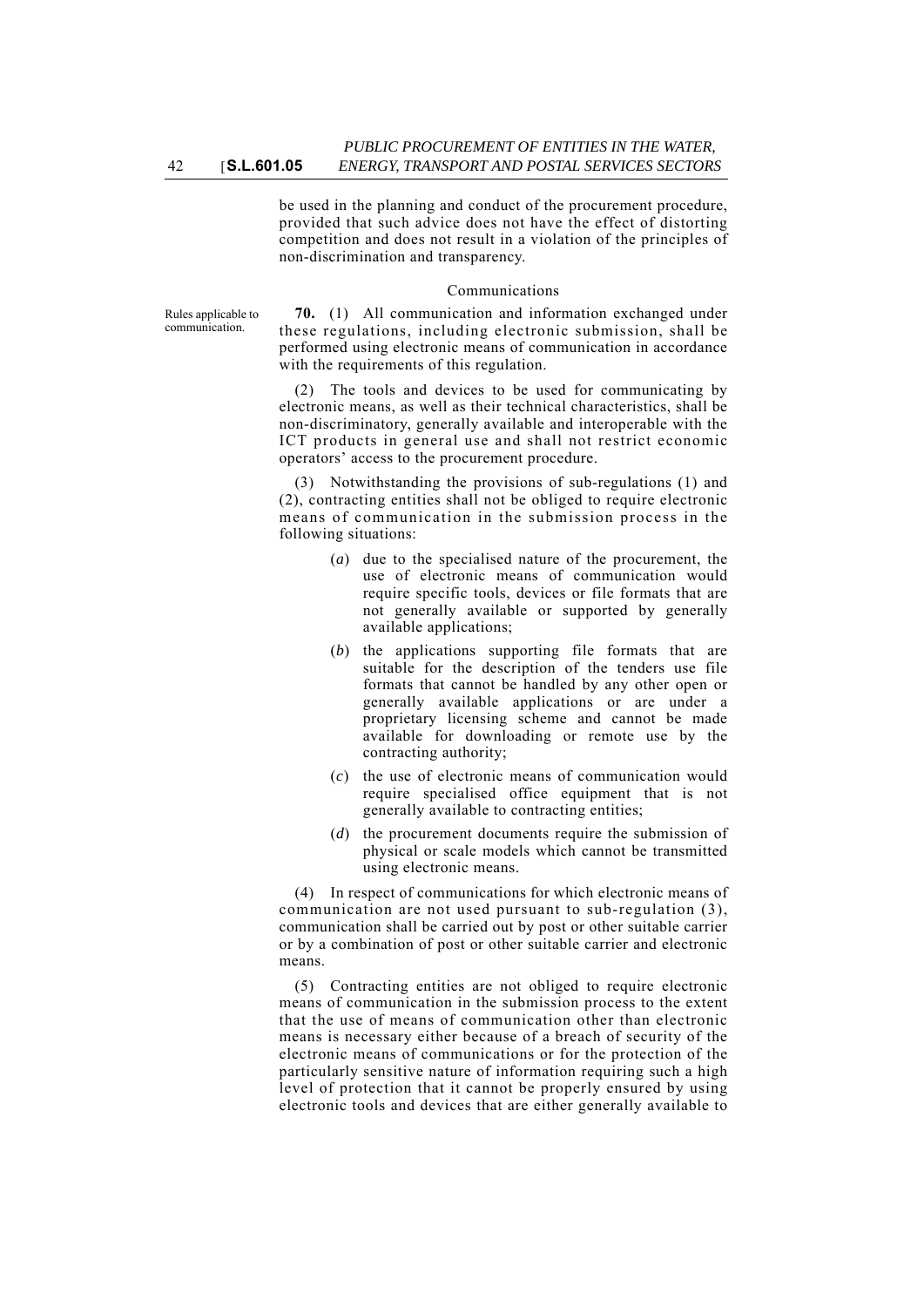economic operators or can be made available to them by alternative means of access within the meaning of sub-regulations (10) and (11).

(6) It shall be the responsibility of the contracting entities requiring, in accordance with sub-regulation (3), means of communication other than electronic means in the submission process to indicate in the individual report referred to in regulation 172, as the case may be, the reasons for this requirement. Where applicable, contracting entities shall indicate in the individual report the reasons why use of means of communication other than electronic means has been considered necessary in application of sub-regulation (5).

(7) Oral communication may be used in respect of communications other than those concerning the essential elements of a procurement procedure, provided that the content of the oral communication is documented to a sufficient degree. For this purpose, the essential elements of a procurement procedure include the procurement documents, requests for participation, confirmations of interest and tenders. In particular, oral communications with tenderers which could have a substantial impact on the content and assessment of the tenders shall be documented to a sufficient extent and by appropriate means, such as written or audio records or summaries of the main elements of the communication.

(8) In all communication, exchange and storage of information, contracting entities shall ensure that the integrity of data and the confidentiality of tenders and requests to participate are preserved. They shall examine the content of tenders and requests to participate only after the time limit set for submitting them has expired.

(9) For public works contracts and design contests the contracting entities require the use of specific electronic tools, such as of building information electronic modelling tools or similar. In such cases the contracting entities shall offer alternative means of access, as provided for in sub-regulations (10) and (11), until such time as those tools become generally available within the meaning of sub-regulation (2).

(10) Contracting entities may, where necessary, require the use of tools and devices which are not generally available, provided that the contracting entities offer alternative means of access.

(11) Contracting entities shall be deemed to offer suitable alternative means of access in any of the following situations, where they:

> (*a*) offer unrestricted and full direct access free of charge by electronic means to those tools and devices from the date of publication of the notice in accordance with Schedule 10 or from the date when the invitation to confirm interest is sent. The text of the notice or the invitation to confirm interest shall specify the internet address at which those tools and devices are accessible;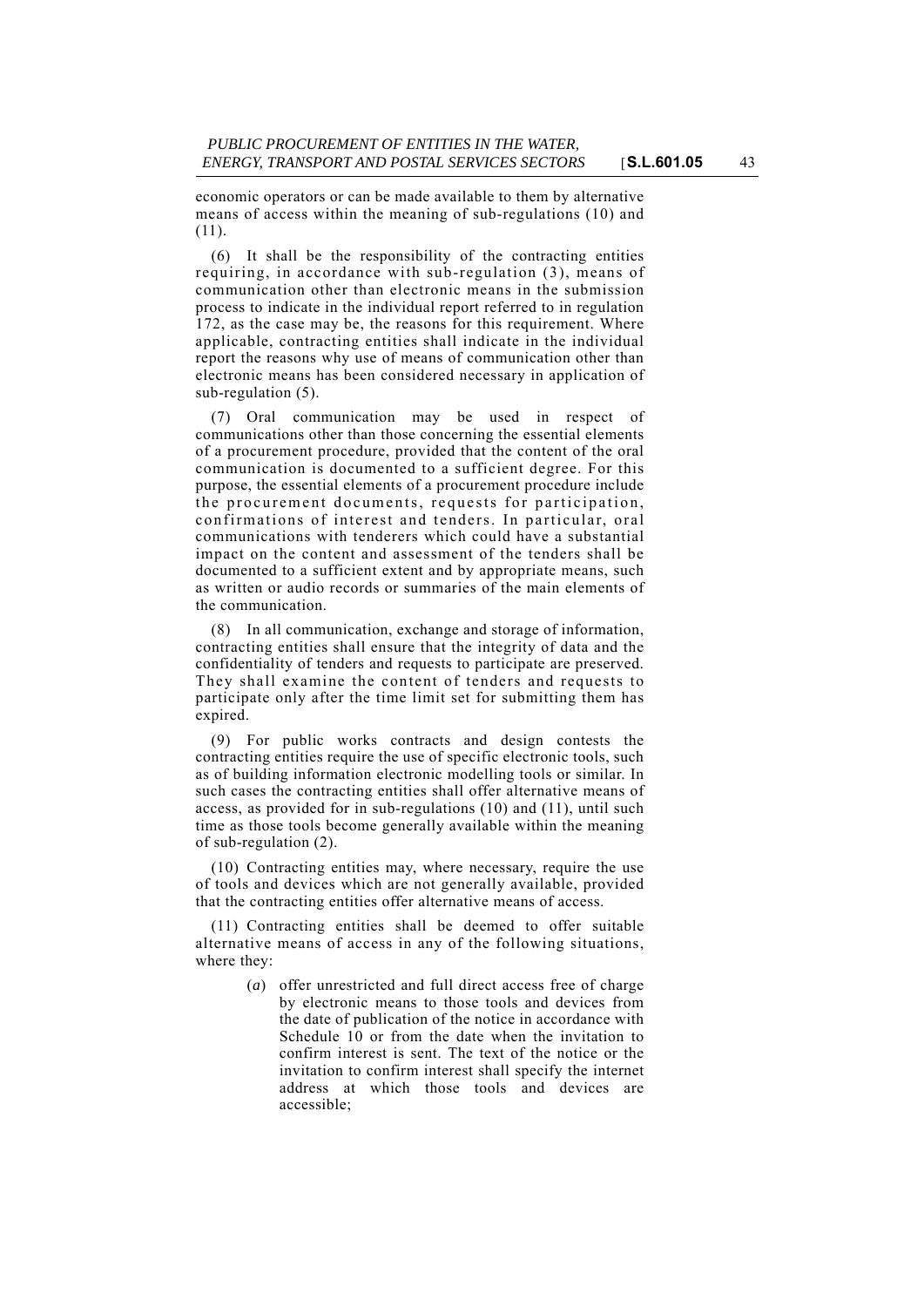- (*b*) ensure that tenderers having no access to the tools and devices concerned, or no possibility of obtaining them within the relevant time limits, provided that the lack of access is not attributable to the tenderer concerned, may access the procurement procedure through the use of provisional tokens made available free of charge online; or
- (*c*) support an alternative channel for electronic submission of tenders.

(12) In addition to the requirements set out in Schedule 7, the following rules shall apply to tools and devices for the electronic transmission and receipt of tenders and for the electronic receipt of requests to participate:

- (*a*) information on specifications for the electronic submission of tenders and requests to participate, including encryption and time-stamping, shall be available to interested parties;
- (*b*) contracting entities shall specify the level of security required for the electronic means of communication in the various stages of the specific procurement procedure; that level shall be proportionate to the risks attached:

Provided that the requirement established under this paragraph shall be deemed to be satisfied when electronic means of communications are carried out through government's e-procurement platform;

- (*c*) where a contracting entity acting within an overall framework conclude that the level of risks, assessed under paragraph (*b*), is such that advanced electronic signatures as defined by Directive 1999/93/EC of the European Parliament and of the Council are required, contracting entities shall accept advanced electronic signatures supported by a qualified certificate, taking into account whether those certificates are provided by a certificate services provider, which is on a trusted list provided for in Commission Decision 2009/767/ EC, created with or without a secure signature creation device, subject to compliance with the following conditions:
	- (i) the contracting entities shall establish the required advanced signature format on the basis of formats established in Commission Decision 2011/130/EU and shall put in place necessary measures to be able to process these formats technically; in case a different format of electronic signature is used, the electronic signature or the electronic document carrier shall include information on existing validation possibilities. The validation possibilities shall allow the contracting entity to validate online, free of charge and in a way that is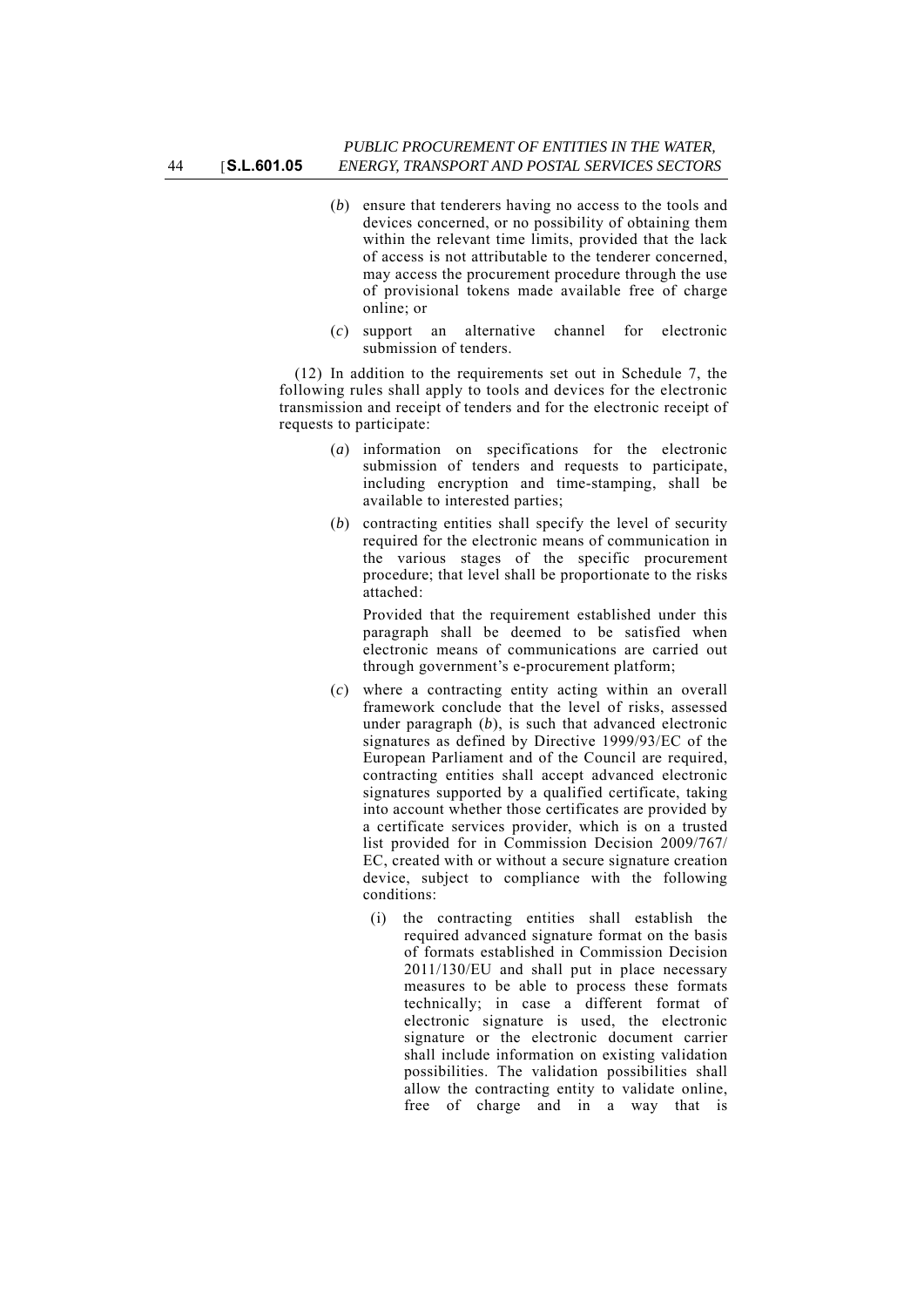understandable for non-native speakers, the received electronic signature as an advanced electronic signature supported by a qualified certificate;

(ii) where a tender is signed with the support of a qualified certificate that is included on a trusted list, the contracting authorities shall not apply additional requirements that may hinder the use of those signatures by tenderers.

(13) In respect of documents used in the context of a procurement procedure that are signed by a competent authority or by another issuing entity, the competent issuing authority or entity may establish the required advanced signature format in accordance with the requirements set out in Article 1(2) of Decision 2011/130/ EU.

(14) For the purposes of sub-regulation (13), the competent authority or entity shall put in place the necessary measures to be able to process that format technically by including the information required for the purpose of processing the signature in the document concerned. Such documents shall contain in the electronic signature or in the electronic document carrier information on existing validation possibilities that allow the validation of the received electronic signature online, free of charge and in a way that is understandable for non-native speakers.

**71.** (1) On request from economic operators interested in obtaining a contract, contracting entities shall make available the technical specifications regularly referred to in their supply, works or service contracts or the technical specifications which they intend to apply to contracts for which the call for competition is a periodic indicative notice. Those specifications shall be made available by electronic means through unrestricted and full direct access free of charge.

(2) The technical specifications shall be transmitted by other means, other than electronic means, where unrestricted and full direct access free of charge by electronic means to certain procurement documents cannot be offered for one of the reasons set out in regulation 70(1) to (6) or where unrestricted and full direct access free of charge by electronic means to certain procurement documents cannot be offered because contracting entities intend to apply regulation 62(3).

(3) Where the technical specifications are based on documents available by electronic means through unrestricted and full direct access free of charge to interested economic operators, the inclusion of a reference to those documents shall be sufficient.

**72.** (1) Contracting entities shall by electronic means offer unrestricted and full direct access free of charge to the procurement documents, with an estimated value which falls under Schedule 5, from the date of publication of a notice in accordance with regulation 66 or the date on which an invitation to confirm interest was sent.

Communication of technical specifications. *Amended by: L.N. 26 of 2018.*

Electronic availability of procurement documents. *Amended by: L.N. 26 of 2018.*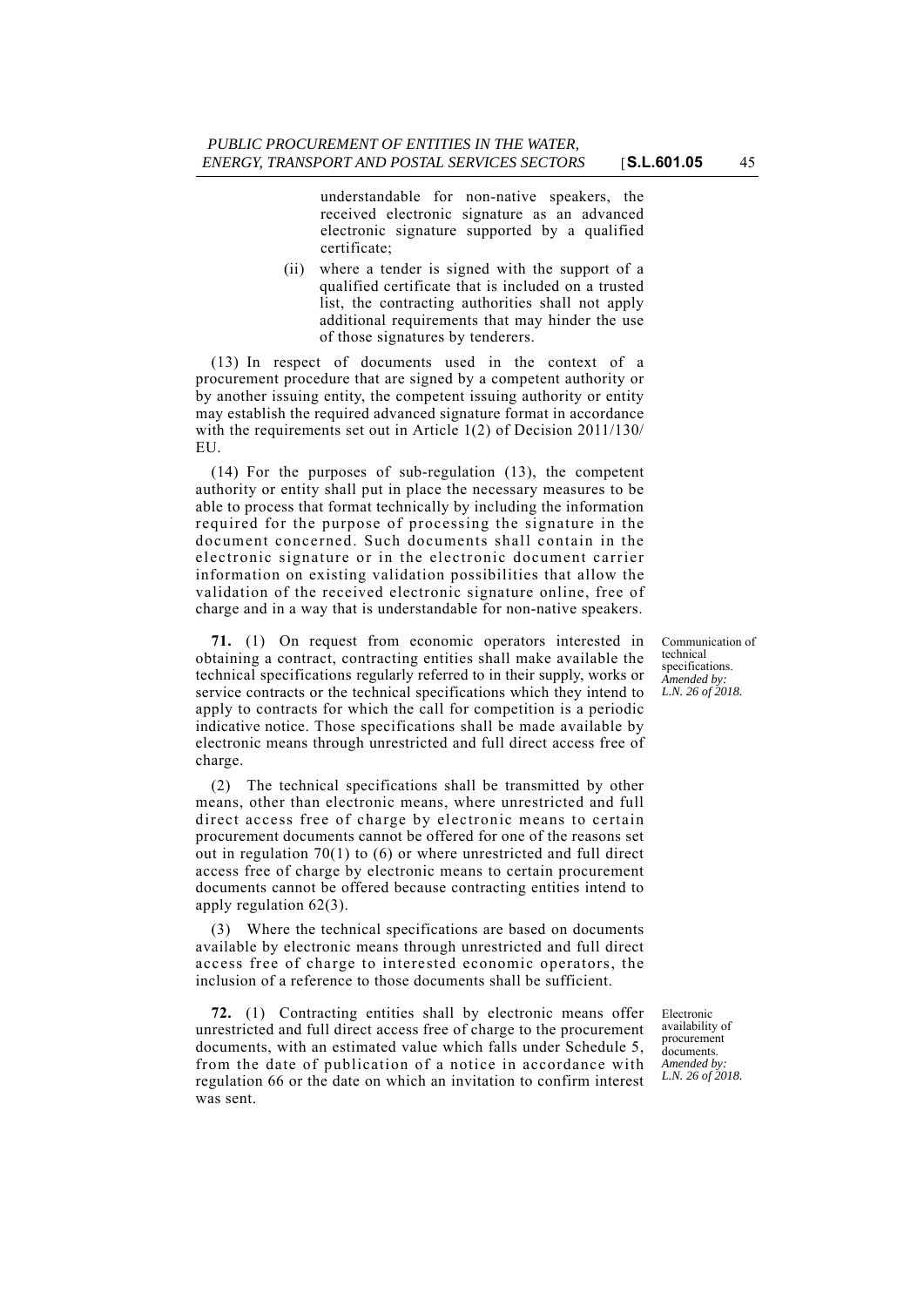(2) Where unrestricted and full direct access free of charge by electronic means to certain procurement documents, with an estimated value which falls under Schedule 5, cannot be offered for one of the reasons set out in regulation 70(3), contracting entities may indicate in the notice or the invitation to confirm interest that the procurement documents concerned will be transmitted by other means than electronic means.

(3) In the cases mentioned in sub-regulation (2) the time limit for the submission of tenders shall be prolonged by five days, except in cases of duly substantiated urgency referred to in regulation 91(3).

(4) With regard to tenders with an estimated value which falls under Schedule 5 where unrestricted and full access free of charge by electronic means to certain procurement documents cannot be offered because contracting entities intend to apply regulation 62(3), they shall indicate in the notice or the invitation to confirm interest or, where the means of calling for competition is a notice on the existence of a qualification system, in the procurement documents, which measures aimed at protecting the confidential nature of the information they require and how access can be obtained to the documents concerned.

In the cases mentioned in sub-regulation (4), the time limit for the submission of tenders shall be prolonged by five days, except in the cases of duly substantiated urgency referred to in regulation 91(3).

(6) Where the means of calling for competition is a notice on the existence of a qualification system, such access shall be offered as soon as possible and at the latest when the invitation to tender or to negotiate is sent. The text of the notice or of those invitations shall specify the internet address at which the procurement documents are accessible.

**73.** (1) In restricted procedures, competitive dialogue procedures, innovation partnerships and negotiated procedures with prior call for competition, contracting entities shall simultaneously and in writing invite the selected candidates to submit their tenders or, to take part in the dialogue or to negotiate.

(2) The invitations referred to in sub-regulation (1) shall include a reference to the electronic address on which the procurement documents have been made directly available by electronic means. The invitations shall be accompanied by the procurement documents, where those documents have not been the subject of unrestricted and full direct access, free of charge, for the reasons set out in regulation 72(2) and (3) or 72(4) and (5) and have not already been made otherwise available. In addition, the invitations referred to in sub-regulation (1) shall include the information set out in Schedule 13.

(3) Where a periodic indicative notice is used as a call for competition pursuant to regulation 89(2)(*a*), contracting entities shall simultaneously and in writing invite the economic operators

*Added by: L.N. 26 of 2018.*

Invitations to candidates. *Amended by: L.N. 26 of 2018.*

*Added by: L.N. 26 of 2018.*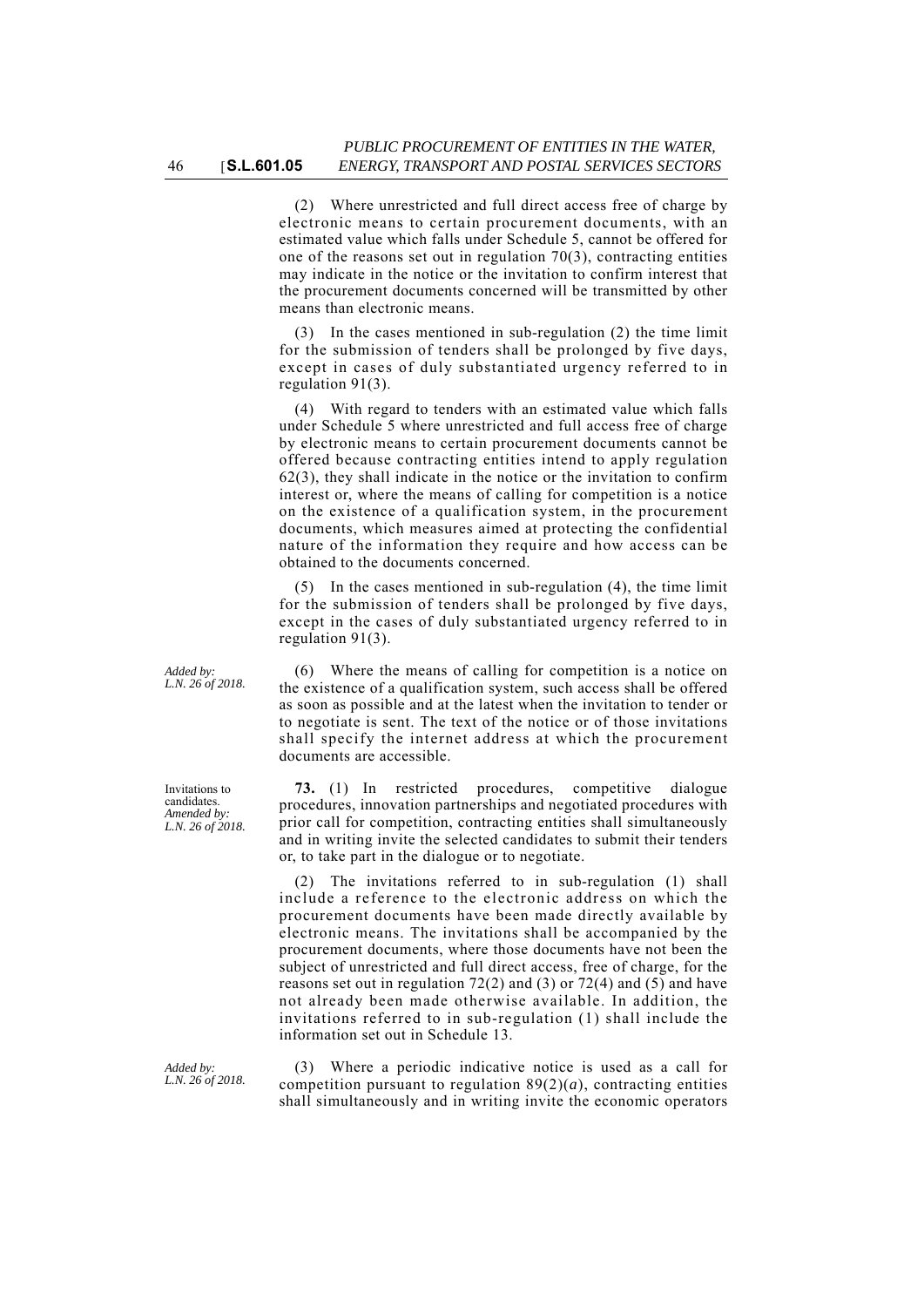which have expressed their interest to confirm their continuing interest.

**74.** (1) Where the use of electronic means of communication is required, contracting entities may require tenders to be presented in the format of an electronic catalogue or to include an electronic catalogue.

(2) Tenders presented in the form of an electronic catalogue may be accompanied by other documents, completing the tender.

(3) Electronic catalogues shall be established by the candidates or tenderers with a view to participating in a given procurement procedure in accordance with the technical specifications and format established by the contracting entity.

(4) Electronic catalogues shall comply with the requirements for electronic communication tools as well as with any additional requirements set by the contracting entity in accordance with regulation 70.

(5) Where the presentation of tenders in the form of electronic catalogues is accepted or required, contracting entities shall:

- (*a*) (a) state so in the contract notice, in the invitation to confirm interest, or, where the means of calling for competition is a notice on the existence of a qualification system, in the invitation to tender or to negotiate;
- (*b*) indicate in the procurement documents all the necessary information pursuant to regulation 70(12) concerning the format, the electronic equipment used and the technical connection arrangements and specifications for the catalogue.

(6) Where a framework agreement has been concluded with more than one economic operator following the submission of tenders in the form of electronic catalogues, contracting entities may provide that the reopening of competition for specific contracts takes place on the basis of updated catalogues. In such a case, contracting entities shall use one of the following methods:

- (*a*) invite tenderers to resubmit their electronic catalogues, adapted to the requirements of the contract in question; or
- (*b*) notify tenderers that they intend to collect from the electronic catalogues which have already been submitted the information needed to constitute tenders adapted to the requirements of the contract in question; provided that the use of that method has been announced in the procurement documents for the framework agreement.

(7) Where contracting entities reopen competition for specific contracts in accordance with sub-regulation  $(6)(b)$ , they shall notify tenderers of the date and time at which they intend to collect the information needed to constitute tenders adapted to the requirements of the specific contract in question and shall give tenderers the possibility to refuse such collection of information.

Electronic catalogues. *Amended by: L.N. 26 of 2018.*

*Substituted by: L.N. 26 of 2018.*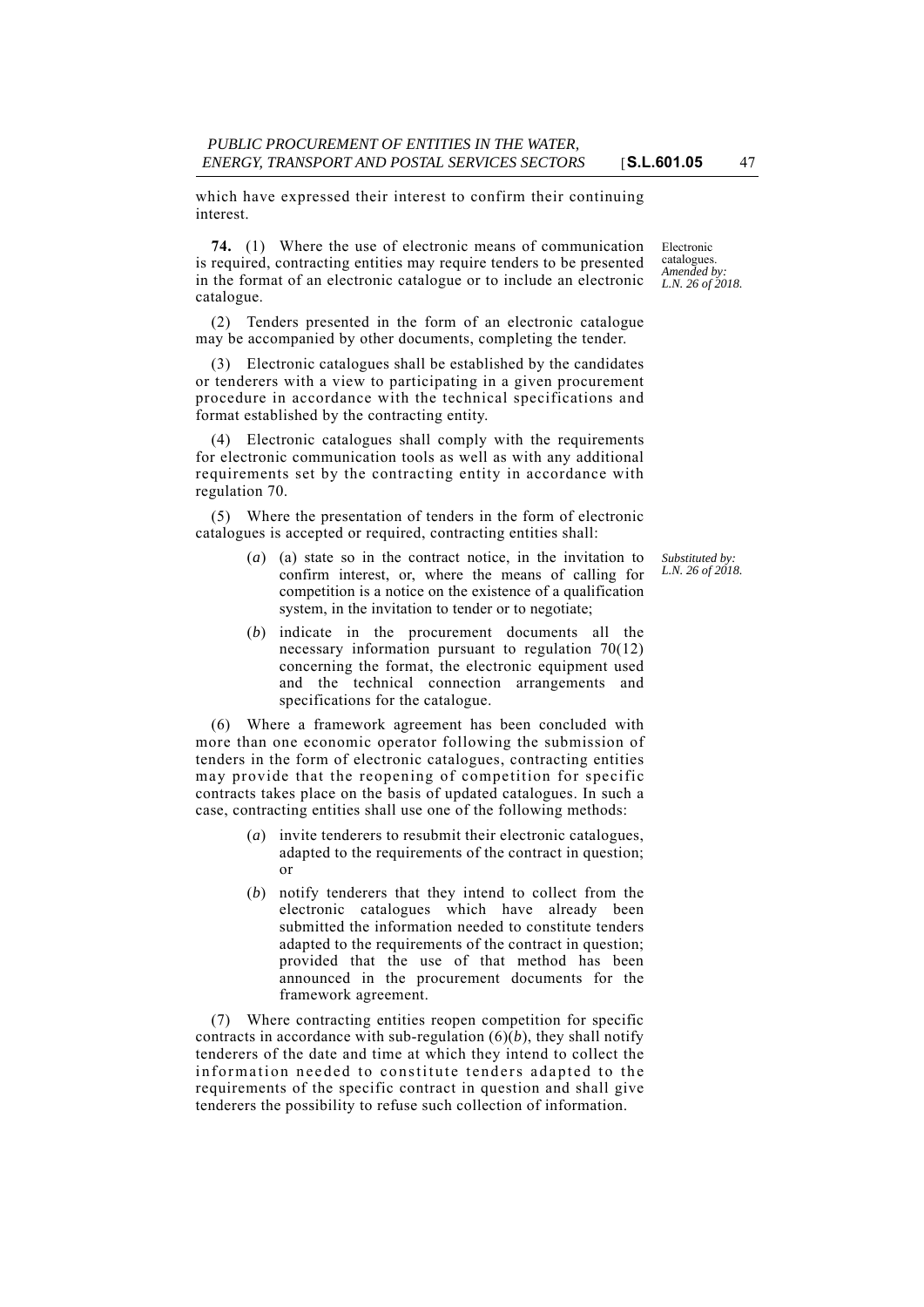(8) Contracting entities shall allow for an adequate period between the notification and the actual collection of information.

(9) Before awarding the contract, contracting entities shall present the collected information to the tenderer concerned so as to give it the opportunity to contest or confirm that the tender thus constituted does not contain any material errors.

(10) Contracting entities may award contracts based on a dynamic purchasing system by requiring that offers for a specific contract are to be presented in the format of an electronic catalogue.

(11) Contracting entities may also award contracts based on a dynamic purchasing system in accordance with the provisions of sub-regulation  $(6)(b)$  and sub-regulations  $(7)$ ,  $(8)$  and  $(9)$  provided that the request for participation in the dynamic purchasing system is accompanied by an electronic catalogue in accordance with the technical specifications and format established by the contracting entity.

(12) For the purposes of sub-regulation (11), the catalogue shall be completed subsequently by the candidates, when they are informed of the contracting entity's intention to constitute tenders by means of the procedure set out in sub-regulation (6)(*b*).

### Time Limits and Technical Specifications

Setting time limits. **75.** (1) When fixing the time limits for requests to participate and the receipt of tenders, contracting entities shall take particular account of the complexity of the contract and the time required for drawing up tenders without prejudice to the minimum time limits set out in regulations 90 to 123.

> (2) Where tenders can be made only after a visit to the site or after on-the-spot inspection of the documents supporting the procurement documents, the time limits for the receipt of tenders, which shall be longer than the minimum time limits set out in regulations 90 to 123, shall be fixed so that all economic operators concerned may be aware of all the information needed to produce tenders.

> (3) Contracting entities shall extend the time limits for the receipt of tenders so that all economic operators concerned may be aware of all the information needed to produce tenders in the following cases:

- (*a*) where, for whatever reason, additional information, although requested by the economic operator in good time, is not supplied at the latest six days before the time limit fixed for the receipt of tenders. In the event of an accelerated open procedure as referred to in regulation 91(3), that period shall be four days;
- (*b*) where significant changes are made to the procurement documents.

(4) The length of the extension shall be proportionate to the importance of the information or change.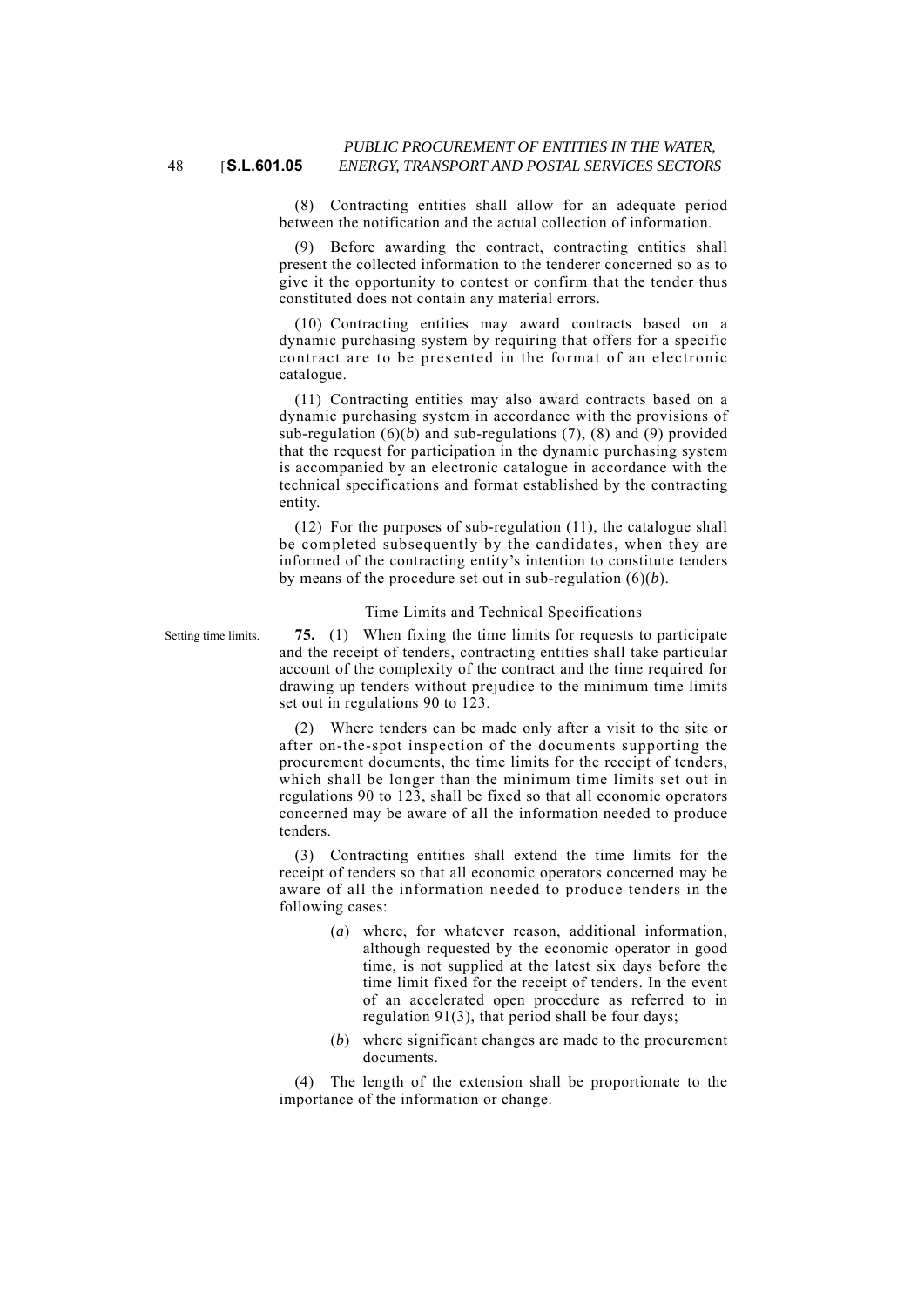(5) Where the additional information has either not been requested in good time or its importance with a view to preparing responsive tenders is insignificant, contracting entities shall not be required to extend the time limits.

(6) Late tenders shall be disqualified from the process.

**76.** (1) The technical specifications as defined in regulation 2 shall be set out in the procurement documents. The technical specification shall lay down the characteristics required of a works, service or supply.

(2) Those characteristics may also refer to the specific process or method of production or provision of the requested works, supplies or services or to a specific process for another stage of its life cycle even where such factors do not form part of their material substance provided that they are linked to the subject-matter of the contract and proportionate to its value and its objectives.

(3) The technical specifications may also specify whether the transfer of intellectual property rights will be required.

(4) For all procurement which is intended for use by natural persons, whether general public or staff of the contracting entity, the technical specifications shall, except in duly justified cases, be drawn up so as to take into account accessibility criteria for persons with disabilities or design for all users.

Where mandatory accessibility requirements are adopted by a legal act of the Union, technical specifications shall, as far as accessibility criteria for persons with disabilities or design for all users are concerned, be defined by reference thereto.

(6) Technical specifications shall afford equal access of economic operators to the procurement procedure and shall not have the effect of creating unjustified obstacles to the opening up of public procurement to competition.

(7) Without prejudice to mandatory technical rules, to the extent that they are compatible with Union law, the technical specifications shall be formulated in one of the following ways:

- (*a*) in terms of performance or functional requirements, including environmental characteristics, provided that the parameters are sufficiently precise to allow tenderers to determine the subject-matter of the contract and to allow contracting entities to award the contract;
- (*b*) by reference to technical specifications and, in order of preference, to national standards transposing European standards, European Technical Assessments, common technical specifications, international standards, other technical reference systems established by the European standardisation bodies or -when any of those do not exist - national standards, national technical approvals or national technical specifications relating to the design, calculation and execution of the works and use of the supplies; each reference shall be

Technical specifications.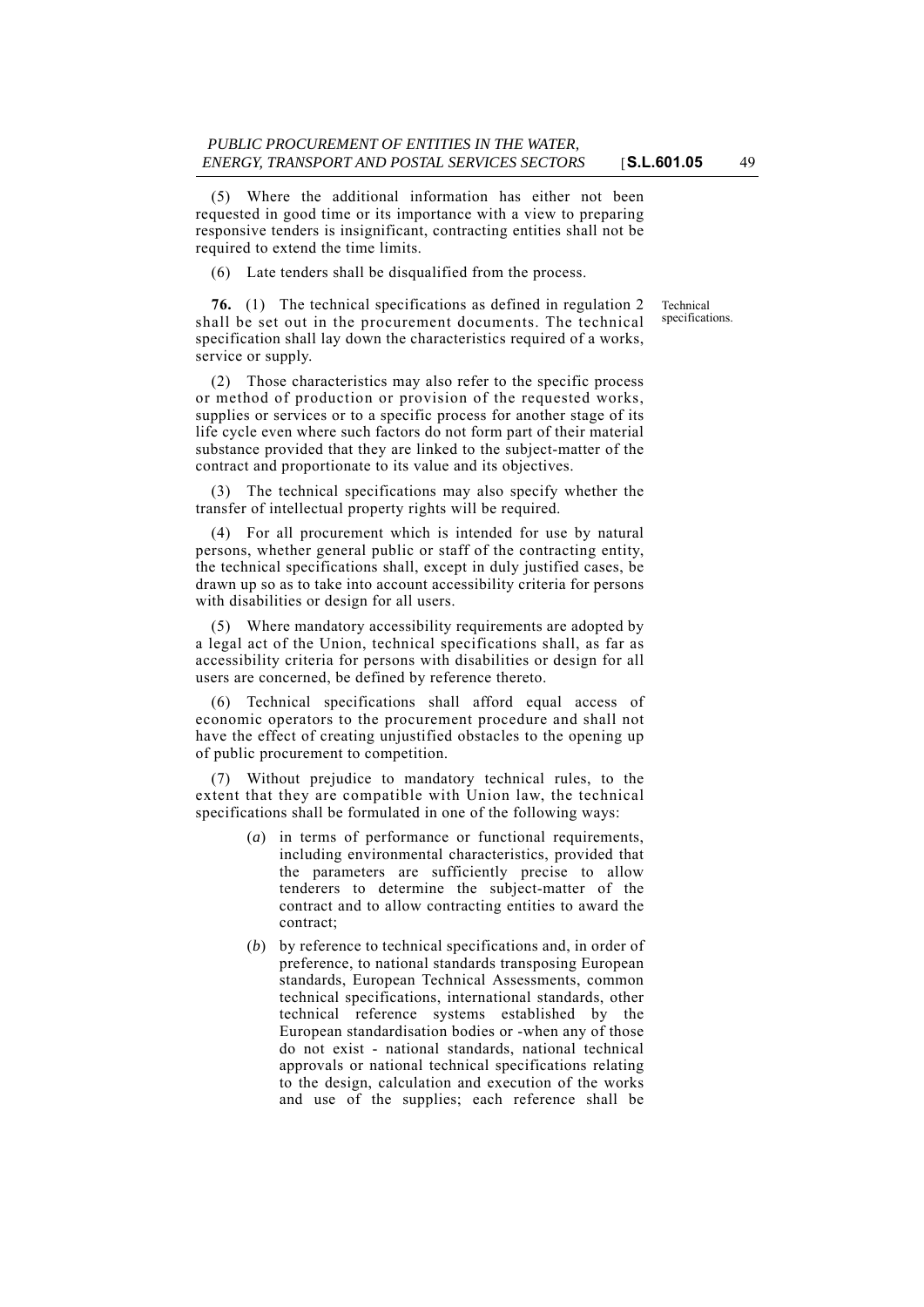accompanied by the words "or equivalent";

- (*c*) in terms of performance or functional requirements as referred to in paragraph (*a*), with reference to the technical specifications referred to paragraph (*b*) as a means of presuming conformity with such performance or functional requirements;
- (*d*) by reference to the technical specifications referred to in paragraph (*b*) for certain characteristics, and by reference to the performance or functional requirements referred to in paragraph (*a*) for other characteristics.

(8) Unless justified by the subject-matter of the contract, technical specifications shall not refer to a specific make or source, or a particular process which characterises the products or services provided by a specific economic operator, or to trade marks, patents, types or a specific origin or production with the effect of favouring or eliminating certain undertakings or certain products. Such reference shall be permitted on an exceptional basis, where a sufficiently precise and intelligible description of the subjectmatter of the contract pursuant to sub-regulation (7) is not possible. Such reference shall be accompanied by the words "or equivalent".

Where a contracting entity uses the option of referring to the technical specifications referred to in sub-regulation (7)(*b*), it shall not reject a tender on the grounds that the works, supplies or services tendered for do not comply with the technical specifications to which it has referred, once the tenderer proves in its tender by any appropriate means, including the means of proof referred to in regulation 78 that the solutions proposed satisfy in an equivalent manner the requirements defined by the technical specifications.

(10) Where a contracting entity uses the option laid down in subregulation (7) (a) to formulate technical specifications in terms of performance or functional requirements, it shall not reject a tender for works, supplies or services which comply with a national standard transposing a European standard, a European technical approval, a common technical specification, an international standard or a technical reference system established by a European standardisation body, where those specifications address the performance or functional requirements which it has laid down.

(11) In its tender, the tenderer shall prove by any appropriate means, including those referred to in regulation 78, that the work, supply or service in compliance with the standard meets the performance or functional requirements of the contracting entity.

Labels. **77.** (1) Where contracting entities intend to purchase works, supplies or services with specific environmental, social or other characteristics they may, in the technical specifications, the award criteria or the contract performance conditions, require a specific label as means of proof that the works, services or supplies correspond to the required characteristics, provided that all of the following conditions are fulfilled: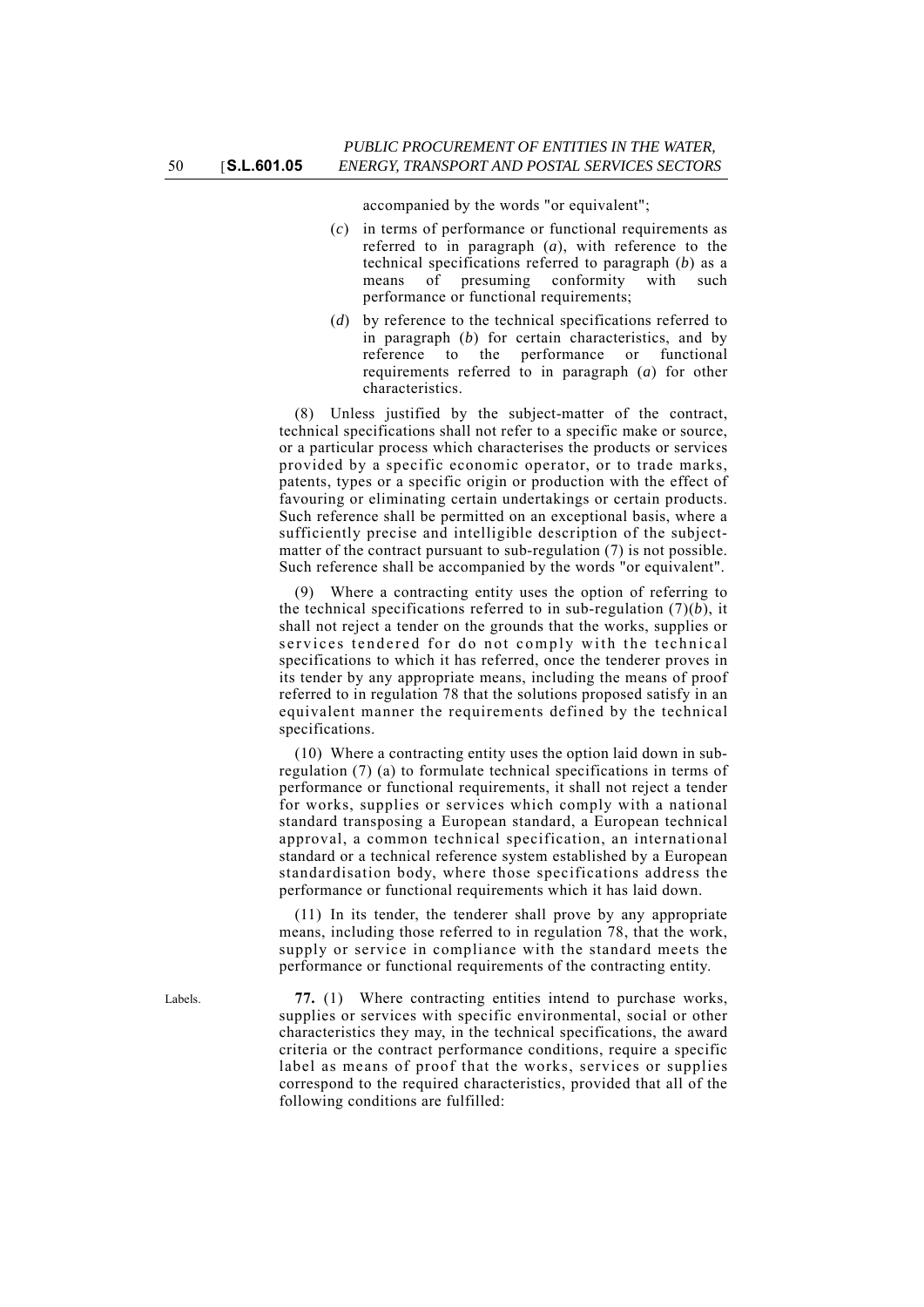- (a) the label requirements only concern criteria which are linked to the subject-matter of the contract and are appropriate to define characteristics of the works, supplies or services that are the subject-matter of the contract;
- (*b*) the label requirements are based on objectively verifiable and non-discriminatory criteria;
- (*c*) the labels are established in an open and transparent procedure in which all relevant stakeholders, including government bodies, consumers, social partners, manufacturers, distributors and non-governmental organisations may participate;
- (*d*) the labels are accessible to all interested parties;
- (*e*) the label requirements are set by a third party over which the economic operator applying for the label cannot exercise a decisive influence.

(2) Where contracting entities do not require the works, supplies or services to meet all of the label requirements, they shall indicate which label requirements are referred to.

(3) Contracting entities requiring a specific label shall accept all labels that confirm that the works, supplies or services meet equivalent label requirements.

(4) Where an economic operator had demonstrably no possibility of obtaining the specific label indicated by the contracting entity or an equivalent label within the relevant time limits for reasons that are not attributable to that economic operator, the contracting entity shall accept other appropriate means of proof, which may include a technical dossier from the manufacturer, provided that the economic operator concerned proves that the works, supplies or services to be provided by it fulfil the requirements of the specific label or the specific requirements indicated by the contracting entity.

(5) Where a label fulfils the conditions provided in subregulation  $(1)(b)$ ,  $(c)$ ,  $(d)$  and  $(e)$  but also sets out requirements not linked to the subject-matter of the contract, contracting entities shall not require the label as such but may define the technical specification by reference to those of the detailed specifications of that label, or, where necessary, parts thereof, that are linked to the subject-matter of the contract and are appropriate to define characteristics of this subject-matter.

**78.** (1) Contracting entities may require that economic operators provide a test report from a conformity assessment body or a certificate issued by such a body as means of proof of conformity with requirements or criteria set out in the technical specifications, the award criteria or the contract performance conditions.

(2) Where contracting entities require the submission of certificates drawn up by a specific conformity assessment body, certificates from equivalent other conformity assessment bodies shall also be accepted by the contracting entities.

Test reports, certification and other means of proof.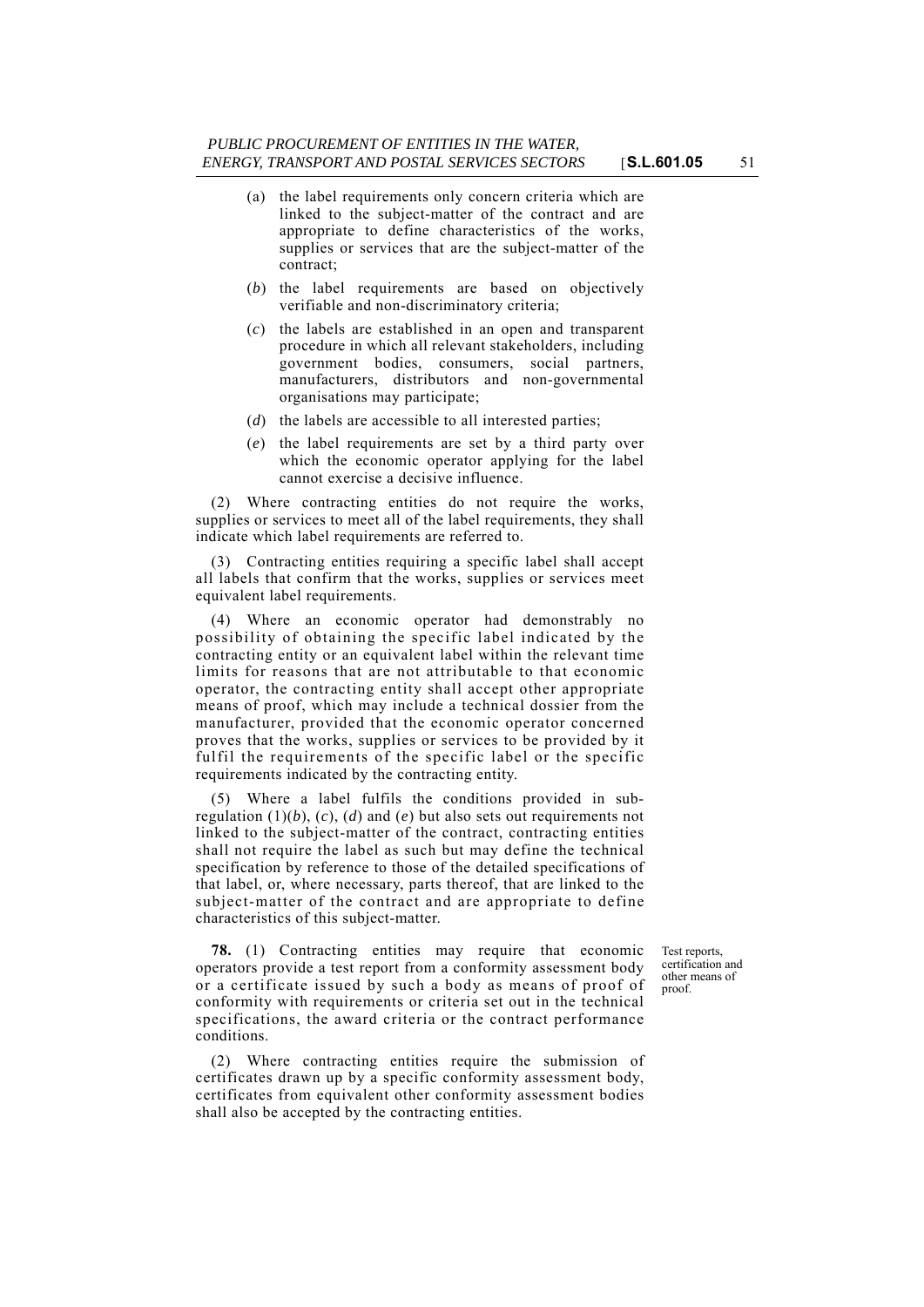(3) Contracting entities shall accept other appropriate means of proof than those referred to in sub-regulations (1) and (2), such as a technical dossier of the manufacturer where the economic operator concerned had no access to the certificates or test reports referred to in sub-regulations (1) and (2), or no possibility of obtaining them within the relevant time limits, provided that the lack of access is not attributable to the economic operator concerned and provided that the economic operator concerned thereby proves that the works, supplies or services provided by it meet the requirements or criteria set out in the technical specifications, the award criteria or the contract performance conditions.

#### The Tenderer

public entity or group of such persons and/or entities.

Types of tenderers. **79.** A tenderer can be either a natural or a legal person or a

Economic operators established in another Member State.

relevant service, shall not be rejected solely on the ground that, under the law of Malta, they would be required to be either natural or legal persons: Provided that in the case of service and works contracts as

**80.** Economic operators that, under the law of the Member State in which they are established, are entitled to provide the

well as supply contracts covering in addition services or siting and installation operations, legal persons may be required to indicate, in the tender or the request to participate, the names and relevant professional qualifications of the staff to be responsible for the performance of the contract in question.

**81.** (1) Groups of economic operators, including temporary associations, may participate in procurement procedures. They shall not be required by contracting entities to have a specific legal form in order to submit a tender or a request to participate.

(2) Where necessary, contracting entities may clarify in the procurement documents how groups of economic operators are to meet the requirements as to economic and financial standing or technical and professional ability referred to in regulations 164 to 169 provided that this is justified by objective reasons and is proportionate.

(3) Any conditions for the performance of a contract by such groups of economic operators, which are different from those imposed on individual participants, shall also be justified by objective reasons and shall be proportionate.

(4) Contracting entities may require groups of economic operators to assume a specific legal form once they have been awarded the contract, to the extent that such a change is necessary for the satisfactory performance of the contract.

**82.** (1) Where a candidate or tenderer or an undertaking related to a candidate or tenderer has advised the contracting entity, whether in the context of regulation 69 or not, or has otherwise been involved in the preparation of the procurement procedure, the contracting entity shall take appropriate measures to ensure that

Groups of economic operators.

Prior involvement of candidates or tenderers.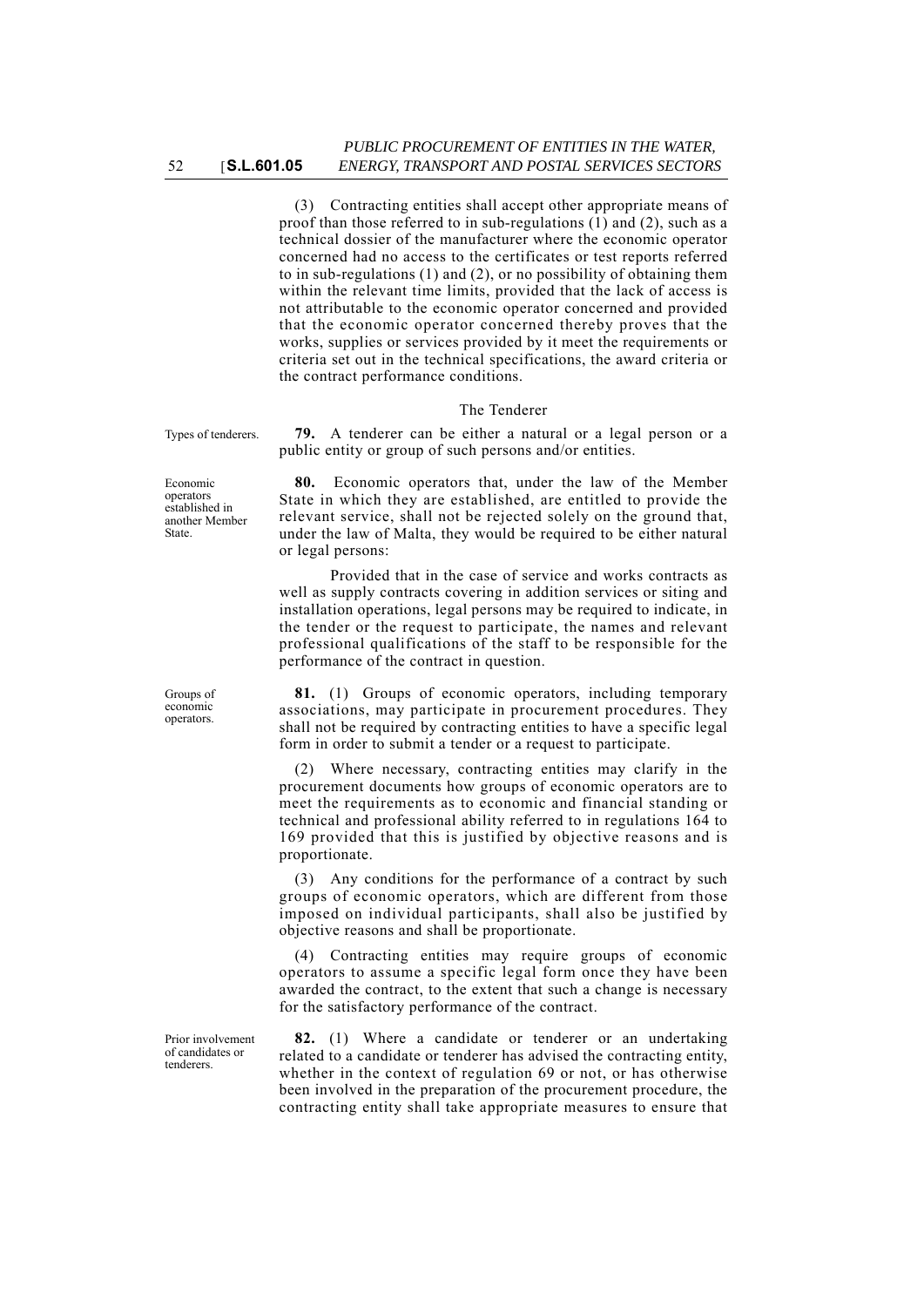competition is not distorted by the participation of that candidate or tenderer.

(2) Such measures shall include the communication to the other candidates and tenderers of relevant information exchanged in the context of or resulting from the involvement of the candidate or tenderer in the preparation of the procurement procedure and the fixing of adequate time limits for the receipt of tenders. The candidate or tenderer concerned shall only be excluded from the procedure where there are no other means to ensure compliance with the duty to observe the principle of equal treatment.

(3) Prior to any such exclusion, candidates or tenderers shall be given the opportunity to prove that their involvement in preparing the procurement procedure is not capable of distorting competition. The measures taken shall be documented in the individual report required by the provisions of Part III or regulation 172, as the case may be.

**83.** (1)In the procurement documents, the contracting entity Subcontracting. may ask the tenderer to indicate in its tender any share of the contract it may intend to subcontract to third parties and any proposed subcontractors.

(2) The tenderer as the main contractor is liable for all acts or omissions carried out by his subcontractors.

(3) In the case of works contracts and in respect of services to be provided at a facility under the direct oversight of the contracting entity, after the award of the contract and at the latest when the performance of the contract commences, the contracting entity shall require the main contractor to indicate to the contracting entity the name, contact details and legal representatives of its subcontractors, involved in such works or services, in so far as known at this point in time. The contracting entity shall require the main contractor to notify the contracting entity of any changes to this information during the course of the contract as well as of the required information for any new subcontractors which it subsequently involves in such works or services:

Provided that this sub regulation does not apply to suppliers.

(4) Where necessary the required information shall be accompanied by the subcontractors' self-declarations as referred to in regulation  $71(4)$ .

(5) Contracting entities may extend the obligations provided for in sub-regulation (3) to:

- (*a*) supply contracts, services contracts (other than those concerning services to be provided at the facilities under the direct oversight of the contracting authority) or suppliers involved in works or services contracts;
- (*b*) sub-contractors of the main contractor's subcontractors or further down the subcontracting chain.
- (6) Sub-contractors are to observe the obligations established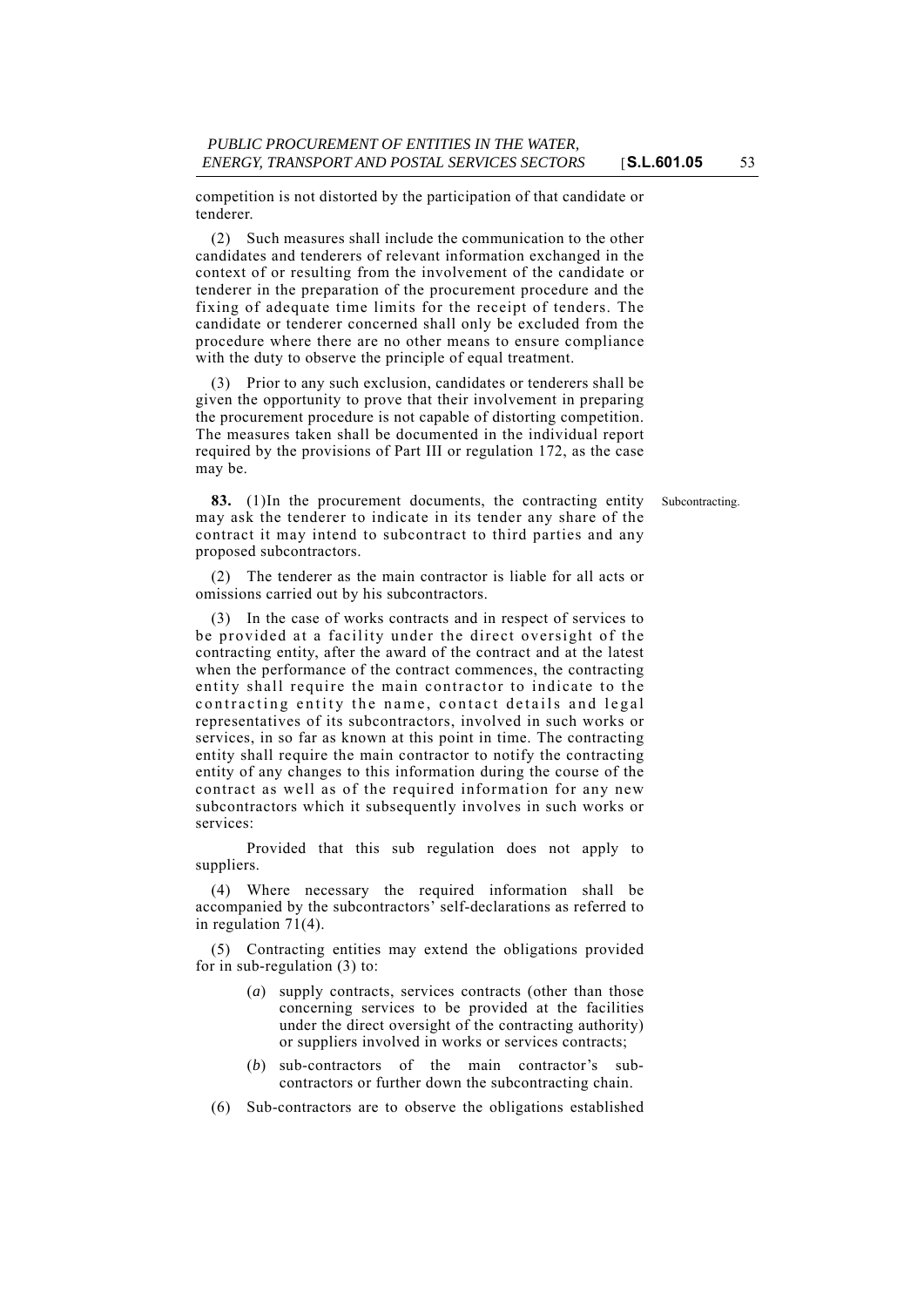under regulation 34(*m*) during the execution of the contracts.

(7) The contracting authority shall have the right to suspend payments and, or even opt to dissolve the contract if the main contractor fails to abide by his obligations under this regulation.

#### The Chosen Bid

**84.** (1) For the purpose of selecting participants in their procurement procedures, the following rules shall all apply:

- (*a*) contracting entities having provided rules and criteria for the exclusion of tenderers or candidates in accordance with regulation 164 or regulation 165(1) shall exclude economic operators identified in accordance with such rules and fulfilling such criteria;
- (*b*) they shall select tenderers and candidates in accordance with the objective rules and criteria laid down pursuant to regulations 164 and 165;
- (*c*) in restricted procedures, in negotiated procedures with a call for competition, in competitive dialogues and in innovation partnerships, with an estimated value which falls under regulation 30(*b*) they shall where appropriate reduce in accordance with regulation 165(2) the number of candidates selected pursuant to paragraph (*a*) and (*b*).

(2) When selecting participants for a restricted or negotiated procedure, a competitive dialogue or an innovation partnership, in reaching their decision as to qualification or when the criteria and rules are being updated, contracting entities shall not:

- (*a*) impose administrative, technical or financial conditions on certain economic operators which would not be imposed on others;
- (*b*) require tests or evidence which would duplicate objective evidence already available.

(3) When a call for competition is made by means of a notice on the existence of a qualification system and for the purpose of selecting participants in procurement procedures for the specific contracts which are the subject of the call for competition, contracting entities shall:

- (*a*) qualify economic operators in accordance with the provisions of regulation 169;
- (*b*) apply to such qualified economic operators those provisions of sub-regulation (1) that are relevant to restricted or negotiated procedures, to competitive dialogues or to innovation partnerships.

Valid bid. **85.** (1) Without prejudice to Part VI and regulation 168(6), a contracting authority must ensure that an economic operator must *ab initio* be eligible to qualify for a tender and must consequently be in possession of all the requirements stipulated in the procurement documents by the closing date for the submission of

Rules applicable to the selection of applicants. *Amended by: L.N. 26 of 2018.*

*Added by: L.N. 26 of 2018.*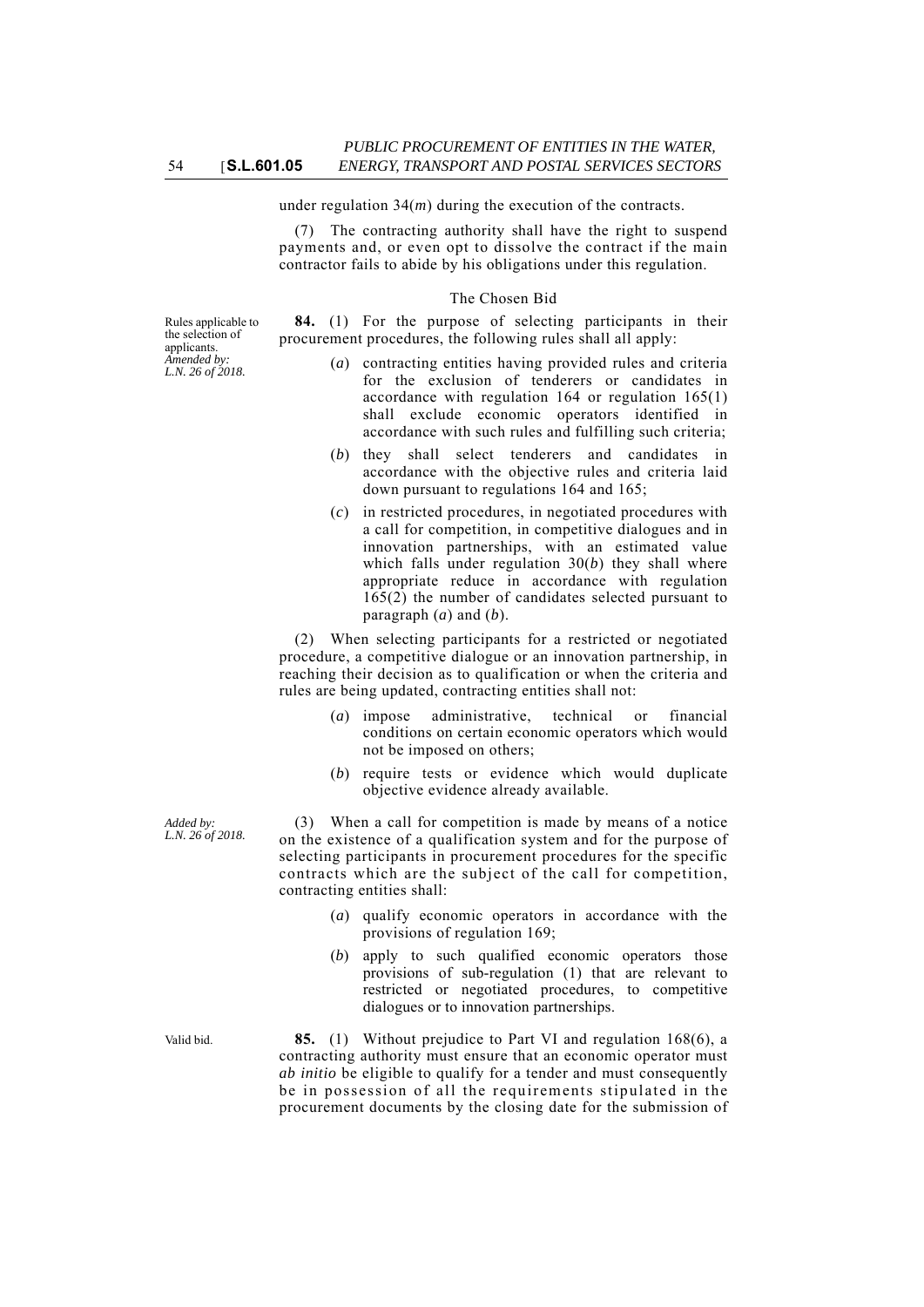the same.

(2) Where information or documentation to be submitted by economic operators is or appears to be incomplete or erroneous or where specific documents are missing, contracting authorities may request the economic operators concerned to submit, supplement, clarify or complete the relevant information or documentation within an appropriate time limit:

Provided that such requests are made in full compliance with the principles of equal treatment and transparency.

(3) The financial bid cannot be changed with the exception of the correction of evident arithmetic errors as may be allowed in the procurement document.

(4) Contracting entities shall verify that the tenders submitted by the selected tenderers comply with the rules and requirements applicable to tenders and award the contract on the basis of the criteria laid down in regulations 170 and 174 taking into account the provisions of regulation 175.

### **Part II**

### Boards, Committees and Tribunals

**86.** Regulations 64 to 99 of the Public Procurement Regulations, 2016, shall *mutatis mutandis* apply to these regulations.

### **Part III**

### Rules applicable to Departmental Tenders

**87.** (1) Regulations 100 and 102 to 113 of the Public Procurement Regulations, 2016, shall *mutatis mutandis* apply to these regulations.

(2) For the purposes of these regulations, the negotiated procedure with prior publication shall also not be available for departmental tenders.

**88.** Where the estimated value meets or exceeds ten thousand euro ( $\epsilon$ 10,000) but does not exceed the threshold established under regulation  $30(1)(a)$ , the equipment, stores, works or services may be procured after a departmental call for tenders.

#### **Part IV**

#### Types of Procurement Procedures

**89.** (1) Contracts may be awarded using the open procedure, the restricted procedure, the negotiated procedure with prior call for competition, competitive dialogue, the negotiated procedure without prior call for competition and design contests.

(2) The call for competition may be made by one of the following means:

> (*a*) a periodic indicative notice pursuant to the provisions of regulation 63 where the contract is awarded by restricted or negotiated procedure;

Applicability of the Public Procurement Regulations. S.L. 601.03

Applicability of the Public Procurement Regulations. S.L. 601.03

Departmental call for tenders.

Various methods of procurement. *Amended by: L.N. 26 of 2018.*

*Added by: L.N. 26 of 2018.*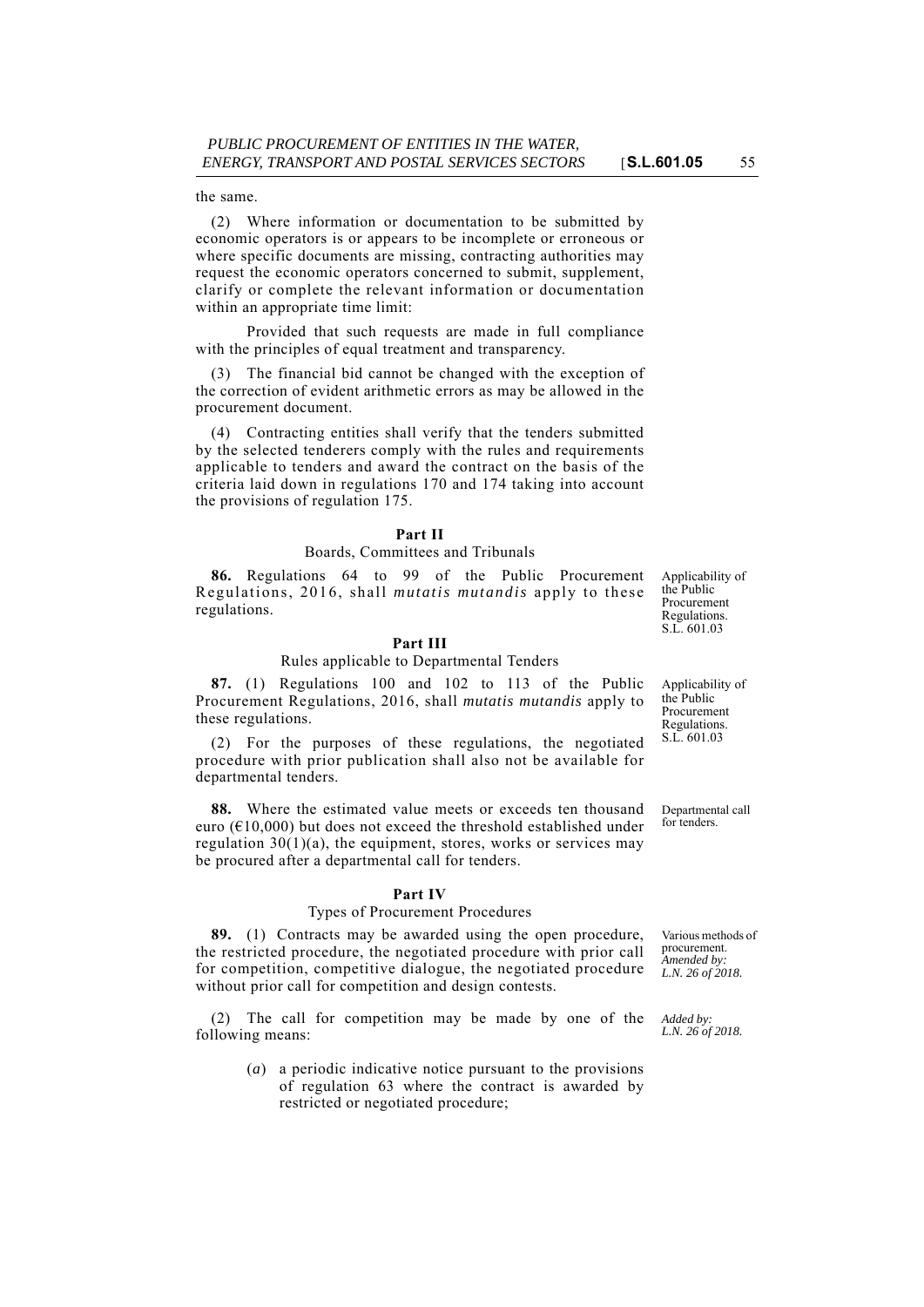- (*b*) a notice on the existence of a qualification system pursuant to the provisions of regulation 169 where the contract is awarded by restricted or negotiated procedure or by a competitive dialogue or an innovation partnership;
- (*c*) by means of a contract notice pursuant to the provisions of regulation 64.

(3) In the case referred to in sub-regulation  $(2)(a)$ , economic operators, having expressed their interest following the publication of the periodic indicative notice, shall subsequently be invited to confirm their interest in writing by means of an invitation to confirm interest in conformity with the provisions of regulation 73.

Open procedure. **90.** In open procedures, any interested economic operator may submit a tender in response to a call for competition.

- **91.**(1) (*a*) A call for competition with an estimated value which falls under the threshold established under regulation 30(b)shall have a minimum time limit for the receipt of tenders which shall be thirty-five days from the date of publication.
	- (*b*) When the estimated value of a call for tenders meet sor exceeds the value in Schedule 5, this call shall be made by means of a contract notice and the time limit mentioned paragraph (a) shall start to run from the date on which the contract notice was sent to the Publications Office of the European Union.
	- (*c*) The tender shall be accompanied by the information for qualitative selection that is requested by the contracting entity.

(2) Where contracting entities have published a periodic indicative notice the minimum time limit for the receipt of tenders, as laid down in the sub-regulation  $(1)(a)$ , may be shortened to fifteen days, provided that all of the following conditions are fulfilled:

- (*a*) the periodic indicative notice included, in addition to the information required by section I of Part A of Schedule 8, all the information required by section II of Part A of Schedule 8, insofar as the latter information was available at the time the periodic indicative notice was published;
	- (*b*) the periodic indicative notice was sent for publication between thirty-five days and twelve months before the date on which the contract notice was sent;
	- (*c*) the tender shall be accompanied by the information for qualitative selection that is requested by the contracting entity.

(3) Where a state of urgency duly substantiated renders impracticable the time limit laid down in sub-regulation  $(1)(a)$ , the

*Added by: L.N. 26 of 2018.*

Time limit for the receipt of tenders for a call for competition. *Amended by: L.N. 26 of 2018.*

*Substituted by: L.N. 26 of 2018.*

*Substituted by: L.N. 26 of 2018.*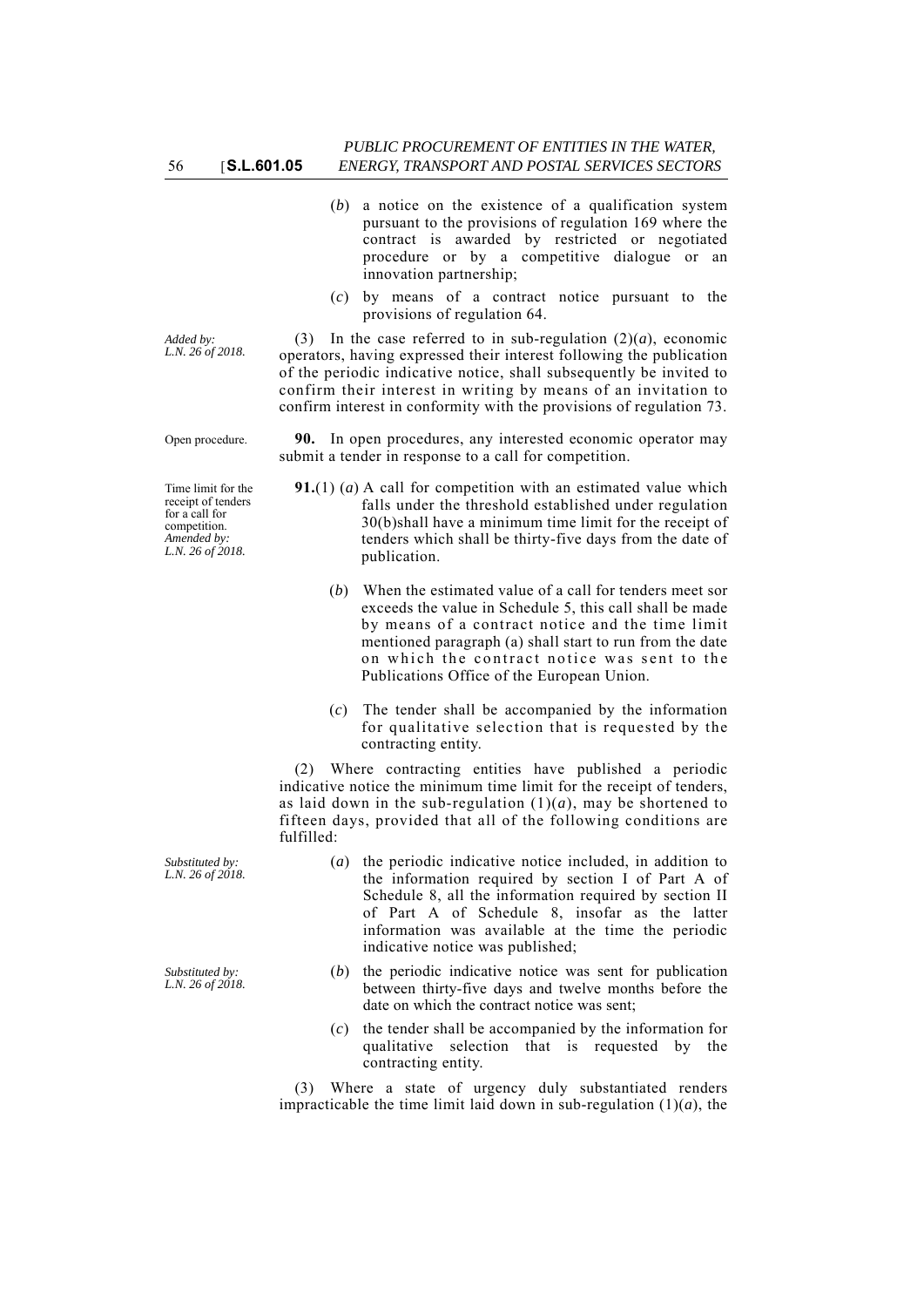contracting entity, upon approval of the Director, may fix a time limit which shall be not less than fifteen days from the date on which the contract notice was sent to the Publications Office of the European Union.

(4) The contracting entity may reduce by five days the time limit for receipt of tenders set out in sub-regulation (1)(*a*) where it accepts that tenders may be submitted by electronic means in accordance with regulation 70(9) to (14).

(5) In the case of a contract with an estimated value which is less than the threshold established under regulation  $30(1)(a)$ , the minimum time limit for the receipt of tenders shall be twenty days from the date on which the tender has been published:

Provided that this time limit can be reduced to fifteen days in cases of extreme urgency with the prior approval of the head of the contracting entity.

**92.** In open procedures, contracting entities may decide to examine tenders before verifying the suitability of tenderers, provided that the relevant provisions of regulations 84, 85, 164 to 171 and 174 are observed, including the rule that the contract shall not be awarded to a tenderer who should have been excluded pursuant to regulation 164 or who does not meet the selection criteria set out by the contracting entity in accordance with regulations 165(1) and 164.

### Restricted Procedure

**93.** In restricted procedures, any economic operator may submit a request to participate in response to a call for competition by providing the information for qualitative selection that is requested by the contracting entity.

**94.** (1) The minimum time limit for the receipt of requests to participate shall, as a general rule, be fixed at no less than thirty days from the invitation to confirm interest was sent and shall in any event not be less than fifteen days as the case may be.

(2) Where the estimated value of the restricted procedure meets or exceeds the values established under Schedule 5, the time limit established in sub-regulation (1) shall start to run from the date when the contract notice is sent to the Publication Office of the European Union.

**95.** Only those economic operators invited to do so by the contracting entity following its assessment of the information provided may submit a tender. Contracting entities may limit the number of suitable candidates to be invited to participate in the procedure in accordance with regulation 165(2).

**96.** The minimum time limit for the receipt of tenders shall at least be ten days from the date on which the invitation to tender was sent.

Examination of tenders in open procedures.

Request to participate in restricted procedures.

Time limit for the receipt of requests.

Eligible economic operators.

Time limit for the receipt of tenders.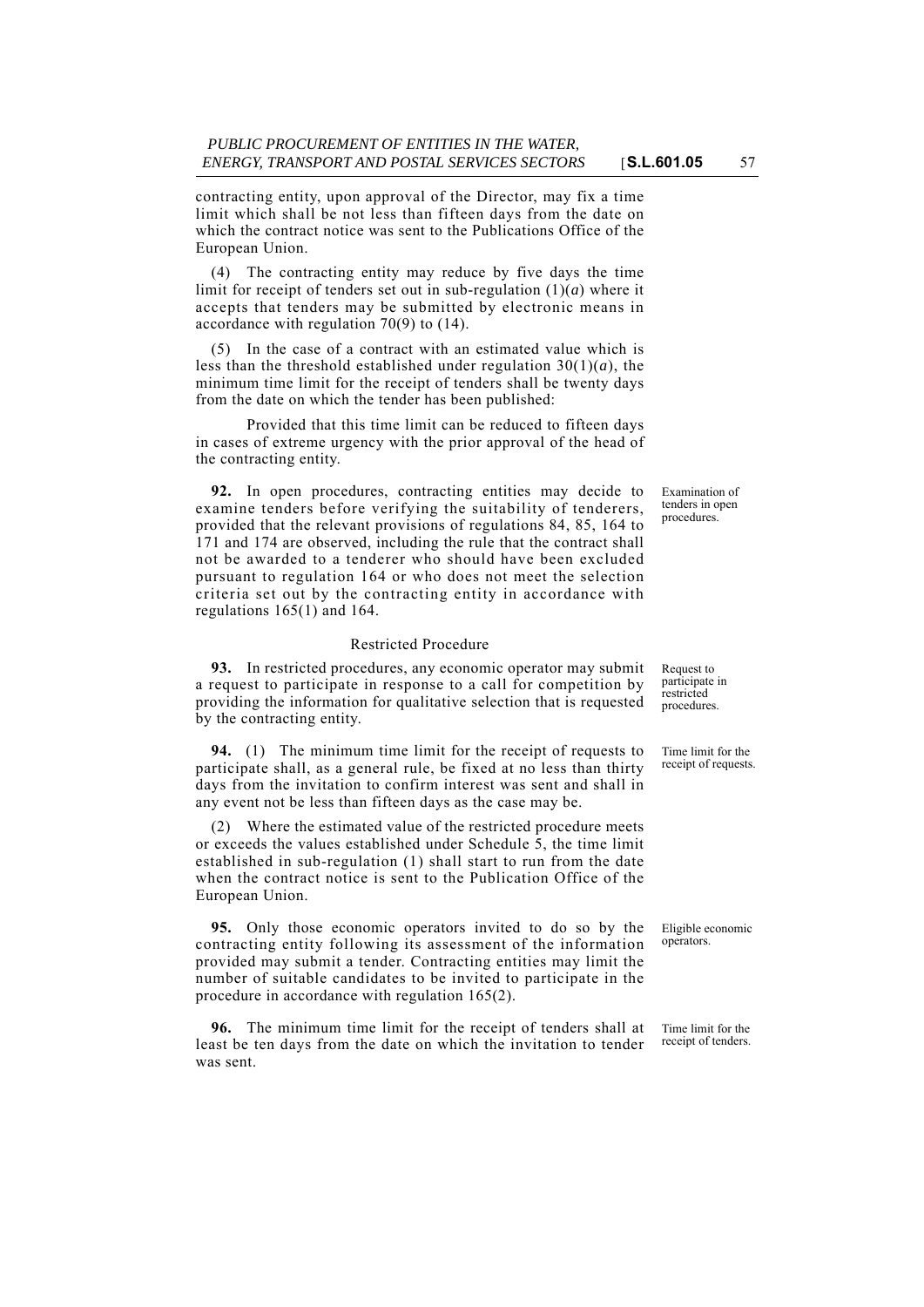Negotiated procedure with prior call for competition.

**97.** (1) Where the estimated value of a call for competition meets or exceeds the threshold established under regulation  $30(1)(b)$ , a contracting authority may after obtaining the prior approval of the Director issue a negotiated procedure with a prior call for competition.

(2) In granting his approval the Director may impose any condition he may deem fit to impose.

Submission by the bidder.

Time limits of requests to participate *Amended by: L.N. 26 of 2018.*

**98.** In negotiated procedures with prior call for competition, any economic operator may submit a request to participate in response to a call for competition by providing the information for qualitative selection that is requested by the contracting entity.

**99.** The minimum time limit for the receipt of requests to participate shall, as a general rule, be fixed at no less than thirty days from the date on which the contract notice was sent in case of tenders with an estimated value which meet or exceed the values in Schedule 5, or when the call for competition is published or, where a periodic indicative notice is used as a means of calling for competition, the invitation to confirm interest was sent and shall in any event not be less than fifteen days.

Participation. **100.** Only those economic operators invited by the contracting entity following its assessment of the information provided may participate in the negotiations. Contracting entities may limit the number of suitable candidates to be invited to participate in the procedure in accordance with regulation 165(2).

> **101.** The time limit for the call for tenders shall at least ten days from the date on which the invitation to tender was sent.

> **102.** (1) Upon being requested by the contracting entity the Director may, subject to any conditions he may deem appropriate to impose, approve in writing the use of the innovation partnership procedure. The Director may impose any condition he may deem necessary for the correct execution of this procedure.

> (2) The request mentioned must be supported by documents demonstrating that the need of the contracting entity cannot be met by purchasing products, services or works already available on the market.

> **103.** In an innovation partnership procedure, any economic operator may submit a request to participate in response to a contract notice for tenders with an estimated value which meets or exceeds the value under Schedule 5 or a call for competition, as the case may be, by providing the information for qualitative selection that is requested by the contracting entity.

> **104.** In the procurement documents, the contracting entity shall identify the need for an innovative product, service or works that cannot be met by purchasing products, services or works already available on the market. It shall indicate which elements of this description define the minimum requirements to be met by all tenders. The information provided shall be sufficiently precise to

Time limits for the call for tenders.

Innovation partnership.

Request to participate.

Content of the procurement document.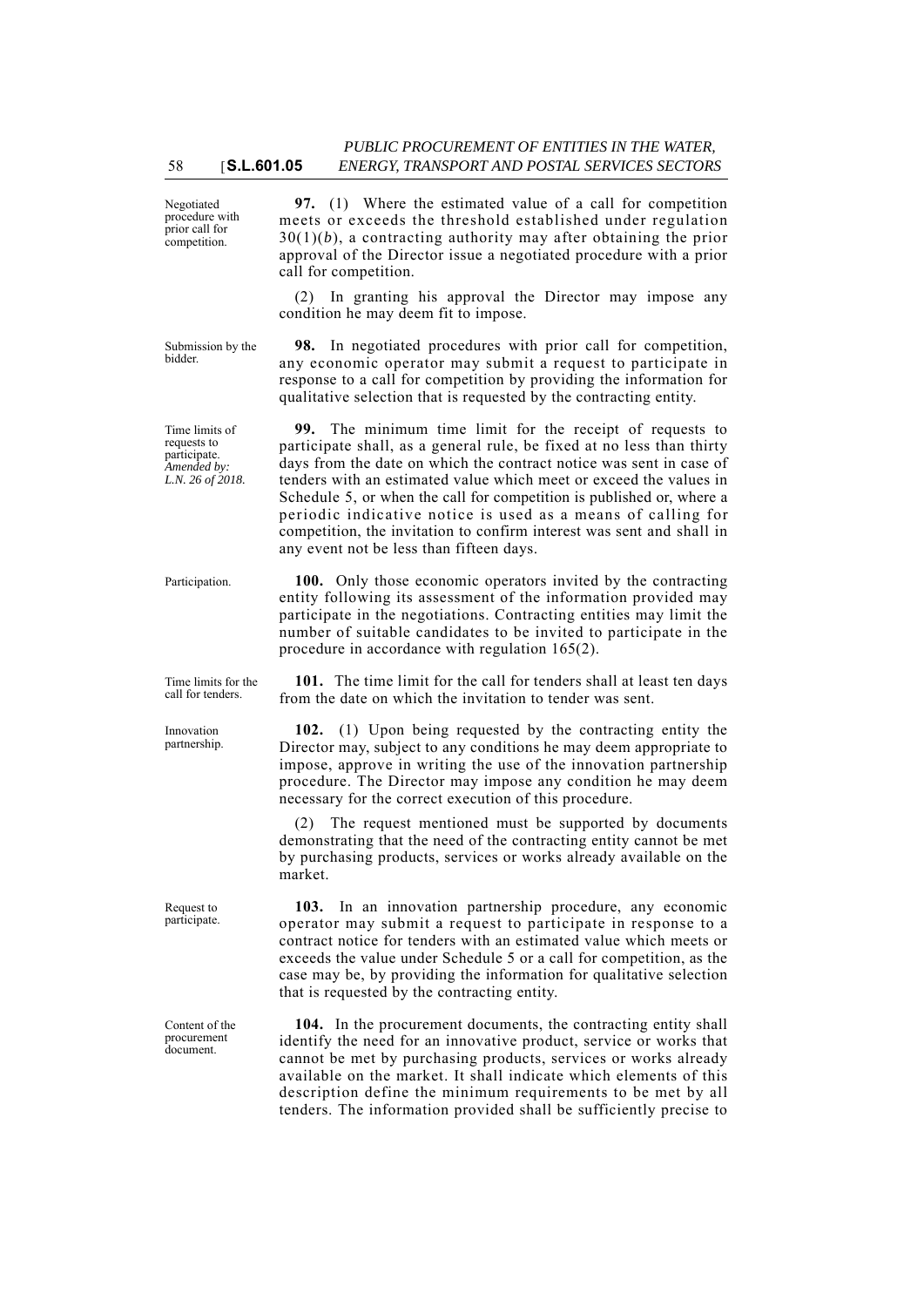enable economic operators to identify the nature and scope of the required solution and decide whether to request to participate in the procedure.

**105.** The contracting entity may decide to set up the innovation partnership with one partner or with several partners conducting separate research and development activities.

**106.** (1) The minimum time limit for receipt of requests to participate shall be thirty days from the publication of the call for competition. Only those economic operators invited by the contracting entity following the assessment of the information provided may participate in the procedure. Contracting entities may limit the number of suitable candidates to be invited to participate in the procedure in accordance with regulation 165(2). The contracts shall be awarded on the sole basis of the award criterion of the best price-quality ratio in accordance with regulation 170(2) and (3).

(2) Where the estimated value of the innovation partnership meets or exceeds the values established under Schedule 5 the time limit established in sub-regulation (1) shall start to run from the date when the contract notice is sent to the Publication Office of the European Union.

107. The innovation partnership shall aim at the development of Aim. an innovative product, service or works and the subsequent purchase of the resulting supplies, services or works, provided that they correspond to the performance levels and maximum costs agreed between the contracting entities and the participants.

**108.** The innovation partnership shall be structured in Structure. successive phases following the sequence of steps in the research and innovation process, which may include the manufacturing of the products, the provision of the services or the completion of the works. The innovation partnership shall set intermediate targets to be attained by the partners and provide for payment of the remuneration in appropriate instalments.

**109.** Based on those targets, the contracting entity may decide Termination. after each phase to terminate the innovation partnership or, in the case of an innovation partnership with several partners, to reduce the number of partners by terminating individual contracts, provided that the contracting entity has indicated in the procurement documents those possibilities and the conditions for their use.

**110.** (1) Unless otherwise provided for in this regulation, Negotiation. contracting entities shall negotiate with tenderers the initial and all subsequent tenders submitted by them, except for the final tender, to improve the content thereof.

(2) The minimum requirements and the award criteria shall not be subject to negotiations.

(3) During the negotiations, contracting entities shall ensure the equal treatment of all tenderers. To that end, they shall not Number of partners.

Time limit for receipt of requests.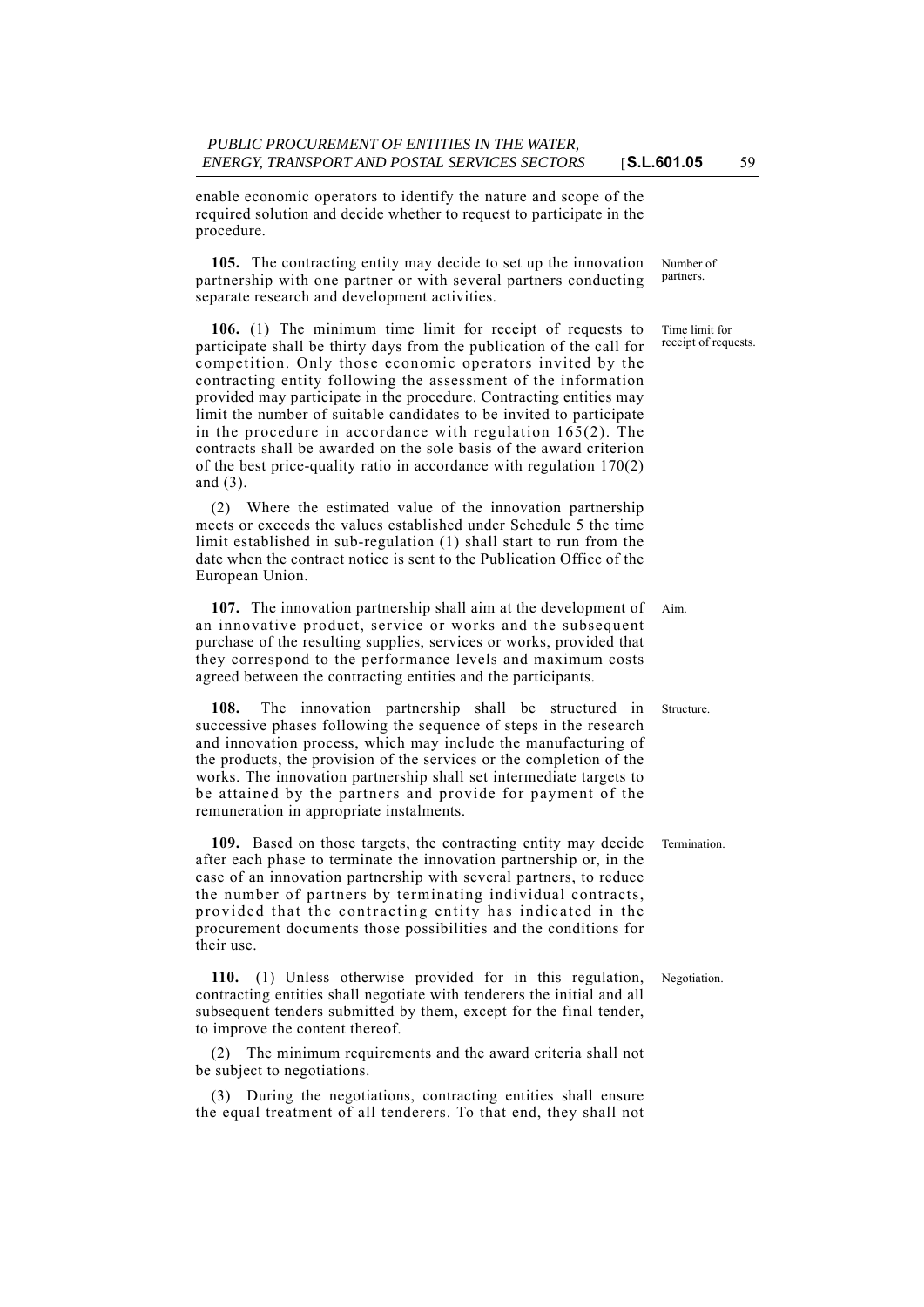provide information in a discriminatory manner which may give some tenderers an advantage over others. They shall inform all tenderers whose tenders have not been eliminated, pursuant to subregulation (5), in writing of any changes to the technical specifications or other procurement documents other than those setting out the minimum requirements. Following those changes, contracting entities shall provide sufficient time for tenderers to modify and re-submit amended tenders, as appropriate.

(4) In accordance with regulation 62, contracting entities shall not reveal to the other participants confidential information communicated by a candidate or tenderer participating in the negotiations without its agreement. Such agreement shall not take the form of a general waiver but shall be given with reference to the intended communication of specific information.

(5) Negotiations during innovation partnership procedures may take place in successive stages in order to reduce the number of tenders to be negotiated by applying the award criteria specified in the contract notice, in the invitation to confirm interest or in the procurement documents. In the contract notice, the invitation to confirm interest or in the procurement documents, the contracting entity shall indicate whether it will use that option.

Selection. **111.** (1) In selecting candidates, contracting entities shall in particular apply criteria concerning the candidates' capacity in the field of research and development and of developing and implementing innovative solutions.

> (2) Only those economic operators invited by the contracting entity following its assessment of the requested information may submit research and innovation projects aimed at meeting the needs identified by the contracting entity that cannot be met by existing solutions.

> **112.** In the procurement documents, the contracting entity shall define the arrangements applicable to intellectual property rights. In the case of an innovation partnership with several partners, the contracting entity shall not, in accordance with regulation 62, reveal to the other partners solutions proposed or other confidential information communicated by a partner in the framework of the partnership without that partner's agreement. Such agreement shall not take the form of a general waiver but shall be given with reference to the intended communication of specific information.

Execution. **113.** The contracting entity shall ensure that the structure of the partnership and, in particular, the duration and value of the different phases reflect the degree of innovation of the proposed solution and the sequence of the research and innovation activities required for the development of an innovative solution not yet available on the market. The estimated value of supplies, services or works shall not be disproportionate in relation to the investment required for their development.

> **114.** Upon being requested by the contracting authority, the Director may, subject to any conditions he may deem appropriate to

Intellectual property rights.

Competitive dialogue.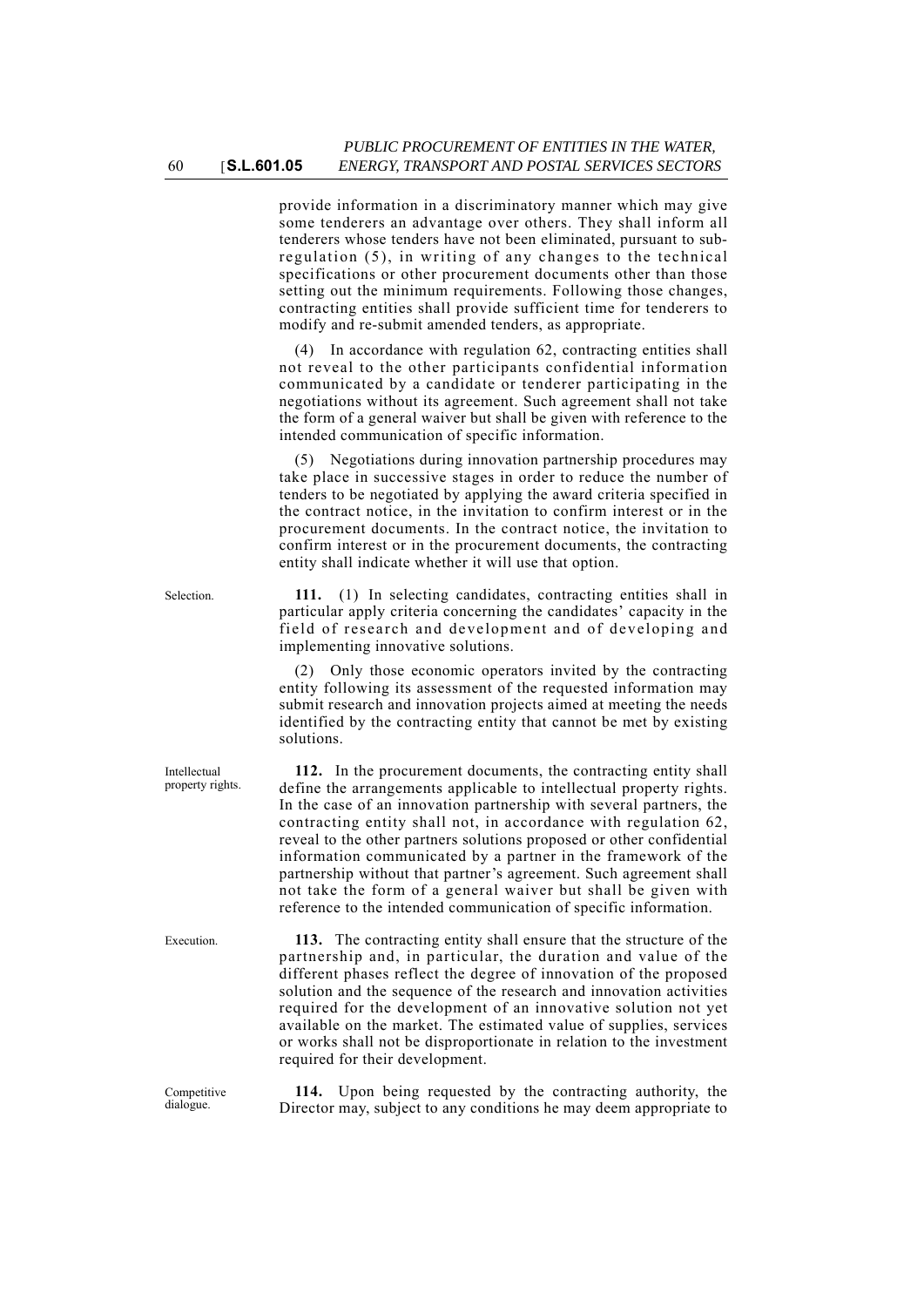impose, approve in writing the use of the competitive dialogue.

**115.** Any economic operator may submit a request to participate in response to either a contract notice in respect to tenders with an estimated value which meets or exceeds the threshold in Schedule 5 or a call for competition, as the case may be, by providing the information for qualitative selection that is requested by the contracting entity.

**116.** The minimum time limit for receipt of requests to participate shall be thirty days from the date on which the contract notice was sent or when the call for competition is published or, where a periodic indicative notice is used as a means of calling for competition, the invitation to confirm interest was sent and shall in any event not be less than fifteen days as the case may be.

**117.** Only those economic operators invited by the contracting Participation. entity following the assessment of the information provided may participate in the dialogue. Contracting entities may limit the number of suitable candidates to be invited to participate in the procedure in accordance with regulation 165(2). The contract shall be awarded on the sole basis of the award criterion of the best price-quality ratio in accordance with regulation 170(2).

**118.** Contracting entities shall set out their needs and requirements in the contract notice and they shall define these needs and requirements in that notice and, or in a descriptive document. At the same time and in the same documents, they shall also set out and define the chosen award criteria and set out an indicative time-frame.

**119.** (1) Contracting entities shall open, with the participants Dialogue. selected in accordance with the relevant provisions of regulations 84, 85, 92 and 164 to 169, a dialogue the aim of which shall be to identify and define the means best suited to satisfying their needs. They may discuss all aspects of the procurement with the chosen participants during this dialogue.

(2) During the dialogue, contracting entities shall ensure equality of treatment among all participants. To that end, they shall not provide information in a discriminatory manner which may give some participants an advantage over others.

(3) Subject to the provisions of regulation 62, contracting entities shall not reveal to the other participants solutions proposed or other confidential information communicated by a candidate or tenderer participating in the dialogue without its agreement. Such agreement shall not take the form of a general waiver but shall be given with reference to the intended communication of specific information.

(4) Competitive dialogues may take place in successive stages in order to reduce the number of solutions to be discussed during the dialogue stage by applying the award criteria laid down in the contract notice or in the descriptive document. In the contract notice or the descriptive document, the contracting entity shall

Request to participate.

Time limit. *Amended by: L.N. 26 of 2018.*

Needs and requirements of the contracting authority.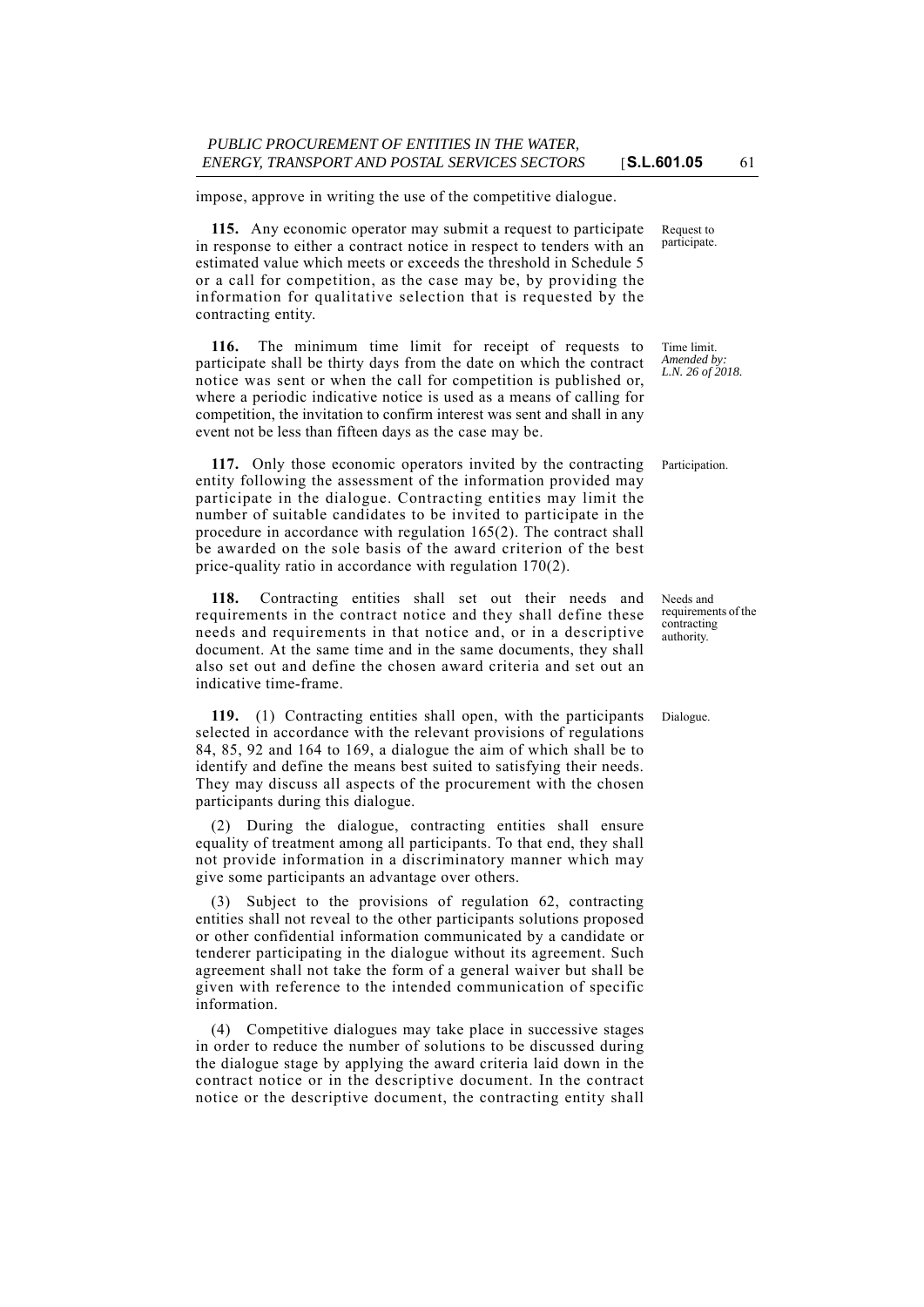indicate whether it will use that option.

(5) The contracting entity shall continue the dialogue until it can identify the solution or solutions which are capable of meeting its needs.

(6) Having declared that the dialogue is concluded and having so informed the remaining participants, contracting entities shall ask each of them to submit their final tenders on the basis of the solution or solutions presented and specified during the dialogue. Those tenders shall contain all the elements required and necessary for the performance of the project.

**120.** Those tenders may be clarified, specified and optimised at the request of the contracting entity. However, such clarification, specification, optimisation or additional information may not involve changes to the essential aspects of the tender or of the public procurement, including the needs and requirements set out in the contract notice or in the descriptive document, where variations to those aspects, needs and requirements are likely to distort competition or have a discriminatory effect.

Assessment. **121.** Contracting entities shall assess the tenders received on the basis of the award criteria laid down in the contract notice or in the descriptive document.

Negotiations. **122.** At the request of the contracting entity, negotiations with the tenderer identified as having submitted the tender presenting the best price-quality ratio in accordance with regulation  $170(2)$ may be carried out to confirm financial commitments or other terms contained in the tender by finalising the terms of the contract provided this does not have the effect of materially modifying essential aspects of the tender or of the public procurement, including the needs and requirements set out in the contract notice or in the descriptive document and does not risk distorting competition or causing discrimination.

> **123.** Contracting entities may specify prizes or payments to the participants in the dialogue.

> > Negotiated procedure without prior publication

**124.** (1) Upon being requested in writing by the contracting entity, the Director may, subject to any conditions he may deem appropriate to impose, approve the use of the negotiated procedure without prior publication for public works contracts, public supply contracts and public service contracts as specified in the following regulations.

(2) The request made by the contracting authority must duly substantiate the need for the negotiated procedure.

(3) The Director shall not allow the use of this procedure in any other cases than those referred to under this Part.

**125.** The negotiated procedure without prior publication may be used for public works contracts in the following instances:

Use of the

Prizes or payments.

negotiated procedure without prior publication.

Public works contracts.

Clarification, specification, etc.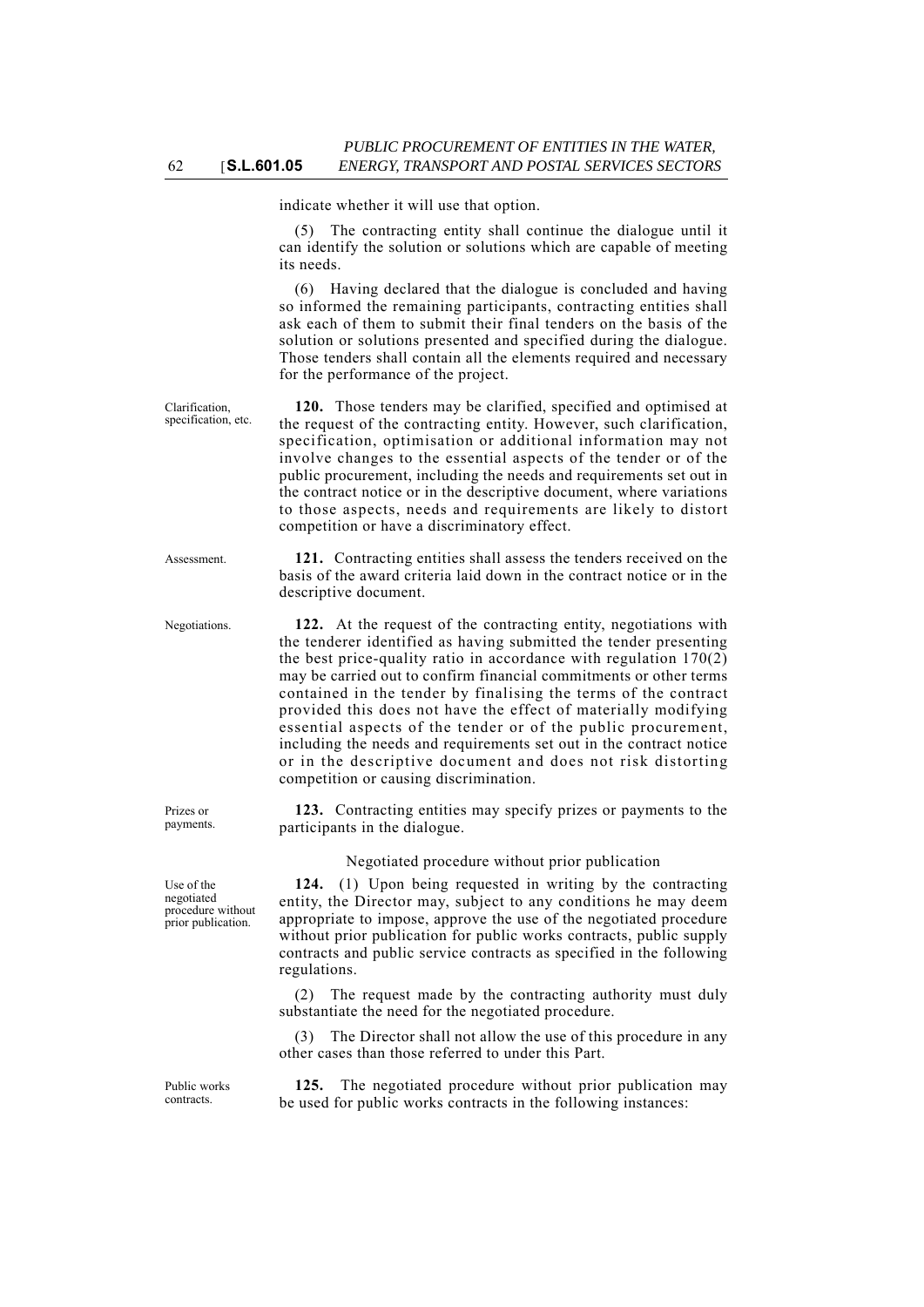- (*a*) where no tenders or no suitable tenders or no requests to participate or no suitable requests to participate have been submitted in response to a procedure with a prior call for competition, provided that the initial conditions of the contract are not substantially altered;
- (*b*) where a contract is purely for the purpose of research, experiment, study or development, and not for the purpose of securing a profit or of recovering research and development costs, and insofar as the award of such contract does not prejudice the competitive award of subsequent contracts which do seek, in particular, those ends;
- (*c*) where the works, can be supplied only by a particular economic operator for any of the following reasons:
	- (i) the aim of the procurement is the creation or acquisition of a unique work of art or artistic performance;
	- (ii competition is absent for technical reasons;
	- (iii) the protection of exclusive rights, including intellectual property rights:

Provided that the exceptions set out in sub-paragraphs (ii) and (iii) shall only apply when no reasonable alternative or substitute exists and the absence of competition is not the result of an artificial narrowing down of the parameters of the procurement;

- (*d*) in so far as is strictly necessary where, for reasons of extreme urgency brought about by events unforeseeable by the contracting entity, the time limits laid down for open procedures, restricted procedures and negotiated procedures with prior call for competition cannot be complied with. The circumstances invoked to justify extreme urgency shall not in any event be attributable to the contracting entity;
- (*e*) for new works consisting in the repetition of similar work assigned to the contractor to which the same contracting entities awarded an earlier contract, provided that such works or services conform to a basic project for which a first contract was awarded according to a procedure in a manner provided for under these regulations:

Provided that the basic project shall indicate the extent of possible additional works or services and the conditions under which they will be awarded. As soon as the first project is put up for tender, the possible use of this procedure shall be disclosed and the total estimated cost of subsequent works or services shall be taken into consideration by the contracting entities when they apply regulations 30, 42 and Schedule 5.

**126.** The negotiated procedure without prior publication may be used for public service contracts in the following instances:

Public service contracts.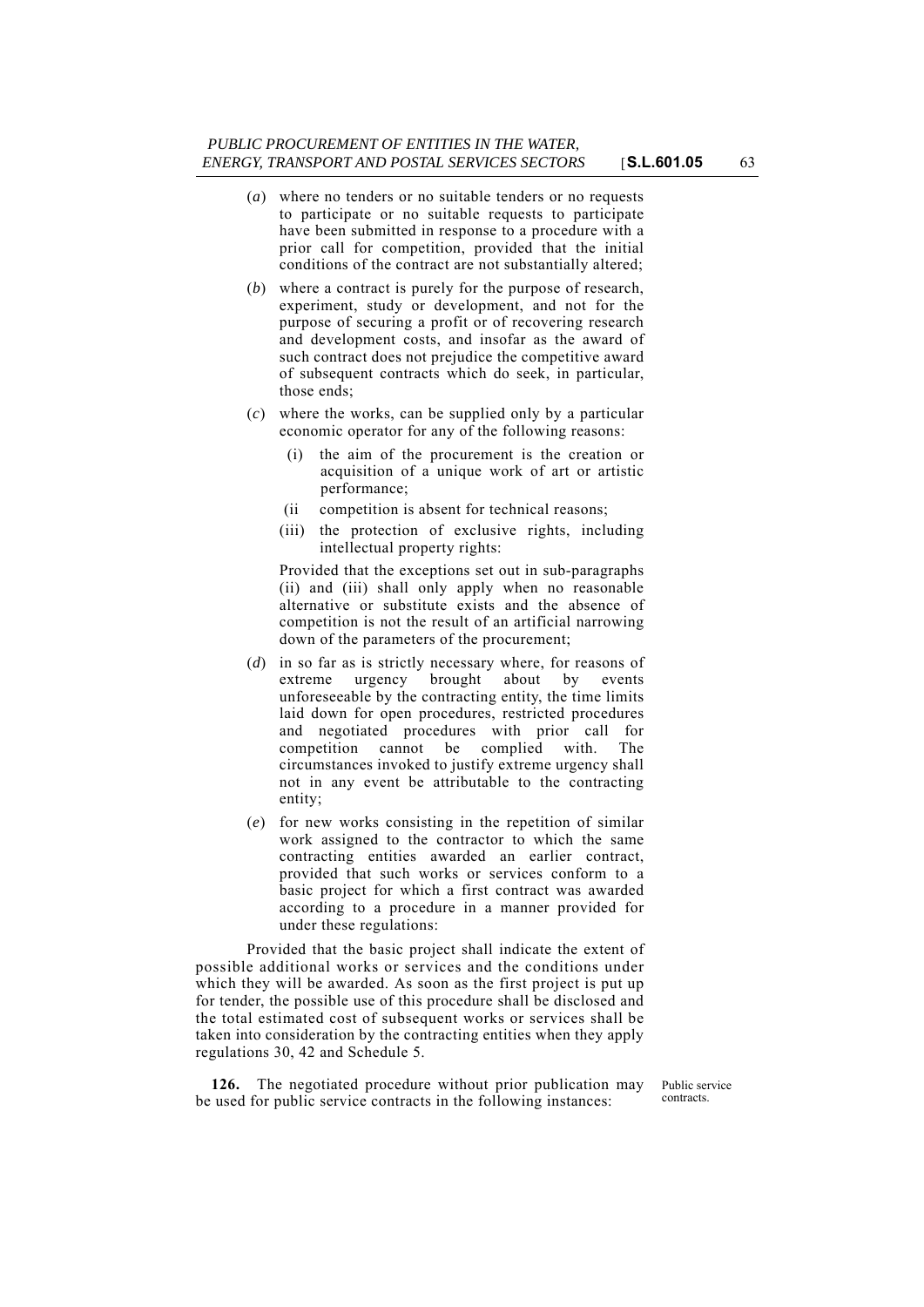- (*a*) where no tenders or no suitable tenders or no requests to participate or no suitable requests to participate have been submitted in response to a procedure with a prior call for competition, provided that the initial conditions of the contract are not substantially altered;
- (*b*) where a contract is purely for the purpose of research, experiment, study or development, and not for the purpose of securing a profit or of recovering research and development costs, and insofar as the award of such contract does not prejudice the competitive award of subsequent contracts which do seek, in particular, those ends;
- (*c*) where the services can be supplied only by a particular economic operator for any of the following reasons:
	- the aim of the procurement is the creation or acquisition of a unique work of art or artistic performance;
	- (ii) competition is absent for technical reasons;
	- (iii) the protection of exclusive rights, including intellectual property rights:

Provided that the exceptions set out in sub-paragraphs (ii) and (iii) shall only apply when no reasonable alternative or substitute exists and the absence of competition is not the result of an artificial narrowing down of the parameters of the procurement;

- (*d*) in so far as is strictly necessary where, for reasons of extreme urgency brought about by events unforeseeable by the contracting entity, the time limits laid down for open procedures, restricted procedures and negotiated procedures with prior call for competition cannot be complied with. The circumstances invoked to justify extreme urgency shall not in any event be attributable to the contracting entity;
- (*e*) for new services consisting in the repetition of services assigned to the contractor to which the same contracting entities awarded an earlier contract, provided that such works or services conform to a basic project for which a first contract was awarded according to a procedure in a manner provided for under these regulations:

Provided that the basic project shall indicate the extent of possible additional works or services and the conditions under which they will be awarded. As soon as the first project is put up for tender, the possible use of this procedure shall be disclosed and the total estimated cost of subsequent works or services shall be taken into consideration by the contracting entities when they apply regulations 30, 42 and Schedule 5;

(*f*) for purchases of services under particularly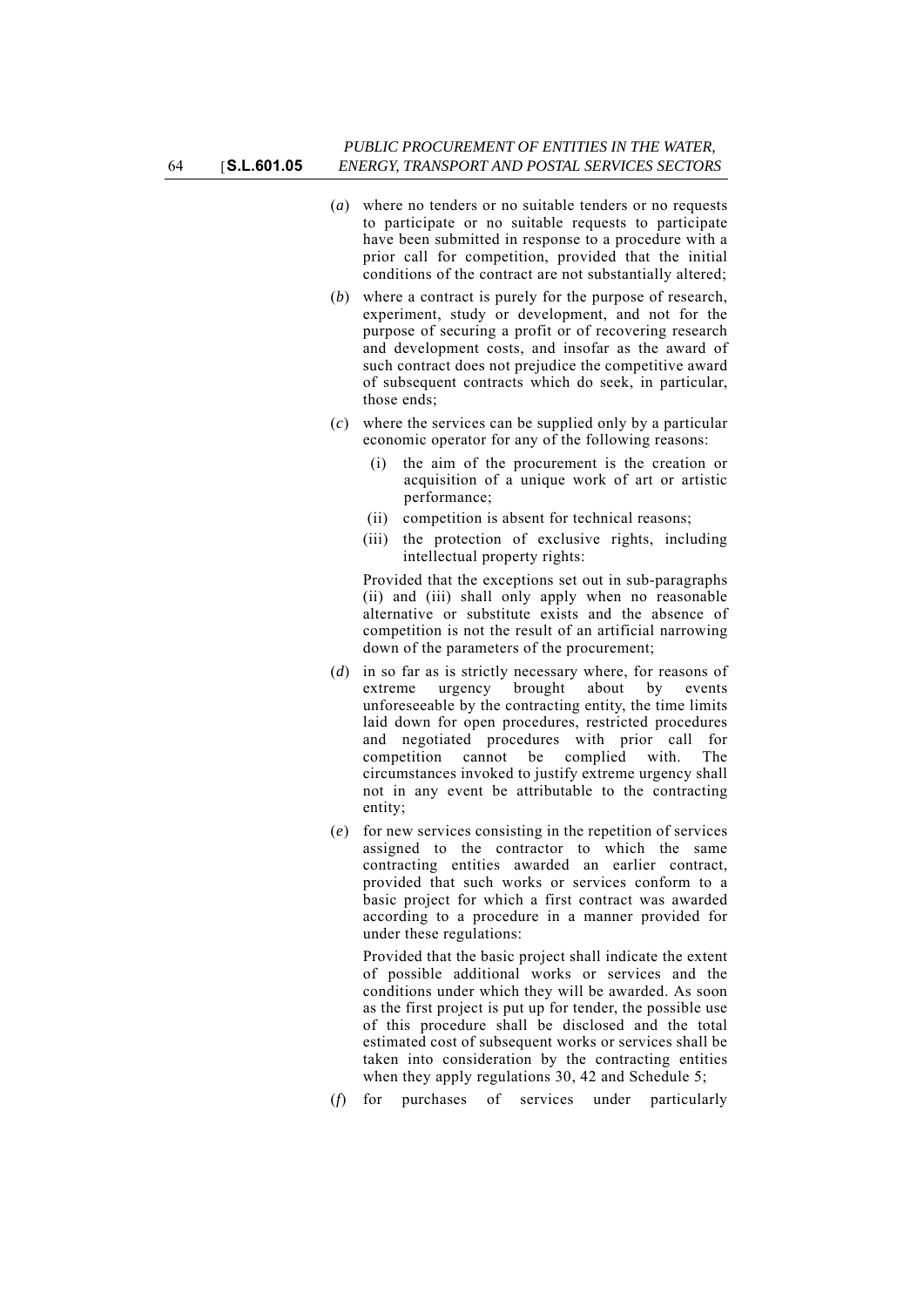advantageous conditions from either a supplier which is definitively winding up its business activities or the liquidator in an insolvency procedure, an arrangement with creditors or a similar procedure under national laws or regulations;

(*g*) where the service contract concerned follows a design contest organised in accordance with these regulations and is to be awarded, under the rules provided for in the design contest, to the winner or to one of the winners of that contest; in the latter case, all the winners shall be invited to participate in the negotiations.

**127.** The negotiated procedure without prior publication may be used for public supply contracts in the following instances:

Public supply contracts.

- (*a*) where no tenders or no suitable tenders or no requests to participate or no suitable requests to participate have been submitted in response to a procedure with a prior call for competition, provided that the initial conditions of the contract are not substantially altered;
- (*b*) where a contract is purely for the purpose of research, experiment, study or development, and not for the purpose of securing a profit or of recovering research and development costs, and insofar as the award of such contract does not prejudice the competitive award of subsequent contracts which do seek, in particular, those ends;
- (*c*) where the supplies can be supplied only by a particular economic operator for any of the following reasons:
	- (i) the aim of the procurement is the creation or acquisition of a unique work of art or artistic performance;
	- (ii) competition is absent for technical reasons;
	- (iii) the protection of exclusive rights, including intellectual property rights:

Provided that the exceptions set out in sub-paragraphs (ii) and (iii) shall only apply when no reasonable alternative or substitute exists and the absence of competition is not the result of an artificial narrowing down of the parameters of the procurement;

- (*d*) in so far as is strictly necessary where, for reasons of extreme urgency brought about by events unforeseeable by the contracting entity, the time limits laid down for open procedures, restricted procedures and negotiated procedures with prior call for competition cannot be complied with. The circumstances invoked to justify extreme urgency shall not in any event be attributable to the contracting entity;
- (*e*) in the case of supply contracts for additional deliveries by the original supplier which are intended either as a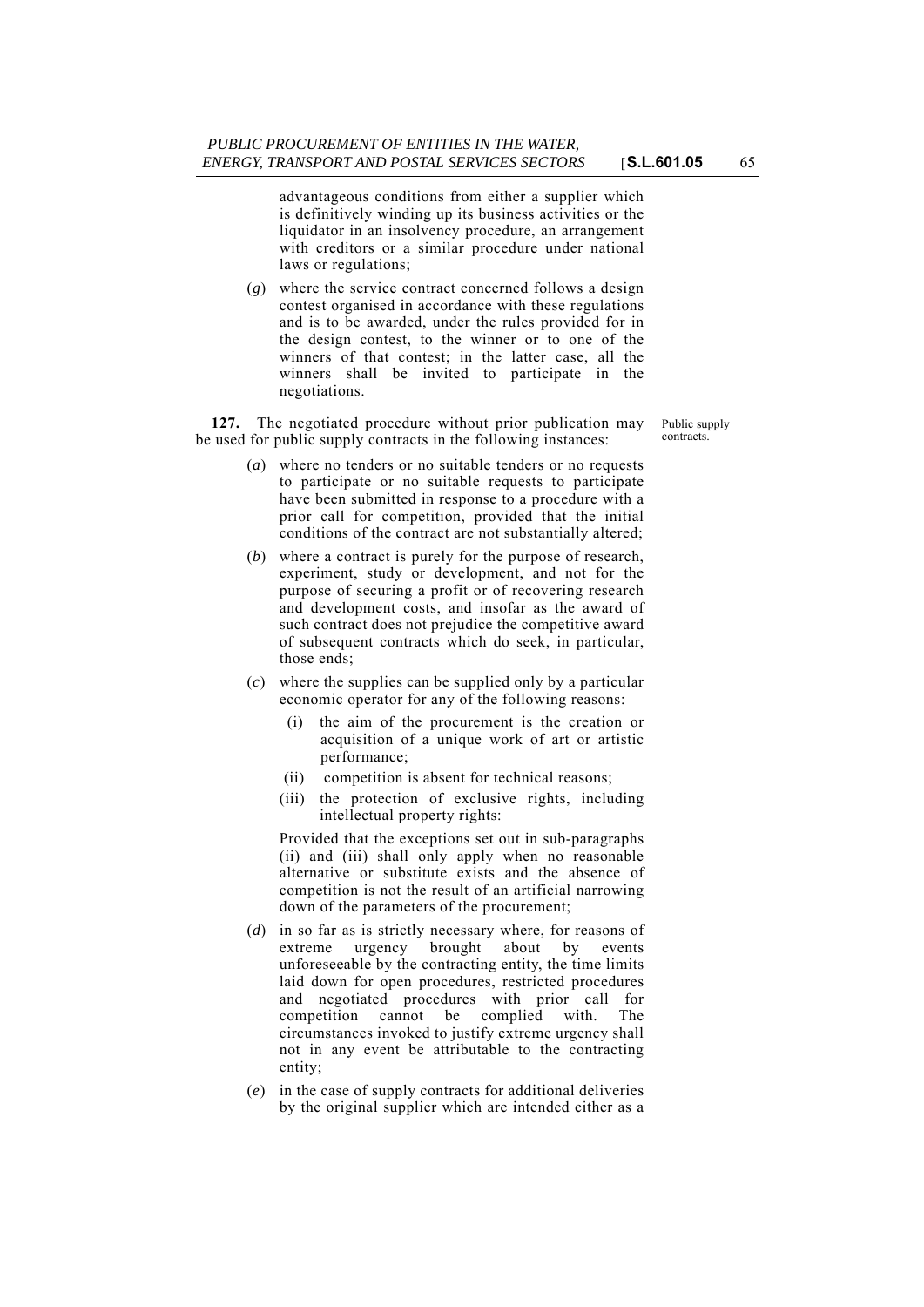partial replacement of supplies or installations or as the extension of existing supplies or installations, where a change of supplier would oblige the contracting entity to acquire supplies having different technical characteristics which would result in incompatibility or disproportionate technical difficulties in operation and maintenance;

- (*f*) for supplies quoted and purchased on a commodity market;
- (*g*) for bargain purchases, where it is possible to procure supplies by taking advantage of a particularly advantageous opportunity available for a very short time at a price considerably lower than normal market prices;
- (*h*) for purchases of supplies under particularly advantageous conditions from either a supplier which is definitively winding up its business activities or the liquidator in an insolvency procedure, an arrangement with creditors or a similar procedure under national laws or regulations.

**128.** For the purposes of this Part a tender shall be considered not to be suitable where it is irrelevant to the contract, being manifestly incapable, without substantial changes, of meeting the contracting entity's needs and requirements as specified in the procurement documents. A request for participation shall be considered not to be suitable where the economic operator concerned is to be or may be excluded pursuant to regulations 165(1) or 164, or does not meet the selection criteria laid down by the contracting entity pursuant to regulations 164, 166 or 165.

### Design Contests

Applicability. **129.** This Part applies to design contests organised as part of a procurement procedure for a service contract,

> **130.** (1) When organising design contests, contracting entities shall apply procedures which are adapted to regulations 2 to 32, 34, 35, 43 to 55, 61, 62, 68, 70, 80, 81 and 129 to 133 and Part IX.

> (2) The admission of participants to design contests shall not be limited:

- (*a*) by reference to the territory or part of the territory of a Member State;
- (*b*) on the grounds that, they would be required to be either natural or legal persons.

(3) Where design contests are restricted to a limited number of participants, the contracting entities shall lay down clear and nondiscriminatory selection criteria. In any event, the number of candidates invited to participate shall be sufficient to ensure genuine competition.

Tender considered not to be suitable.

Rules on the organisation of design contests and the selection of participants.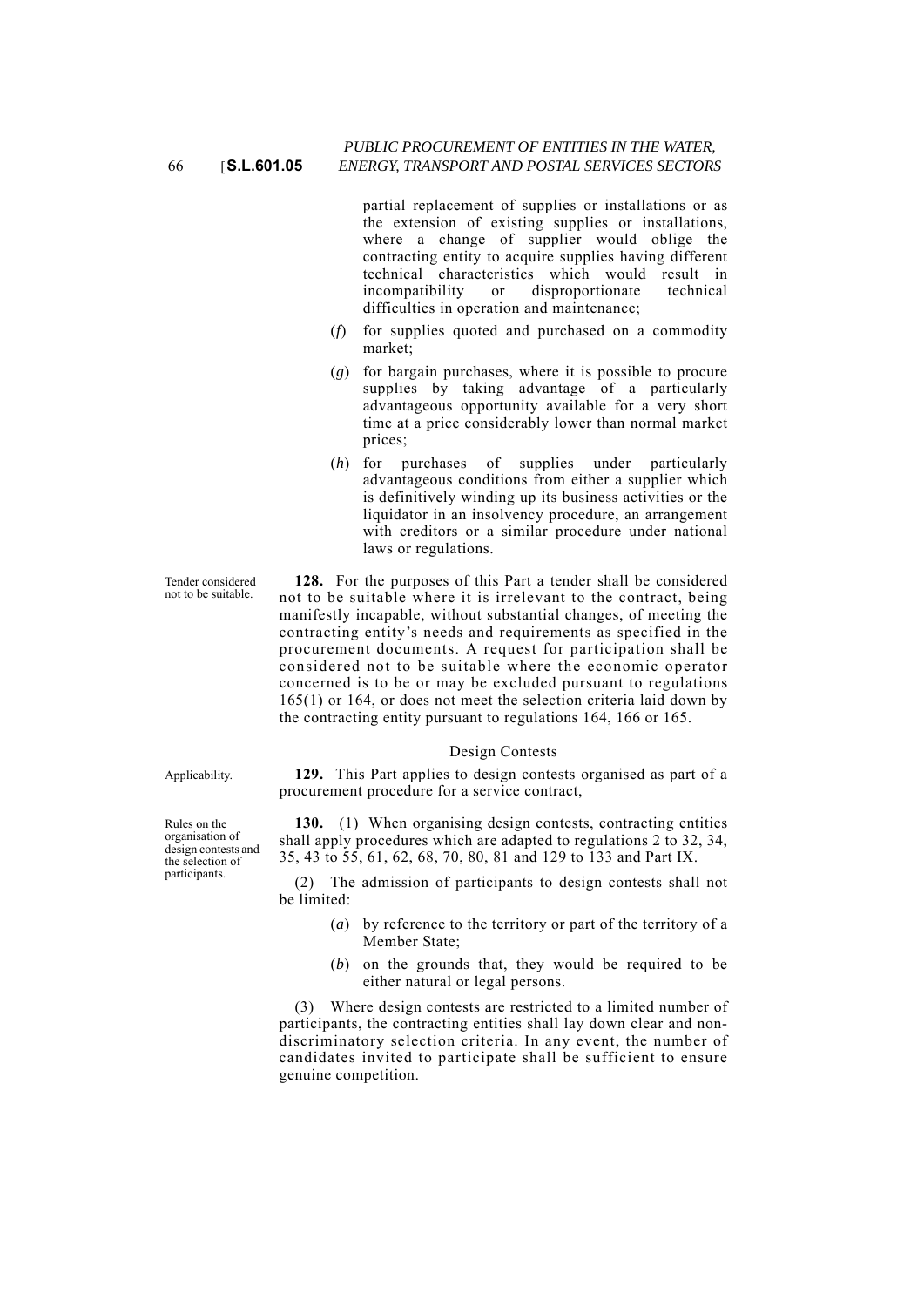**131.** The jury shall be composed exclusively of natural persons who are independent of participants in the contest. Where a particular professional qualification is required from participants in a contest, at least a third of the members of the jury shall have that qualification or an equivalent qualification.

**132.** (1) The jury shall be autonomous in its decisions or opinions.

(2) The jury shall examine the plans and projects submitted by the candidates anonymously and solely on the basis of the criteria indicated in the contest notice.

(3) The jury shall record its ranking of projects in a report, signed by its members, made according to the merits of each project, together with its remarks and any points that may need clarification.

(4) Anonymity shall be observed until the jury has reached its opinion or decision.

(5) Candidates may be invited, if need be, to answer questions that the jury has recorded in the minutes to clarify any aspect of the projects.

(6) Complete minutes shall be drawn up of the dialogue between jury members and candidates.

## Reserved Contracts and Contracts For Social and Other Specific Services

**133.** (1) Contracting entities may reserve the right to participate in public procurement procedures to sheltered workshops and economic operators whose main aim is the social and professional integration of disabled or disadvantaged persons or may provide for such contracts to be performed in the context of sheltered employment programmes, provided that at least thirty per cent of the employees of those workshops, economic operators or programmes are disabled or disadvantaged workers.

(2) The call for competition shall make reference to this regulation.

**134.** Contracts for social and other specific services listed in Schedule 16 shall be awarded in accordance with this Part.

**135.** (1) Contracting entities intending to award a public contract for the services referred to in regulation 134 shall make known their intention by the following means:

> (*a*) for public contracts with an estimated value which meets or exceeds the threshold established under paragraph (*c*) of Schedule 5:

(i) by means of a contract notice; or

(ii) by means of a periodic indicative notice, which shall be published continuously. The periodic indicative notice shall refer specifically to the types of services that will be the subject of the

Contracts for social and other specific services.

Publication of notices. *Amended by: L.N. 26 of 2018.*

Reserved contracts.

Decisions of the

Composition of the

jury.

jury.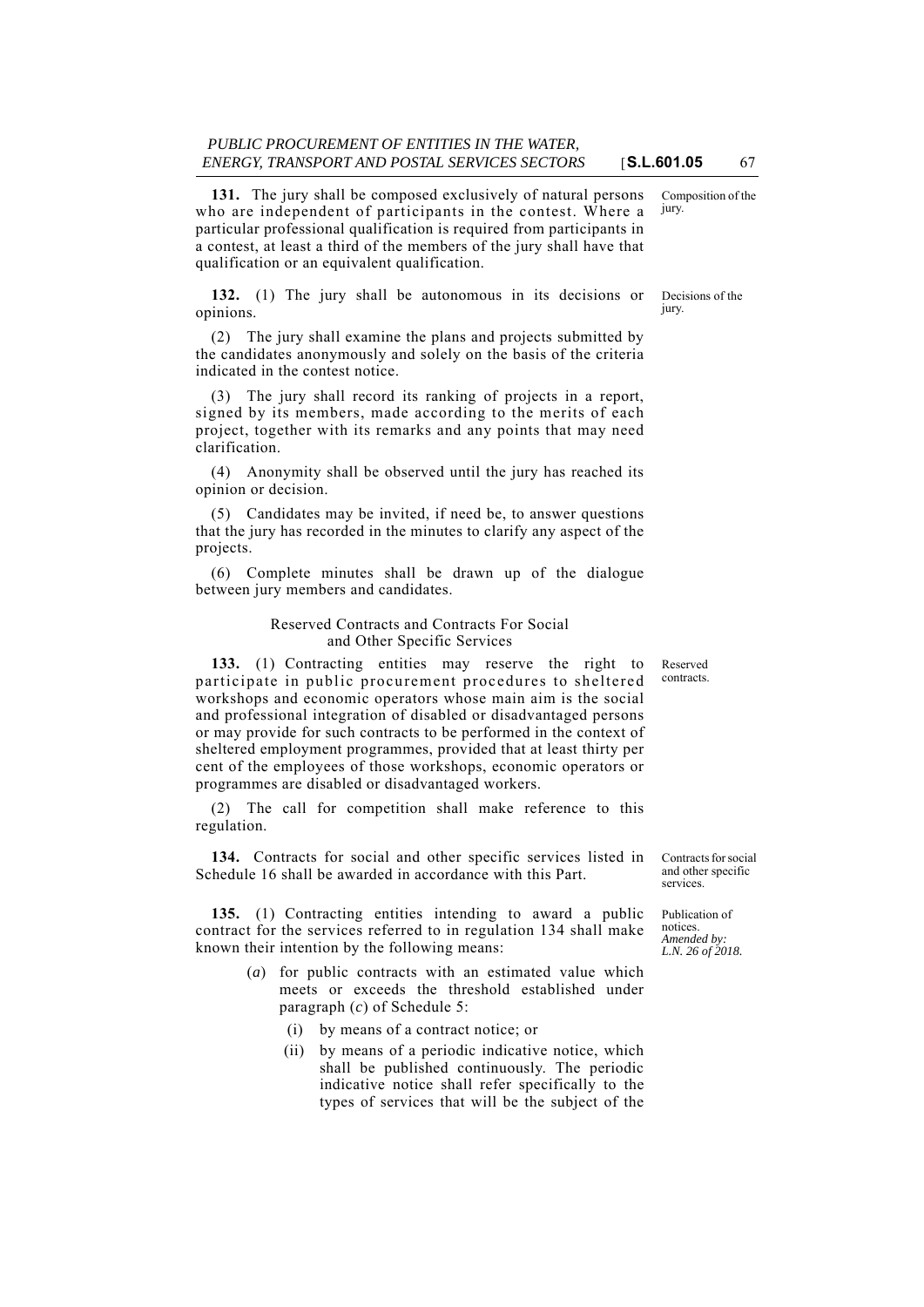*Added by: L.N. 26 of 2018.*

Contract award notice.

Contents and publication of notices.

Principles for awarding contracts.

Requirements of contracting entity. contracts to be awarded. It shall indicate that the contracts will be awarded without further publication and invite interested economic operators to express their interest in writing; or

- (iii) by means of a notice on the existence of a qualification system, which shall be published continuously; or
- (*b*) for public contracts with an estimated value which is less than the threshold mentioned under paragraph (*c*) of Schedule 5 by publishing it in the government eprocurement system:

Provided that this paragraph shall not apply where a negotiated procedure without prior publication could have been used in conformity with regulation 126 for the award of a public service contract.

**136.** In respect to public contracts with an estimated value which meets or exceed the threshold established under paragraph (*c*) of Schedule 5, contracting entities that have awarded a contract for the services referred to in regulation 134 shall make known the results by means of contract award notice. They may, however, group such notices on a quarterly basis. In that case, they shall send the grouped notices within thirty days of the end of each quarter.

**137.** (1) The notices referred to in under this Part shall contain the information referred to in Schedule 17, respectively in parts A, B, C or D, in accordance with the standard model notices. The Commission shall establish the standard forms by means of implementing acts.

(2) The notices referred to under this Part shall be published in accordance with regulation 66.

**138.** (1) Contracting entities shall determine in the respective procurement documents the procedures that they are going to be applied in connection with the award of a call for tenders subject to what is stated in regulations covered by this Part.

(2) Contracting entities shall ensure that the procedures mentioned in sub-regulation (1) adequately cater for the principles of transparency and equal treatment of economic operators.

**139.** (1) Contracting entities may take into account the need to ensure quality, continuity, accessibility, affordability, availability and comprehensiveness of the services, the specific needs of different categories of users, including disadvantaged and vulnerable groups, the involvement and empowerment of users and innovation.

(2) Contracting entities shall ensure that the procedures identified in sub-regulation (1) shall be reasonable and proportionate, in particular, the time limits allowed for the submission of the offer shall be sufficient to allow bidders to submit an offer.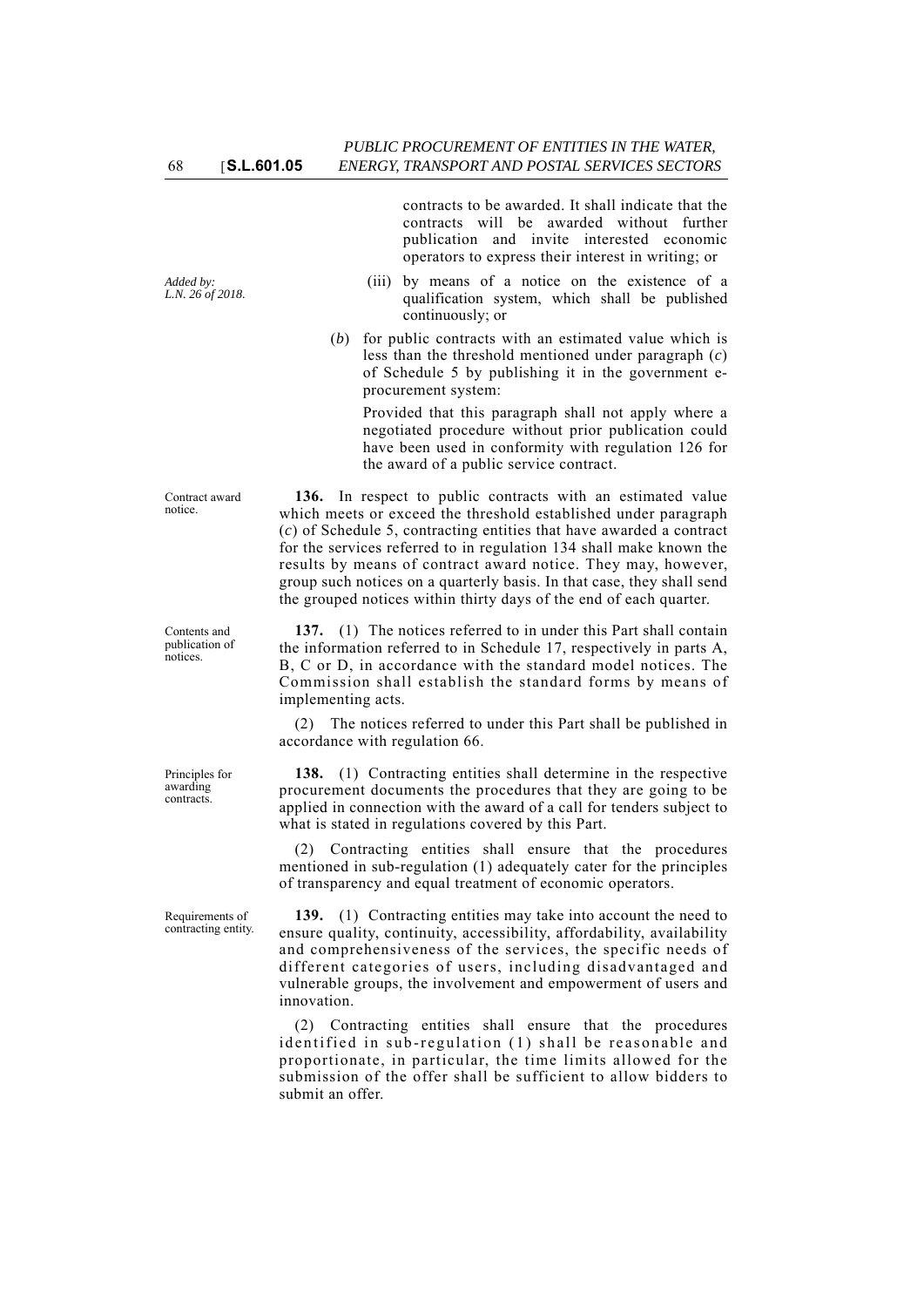(3) In establishing the procedures mentioned under this Part contracting entities may, subject to what is stated in the regulations established under this Part, also decide to apply the regulations established for other procurement procedures.

(4) Contracting entities may also provide that the choice of the service provider shall be made on the basis of the tender presenting the best price-quality ratio, taking into account quality and sustainability criteria for social services.

**140.** (1) Contracting entities may reserve the right for organisations to participate in procedures for the award of public contracts exclusively for those health, social and cultural services referred to in regulation 134, which are covered by CPV codes 75121000-0, 75122000-7, 75123000-4, 79622000-0, 79624000-4, 79625000-1, 80110000-8, 80300000-7, 80420000-4, 80430000-7, 80511000-9, 80520000-5, 80590000-6, from 85000000-9 to 85323000-9, 92500000-6, 92600000-7, 98133000-4, 98133110-8.

(2) An organisation referred to in sub-regulation (1) shall fulfil all of the following conditions:

- (*a*) its objective is the pursuit of a public service mission linked to the delivery of the services referred to in subregulation (1);
- (*b*) profits are reinvested with a view to achieving the organisation's objective. Where profits are distributed or redistributed, this should be based on participatory considerations;
- (*c*) the structures of management or ownership of the organisation performing the contract are based on employee ownership or participatory principles, or require the active participation of employees, users or stakeholders; and
- (*d*) the organisation has not been awarded a contract for the services concerned by the contracting authority concerned pursuant to this regulation within the past three years.

**141.** The maximum duration of the contract shall not be longer than three years.

**142.** The call for competition issued under this title shall make reference to the regulations under this Part.

# **Part V**

### Aggregation of Procurement

**143.** Contracting entities may conclude framework agreements, provided that they apply the procedures provided for in these regulations.

144. The term of a framework agreement shall not exceed eight Duration. years, save in exceptional cases duly justified, in particular by the subject of the framework agreement.

Duration of reserved contracts.

Duty to refer to this Part.

Framework agreements.

Reserved contracts for certain services.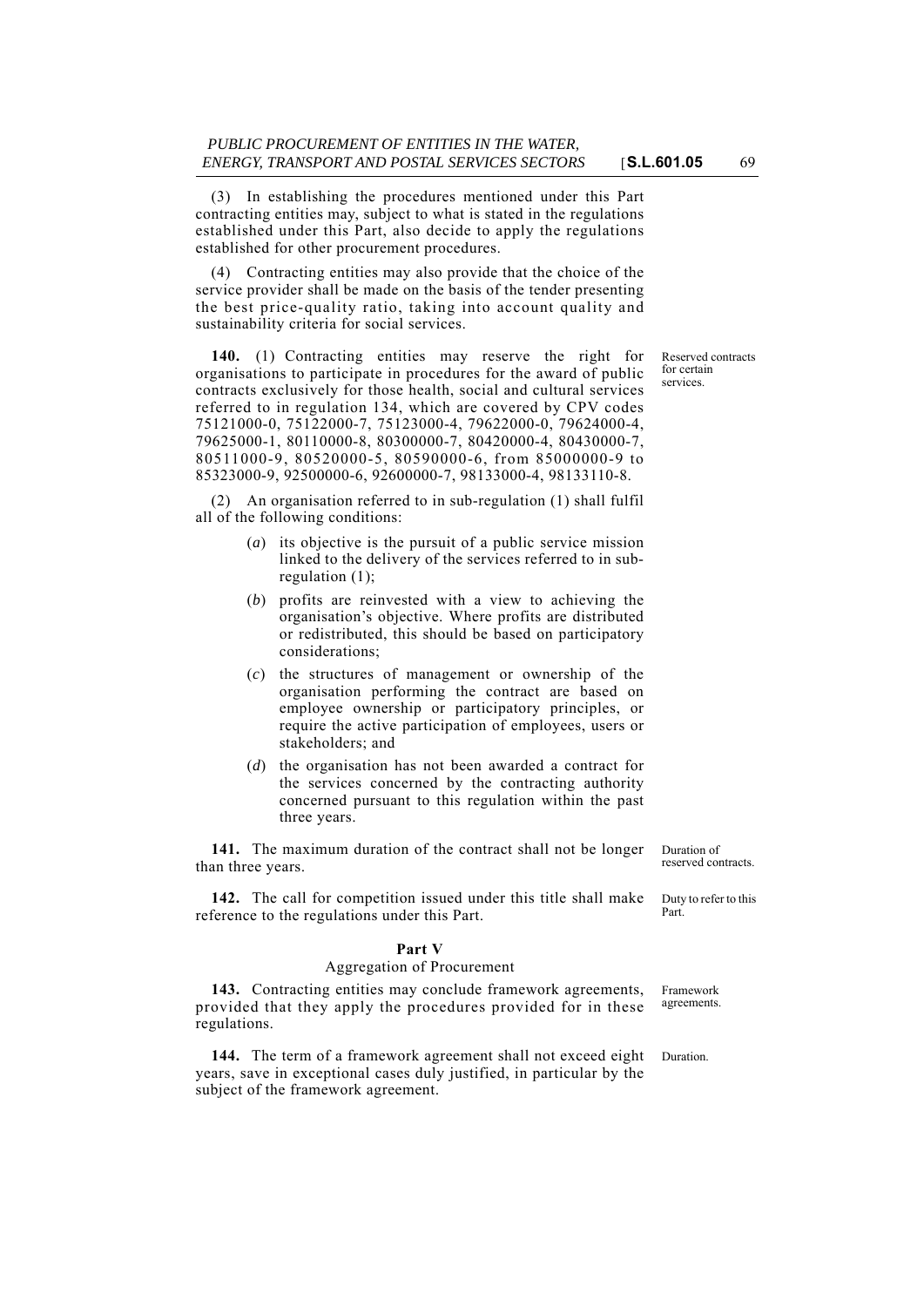Award on objective rules and criteria.

70 [**S.L.601.05**

**145.** (1) Contracts based on a framework agreement shall be awarded on the basis of objective rules and criteria, which may include reopening the competition among those economic operators party to the framework agreement as concluded. These rules and criteria shall be set out in the procurement documents for the framework agreement.

(2) The objective rules and criteria, shall ensure equal treatment of the economic operators who are parties to the agreement. Where a reopening competition is included, contracting entities shall set a time limit which is sufficiently long to allow tenders for each specific contract to be submitted and contracting entities shall award each contract to the tenderer that has submitted the best tender on the basis of the award criteria set out in the specifications of the framework agreement.

Use of framework agreements.

Dynamic purchasing .<br>systems.

Applicable rules. *Amended by: L.N. 26 of 2018.*

**146.** Contracting entities shall not use framework agreements improperly or in such a way as to prevent, restrict or distort competition.

**147.** (1) For commonly used purchases the characteristics of which, as generally available on the market, meet the requirements of the contracting entities, contracting entities may use a dynamic purchasing system.

(2) The dynamic purchasing system shall be operated as a completely electronic process, and shall be open throughout the period of validity of the purchasing system to any economic operator that satisfies the selection criteria.

(3) It may be divided into categories of products, works or services that are objectively defined on the basis of characteristics of the procurement to be undertaken under the category concerned. Such characteristics may include reference to the maximum allowable size of the subsequent specific contracts or to a specific geographic area in which subsequent specific contracts will be performed.

**148.** (1) In order to procure under a dynamic purchasing system, contracting entities shall follow the rules of the restricted procedure as applicable.

(2) All the candidates satisfying the selection criteria shall be admitted to the system, and the number of candidates to be admitted to the system shall not be limited in accordance with regulation 165(2). Where contracting entities have divided the system into categories of products, works or services in accordance with sub-regulation (1), they shall specify the applicable selection criteria for each category.

(3) Notwithstanding the provisions of regulations 93 to 96, the following time limits shall apply:

*Amended by: L.N. 26 of 2018.* (*a*) the minimum time limit for receipt of requests to participate shall be thirty days from the date on which the contract notice is sent to the Publication Office of the European Union or when the call for competition is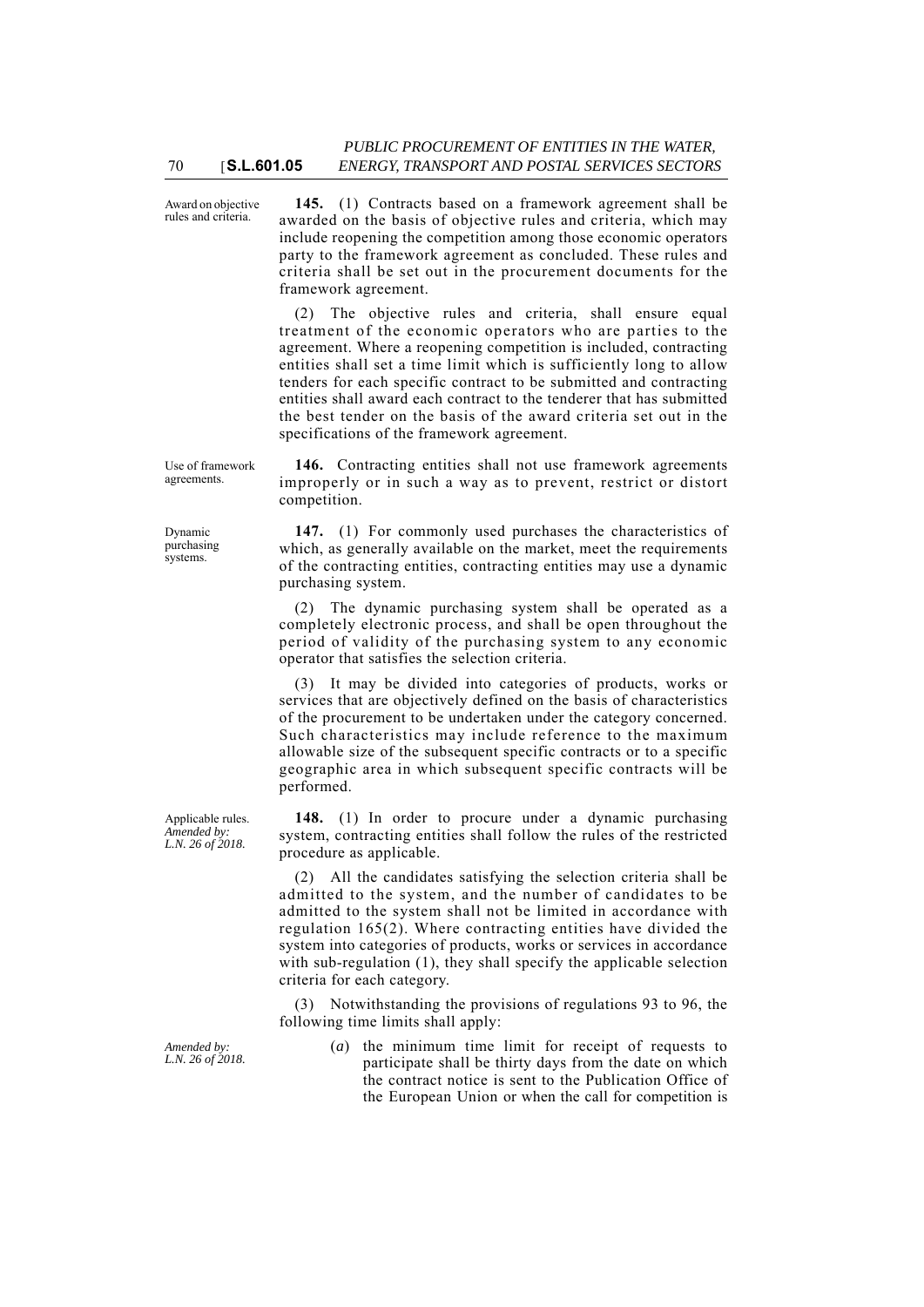published or, where a periodic indicative notice is used as a means of calling for competition, the invitation to confirm interest is sent and shall in any event not be less than fifteen days as the case may be. No further time limits for receipt of requests to participate shall apply once the invitation to tender for the first specific procurement under the dynamic purchasing system has been sent;

(*b*) the minimum time limit for receipt of tenders shall be at least ten days from the date on which the invitation to tender is sent. The provisions of regulation 96 shall apply.

**149.** All communications in the context of a dynamic Communication purchasing system shall only be made by electronic means in accordance with regulation  $70(1)$  to  $(6)$ ,  $(8)$  and  $(10)$  to  $(14)$ .

**150.** (1) For the purposes of awarding contracts under a dynamic purchasing system, contracting entities shall:

- (*a*) publish a call for competition making it clear that a dynamic purchasing system is involved;
- (*b*) indicate in the procurement documents at least the nature and estimated quantity of the purchases envisaged, as well as all the necessary information concerning the dynamic purchasing system, including how the dynamic purchasing system operates, the electronic equipment used and the technical connection arrangements and specifications;
- (*c*) indicate any division into categories of products, works or services and the characteristics defining them;
- (*d*) offer unrestricted and full direct access, as long as the system is valid, to the procurement documents in conformity with regulation 72.

(2) Contracting entities shall give any economic operator, throughout the entire period of validity of the dynamic purchasing system, the possibility of requesting to participate in the system under the conditions referred to in regulation 148.

(3) Contracting entities shall finalise their assessment of the requests identified under sub-regulation (2) in accordance with the selection criteria within ten working days following their receipt.

(4) The deadline established in sub-regulation (3) may be prolonged to fifteen working days in individual cases where justified, in particular because of the need to examine additional documentation or to otherwise verify whether the selection criteria are met.

(5) Notwithstanding the provisions of sub-regulations (2), (3) and (4), as long as the invitation to tender for the first specific procurement under the dynamic purchasing system has not been sent, contracting entities may extend the evaluation period provided that no invitation to tender is issued during the extended

Obligations of the contracting authorities.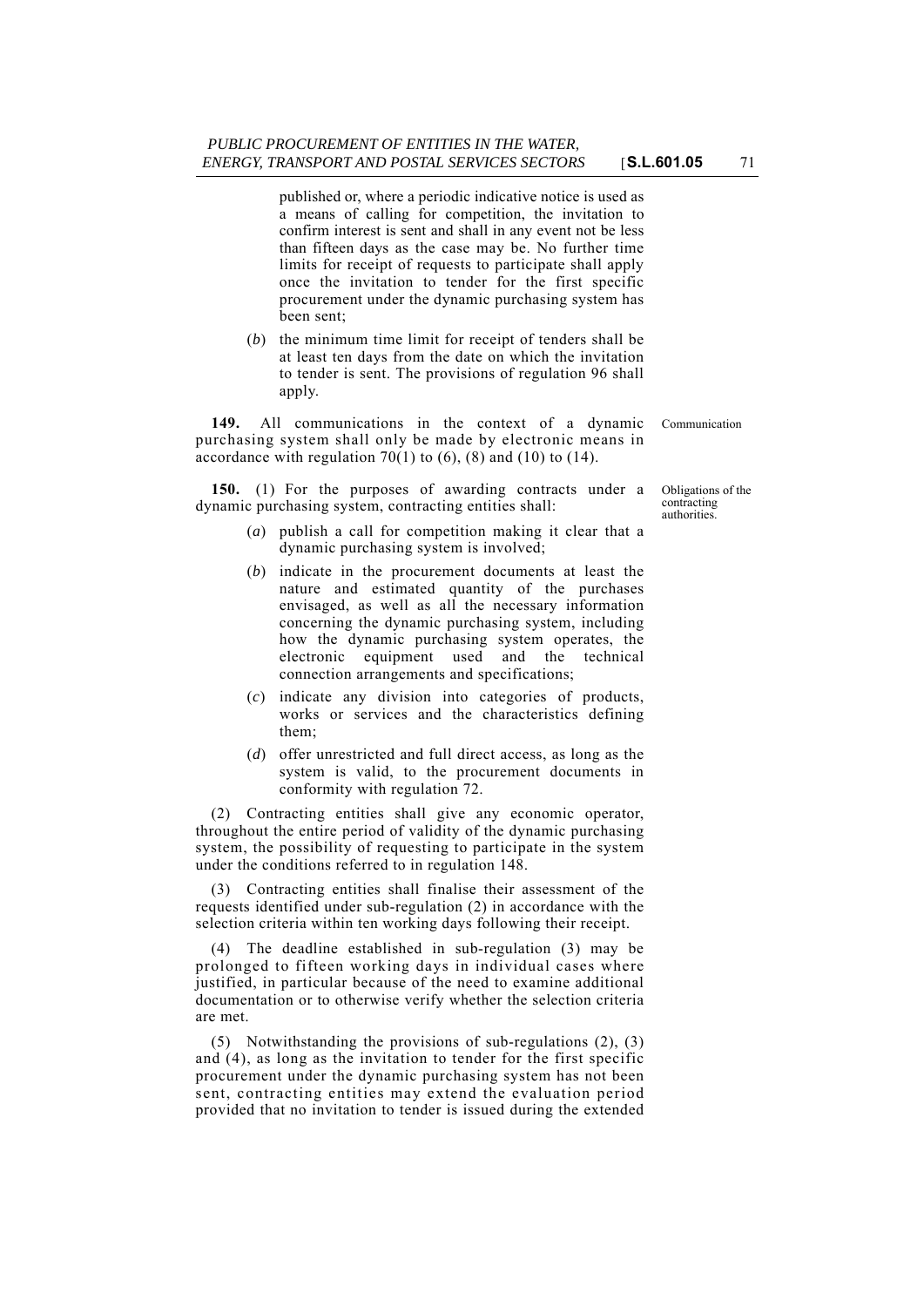evaluation period. Contracting entities shall indicate in the procurement documents the length of the extended period that they intend to apply.

(6) Contracting entities shall inform the economic operator concerned at the earliest possible opportunity of whether or not it has been admitted to the dynamic purchasing system.

(7) Contracting entities shall invite all admitted participants to submit a tender for each specific procurement under the dynamic purchasing system, in accordance with regulation 73. Where the dynamic purchasing system has been divided into categories of works, products or services, contracting entities shall invite all participants having been admitted to the category corresponding to the specific procurement concerned to submit a tender.

(8) They shall award the contract to the tenderer that submitted the best tender on the basis of the award criteria set out in the contract notice for the dynamic purchasing system or, where a prior information notice is used as a means of calling for competition, in the invitation to confirm interest. Those criteria may, where appropriate, be formulated more precisely in the invitation to tender.

**151.** (1) Contracting entities who, pursuant to regulation 164, apply exclusion grounds and selection criteria provided for under the Public Procurement Regulations, 2016, may at any time during the period of validity of the dynamic purchasing system, require admitted participants to submit a renewed and updated selfdeclaration as provided for in regulation 225 of those regulations, within five working days from the date on which that request is transmitted.

S.L. 601.03 (2) The provisions of regulations 228 and 229 of the Public Procurement Regulations shall apply throughout the entire period of validity of the dynamic purchasing system.

Period of validity. **152.** Contracting entities shall indicate the period of validity of the dynamic purchasing system in the call for competition. They shall notify the Commission of any change in the period of validity, using the following standard forms:

- (*a*) where the period of validity is changed without terminating the system, the form used initially for the call for competition for the dynamic purchasing system;
- (*b*) where the system is terminated, a contract award notice referred to in regulation 65.

Charges. **153.** No charges may be billed prior to or during the period of validity of the dynamic purchasing system to the economic operators interested in or party to the dynamic purchasing system.

> **154.** Contracting entities may use electronic auctions, in which new prices, revised downwards, and, or new values concerning certain elements of tenders are presented.

Updated selfdeclarations.

Electronic auctions.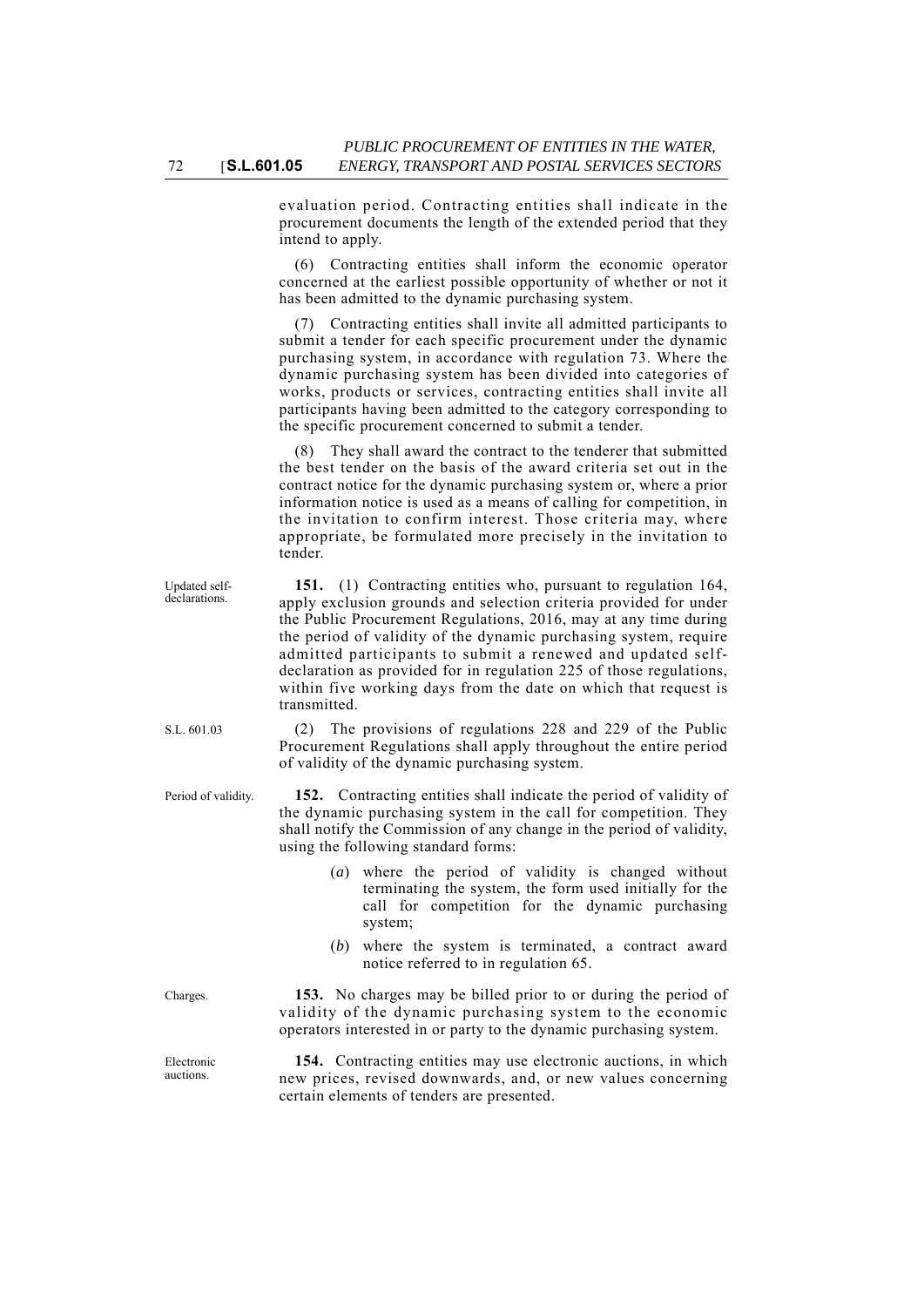**155.** (1) Contracting entities shall structure the electronic Structure. auction as a repetitive electronic process, which occurs after an initial full evaluation of the tenders, enabling them to be ranked using automatic evaluation methods.

(2) Certain public service contracts and certain public works contracts having as their subject-matter intellectual performances, such as the design of works, which cannot be ranked using automatic evaluation methods, shall not be the object of electronic auctions.

**156.** (1) In open or restricted procedures or competitive procedures with negotiation with an estimated value falling under regulation  $30(1)(b)$ , the contracting entities may decide that the award of a public contract shall be preceded by an electronic auction when the content of the procurement documents, in particular the technical specifications, can be established with precision.

(2) In the same circumstances, an electronic auction may be held on the reopening of competition among the parties to a framework agreement as provided for in regulations 145 and 146 and on the opening for competition of contracts to be awarded under the dynamic purchasing system.

**157.** The electronic auction shall be based on one of the following elements of the tenders:

- (*a*) solely on prices where the contract is awarded on the basis of price only;
- (*b*) on prices and, or on the new values of the features of the tenders indicated in the procurement documents where the contract is awarded on the basis of the best price-quality ratio or to the tender with the lowest cost using a cost-effectiveness approach.

**158.** Contracting entities which decide to hold an electronic auction shall state that fact in the contract notice, in the invitation to confirm interest or, where a notice on the existence of a qualification system is used as a means of calling for competition, in the invitation to tender. The procurement documents shall include at least the information set out in Schedule 8.

**159.** Before proceeding with an electronic auction, contracting Initial evaluation. entities shall make a full initial evaluation of the tenders in accordance with the award criterion or criteria and with the weighting fixed for them.

**160.** (1) A tender shall be considered admissible where it has been submitted by a tenderer, who has not been excluded pursuant to regulations 164(1) or 165(1) and who meets the selection criteria, and whose tender is in conformity with the technical specifications without being irregular or unacceptable or unsuitable.

(2) In particular, tenders which do not comply with the procurement documents, which were received late, where there is

Basis of electronic auction.

Disclosure. *Substituted by: L.N. 26 of 2018.*

Admissibility of tenders.

Use of electronic auction in other modes of procurement.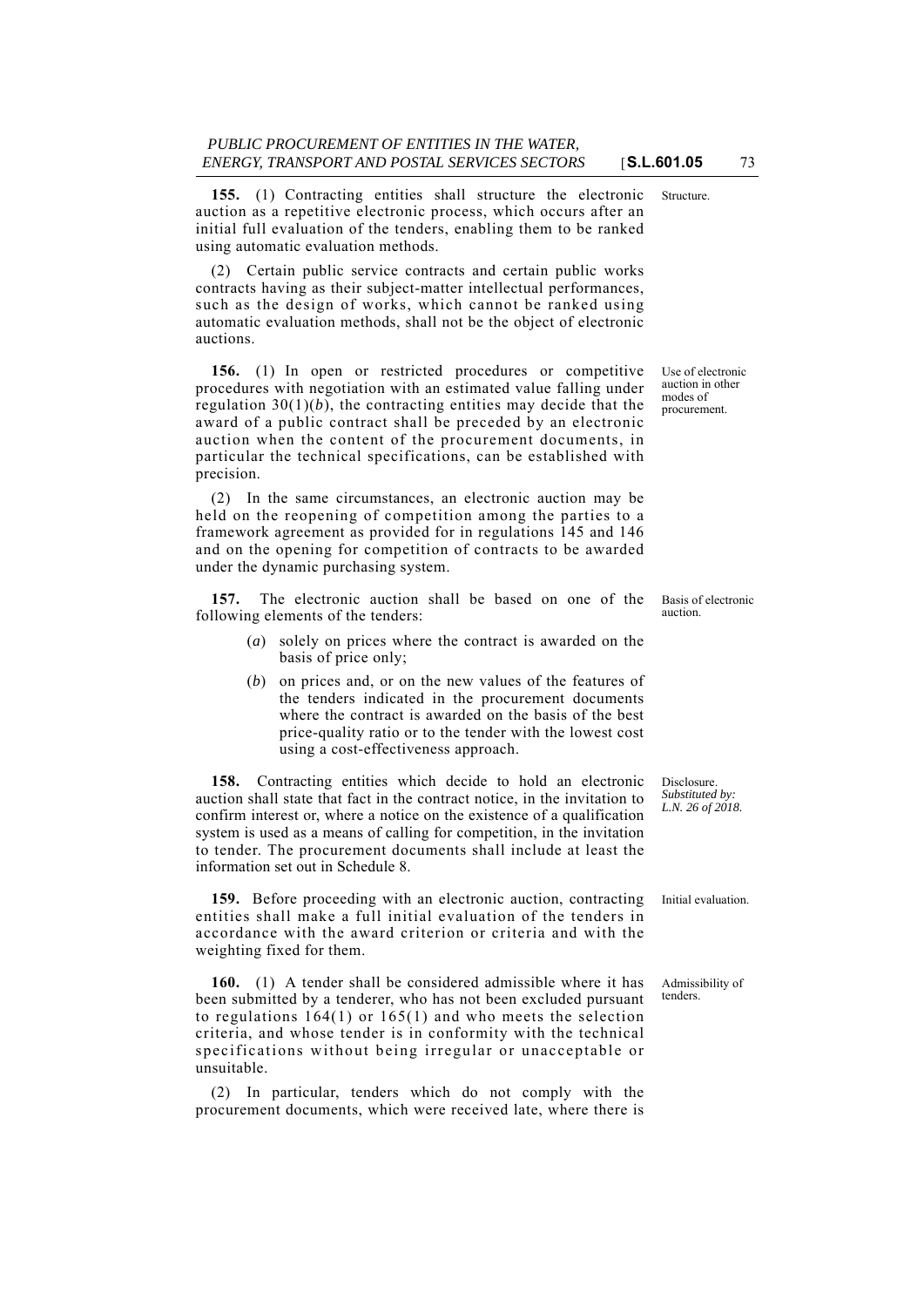evidence of collusion or corruption, or which have been found by the contracting entity to be abnormally low, shall be considered as being irregular. In particular tenders submitted by tenderers that do not have the required qualifications, and tenders whose price exceeds the contracting entity's budget as determined and documented prior to the launching of the procurement procedure shall be considered as unacceptable.

(3) A tender shall be considered not to be suitable where it is irrelevant to the contract, being manifestly incapable, without substantial changes, of meeting the contracting entity's needs and requirements as specified in the procurement documents. A request for participation shall be considered not to be suitable where the economic operator concerned is to be or may be excluded pursuant to regulations 164(1) or 165(1) or does not meet the selection criteria set out by the contracting entity.

**161.** (1) All tenderers that have submitted admissible tenders shall be invited simultaneously to participate in the electronic auction using, as of the specified date and time, the connections in accordance with the instructions set out in the invitation. The electronic auction may take place in a number of successive phases. The electronic auction shall not start sooner than two working days after the date on which invitations are sent out.

(2) The invitation shall be accompanied by the outcome of a full evaluation of the relevant tender, carried out in accordance with the weighting provided for in regulation 170(7), (8), (9).

(3) The invitation shall also state the mathematical formula to be used in the electronic auction to determine the automatic rerankings on the basis of the new prices and, or new values submitted. Except where the most economically advantageous offer is identified on the basis of price alone, that formula shall incorporate the weighting of all the criteria established to determine the most economically advantageous tender, as indicated in the notice used as a means of calling for competition or in other procurement documents. For that purpose, any ranges shall, however, be reduced beforehand to a specified value.

(4) Where variants are authorised, a separate formula shall be provided for each variant.

Communication. **162.** Throughout each phase of an electronic auction the contracting entities shall instantaneously communicate to all tenderers at least sufficient information to enable them to ascertain their relative rankings at any moment. They may, where this has been previously indicated, communicate other information concerning other prices or values submitted. They may also at any time announce the number of participants in that phase of the auction. In no case, however, may they disclose the identities of the tenderers during any phase of an electronic auction.

Closing. **163.** (1) Contracting entities shall close an electronic auction in one or more of the following manners:

(*a*) at the previously indicated date and time;

Invitation of admissible tenders.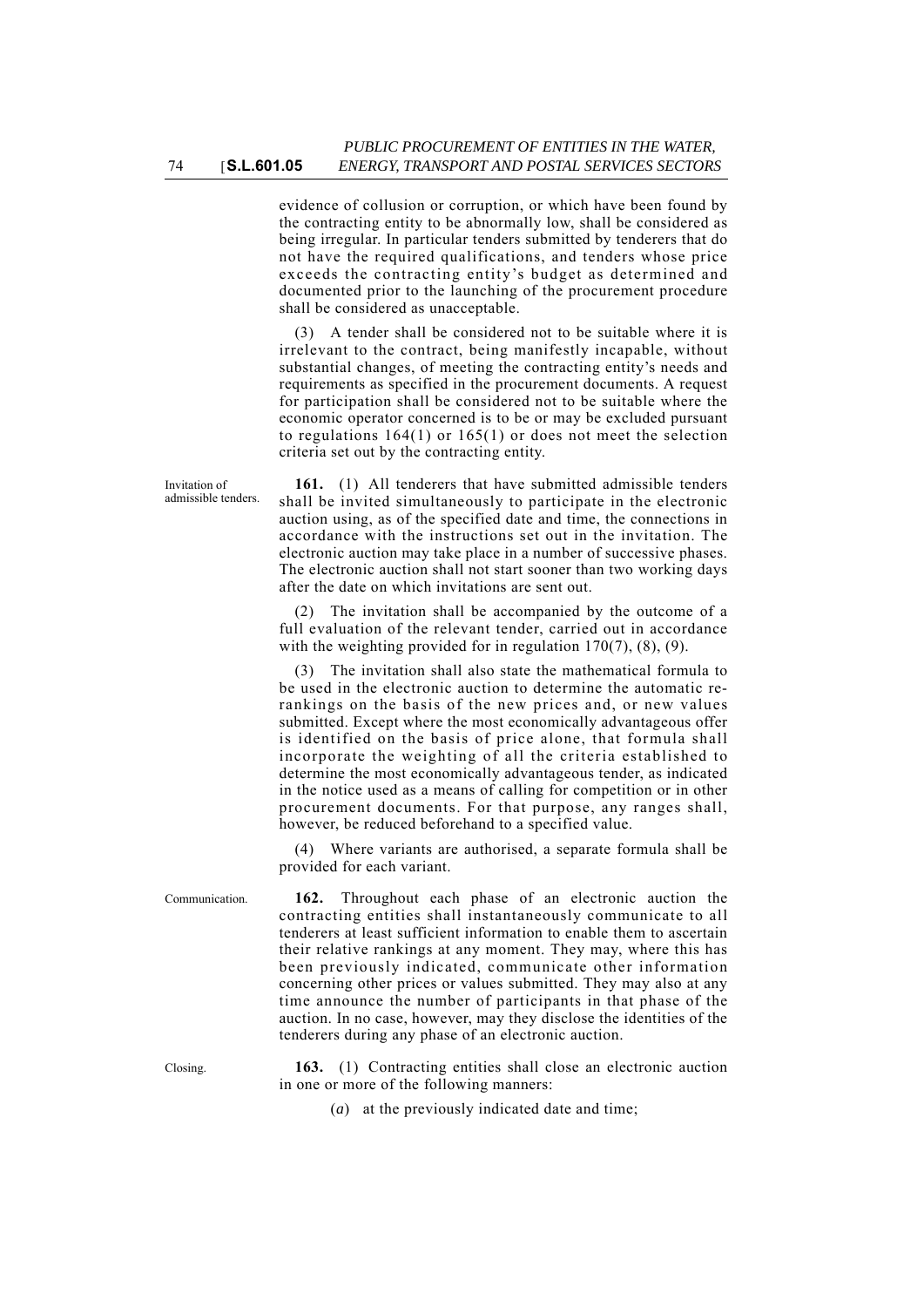- (*b*) when they receive no more new prices or new values which meet the requirements concerning minimum differences, provided that they have previously stated the time which they will allow to elapse after receiving the last submission before they close the electronic auction; or
- (*c*) when the previously indicated number of phases in the auction has been completed.

(2) Where the contracting entities intend to close an electronic auction in accordance with sub-regulation  $(1)(c)$  possibly in combination with the arrangements laid down in sub-regulation  $(1)(b)$ , the invitation to take part in the auction shall indicate the timetable for each phase of the auction.

(3) After closing an electronic auction contracting entities shall award the contract in accordance with regulation 170 on the basis of the results of the electronic auction.

### **Part VI**

### Exclusion and Black Listing of Economic Operators

**164.** Part VI of the Public Procurement Regulations shall *mutatis mutandis* apply to these regulations.

# **Part VII**

## Choice of participants and award of contracts

**165.** (1) Contracting entities may establish objective rules and criteria for the exclusion and selection of tenderers or candidates; those rules and criteria shall be available to interested economic operators.

(2) Where contracting entities need to ensure an appropriate balance between the particular characteristics of the procurement procedure and the resources required to conduct it, they may, in restricted or negotiated procedures, in competitive dialogues or in innovation partnerships, establish objective rules and criteria that reflect this need and enable the contracting entity to reduce the number of candidates that will be invited to tender or to negotiate. The number of candidates selected shall, however, take account of the need to ensure adequate competition.

**166.** Regulations 217 to 233 of the Public Procurement Regulations shall *mutatis mutandis* apply to these regulations.

**167.** (1) Contracting entities shall, where they require the production of certificates drawn up by independent bodies attesting that the economic operator complies with certain quality assurance standards, including on accessibility for disabled persons, refer to quality assurance systems based on the relevant European standards series certified by accredited bodies. They shall recognise equivalent certificates from bodies established in other Member Applicability of the Public Procurement Regulations. S.L. 601.03

Criteria for qualitative selection.

Applicability of regulations 217 to 213 of the Public Procurement Regulations. S.L. 601.03

Quality assurance standards and environmental management standards.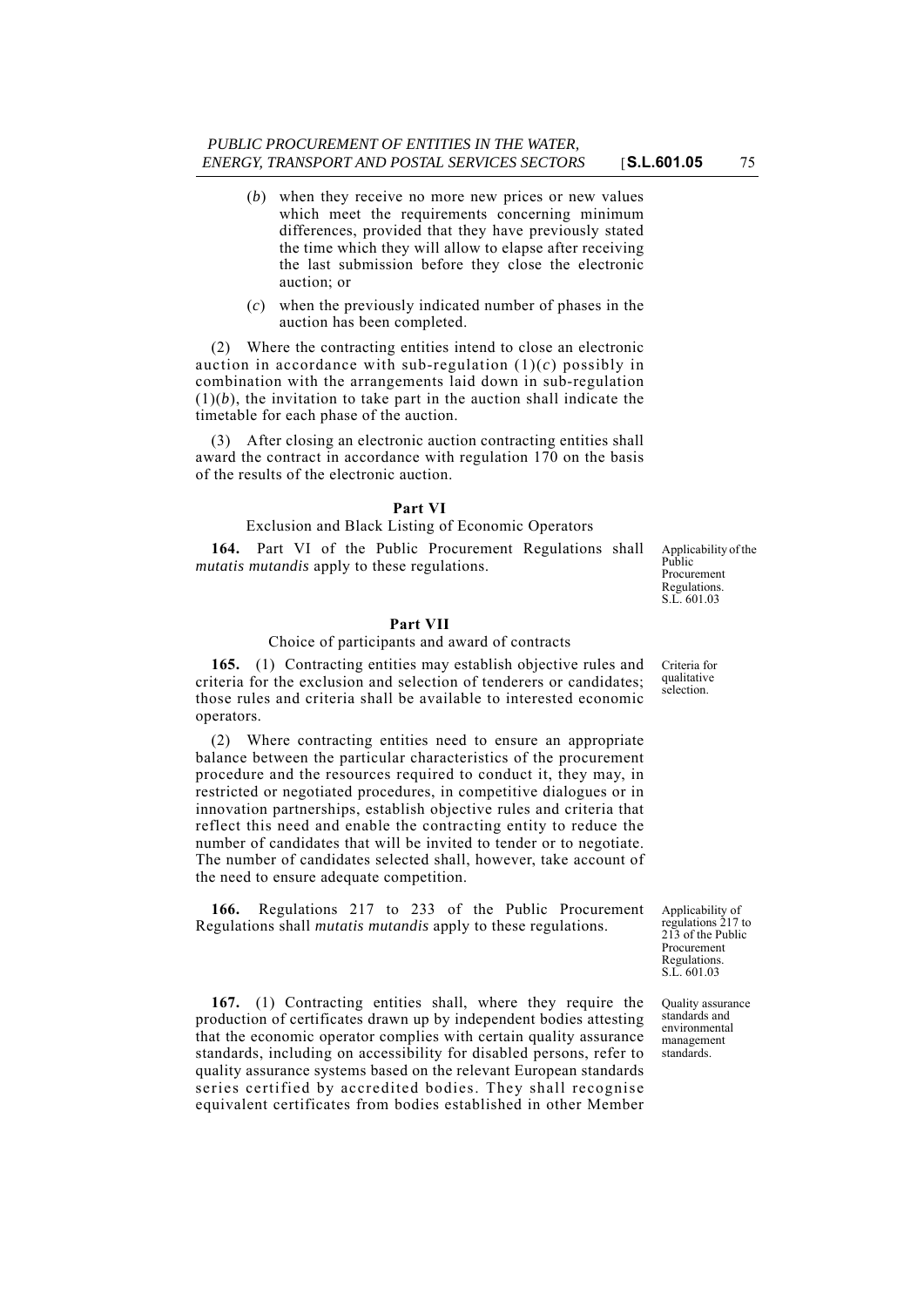States. They shall also accept other evidence of equivalent quality assurance measures where the economic operator concerned had no possibility of obtaining such certificates within the relevant time limits for reasons that are not attributable to that economic operator provided that the economic operator proves that the proposed quality assurance measures comply with the required quality assurance standards.

(2) Where contracting entities require the production of certificates drawn up by independent bodies attesting that the economic operator complies with certain environmental management systems or standards, they shall refer to the Eco-Management and Audit Scheme (EMAS) of the Union or to other environmental management systems as recognised in accordance with Article 45 of Regulation (EC) No 1221/2009 or other environmental management standards based on the relevant European or international standards by accredited bodies. They shall recognise equivalent certificates from bodies established in other Member States.

(3) Where an economic operator had demonstrably no access to the certificates mentioned in sub-regulation (2), or no possibility of obtaining them within the relevant time limits for reasons that are not attributable to that economic operator, the contracting entity shall also accept other evidence of environmental management measures, provided that the economic operator proves that these measures are equivalent to those required under the applicable environmental management system or standard.

**168.** (1) Where the objective rules and criteria for the exclusion and selection of economic operators requesting qualification in a qualification system include requirements relating to the economic and financial capacity of the economic operator, or to its technical and professional abilities, the economic operator may where necessary rely on the capacity of other entities, whatever the legal nature of the link between itself and those entities. With regard to criteria relating to the educational and professional qualifications of the service provider or contractor or those of the undertaking's managerial staff or to the relevant professional experience, economic operators may however only rely on the capacities of other entities where the latter will perform the works or services for which these capacities are required. Where an economic operator wants to rely on the capacities of other entities, it shall prove to the contracting entity that those resources will be available to it throughout the period of the validity of the qualification system, for example by producing a commitment by those entities to that effect.

(2) Contracting entities shall verify whether the other entities on whose capacity the economic operator intends to rely, fulfil the relevant selection criteria or whether there are grounds for exclusion or black listing, to which the contracting entities have referred The contracting entity shall require that the economic operator replaces an entity which does not meet a relevant selection criterion, or who is excluded or black listed in terms of Part VI of the Public Procurement Regulations.

Reliance on the capacities of other entities. *Amended by: L.N. 26 of 2018.*

S.L. 601.03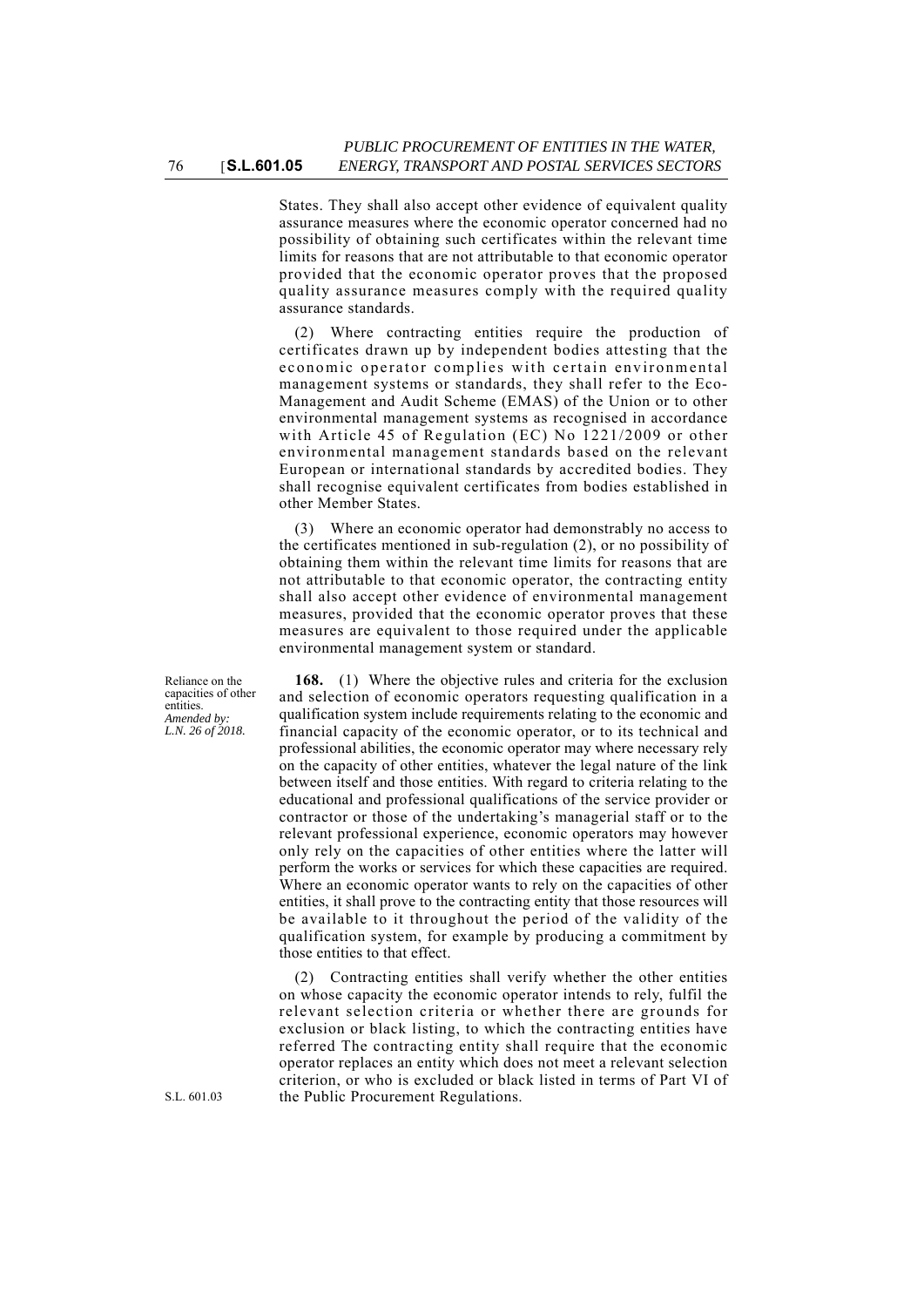(3) Where an economic operator relies on the capacities of other entities with regard to criteria relating to economic and financial standing, the contracting entity may require that the economic operator and those entities be jointly liable for the execution of the contract.

(4) Under the same conditions, a group of economic operators as referred to in regulations 81 may rely on the capacities of participants in the group or of other entities.

(5) Where the objective rules and criteria for the exclusion and selection of candidates and tenderers in open, restricted or negotiated procedures, in competitive dialogues or in innovation partnerships include requirements relating to the economic and financial capacity of the economic operator, or to its technical and professional abilities, the economic operator may where necessary and for a particular contract rely on the capacity of other entities, whatever the legal nature of the link between itself and those entities. With regard to criteria relating to the educational and professional qualifications of the service provider or contractor or those of the undertaking's managerial staff or to the relevant professional experience, economic operators may however only rely on the capacities of other entities where the latter will perform the works or services for which these capacities are required. Where an economic operator wants to rely on the capacities of other entities, it shall prove to the contracting entity that the necessary resources shall be available to it, for example by delivering a commitment by those entities to that effect.

(6) Contracting entities shall verify, in accordance with regulation 166, whether the other entities on whose capacity the economic operator intends to rely fulfil the relevant selection criteria or whether there are grounds for exclusion or black-listing. The contracting entity shall require that the economic operator replaces an entity which does not meet a relevant selection criterion, or in respect of which there are compulsory grounds for exclusion to which the contracting entity has referred:

Provided that where an economic operator relies on the capacities of other entities with regard to criteria relating to economic and financial standing, the contracting entity may require that the economic operator and those entities be jointly liable for the execution of the contract:

Provided further that under the same conditions, a group of economic operators as referred to in regulations 80 and 81 may rely on the capacities of participants in the group or of other entities.

(7) In the case of works contracts, service contracts and siting or installation operations in the context of a supply contract, contracting entities may require that certain critical tasks be performed directly by the tenderer itself or, where the tender is submitted by a group of economic operators as referred to in

regulation 30(2) by a participant in that group.

*Renumbered by: L.N. 26 of 2018.*

*Amended by: L.N. 26 of 2018*

*Added by: L.N. 26 of 2018.*

*Added by: L.N. 26 of 2018.*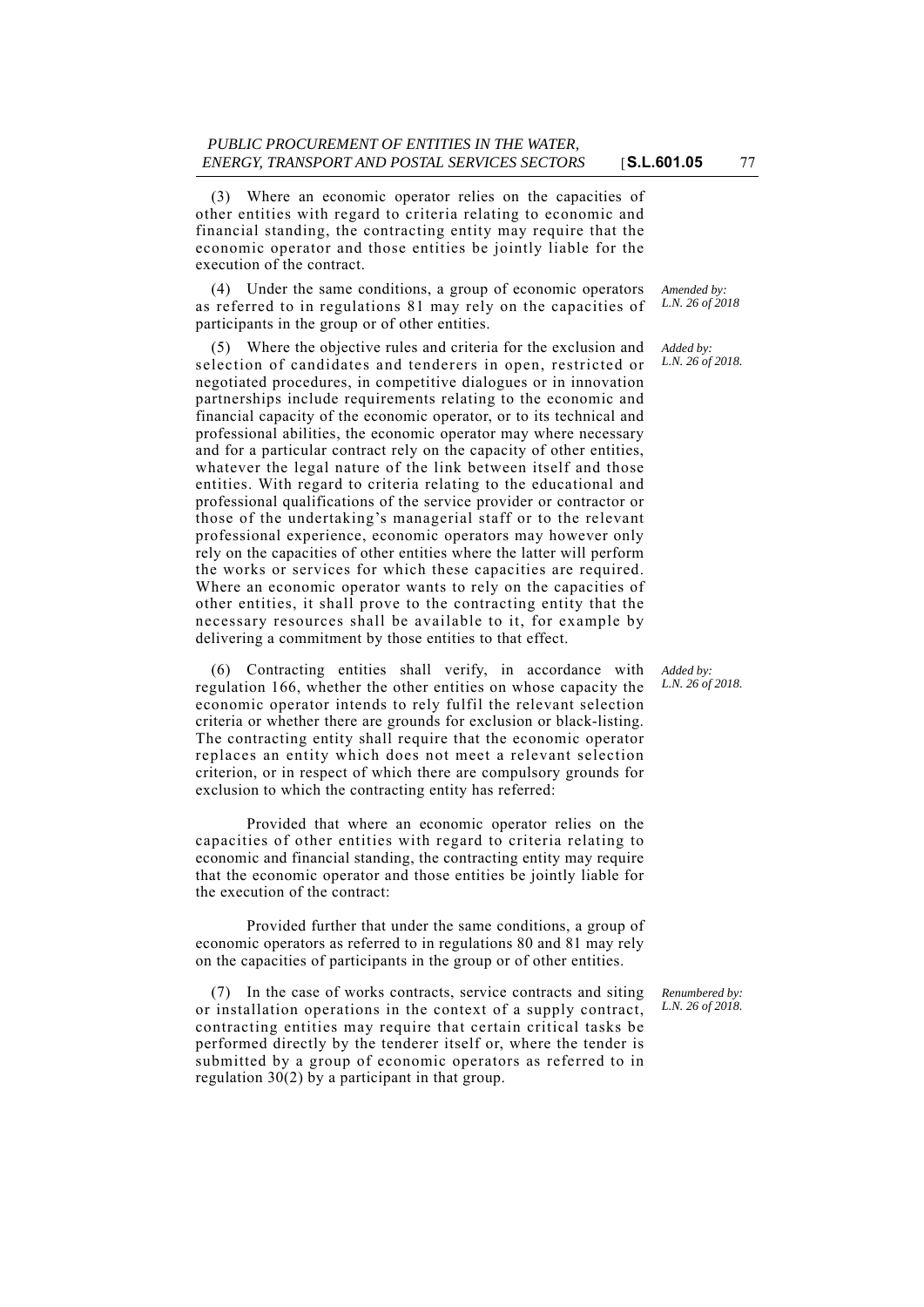System of qualification for economic operators. *Substituted by: L.N. 26 of 2018. Amended by: L.N. 46 of 2019.*

**169.** (1) Contracting entities which so wish, after obtaining the written prior approval of the Director, may establish and operate a system of qualification of economic operators.

(2) Contracting entities which, after having obtained the prior written approval of the Director, establish or operate a system of qualification shall ensure that economic operators are at all times able to request qualification.

(3) The qualification system may involve different qualification stages.

(4) Contracting entities shall establish objective rules and criteria for the exclusion and selection of economic operators requesting qualification and objective criteria and rules for the operation of the qualification system, covering matters such as inscription in the system, periodic updating of the qualifications, if any, and the duration of the system.

(5) Where those criteria and rules include technical specifications, the provisions of regulations 76 to 78 shall apply. The criteria and rules may be updated as required.

(6) The criteria and rules referred to in sub-regulations (3) to (5) shall be made available to economic operators on request. Those updated criteria and rules shall be communicated to interested economic operators.

(7) Where a contracting entity considers that the qualification system of certain other entities or bodies meets its requirements, it shall communicate to interested economic operators the names of such other entities or bodies.

(8) When a call for competition is made by means of a notice on the existence of a qualification system, specific contracts for the works, supplies or services covered by the qualification system shall be awarded by restricted procedures or negotiated procedures, in which all tenderers and participants are selected among the candidates already qualified in accordance with such a system.

(9) Any charges that are billed in connection with requests for qualification or with updating or conserving an already obtained qualification pursuant to the system shall be proportionate to the generated costs.

(10) Where contracting entities choose to set up a qualification system in accordance with this regulation, the system shall be the subject of a notice as referred to in Schedule 20, indicating the purpose of the qualification system and how to have access to the rules concerning its operation.

(11) Contracting entities shall indicate the period of validity of the qualification system in the notice on the existence of the system. They shall notify the Publications Office of the European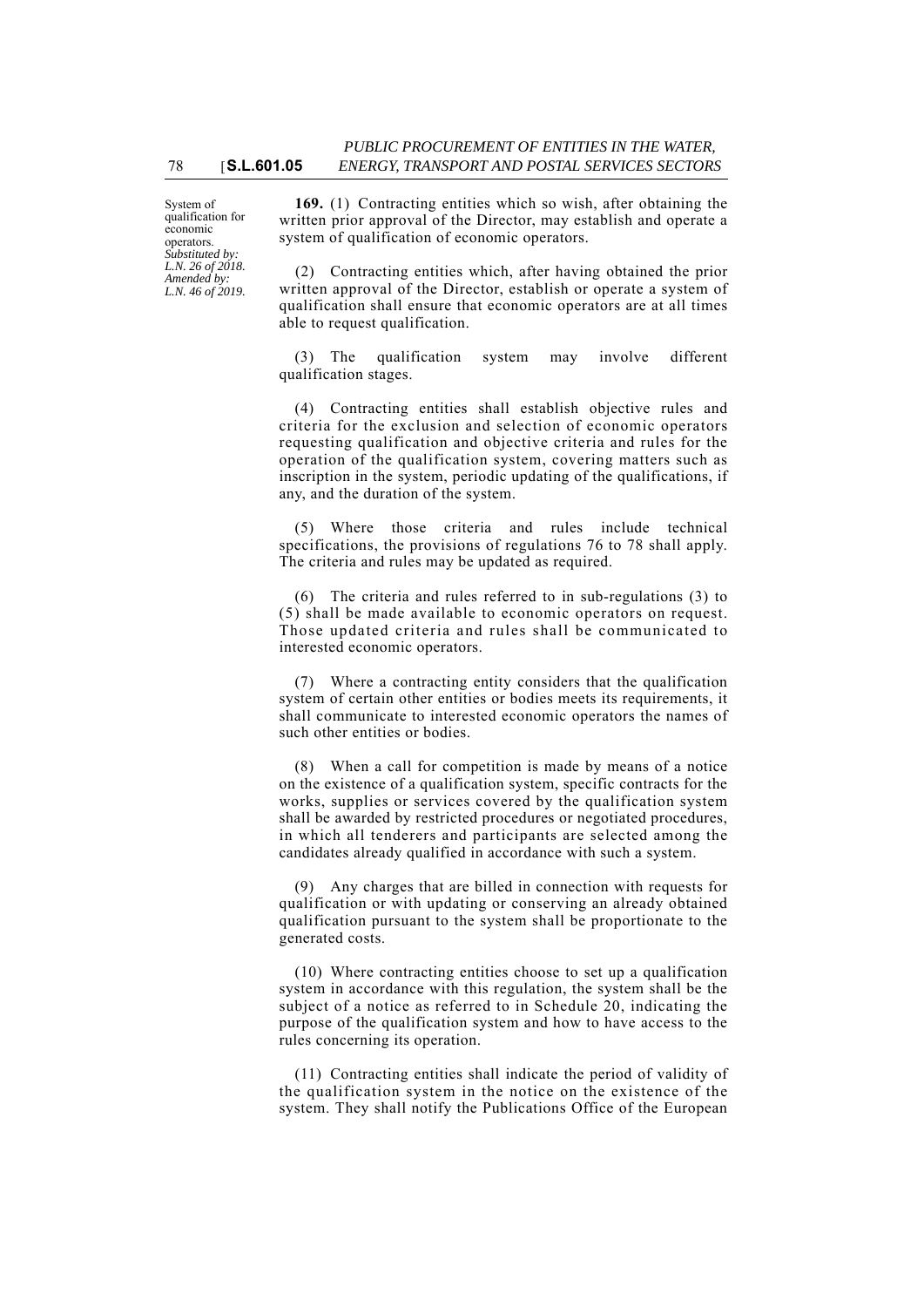Union of any change in period of validity, using the following standard forms:

- (*a*) where the period of validity is changed without terminating the system, the form for notices on the existence of qualification systems;
- (*b*) where the system is terminated, a contract award notice referred to in regulation 65.

(12) A written record of qualified economic operators shall be kept; it may be divided into categories according to the type of contract for which the qualification is valid.

#### Award of Contract

Contract award criteria.

**170.** (1) Without prejudice to regulations or administrative provisions concerning the price of certain supplies or the remuneration of certain services, contracting authorities shall base the award of public contracts on the most economically advantageous tender.

(2) The most economically advantageous tender from the point of view of the contracting entity shall be identified on the basis of the price or cost, using a cost-effectiveness approach, such as lifecycle costing in accordance with regulation 171, and may include the best price-quality ratio, which shall be assessed on the basis of criteria, including qualitative, environmental and, or social aspects, linked to the subject-matter of the public contract in question. Such criteria may comprise, for instance:

- (*a*) quality, including technical merit, aesthetic and functional characteristics, accessibility, design for all users, social, environmental and innovative characteristics and trading and its conditions;
- (*b*) organisation, qualification and experience of staff assigned to performing the contract, where the quality of the staff assigned can have a significant impact on the level of performance of the contract; or
- (*c*) after-sales service and technical assistance, delivery conditions such as delivery date, delivery process and delivery period or period of completion.

(3) The cost element may also take the form of a fixed price or cost on the basis of which economic operators will compete on quality criteria only.

(4) Award criteria shall be considered to be linked to the subject-matter of the public contract where they relate to the works, supplies or services to be provided under that contract in any respect and at any stage of their life cycle, including factors involved in:

- (*a*) the specific process of production, provision or trading of those works, supplies or services; or
- (*b*) a specific process for another stage of their life cycle.
- (5) Award criteria shall be considered to be linked to the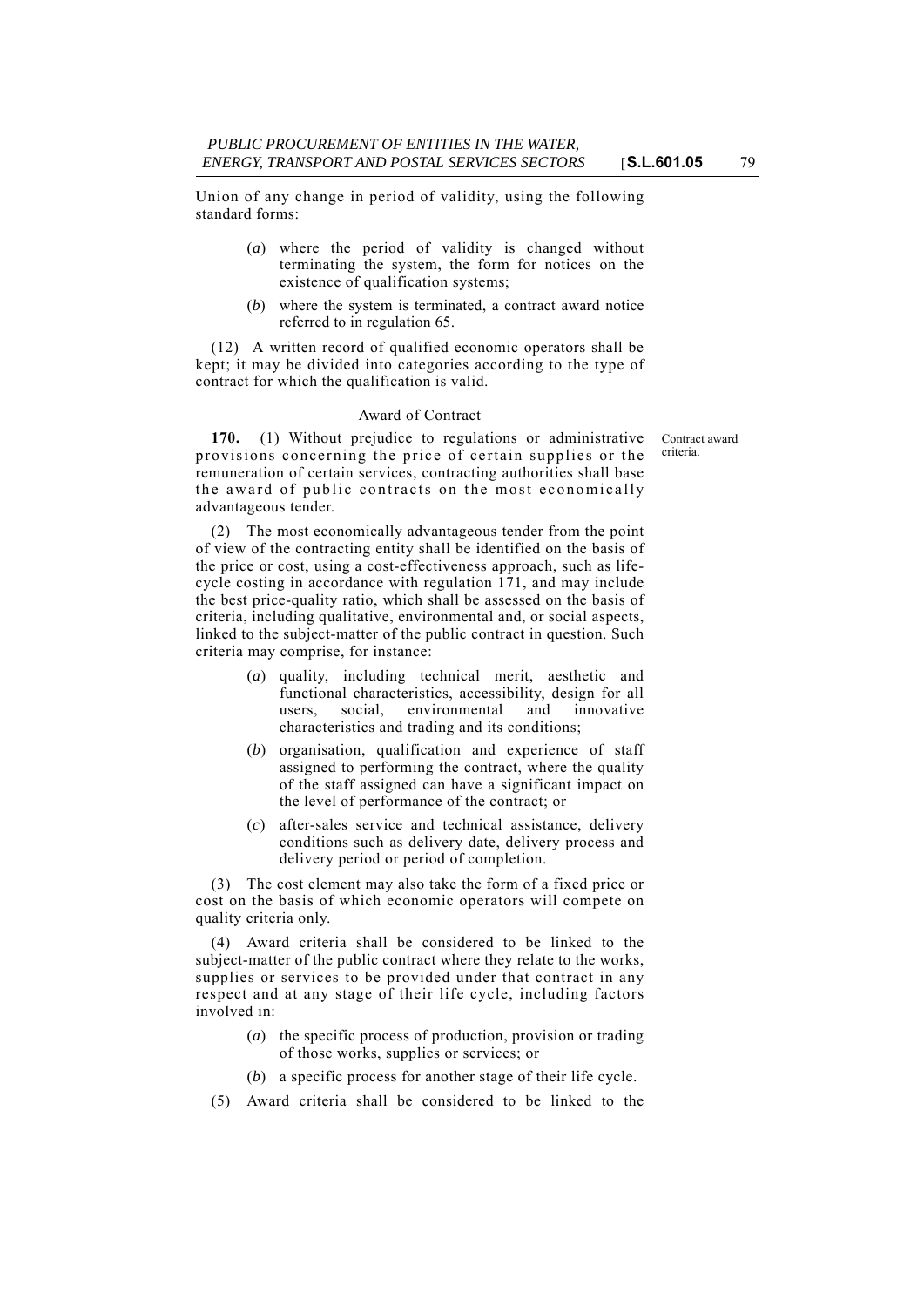subject-matter of the public contract even where the factors established in sub-regulation (4) do not form part of their material substance.

(6) Award criteria shall not have the effect of conferring an unrestricted freedom of choice on the contracting entity. They shall ensure the possibility of effective competition and shall be accompanied by specifications that allow the information provided by the tenderers to be effectively verified in order to assess how well the tenders meet the award criteria. In case of doubt, contracting entities shall verify effectively the accuracy of the information and proof provided by the tenderers.

(7) The contracting entity shall specify, in the procurement documents, the relative weighting which it gives to each of the criteria chosen to determine the most economically advantageous tender, except where this is identified on the basis of price alone.

(8) Those weightings may be expressed by providing for a range with an appropriate maximum spread.

(9) Where weighting is not possible for objective reasons, the contracting entity shall indicate the criteria in decreasing order of importance.

(10) The relative weighting or order of importance shall be specified, as appropriate, in the notice used as a means of calling for competition, in the invitation to confirm interest, in the invitation to tender or to negotiate, or in the specifications.

Life-cycle costing. **171.** (1) Life-cycle costing shall to the extent relevant cover parts or all of the following costs over the life cycle of a product, service or works:

- (*a*) costs, borne by the contracting entity or other users, such as:
	- (i) costs relating to acquisition;
	- (ii) costs of use, such as consumption of energy and other resources;
	- (iii) maintenance costs;
	- (iv) end of life costs, such as collection and recycling costs;
- (*b*) costs imputed to environmental externalities linked to the product, service or works during its life cycle, provided their monetary value can be determined and verified; such costs may include the cost of emissions of greenhouse gases and of other pollutant emissions and other climate change mitigation costs.

(2) Where contracting entities assess the costs using a lifecycle costing approach, they shall indicate in the procurement documents the data to be provided by the tenderers and the method which the contracting entity will use to determine the life-cycle costs on the basis of those data.

(3) The method used for the assessment of costs imputed to environmental externalities shall fulfil all of the following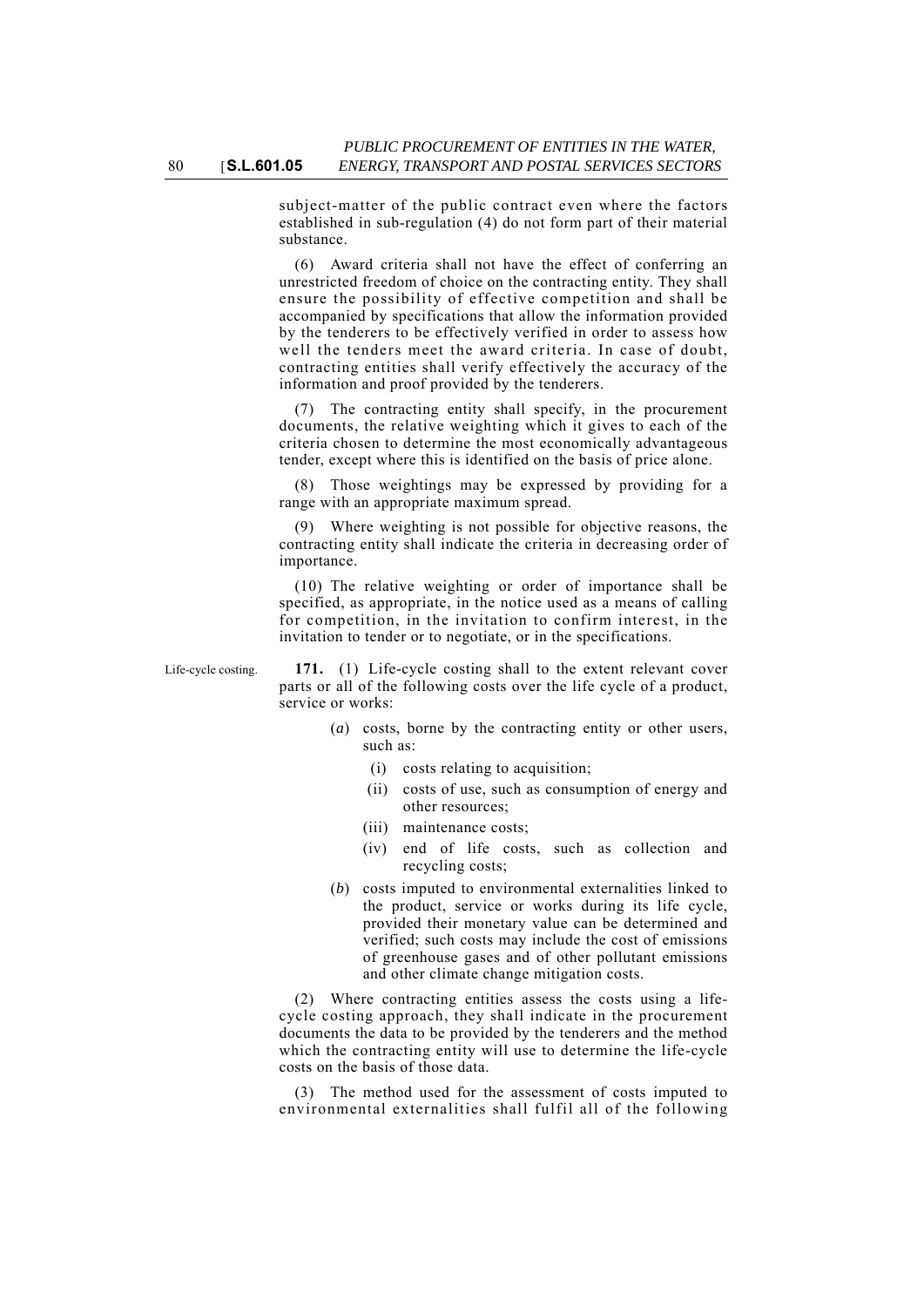conditions:

- (*a*) it is based on objectively verifiable and nondiscriminatory criteria. In particular, where it has not been established for repeated or continuous application, it shall not unduly favour or disadvantage certain economic operators;
- (*b*) it is accessible to all interested parties;
- (*c*) the data required can be provided with reasonable effort by normally diligent economic operators, including economic operators from third countries party to the GPA or other international agreements by which the Union is bound.

(4) Whenever a common method for the calculation of lifecycle costs has been made mandatory by a legislative act of the Union, that common method shall be applied for the assessment of life-cycle costs.

(5) A list of the common methods of calculation mentioned in sub-regulation (4) is established in Annex XV of Directive 2014/ 25/EU of the European Parliament and of the Council of 26 February 2014 on Public Procurement of Entities operating in the Water, Energy, Transport and Postal Services Sectors.

**172.** (1) This regulation shall apply to every contract or framework agreement covered by these regulations, and every time a dynamic purchasing system, where the estimated value of such procedures falls under sub-regulation 30(1)(*b*).

Individual reports on procedures for the award of contracts.

(2) Contracting entities shall keep appropriate information on each contract or framework agreement covered by these regulations and each time a dynamic purchasing system is established. This information shall be sufficient to permit them at a later date to justify decisions taken in connection with:

- (*a*) the qualification and selection of economic operators and the award of contracts;
- (*b*) the use of negotiated procedures without a call for competition by virtue of regulations 124 to 128;
- (*c* the non-application of regulations 14, 34, 39 to 42, 56 to 59, 63 to 69, 69, 71 to 78, 82 to 85, 92, 143 to 150, 154 to 171 and 174 to 180 by virtue of the derogations provided for in these regulations;
- (*d*) where necessary, the reasons why other means of communication than electronic means for the electronic submission have been used.

(3) To the extent that the contract award notice drawn up pursuant to regulations 65 or 136 contains the information required in this regulation, contracting entities may refer to that notice.

(4) Contracting entities shall document the progress of all procurement procedures, whether or not those are conducted by electronic means. To that end, they shall ensure that they keep sufficient documentation to justify decisions taken in all stages of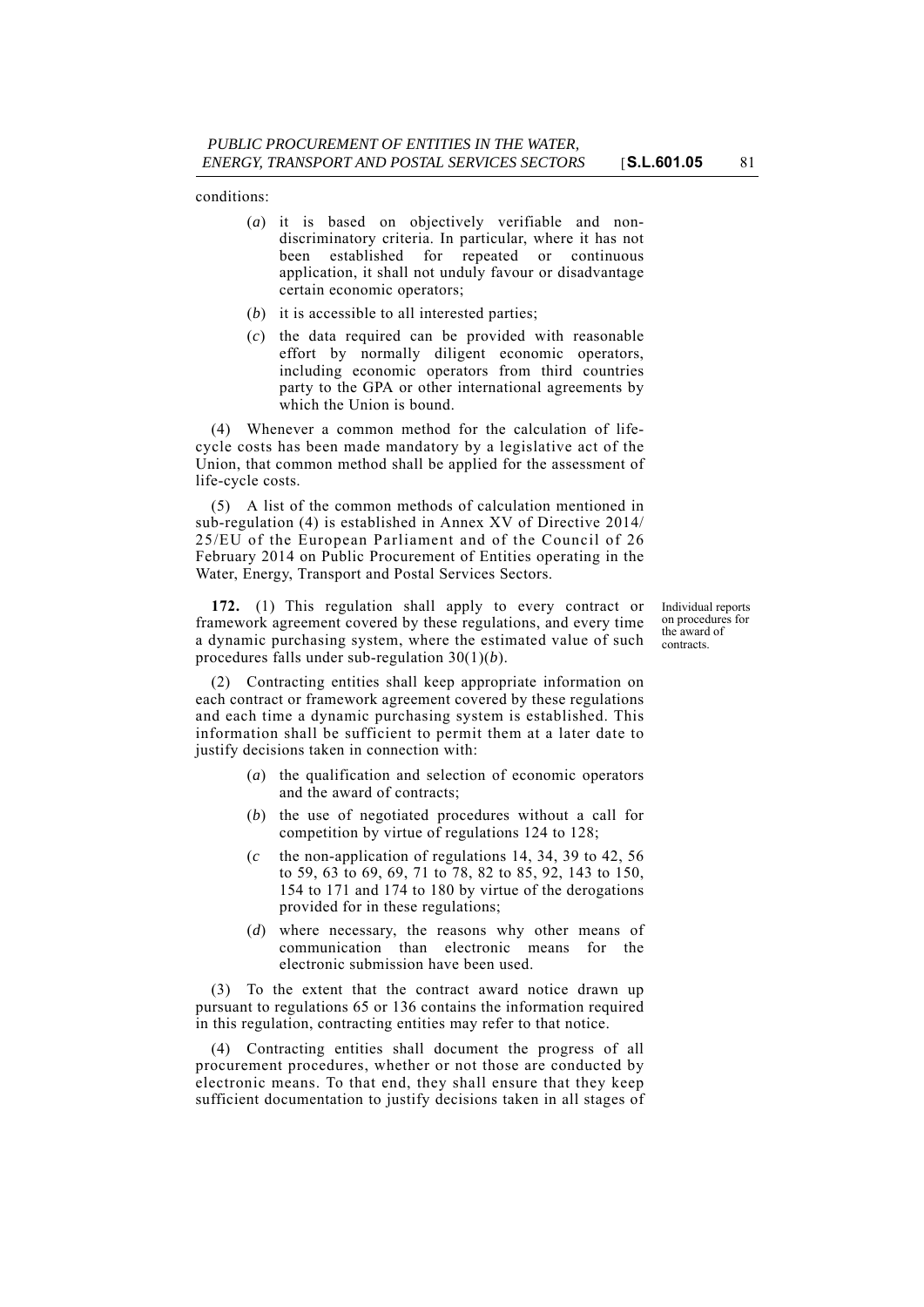the procurement procedure, such as documentation on communications with economic operators and internal deliberations, preparation of the procurement documents, dialogue or negotiation if any, selection and award of the contract. The documentation shall be kept for a period of at least three years from the date of award of the contract.

(5) The report, or its main elements, shall be communicated to the Commission or the competent authorities, bodies or structures where they so request.

**173.** (1) Contracting entities and, or the Director, as the case may be, shall as soon as possible inform each candidate and tenderer of decisions reached concerning the conclusion of a framework agreement, the award of the contract or admittance to a dynamic purchasing system, including the grounds for any decision not to conclude a framework agreement or award a contract for which there has been a call for competition or to recommence the procedure, or not to implement a dynamic purchasing system.

(2) On request from the candidate or tenderer concerned, contracting entities shall, as soon as possible, and in any event within fifteen days from receipt of a written request, inform:

- (*a*) any unsuccessful candidate of the reasons for the rejection of its request to participate;
- (*b*) any unsuccessful tenderer of the reasons for the rejection of its tender, including, for the cases referred to in regulation  $76(9)$ ,  $(10)$  and  $(11)$ , the reasons for their decision of non-equivalence or their decision that the works, supplies or services do not meet the performance or functional requirements;
- (*c*) any tenderer that has made an admissible tender of the characteristics and relative advantages of the tender selected, as well as the name of the successful tenderer or the parties to the framework agreement;
- (*d*) any tenderer that has made an admissible tender of the conduct and progress of negotiations and dialogue with tenderers.

(3) Contracting entities may decide to withhold certain information referred to in sub-regulations (1) and (2) regarding the contract award, the conclusion of the framework agreement or the admittance to a dynamic purchasing system is to be withheld where its release would impede law enforcement or otherwise be contrary to the public interest or would prejudice the legitimate commercial interests of a particular economic operator, public or private, or might prejudice fair competition between economic operators.

#### Abnormally Low Tenders and Variant Solutions

**174.** (1) Contracting entities shall require economic operators to explain the price or costs proposed in the tender where tenders appear to be abnormally low in relation to the works, supplies or services.

Informing applicants for qualification, candidates and tenderers.

Abnormally low tenders. *Amended by: L.N. 196 of 2020.*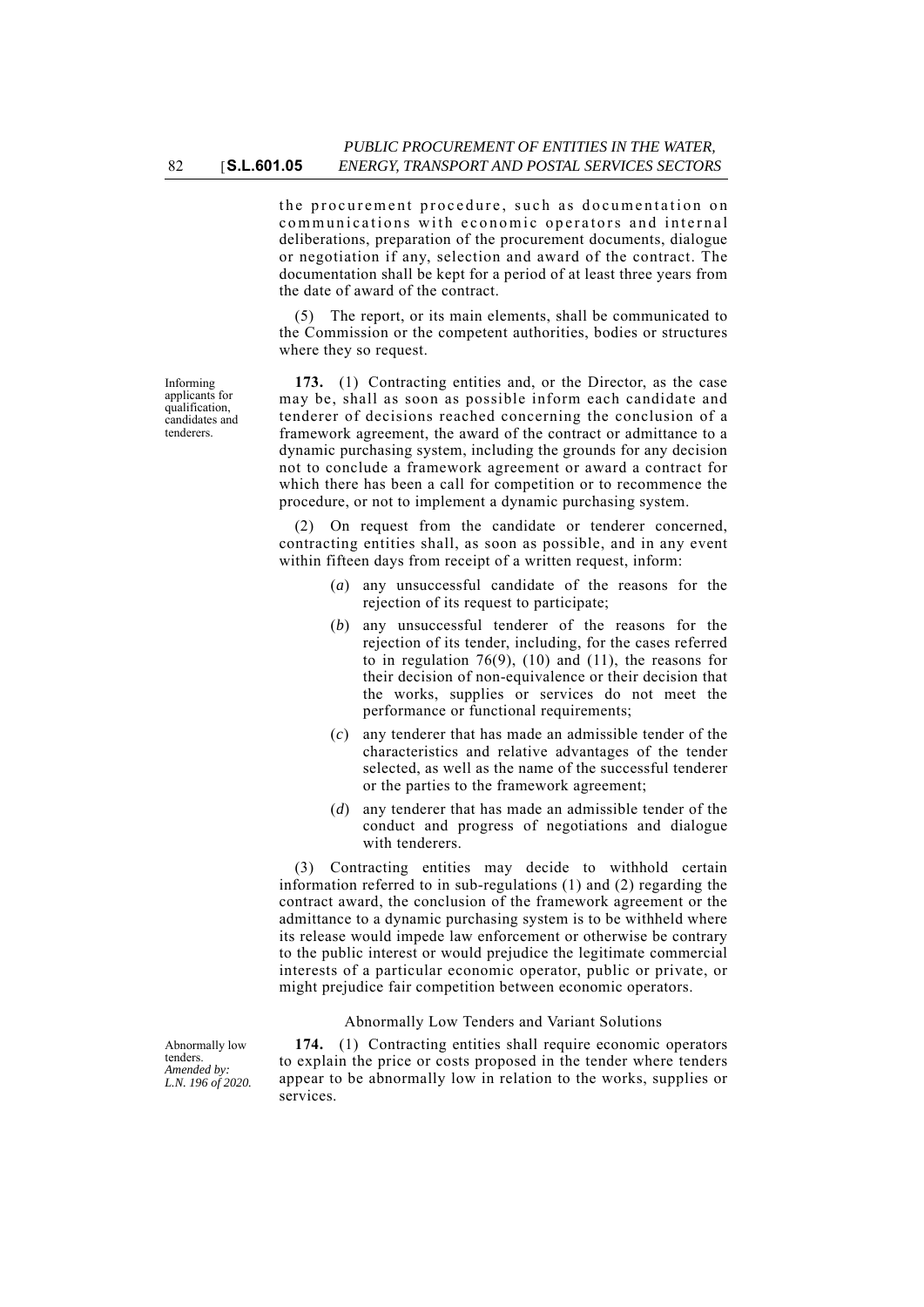(2) The explanations referred to in sub-regulation (1) may in particular relate to:

- (*a*) the economics of the manufacturing process, of the services provided or of the construction method;
- (*b*) the technical solutions chosen or any exceptionally favourable conditions available to the tenderer for the supply of the products or services or for the execution of the work;
- (*c*) the originality of the work, supplies or services proposed by the tenderer;
- (*d*) compliance with obligations established in regulation 34(*m*);
- (*e*) compliance with obligations referred to in regulation 83;
- (*f*) the possibility of the tenderer obtaining State aid.

The contracting entity shall assess the information provided by consulting the tenderer. It may only reject the tender where the evidence supplied does not satisfactorily account for the low level of price or costs proposed, taking into account the elements referred to in sub-regulation (2).

(4) Contracting entities shall reject the tender, where they have established that the tender is abnormally low because it does not comply with applicable obligations referred to in regulation 34(*m*).

(5) Where a contracting entity establishes that a tender is abnormally low because the tenderer has obtained State aid, the tender may be rejected on that ground alone only after consultation with the tenderer where the latter is unable to prove, within a sufficient time limit fixed by the contracting entity, that the aid in question was compatible with the internal market within the meaning of Article 107 of the TFEU. Where the contracting entity rejects a tender in those circumstances, it shall inform the Commission thereof.

**175.** (1) For tenders having an estimated value which falls Variants. under regulation  $30(1)(b)$ , contracting entities may authorise or require tenderers to submit variants which meet the minimum requirement specified by the contracting entities.

(2) Contracting entities shall indicate in the procurement documents whether or not they authorise or require variants and, if so, the minimum requirements for their presentation, in particular whether variants may be submitted only where a tender, which is not a variant, has also been submitted.

(3) Where variants are authorised or required, contracting entities shall also ensure that the chosen award criteria can be applied to variants meeting those minimum requirements as well as to conforming tenders which are not variants.

(4) In procedures for awarding supply or service contracts, contracting entities that have authorised or required variants shall not reject a variant on the sole ground that it would, where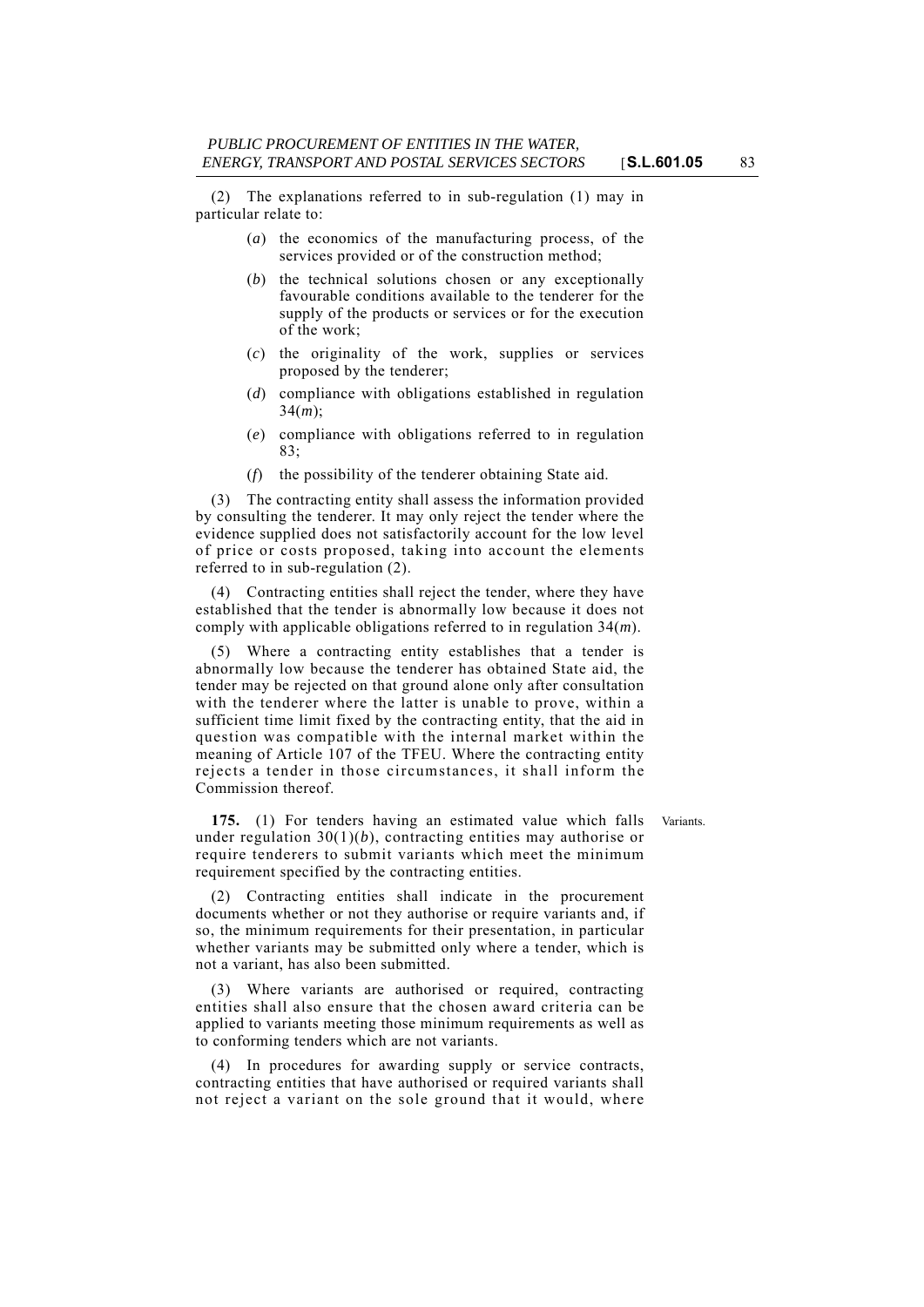successful, lead either to a service contract rather than a supply contract or to a supply contract rather than a service contract.

### **Part VIII**

#### Contract Performance and Modifications

Conditions for performance of contracts.

**176.** Contracting entities may lay down special conditions relating to the performance of a contract, provided that they are linked to the subject-matter of the contract within the meaning of regulation 170(4) and (5) and indicated in the call for competition or in the procurement documents. Those conditions may include economic, innovation-related, environmental, social or employment-related considerations.

Modifications. **177.** (1) For tenders with an estimated value which falls under regulation 30(1) and upon the prior approval of the Director a contracting entity can order modifications to the contract without a new procurement procedure in any of the following cases:

- (*a*) where the modifications, irrespective of their monetary value, have been provided for in the initial procurement documents in clear, precise and unequivocal review clauses, which may include price revision clauses, or options. Such clauses shall state the scope and nature of possible modifications or options as well as the conditions under which they may be used. They shall not provide for modifications or options that would alter the overall nature of the contract or the framework agreement;
- (*b*) for additional works, services or supplies by the original contractor irrespective of their value, that have become necessary and that were not included in the initial procurement where a change of contractor:
	- (i) cannot be made for economic or technical reasons such as requirements of interchangeability or interoperability with existing equipment, software, services or installations procured under the initial procurement; and
	- (ii) Would cause significant inconvenience or substantial duplication of costs for the contracting entity;
- (*c*) where all of the following conditions are fulfilled:
	- (i) the need for modification has been brought about by circumstances which a diligent contracting entity could not foresee;
	- (ii) the modification does not alter the overall nature of the contract;
- (*d*) where a new contractor replaces the one to which the contracting entity had initially awarded the contract as a consequence of either:
	- (i) an unequivocal review clause or option in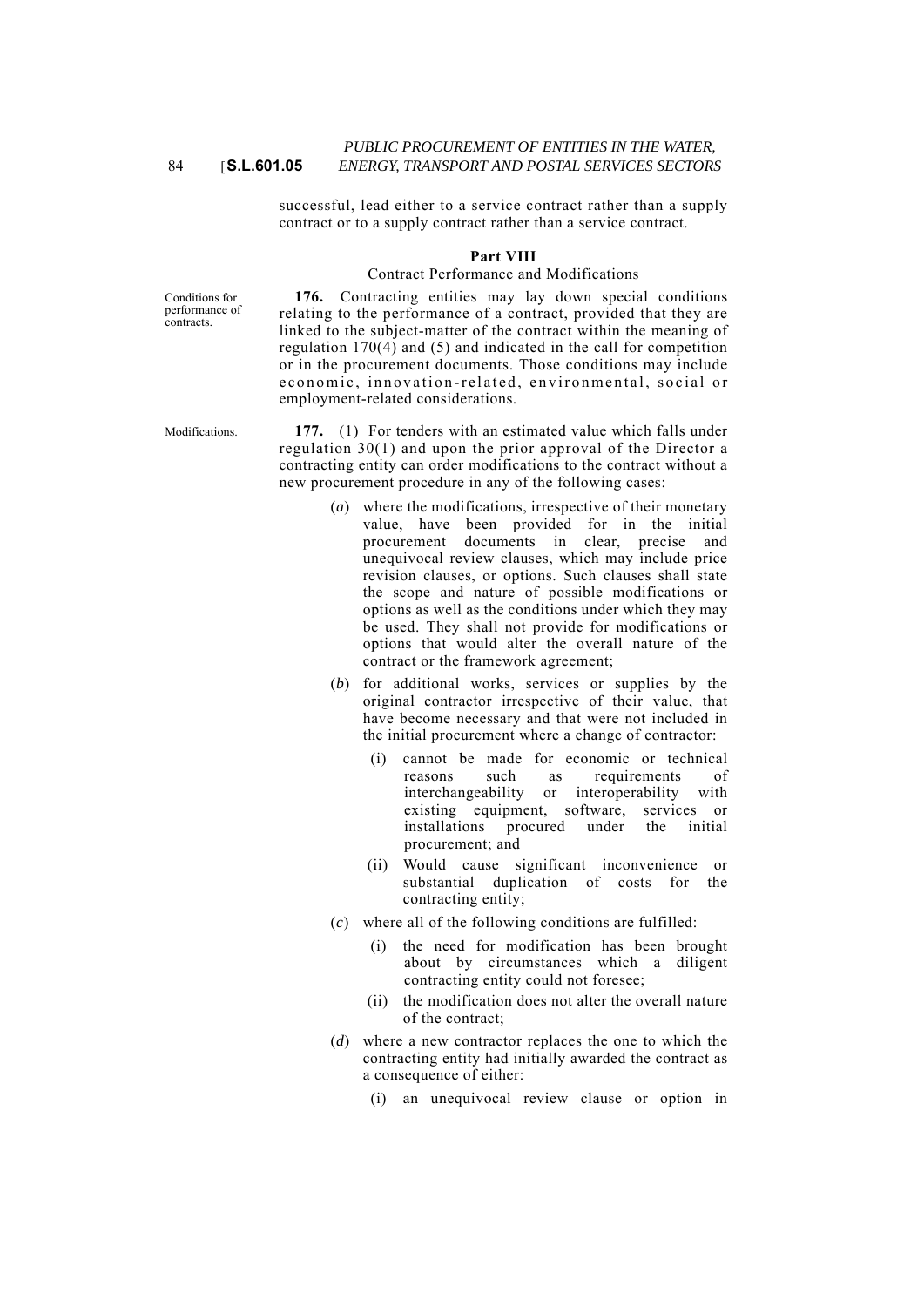conformity with paragraph (*a*);

- (ii) universal or partial succession into the position of the initial contractor, following corporate restructuring, including takeover, merger, acquisition or insolvency, of another economic operator that fulfils the criteria for qualitative selection initially established provided that this does not entail other substantial modifications to the contract and is not aimed at circumventing the application of these regulations; or
- (iii) in the event that the contracting authority itself assumes the main contractor's obligations towards its subcontractors;
- (*e*) where the modifications, irrespective of their value, are not substantial within the meaning of subregulation (5):

Provided that when a variation cumulatively exceeds the amounts established under sub-regulation (3), the contracting entity shall seek the prior approval of the Director.

(2) Contracting entities having modified a contract in the cases set out under sub-regulation  $(1)(b)$  and  $(c)$  shall publish a notice to that effect in the Official Journal of the European Union. Such notice shall contain the information set out in Schedule 15 and shall be published in accordance with regulation 78.

(3) Without any need to verify whether the conditions set out under sub-regulation  $(5)(a)$  to  $(d)$  are met, contracts may equally be modified without a new procurement procedure or ask for the prior approval of the director in accordance with these regulations being necessary where the value of the modification is below both of the following values:

- (*a*) the thresholds set out in regulation 15; and
- (*b*) ten per cent of the initial contract value for service and supply contracts and below fifteen per cent of the initial contract value for works contracts:

Provided that, the modification may not alter the overall nature of the contract or framework agreement. Where several successive modifications are made, the value shall be assessed on the basis of the net cumulative value of the successive modifications.

(4) For the purpose of the calculation of the price mentioned in sub-regulation (3), the updated price shall be the reference value when the contract includes an indexation clause.

(5) A modification of a contract or a framework agreement during its term shall be considered to be substantial within the meaning of sub-regulation (1)(*e*), where it renders the contract or the framework agreement materially different in character from the one initially concluded. In any event, without prejudice to the provisions of sub-regulations (1), (2) and (3), a modification shall be considered to be substantial where one or more of the following conditions is met: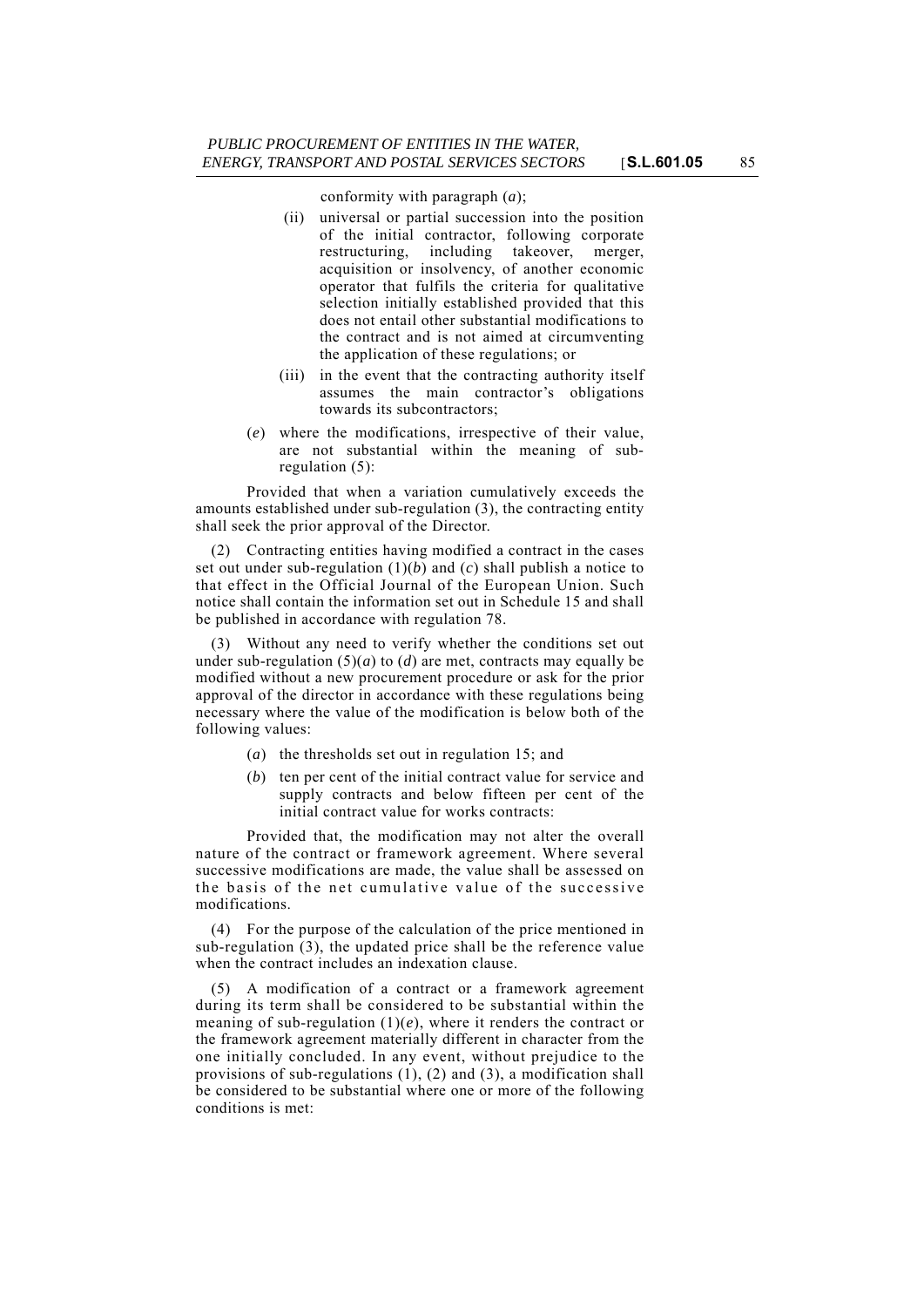- (*a*) the modification introduces conditions which, had they been part of the initial procurement procedure, would have allowed for the admission of other candidates than those initially selected or for the acceptance of a tender other than that originally accepted or would have attracted additional participants in the procurement procedure;
- (*b*) the modification changes the economic balance of the contract or the framework agreement in favour of the contractor in a manner which was not provided for in the initial contract or framework agreement;
- (*c*) the modification extends the scope of the contract or framework agreement considerably;
- (*d*) where a new contractor replaces the one to which the contracting entity had initially awarded the contract in other cases than those provided for under subregulation (1)(*d*).

(6) A new procurement procedure in accordance with these regulations shall be required for other modifications of the provisions of a works, supply or service contract or a framework agreement during its term than those provided for under subregulations  $(1)$ ,  $(2)$  and  $(3)$ .

**178.** (1) When a modification of a tender with an estimated value which falls under regulation 30(1)(*b*) which cumulatively exceeds the amounts established under regulation 177(3) is sought by the contracting entity, the latter shall seek the prior approval of the Director.

(2) In exceptional circumstances where the urgent nature of the modification to be carried out is such that the contracting entity cannot possibly wait for the prior approval of the Director, the contracting authority may proceed with the modification subject that it adheres to the conditions mentioned in regulation 177.

**179.** Regulations 248 to 260 of the Public Procurement Regulations shall *mutatis mutandis* apply to this regulation.

**180.** (1) Contracting entities can terminate a contract during its term, where:

- (*a*) the contract has been subject to a substantial modification, which would have required a new procurement procedure pursuant to regulation 177;
- (*b*) the contractor has, at the time of contract award, been in one of the situations referred to in Part VI of the Public Procurement Regulations, 2016, and should therefore have been excluded from the procurement procedure;
- (*c*) the contract should not have been awarded to the contractor in view of a serious infringement of the obligations under the Treaties and these regulations

Procedure for the approval of modifications and appeals. S.L. 601.03 Termination of contracts.

Approval by D<sub>irector</sub>.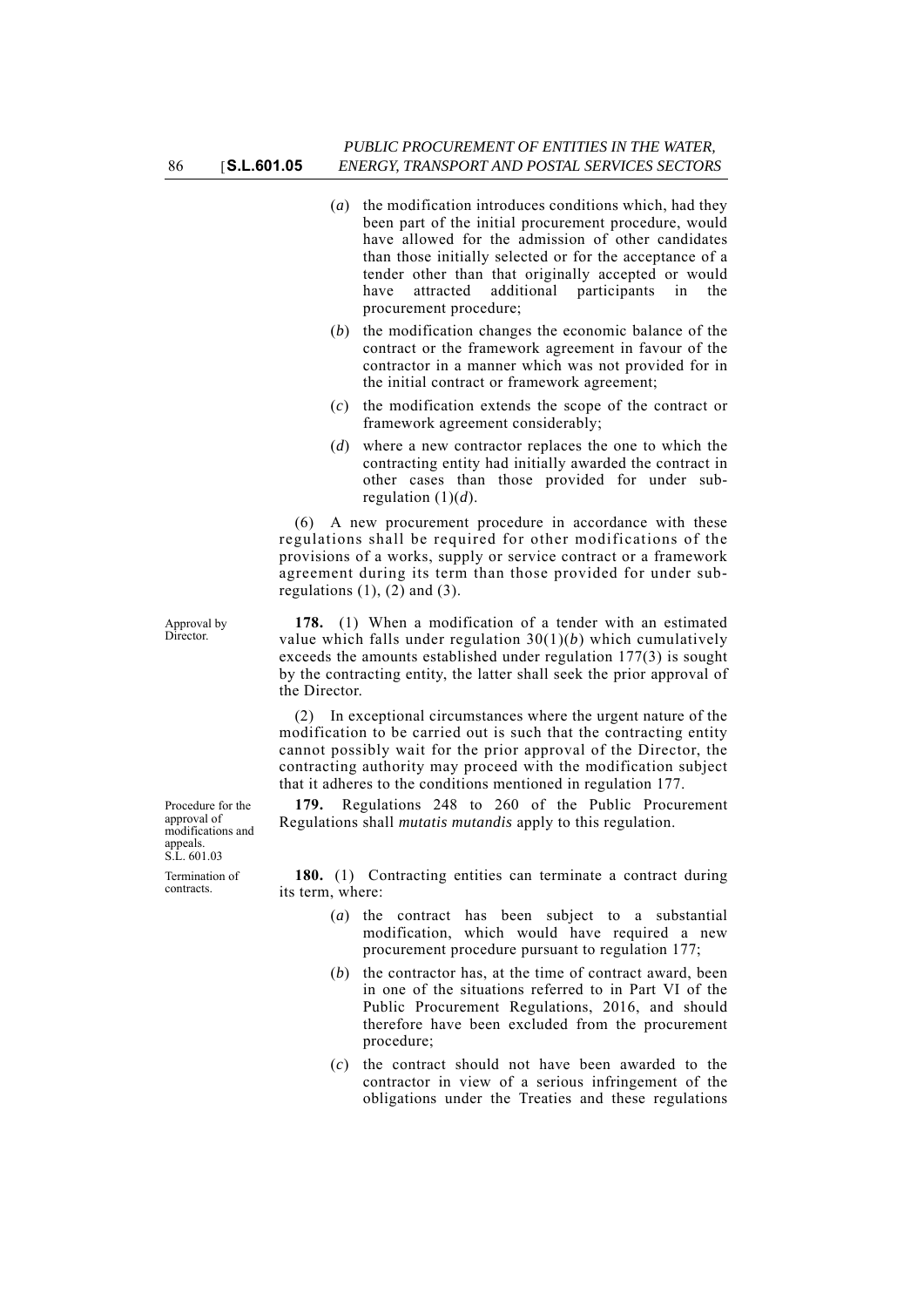that has been declared by the Court of Justice of the European Union in a procedure pursuant to Article 258 of the TFEU;

(*d*) the contractor fails to discharge any obligation which he has contracted.

(2) If the contracting authority has no valid reason for the termination, it is to compensate the contractor for all his expenses and work and to pay him a sum to be fixed by the court, according to circumstances, but not exceeding the profits which the contractor could have made by the contract.

(3) If the contracting authority has valid reason for the termination, it is to pay the contractor only such sum which shall not exceed the actual proven expenses and work of the contractor.

(4) Any payment made in advance to the contractor before the termination of the contract shall be applied to the sums due in terms of sub-regulations (2) or (3) and the contractor shall return any resulting excess to the contracting authority.

(5) The contract shall be immediately terminated when the contracting authority informs the contractor, by any means whatsoever, of his decision to terminate the contract, and this without the need of any authorization or confirmation by any court or Board.

#### **Part IX** Remedies

S.L. 601.03 **181.** Part IX of the Public Procurement Regulations shall *mutatis mutandis* apply to these regulations.

Remedies.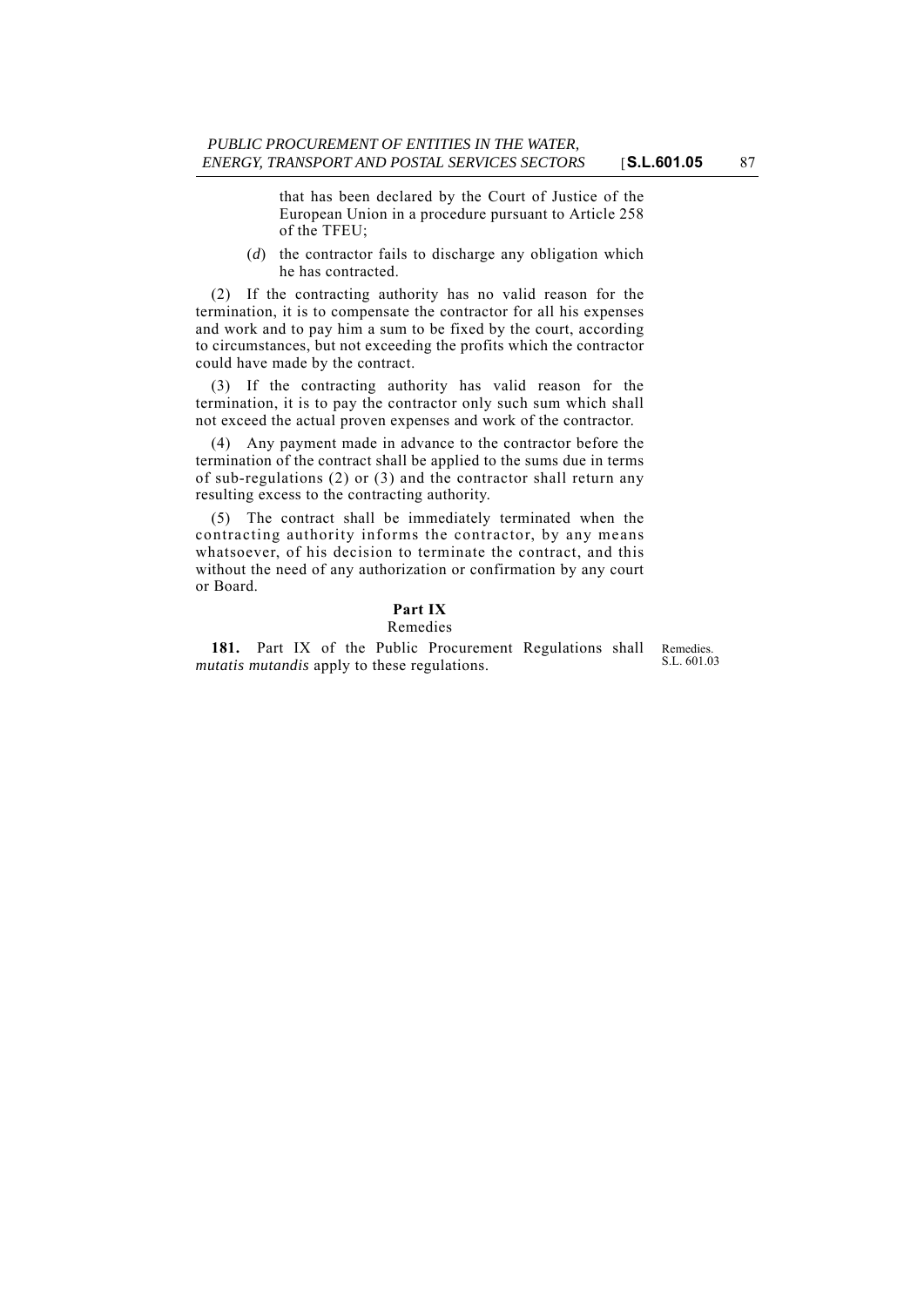# **Schedule 1**

List of Activities as set out under paragraph (a) of the definition of the term Works Contracts

In the event of any difference of interpretation between the CPV and the NACE, the CPV nomenclature will apply.

|           |       | NACE Rev <sup>1</sup> |                  |                                                                                                                                               | CPV code |
|-----------|-------|-----------------------|------------------|-----------------------------------------------------------------------------------------------------------------------------------------------|----------|
| Section F |       | <b>CONSTRUCTION</b>   |                  |                                                                                                                                               |          |
| Division  | Group | Class                 | Subject          | Notes                                                                                                                                         |          |
| 45        |       |                       | Construction     | This division includes: 45000000<br>construction of<br>n e w<br>buildings and works,<br>restoring and common<br>repairs.                      |          |
|           | 45.1  |                       | Site preparation |                                                                                                                                               | 45100000 |
|           |       | 45.11                 |                  | This class includes:                                                                                                                          | 45110000 |
|           |       |                       |                  | demolition<br>of<br>buildings<br>other<br>and<br>structures,                                                                                  |          |
|           |       |                       |                  | clearing of building<br>sites,                                                                                                                |          |
|           |       |                       |                  | earth<br>moving:<br>excavation, landfill, levelling<br>and grading of construction<br>sites, trench digging, rock<br>removal, blasting, etc., |          |
|           |       |                       |                  | site preparation for<br>mining,                                                                                                               |          |
|           |       |                       |                  | overburden removal<br>and other development and<br>preparation of mineral<br>properties and sites.                                            |          |
|           |       |                       |                  | This class also includes:                                                                                                                     |          |
|           |       |                       |                  | site<br>building<br>drainage,                                                                                                                 |          |
|           |       |                       |                  | drainage<br>οf<br>agricultural or forestry land.                                                                                              |          |
|           |       | 45.12                 |                  | Test drilling and This class includes:                                                                                                        | 45120000 |
|           |       |                       | boring           | test drilling,<br>test<br>boring and core sampling for<br>construction, geophysical,<br>geological or similar<br>purposes.                    |          |
|           |       |                       |                  | This class excludes:                                                                                                                          |          |
|           |       |                       |                  | drilling<br>οf<br>production oil or gas wells,<br>see 11.20,                                                                                  |          |
|           |       |                       |                  | water well drilling,<br>see 45.25.                                                                                                            |          |
|           |       |                       |                  | shaft sinking, see<br>45.25,                                                                                                                  |          |
|           |       |                       |                  | oil and gas field<br>exploration, geophysical,<br>geological and seismic<br>surveying, see 74.20.                                             |          |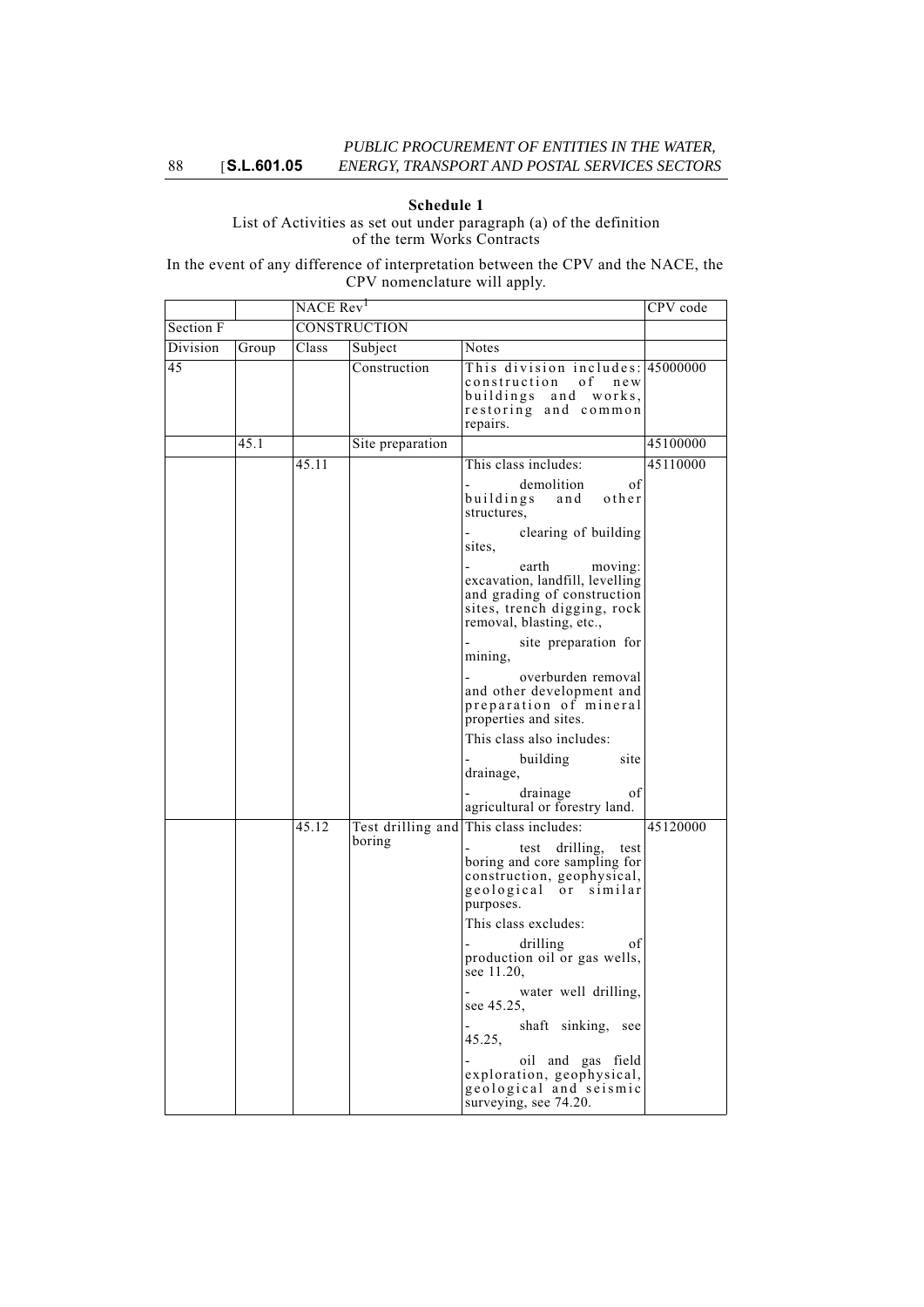# *PUBLIC PROCUREMENT OF ENTITIES IN THE WATER, ENERGY, TRANSPORT AND POSTAL SERVICES SECTORS* [**S.L.601.05** 89

|           |       | NACE Rev <sup>1</sup> | CPV code                                                                               |                                                                                                                                                                                                                                                                                                                                                                                                                                                                                                                                                                                                                                                                                                                                                                |                                                |
|-----------|-------|-----------------------|----------------------------------------------------------------------------------------|----------------------------------------------------------------------------------------------------------------------------------------------------------------------------------------------------------------------------------------------------------------------------------------------------------------------------------------------------------------------------------------------------------------------------------------------------------------------------------------------------------------------------------------------------------------------------------------------------------------------------------------------------------------------------------------------------------------------------------------------------------------|------------------------------------------------|
| Section F |       |                       | CONSTRUCTION                                                                           |                                                                                                                                                                                                                                                                                                                                                                                                                                                                                                                                                                                                                                                                                                                                                                |                                                |
| Division  | Group | Class                 | Subject                                                                                | <b>Notes</b>                                                                                                                                                                                                                                                                                                                                                                                                                                                                                                                                                                                                                                                                                                                                                   |                                                |
|           | 45.2  |                       | 0 f<br>Building<br>complete<br>constructions or<br>parts thereof;<br>civil engineering |                                                                                                                                                                                                                                                                                                                                                                                                                                                                                                                                                                                                                                                                                                                                                                | 45200000                                       |
|           |       | 45.21                 | General<br>construction of<br>buildings and<br>civil engineering<br>works              | This class includes:<br>construction of all Except:<br>buildings<br>types<br>of<br>construction<br>of civil<br>engineering constructions,<br>bridges, including 45232000<br>those for elevated highways,<br>viaducts, tunnels<br>and<br>subways,<br>long-distance<br>pipelines, communication<br>and power lines,<br>urban<br>pipelines,<br>urban communication and<br>power lines,<br>ancillary<br>urban<br>works,<br>assembly<br>and<br>erection of prefabricated<br>constructions on the site.<br>This class excludes:<br>service<br>activities<br>incidental to oil and gas<br>extraction, see 11.20,<br>erection<br>of<br>complete prefabricated<br>constructions from self-<br>manufactured parts not of<br>concrete, see divisions 20, 26<br>and $28$ , | 45210000<br>- 45213316<br>45220000<br>45231000 |
|           |       |                       |                                                                                        | construction work,<br>other than buildings, for<br>stadiums, swimming pools,<br>gymnasiums, tennis courts,<br>golf courses and other sports<br>installations, see 45.23,<br>building<br>installation, see 45.3,<br>building<br>completion, see 45.4,<br>architectural<br>and<br>engineering activities, see<br>74.20,<br>project<br>manage-<br>ment for construction, see<br>74.20.                                                                                                                                                                                                                                                                                                                                                                            |                                                |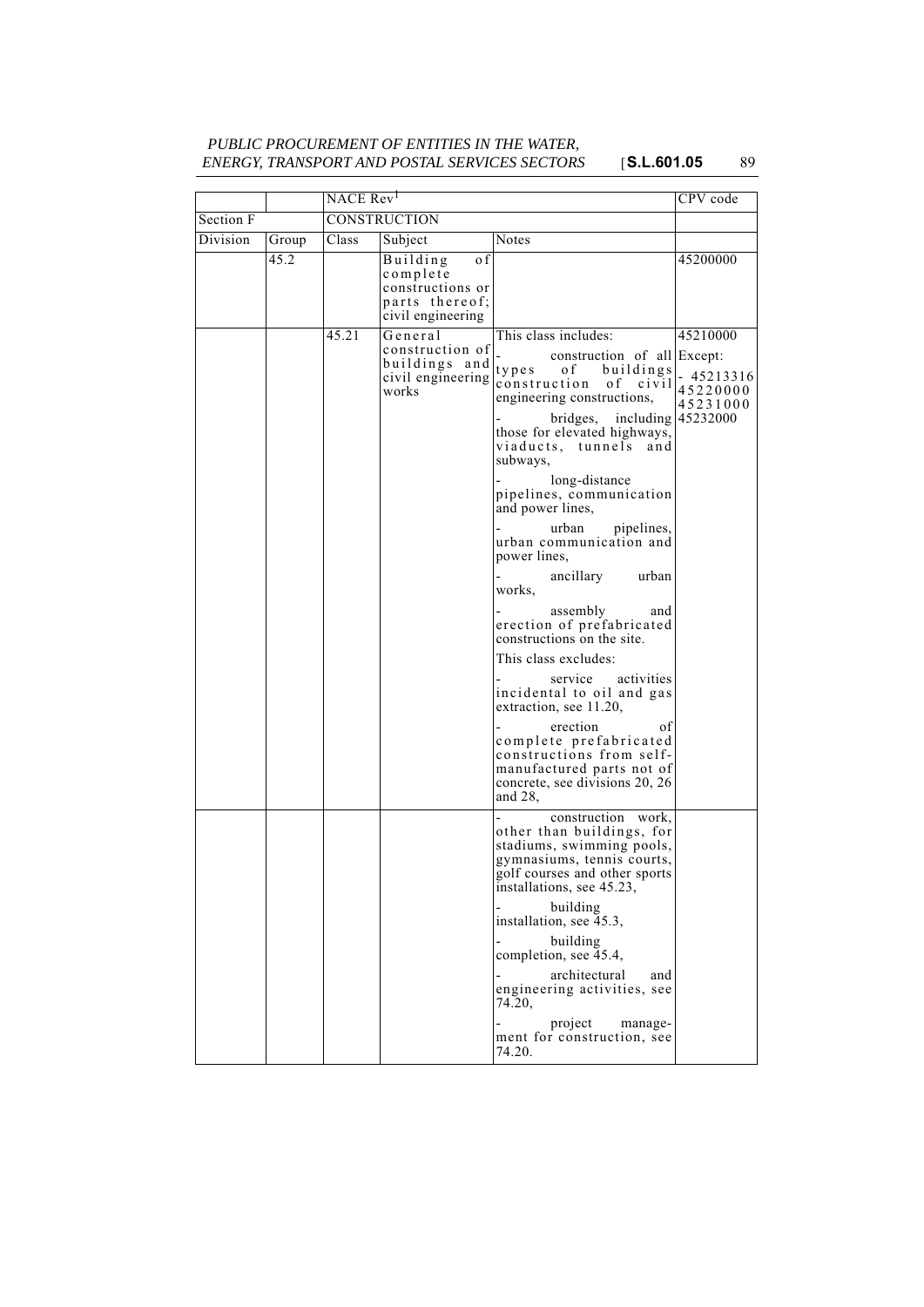#### 90 [**S.L.601.05** *PUBLIC PROCUREMENT OF ENTITIES IN THE WATER, ENERGY, TRANSPORT AND POSTAL SERVICES SECTORS*

|           |       | NACE Rev <sup>1</sup> | CPV code                                                 |                                                                                                                                                                                                                                                                                                                                                                                                                                                  |                                                                                              |
|-----------|-------|-----------------------|----------------------------------------------------------|--------------------------------------------------------------------------------------------------------------------------------------------------------------------------------------------------------------------------------------------------------------------------------------------------------------------------------------------------------------------------------------------------------------------------------------------------|----------------------------------------------------------------------------------------------|
| Section F |       | <b>CONSTRUCTION</b>   |                                                          |                                                                                                                                                                                                                                                                                                                                                                                                                                                  |                                                                                              |
| Division  | Group | Class                 | Subject                                                  | <b>Notes</b>                                                                                                                                                                                                                                                                                                                                                                                                                                     |                                                                                              |
|           |       | 45.22                 |                                                          | Erection of roof This class includes:                                                                                                                                                                                                                                                                                                                                                                                                            | 45261000                                                                                     |
|           |       |                       | covering<br>and<br>frames                                | erection of roofs,                                                                                                                                                                                                                                                                                                                                                                                                                               |                                                                                              |
|           |       |                       |                                                          | roof covering,                                                                                                                                                                                                                                                                                                                                                                                                                                   |                                                                                              |
|           |       |                       |                                                          | waterproofing.                                                                                                                                                                                                                                                                                                                                                                                                                                   |                                                                                              |
|           |       | 45.23                 | highways, roads,<br>airfields<br>and<br>sport facilities | Construction of This class includes:<br>$\sigma$ f<br>construction<br>highways, streets, roads,<br>vehicular<br>other<br>and<br>pedestrian ways,<br>$\sigma$ f<br>construction<br>railways,<br>construction<br>airfield runways,<br>construction work,<br>other than buildings, for<br>stadiums, swimming pools,<br>gymnasiums, tennis courts,<br>golf courses and other sports<br>installations,<br>painting<br>οf<br>markings on road surfaces | 45212212<br>and DA03<br>45230000<br>except:<br>$-45231000$<br>$-45232000$<br>$of$ - 45234115 |
|           |       |                       |                                                          | and car parks.                                                                                                                                                                                                                                                                                                                                                                                                                                   |                                                                                              |
|           |       |                       |                                                          | This class excludes:<br>preliminary<br>earth<br>moving, see 45.11.                                                                                                                                                                                                                                                                                                                                                                               |                                                                                              |
|           |       | 45.24                 | Construction of This<br>water projects                   | includes $45240000$<br>class<br>construction of:<br>waterways, harbour<br>and river works, pleasure<br>ports (marinas), locks, etc.,                                                                                                                                                                                                                                                                                                             |                                                                                              |
|           |       |                       |                                                          | dams and dykes,<br>dredging,<br>subsurface work.                                                                                                                                                                                                                                                                                                                                                                                                 |                                                                                              |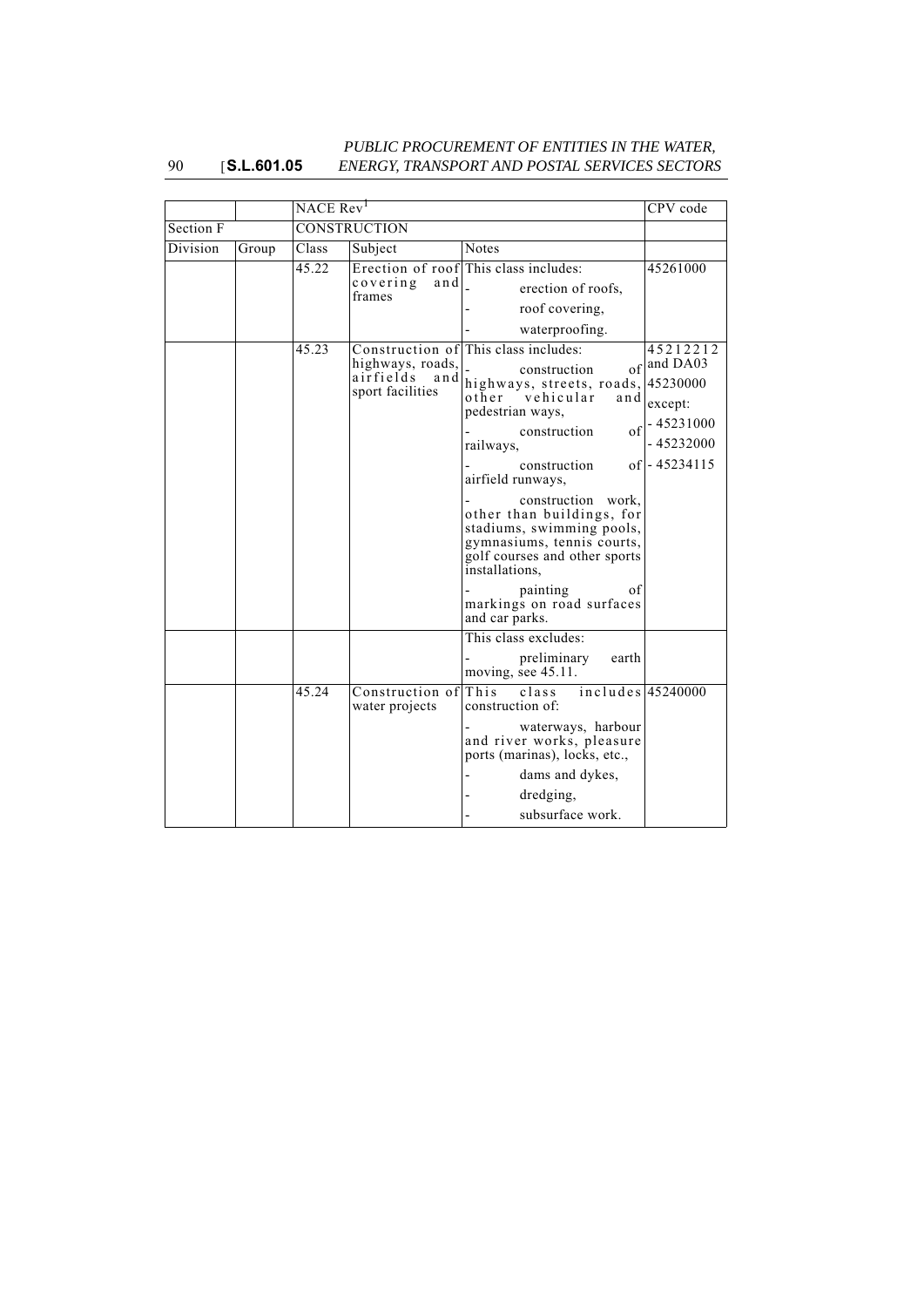# *PUBLIC PROCUREMENT OF ENTITIES IN THE WATER, ENERGY, TRANSPORT AND POSTAL SERVICES SECTORS* [**S.L.601.05** 91

|           |       | NACE Rev <sup>1</sup> |                                                  |                                                                                                                                                          | CPV code              |
|-----------|-------|-----------------------|--------------------------------------------------|----------------------------------------------------------------------------------------------------------------------------------------------------------|-----------------------|
| Section F |       | <b>CONSTRUCTION</b>   |                                                  |                                                                                                                                                          |                       |
| Division  | Group | Class                 | Subject                                          | Notes                                                                                                                                                    |                       |
|           |       | 45.25                 | Other                                            | This class includes:                                                                                                                                     | 45250000              |
|           |       |                       | construction<br>work involving<br>special trades | construction<br>activities specialising in one<br>aspect common to different<br>kinds of structures, requiring<br>specialised skill<br>o r<br>equipment, | 45262000              |
|           |       |                       |                                                  | construction<br>οf<br>foundations, including pile<br>driving,                                                                                            |                       |
|           |       |                       |                                                  | water well drilling<br>and construction, shaft<br>sinking,                                                                                               |                       |
|           |       |                       |                                                  | erection of<br>non-<br>self-manufactured steel<br>elements.                                                                                              |                       |
|           |       |                       |                                                  | steel bending,                                                                                                                                           |                       |
|           |       |                       |                                                  | bricklaying<br>and<br>stone setting,                                                                                                                     |                       |
|           |       |                       |                                                  | scaffolds and work<br>platform erecting and<br>dismantling, including<br>renting of scaffolds and work<br>platforms,                                     |                       |
|           |       |                       |                                                  | erection<br>οf<br>chimneys and industrial<br>ovens.                                                                                                      |                       |
|           |       |                       |                                                  | This class excludes:<br>renting of scaffolds<br>without erection<br>and<br>dismantling, see 71.32.                                                       |                       |
|           | 45.3  |                       | Building<br>installation                         |                                                                                                                                                          | 45300000              |
|           |       | 45.31                 |                                                  | Installation of This class includes:                                                                                                                     | 45213316              |
|           |       |                       | electrical wiring<br>and fittings                | installation in buildings or 45310000<br>other construction projects<br>of:                                                                              | Except:<br>- 45316000 |
|           |       |                       |                                                  | electrical<br>wiring<br>and fittings,                                                                                                                    |                       |
|           |       |                       |                                                  | telecommunica-<br>tions systems,                                                                                                                         |                       |
|           |       |                       |                                                  | electrical<br>heating<br>systems,                                                                                                                        |                       |
|           |       |                       |                                                  | residential antennas<br>and aerials,                                                                                                                     |                       |
|           |       |                       |                                                  | fire alarms,<br>$\overline{a}$                                                                                                                           |                       |
|           |       |                       |                                                  | burglar<br>alarm<br>systems,                                                                                                                             |                       |
|           |       |                       |                                                  | lifts and escalators,<br>$\overline{a}$                                                                                                                  |                       |
|           |       |                       |                                                  | lightning                                                                                                                                                |                       |
|           |       |                       |                                                  | conductors, etc.                                                                                                                                         |                       |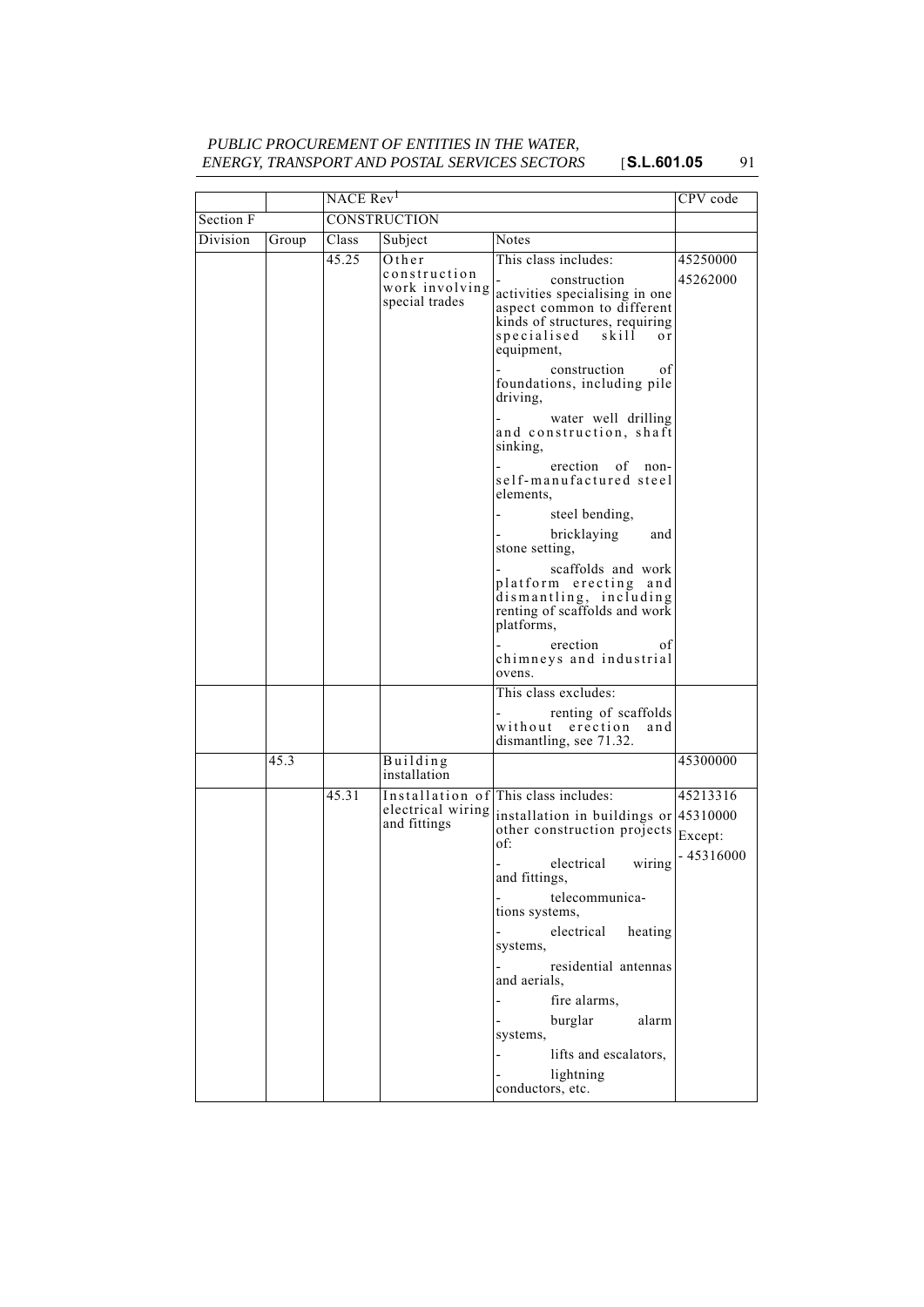#### 92 [**S.L.601.05** *PUBLIC PROCUREMENT OF ENTITIES IN THE WATER, ENERGY, TRANSPORT AND POSTAL SERVICES SECTORS*

|           |       | NACE Rev <sup>1</sup> |                         |                                                                                                                                                                                                              | CPV code    |
|-----------|-------|-----------------------|-------------------------|--------------------------------------------------------------------------------------------------------------------------------------------------------------------------------------------------------------|-------------|
| Section F |       | <b>CONSTRUCTION</b>   |                         |                                                                                                                                                                                                              |             |
| Division  | Group | Class                 | Subject                 | <b>Notes</b>                                                                                                                                                                                                 |             |
|           |       | 45.32                 |                         | Insulation work This class includes:                                                                                                                                                                         | 45320000    |
|           |       |                       | activities              | installation<br>in<br>buildings<br>other<br>or<br>construction projects of<br>thermal, sound or vibration<br>insulation.                                                                                     |             |
|           |       |                       |                         | This class excludes:                                                                                                                                                                                         |             |
|           |       |                       |                         | waterproofing,<br>see<br>45.22.                                                                                                                                                                              |             |
|           |       | 45.33                 | Plumbing                | This class includes:                                                                                                                                                                                         | 45330000    |
|           |       |                       |                         | installation<br>in<br>buildings<br>other<br>or<br>construction projects of:                                                                                                                                  |             |
|           |       |                       |                         | plumbing<br>and<br>sanitary equipment,                                                                                                                                                                       |             |
|           |       |                       |                         | gas fittings,                                                                                                                                                                                                |             |
|           |       |                       |                         | heating, ventilation,<br>refrigeration or<br>$air -$<br>conditioning equipment and<br>ducts,                                                                                                                 |             |
|           |       |                       |                         | sprinkler systems.                                                                                                                                                                                           |             |
|           |       |                       |                         | This class excludes:                                                                                                                                                                                         |             |
|           |       |                       |                         | installation<br>οf<br>electrical heating systems,<br>see 45.31.                                                                                                                                              |             |
|           |       | 45.34                 |                         | Other building This class includes:                                                                                                                                                                          | 45234115    |
|           |       |                       | installation            | installation<br>illumination and signalling $ 45340000$<br>systems for roads, railways,<br>airports and harbours,                                                                                            | of 45316000 |
|           |       |                       |                         | installation<br>in<br>buildings or other<br>construction projects of<br>fittings and fixtures n.e.c.                                                                                                         |             |
|           | 45.4  |                       | Building<br>completion  |                                                                                                                                                                                                              | 45400000    |
|           |       | 45.41                 | Plastering              | This class includes:                                                                                                                                                                                         | 45410000    |
|           |       |                       |                         | application<br>in<br>buildings<br>or.<br>other<br>construction projects of<br>interior and exterior plaster<br>or stucco, including related<br>lathing materials.                                            |             |
|           |       | 45.42                 | Joinery<br>installation | This class includes:<br>installation of not<br>self-manufactured doors.<br>windows, door and window<br>frames, fitted kitchens,<br>staircases, shop fittings and<br>the like, of wood or other<br>materials. | 45420000    |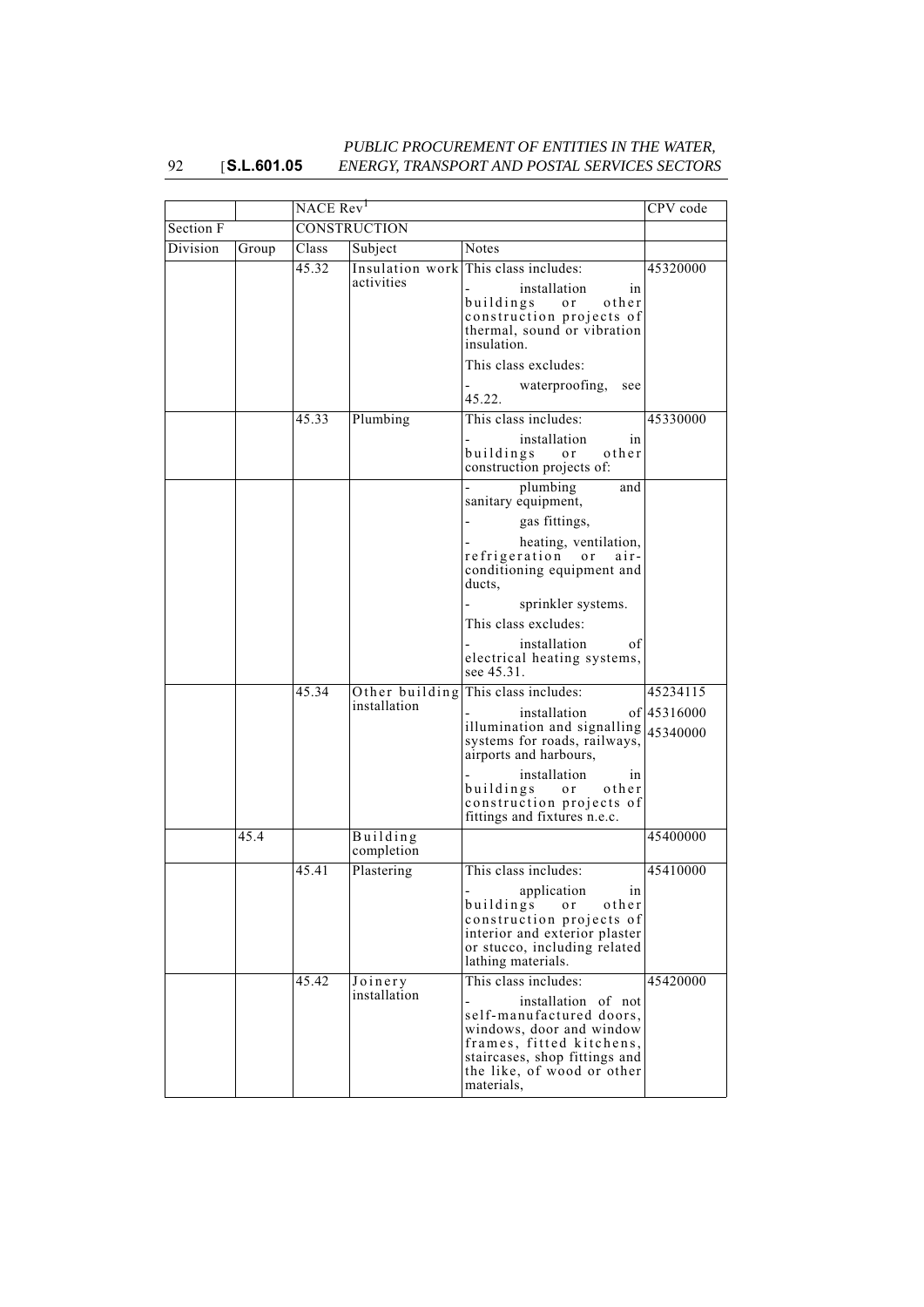# *PUBLIC PROCUREMENT OF ENTITIES IN THE WATER, ENERGY, TRANSPORT AND POSTAL SERVICES SECTORS* [**S.L.601.05** 93

|           |       | NACE Rev <sup>1</sup> |                            |                                                                                                       | CPV code                |
|-----------|-------|-----------------------|----------------------------|-------------------------------------------------------------------------------------------------------|-------------------------|
| Section F |       | CONSTRUCTION          |                            |                                                                                                       |                         |
| Division  | Group | Class                 | Subject                    | Notes                                                                                                 |                         |
|           |       |                       |                            | interior completion<br>such as ceilings, wooden<br>wall coverings, movable<br>partitions, etc.        |                         |
|           |       |                       |                            | This class excludes:                                                                                  |                         |
|           |       |                       |                            | - laying of parquet<br>and other wood floor<br>coverings, see 45.43.                                  |                         |
|           |       | 45.43                 | Floor and wall             | This class includes:                                                                                  | 45430000                |
|           |       |                       | covering                   | laying,<br>tiling,<br>hanging or fitting in<br>buildings<br>other<br>o r<br>construction projects of: |                         |
|           |       |                       |                            | ceramic, concrete or<br>cut stone wall or floor tiles,                                                |                         |
|           |       |                       |                            | parquet and other<br>wood floor coverings carpets<br>and linoleum floor coverings,                    |                         |
|           |       |                       |                            | including of rubber<br>or plastic,                                                                    |                         |
|           |       |                       |                            | terrazzo, marble,<br>granite or slate floor or wall<br>coverings,                                     |                         |
|           |       |                       |                            | wallpaper.                                                                                            |                         |
|           |       | 45.44                 | Painting<br>and<br>glazing | This class includes:                                                                                  | 45440000                |
|           |       |                       |                            | interior and exterior<br>painting of buildings,                                                       |                         |
|           |       |                       |                            | painting of civil<br>engineering structures,                                                          |                         |
|           |       |                       |                            | installation of glass,<br>mirrors, etc.                                                               |                         |
|           |       |                       |                            | This class excludes:                                                                                  |                         |
|           |       |                       |                            | installation<br>οf<br>windows, see 45.42.                                                             |                         |
|           |       | 45.45                 | Other building             | This class includes:                                                                                  | 45212212                |
|           |       |                       | completion                 | installation<br>private swimming pools,                                                               | of and DA04<br>45450000 |
|           |       |                       |                            | steam cleaning,<br>sand blasting and similar<br>activities for building<br>exteriors,                 |                         |
|           |       |                       |                            | other<br>building<br>completion and finishing<br>work n.e.c.                                          |                         |
|           |       |                       |                            | This class excludes:                                                                                  |                         |
|           |       |                       |                            | interior cleaning of<br>buildings<br>other<br>and<br>structures, see 74.70.                           |                         |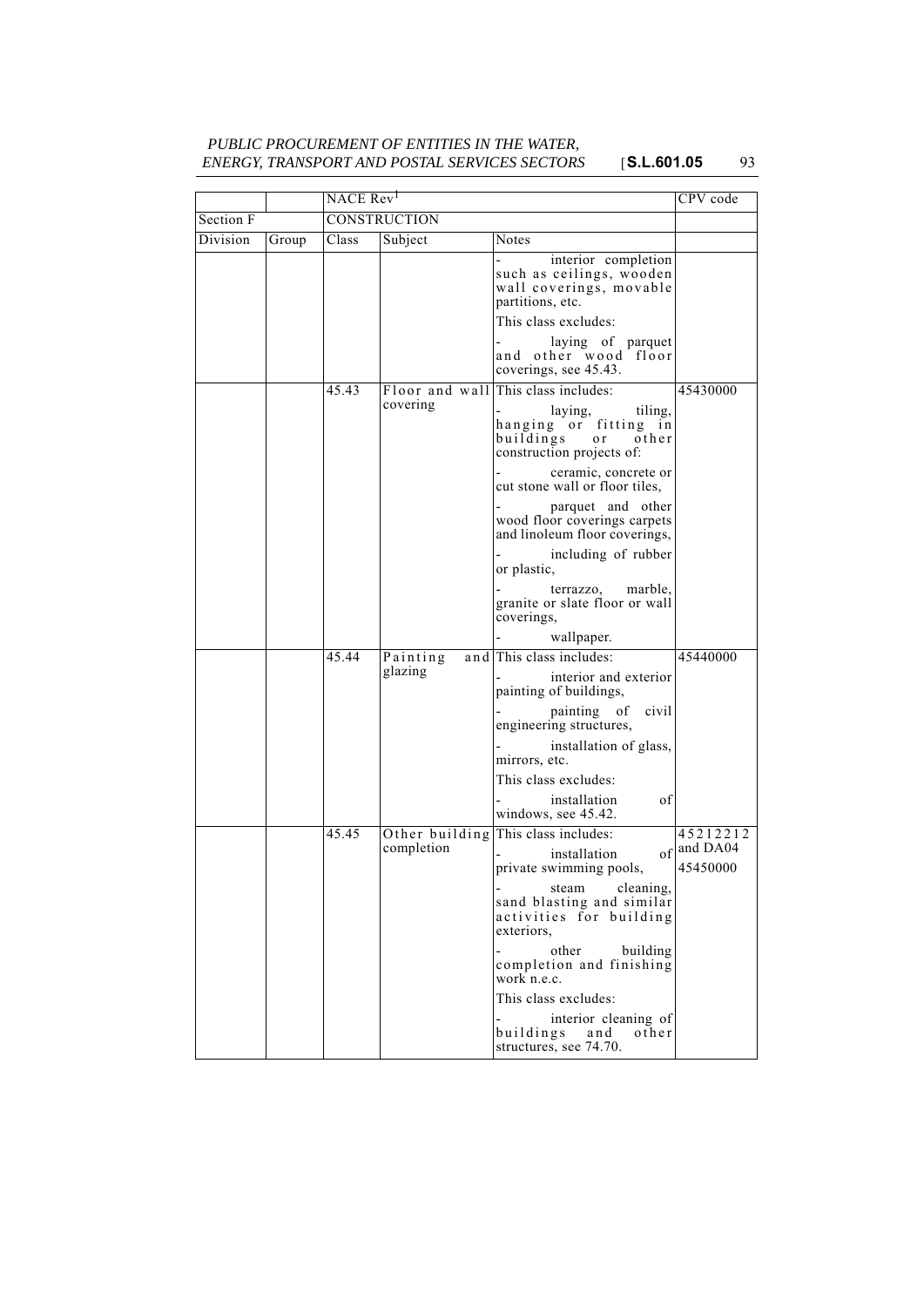#### 94 [**S.L.601.05** *PUBLIC PROCUREMENT OF ENTITIES IN THE WATER, ENERGY, TRANSPORT AND POSTAL SERVICES SECTORS*

|           |       |       | NACE Rev <sup>1</sup><br>CPV code                                             |                                                                                                                                 |          |  |
|-----------|-------|-------|-------------------------------------------------------------------------------|---------------------------------------------------------------------------------------------------------------------------------|----------|--|
| Section F |       |       | <b>CONSTRUCTION</b>                                                           |                                                                                                                                 |          |  |
| Division  | Group | Class | Subject                                                                       | <b>Notes</b>                                                                                                                    |          |  |
|           | 45.5  |       | Renting<br>0 f<br>construction or<br>demolition<br>equipment with<br>operator |                                                                                                                                 | 45500000 |  |
|           |       | 45.50 |                                                                               | This class excludes:<br>renting<br>οf<br>construction or demolition<br>machinery and equipment<br>without operators, see 71.32. | 45500000 |  |

### **Schedule 2**

### List of Union Legal Acts [Regulation 2(4)]

Rights which have been granted by means of a procedure in which adequate publicity has been ensured and where the granting of those rights was based on objective criteria do not constitute 'special or exclusive rights' within the meaning of regulation 2(4). The following lists procedures, ensuring adequate prior transparency, for granting authorisations on the basis of other legal acts of the Union which do not constitute 'special or exclusive rights' within the meaning of regulation  $2(4)$ :

- (*a*) granting authorisation to operate natural gas installations in accordance with the procedures laid down in Article 4 of Directive 2009/73/EC;
- (*b*) authorisation or an invitation to tender for the construction of new electricity production installations in accordance with Directive 2009/ 72/EC;
- (*c*) the granting in accordance with the procedures laid down in Article 9 of Directive 97/67/EC of authorisations in relation to a postal service which is not or shall not be reserved;
- (*d*) a procedure for granting an authorisation to carry on an activity involving the exploitation of hydrocarbons in accordance with Directive 94/22/EC;
- (*e*) public service contracts within the meaning of Regulation (EC) No 1370/2007 for the provision of public passenger transport services by bus, tramway, rail or metro which have been awarded on the basis of a competitive tendering procedure in accordance with Article 5(3) thereof, provided that its length is in conformity with Article 4(3) or (4) of that Regulation.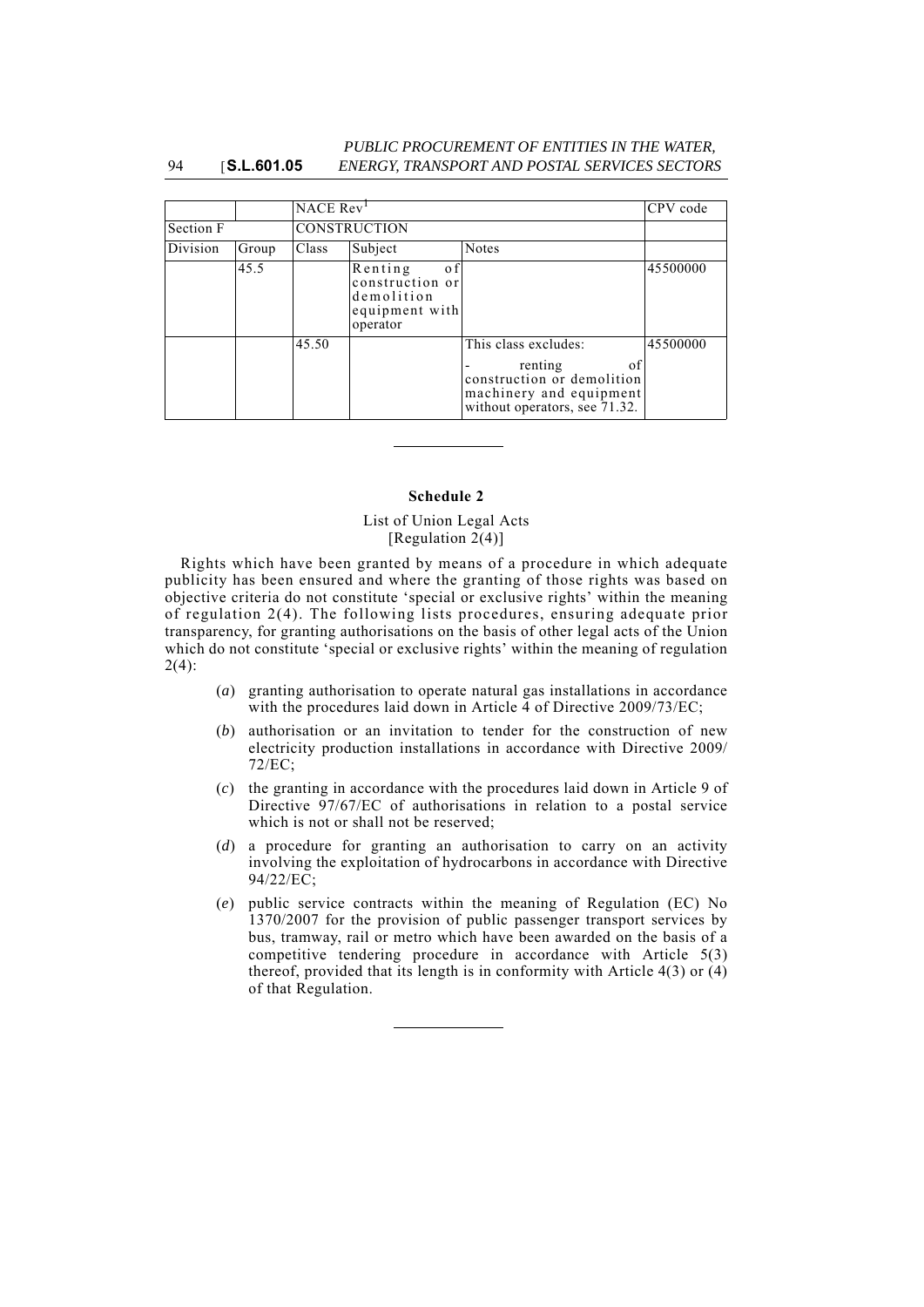## **Schedule 3**

List of Union Legal Acts [Regulation 24(5) and  $(6)$ ]

- A. Transport or distribution of gas or heat Directive 2009/73/EC
- B. Production, transmission or distribution of electricity Directive 2009/72/EC
- C. Production, transport or distribution of drinking water [No entry]
- D. Contracting entities in the field of rail services Rail freight transport

Directive 2012/34/EU

International rail passenger transport

Directive 2012/34/EU

National rail passenger transport

[No entry]

E. Contracting entities in the field of urban railway, tramway, trolleybus or motor bus services

[No entry]

- F. Contracting entities in the field of postal services Directive 97/67/EC
- G. Extraction of oil or gas Directive 94/22/EC

H. Exploration for and extraction of coal or other solid fuels [No entry]

I. Contracting entities in the field of seaport or inlandportor other terminal equipment

[No entry]

J. Contracting entities in the field of airport installations [No entry]

# **Schedule 4**

List of Central Purchasing Bodies

Department of Contracts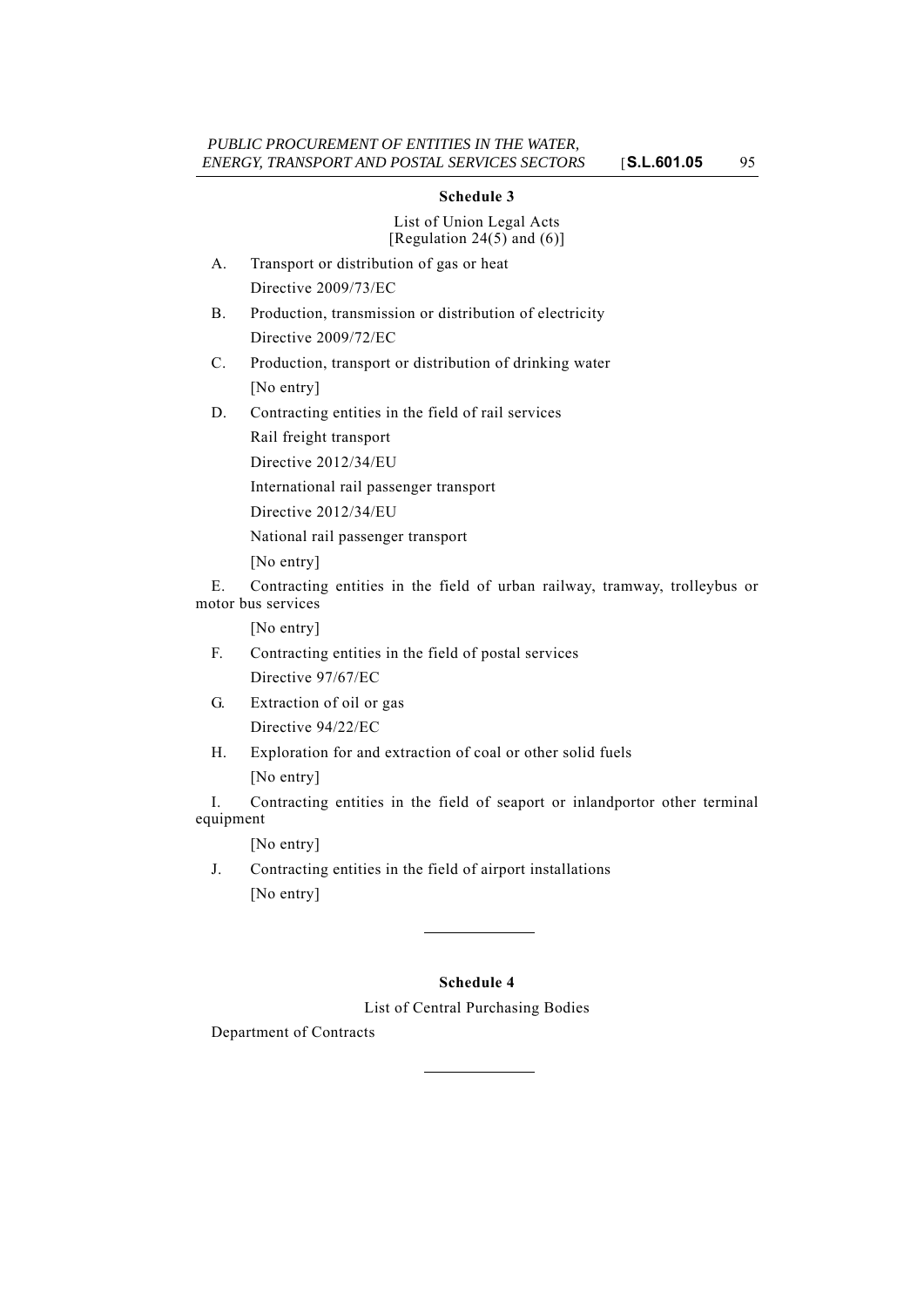**Schedule 5** Values of Thresholds [Regulation 30(2)]

*Amended by: L.N. 26 of 2018; L.N.196 of 2020.*

The value of the thresholds, net of vat, applicable to Public Contracts shall be the following:

- (*a*) EUR 428,000 for supply and service contracts as well as for design contests;
- (*b*) EUR 5,350,000 for works contracts;
- (*c*) EUR 1,000,000 for service contracts for social and other specific services listed in Schedule 17.

#### **Schedule 6**

Deadlines for the adoption of the Implementing Acts (Regulation 25)

1. The implementing acts referred to in regulation 25 shall be adopted within the following periods:

- (*a*) 90 working days where free access to a given market is presumed on the basis of regulation  $24(5)$  and  $(6)$ ;
- (*b*) 130 working days in cases other than those referred to in paragraph (a).

The periods set out in paragraphs (*a*) and (*b*) shall be prolonged by 15 working days where the request is not accompanied by a reasoned and substantiated position, adopted by an independent national authority that is competent in relation to the activity concerned, which thoroughly analyses the conditions for the possible applicability of regulation  $24(1)$  and (2) to the activity concerned in accordance with regulation  $24(3)$ ,  $(4)$ ,  $(5)$  and  $(6)$ .

Those deadlines shall commence on the first working day following the date on which the Commission receives the request referred to in regulation  $25(1)$  and (2) or, where the information to be supplied with the request is incomplete, on the working day following the receipt of the complete information.

The periods set out in the first sub-paragraph may be extended by the Commission with the agreement of the Member State or contracting entity which has presented the request.

2. The Commission may require the Member State or the contracting entity concerned or the independent national authority referred to under paragraph 1 or any other competent national authority to provide all necessary information or to supplement or clarify information given within an appropriate time limit. In the event of late or incomplete answers, the periods set out in the first sub-paragraph of paragraph 1 shall be suspended for the period between the expiry of the time limit set in the request for information, and the receipt of the complete and correct information.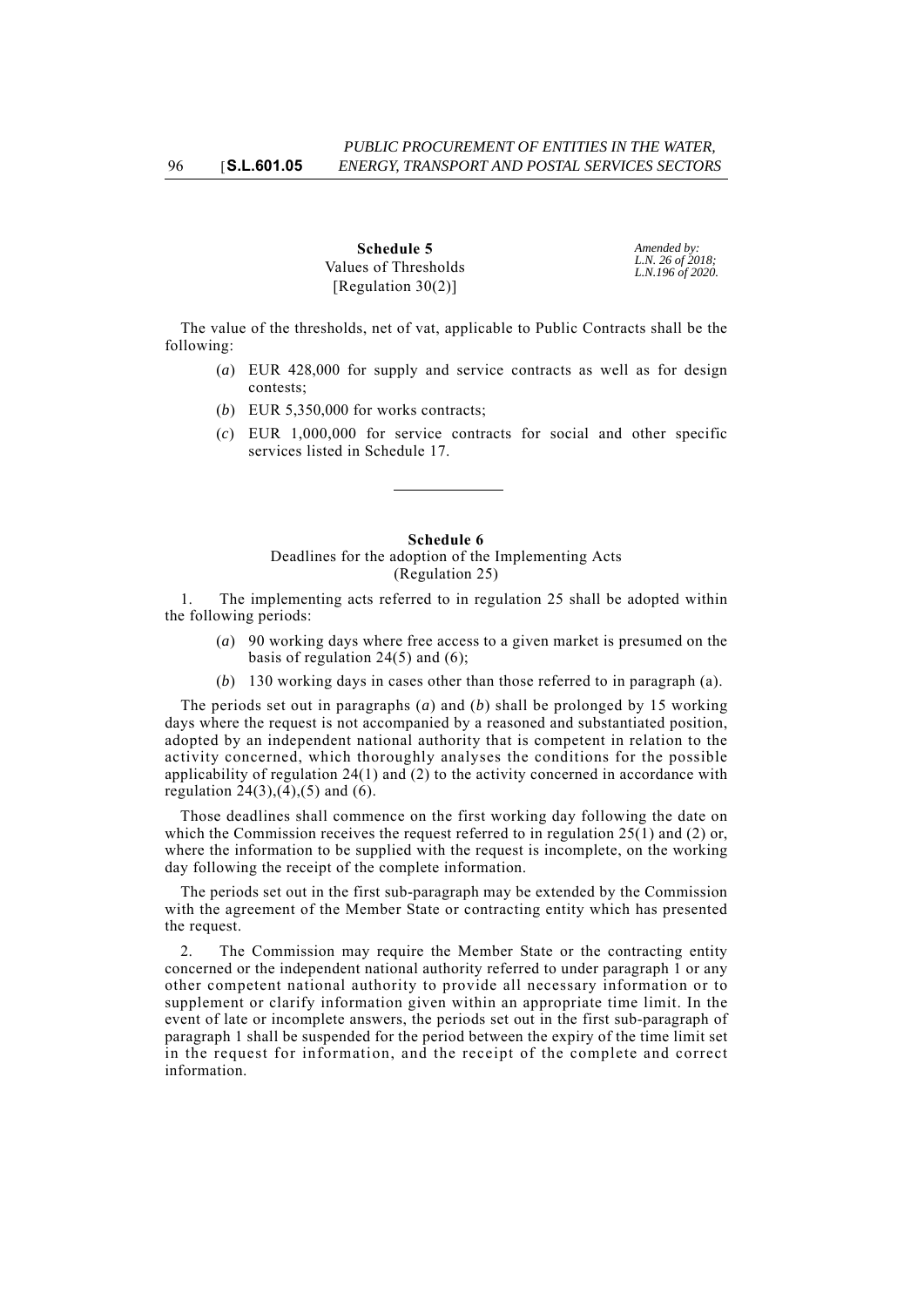#### **Schedule 7**

### Requirements relating to tools and devices for the Electronic Receipt of Tenders, Requests to participate, Applications for qualification as well as Plans and Projects in Contests

Tools and devices for the electronic receipt of tenders, requests to participate, applications for qualification as well as plans and projects in contests must guarantee, through technical means and appropriate procedures, at least that:

- (*a*) the exact time and date of the receipt of tenders, requests to participate, applications for qualification as well as the submission of plans and projects can be determined precisely;
- (*b*) it may be reasonably ensured that, before the time limits laid down, noone can have access to data transmitted under those requirements;
- (*c*) only authorised persons may set or change the dates for opening data received;
- (*d*) during the various stages of the qualification procedure, the procurement procedure or contest, access to all data submitted, or to part thereof, must be possible only for authorised persons;
- (*e*) only authorised persons must give access to data transmitted and only after the prescribed date;
- (*f*) data received and opened in accordance with those requirements must remain accessible only to persons authorised to acquaint themselves therewith;
- (*g*) where the access prohibitions or conditions referred to under paragraphs (*b*) to (*f*) are infringed or there is an attempt to do so, it may be reasonably ensured that the infringements or attempts are clearly detectable.

*Amended by: L.N. 26 of 2018.*

### **Schedule 8** Data to be inserted in the Periodic Indicative Notices

#### Part A

Information to be included in the Periodic Indicative Notice (Regulation 63)

**I.** Information to be included in all cases

1. Name, identification number (where provided for in national legislation), address including NUTS code, telephone, fax number, e-mail and internet address of the contracting entity and, where different, of the service from which additional information may be obtained.

- 2. Main activity exercised.
- 3. (*a*) For supply contracts: nature and quantity or value of the services or products to be supplied (CPV codes).
	- (*b*) For works contracts: nature and extent of the services to be provided,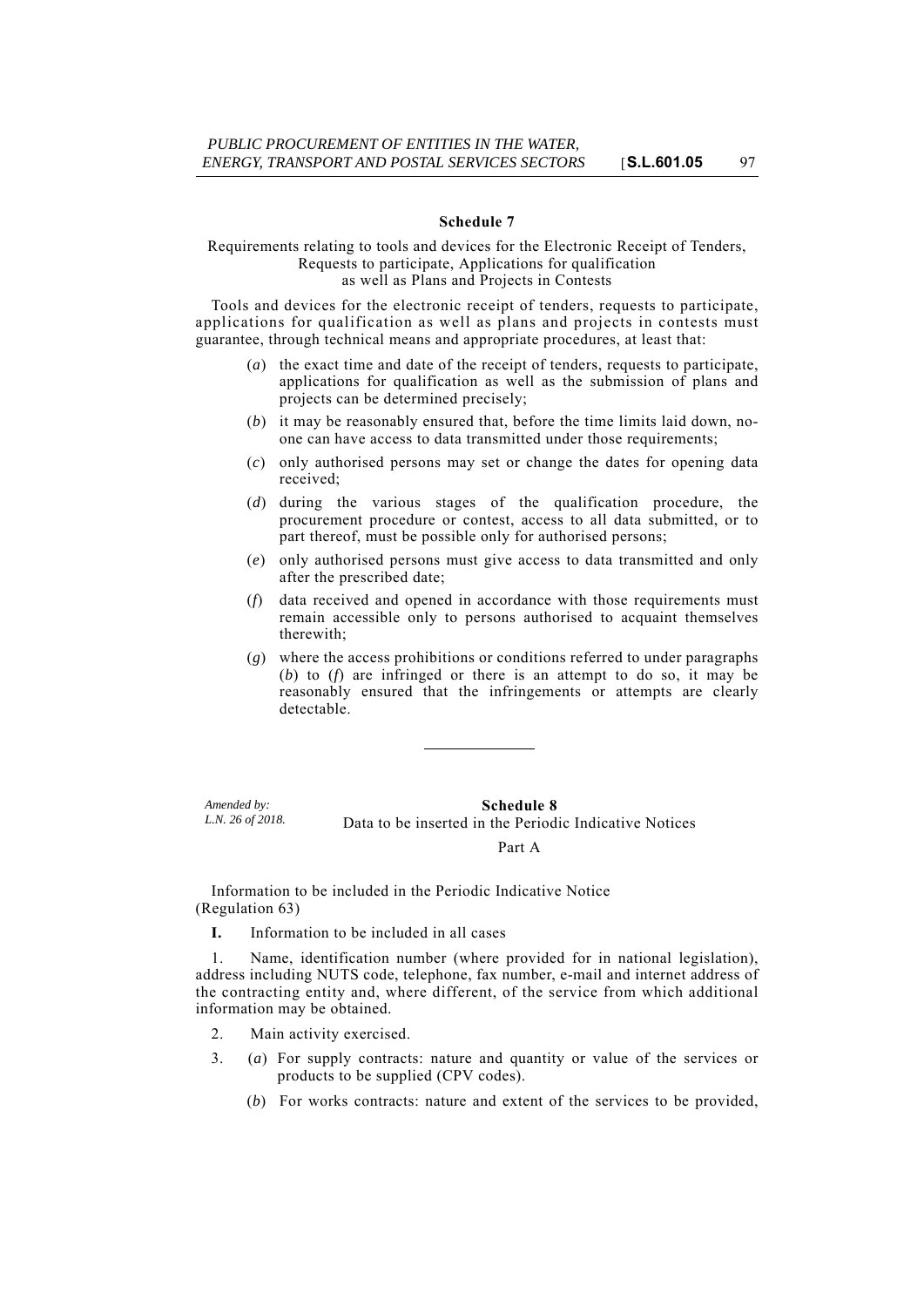the general characteristics of the work or of the lots by reference to the work (CPV codes).

(*c*) For service contracts: intended total procurement in each of the service categories envisaged (CPV codes).

4. Date of dispatch of the notice or of dispatch of the notice of the publication of this notice on the buyer profile.

Any other relevant information.

Additional information to be supplied where the notice is used as a means of calling for competition or permits the reduction of the time limits for the receipt of tenders

6. A reference to the fact that interested economic operators shall advise the entity of their interest in the contract or contracts.

7. E-mail or internet address at which the specifications procurement documents will be available for unrestricted and full direct access, free of charge. Where unrestricted and full direct access, free of charge, is not available for the reasons set out in regulation 72(2) and (4), an indication of how the procurement documents can be accessed.

Where appropriate, state whether the contract is reserved for sheltered workshops or whether its performance is reserved in the context of sheltered employment programmes.

9. Time limit for the receipt of applications for an invitation to tender or to negotiate.

10. Nature and quantity of the products to be supplied or general nature of the work or category of service and description, stating if framework agreement(s) are envisaged, including any options for further procurement and the estimated time available for exercising those options as well as the number of renewals, if any. In the case of recurring contracts, also, an estimate of the timing of the subsequent calls for competition. State whether purchase, lease, rental or hire-purchase or any combination of those is involved.

11. NUTS code for the main location of works in case of works or NUTS code for the main place of delivery or performance in supplies and service; if the contract is divided into lots, this information shall be provided for each lot.

12. Time limits for delivery or completion or duration of service contract and, as far as possible, for starting.

13. Address to which interested undertakings shall send their expressions of interest in writing.

14. Time limit for receipt of expressions of interest.

15. Language or languages authorised for the presentation of candidatures or tenders.

16. Economic and technical conditions, and financial and technical guarantees required of suppliers.

17. (*a*) Estimated date for initiating the procurement procedures in respect of the contract or contracts (if known);

(*b*) Type of procurement procedure (restricted procedures, whether or not involving a dynamic purchasing system, or negotiated procedures).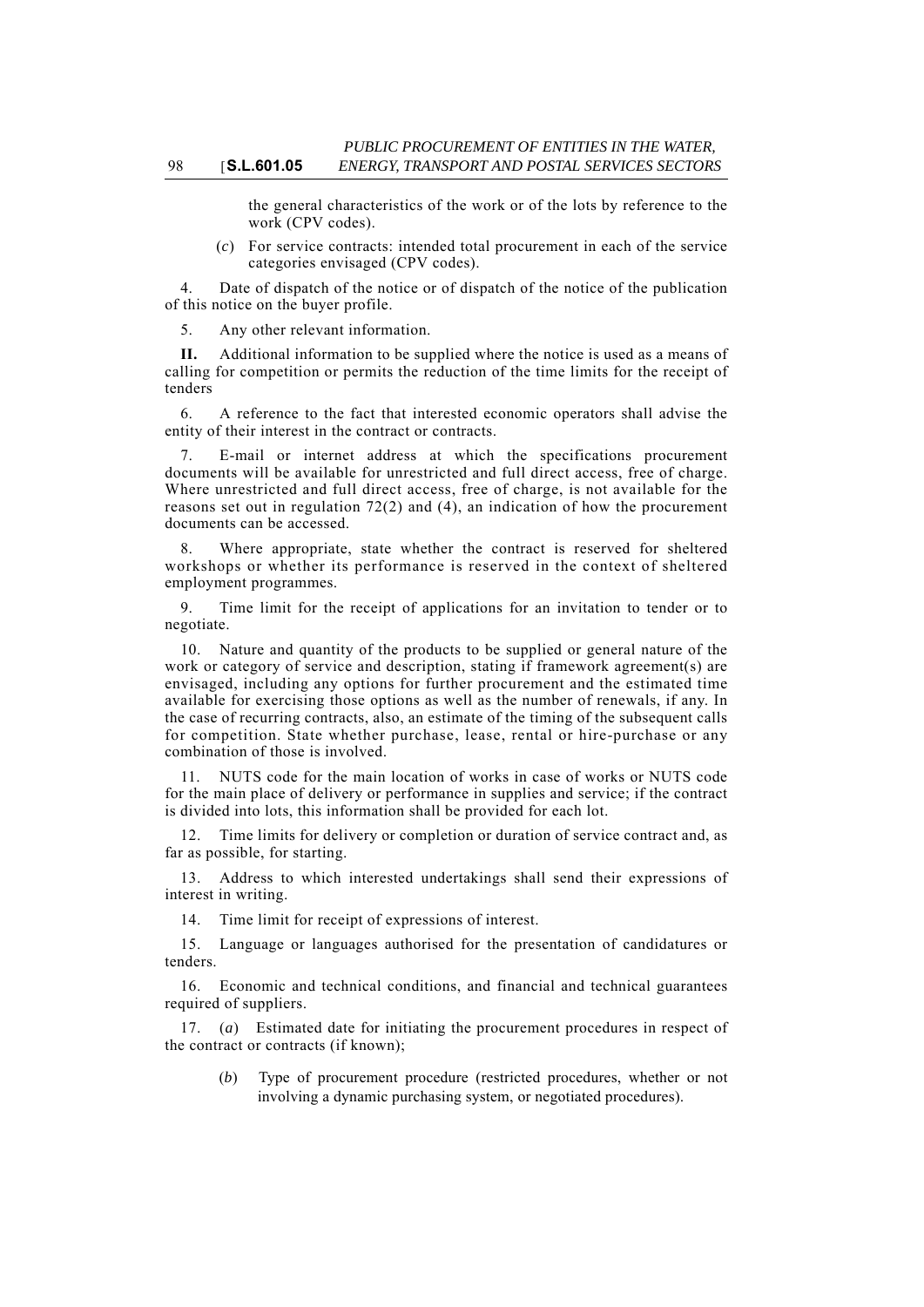18. Where appropriate, particular conditions to which the performance of the contract is subject.

19. Where appropriate, indication whether:

- (*a*) electronic submission of tenders or requests to participate will be required/accepted,
- (*b*) electronic ordering will be used,
- (*c*) electronic invoicing will be used,
- (*d*) electronic payment will be accepted.

20. Name and address of the body responsible for appeal and, where appropriate, mediation procedures. Precise information concerning time limits for lodging appeals, or, if need be, the name, address, telephone number, fax number and e-mail address of the service from which this information may be obtained.

21 Where known, criteria referred to in regulation 170 to be used for award of the contract. Except where the most economically advantageous tender is identified on the basis of price alone, criteria representing the most economically advantageous tender as well as their weighting or, where appropriate, the order of importance of those criteria shall be mentioned, where they do not appear in the specifications, or will not be indicated in the invitation to confirm interest or in the invitation tender or to negotiate.

#### Part B

Information to be included in Notices of Publication of a Periodic Indicative Notice on a Buyer Profile not used as a means of calling for Competition

(Regulation 63)

1. Name, identification number (where provided for in national legislation), address including NUTS code, telephone, fax number, e-mail and internet address of the contracting entity and, where different, of the service from which additional information may be obtained.

- 2. Main activity exercised.
- 3. CPV Codes.
- 4. Internet address of the 'buyer profile' (URL).

5. Date of dispatch of the notice of the publication of the prior information notice on the buyer profile.

### **Schedule 9**

## Information to be included in the Procurement Documents relating to Electronic Auctions (Regulation 158)

Where contracting entities have decided to hold an electronic auction, the procurement documents shall include at least the following details:

(*a*) the features whose values will be the subject of electronic auction,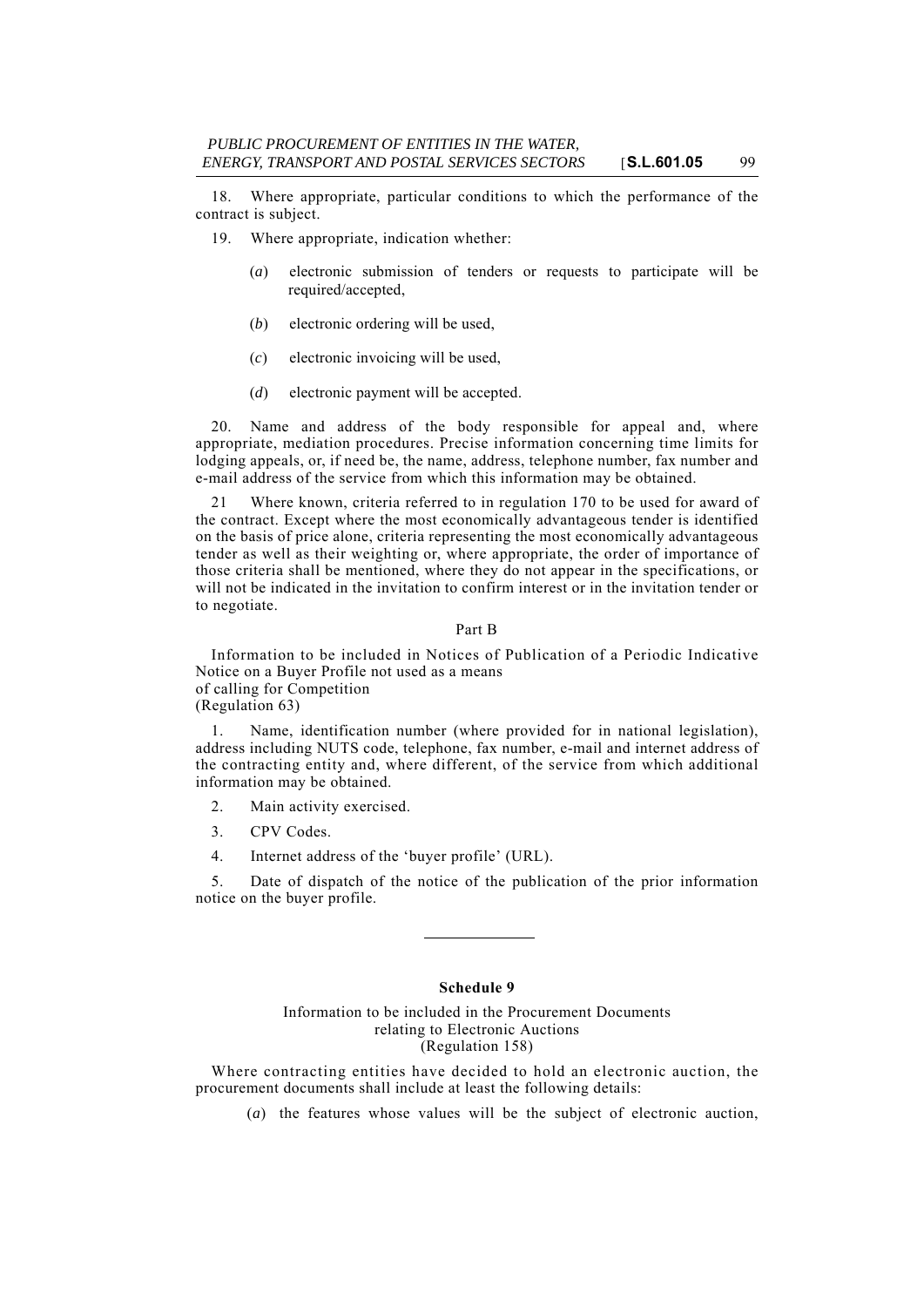provided that such features are quantifiable and can be expressed in figures or percentages;

- (*b*) any limits on the values which may be submitted, as they result from the specifications relating to the subject of the contract;
- (*c*) the information which will be made available to tenderers in the course of the electronic auction and, where appropriate, when it will be made available to them;
- (*d*) the relevant information concerning the electronic auction process;
- (*e*) the conditions under which the tenderers will be able to bid and, in particular, the minimum differences which will, where appropriate, be required when bidding;
- (*f*) the relevant information concerning the electronic equipment used and the arrangements and technical specifications for connection.

#### **Schedule 10**

#### Features concerning Publication

#### 1. Publication of notices

The notices referred to in Regulations 63, 64, 65, 68 135 and 169 must be sent by the contracting entities to the Publications Office of the European Union and published in accordance with the following rules:

(*a*) Notices referred to in regulations 63, 64, 65, 68 135 and 169 shall be published by the Publications Office of the European Union or by the contracting entities in the event of a periodic indicative notice published on a buyer profile in accordance with regulation 63.

In addition, contracting entities may publish this information on the internet on a 'buyer profile' as referred to in point 2(*b*) below;

- (*b*) The Publications Office of the European Union will give the contracting entity the confirmation referred to in the second sub-paragraph of regulation 66(4).
- 2. Publication of complementary or additional information
	- (*a*) Except where otherwise provided for in regulations 72(4) and (5) contracting entities shall publish the procurement documents in their entirety on the internet;
	- (*b*) The buyer profile may include periodic indicative notices as referred to in regulation 63, information on ongoing invitations to tender, scheduled purchases, contracts concluded, procedures cancelled and any useful general information, such as a contact point, a telephone and a fax number, a postal address and an e-mail address. The buyer profile may also include periodic indicative notices used as a means of calling for competition, which are published at national level pursuant to regulation 67.
- 3. Format and procedures for the electronic transmission of notices

The format and procedure for sending notices electronically as established by the Commission are made accessible at the internet address http://simap.eu.int.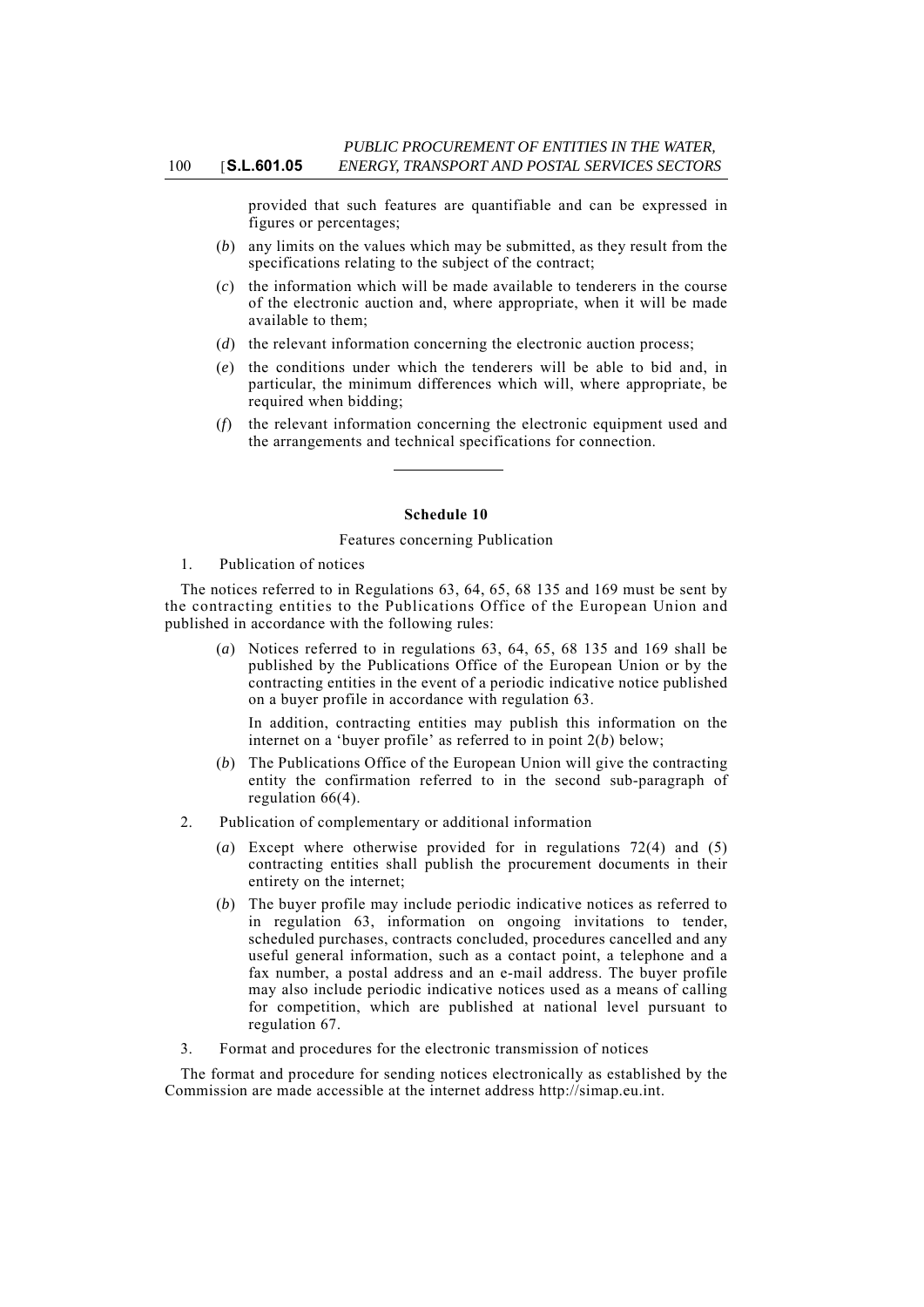### **Schedule 11**

### Information to be included in Contract Notices (Regulation 64)

A. Open Procedures

1. Name, identification number (where provided for in national legislation), address including NUTS code, telephone, fax number, e-mail and internet address of the contracting entity and, where different, of the service from which additional information may be obtained

2. Main activity exercised

3. Where appropriate, state whether the contract is reserved for sheltered workshops or whether its performance is reserved in the context of sheltered employment programmes.

4. Nature of the contract (supply, works or service, where appropriate, state if it is a framework agreement or a dynamic purchasing system), description (CPV codes). Where appropriate, state whether tenders are requested for purchase, lease, rental or hire purchase or any combination of those.

5. NUTS code for the main location of works in case of works or NUTS code for the main place of delivery or performance in supplies and service.

- 6. For supplies and works:
	- (*a*) nature and quantity of the products to be supplied (CPV codes), including any options for further procurement and, if possible, the estimated time available for exercising those options as well as the number of renewals, if any. In the case of recurring contracts, also, if possible, an estimate of the timing of the subsequent calls for competition for the products to be procured or the nature and extent of the services to be provided and general nature of the work (CPV codes);
	- (*b*) indication of whether the suppliers may tender for some and, or all the products required.

If, for works contracts, the work or the contract is subdivided into several lots, the order of size of the different lots and the possibility of tendering for one, for several or for all the lots;

- (*c*) for works contracts: information concerning the purpose of the work or the contract where the latter also involves the drawing-up of projects.
- 7. For services:
	- (*a*) The nature and quantity of the products to be supplied, including any options for further procurement and, if possible, the estimated time available for exercising those options as well as the number of renewals, if any. In the case of recurring contracts, also, if possible, an estimate of the timing of the subsequent calls for competition for the services to be procured;
	- (*b*) Indication of whether the performance of the service is reserved by law, regulation or administrative provision to a particular profession;
	- (*c*) Reference of the law, regulation or administrative provision;
	- (*d*) Indication of whether legal persons shall indicate the names and professional qualifications of the staff to be responsible for the performance of the service;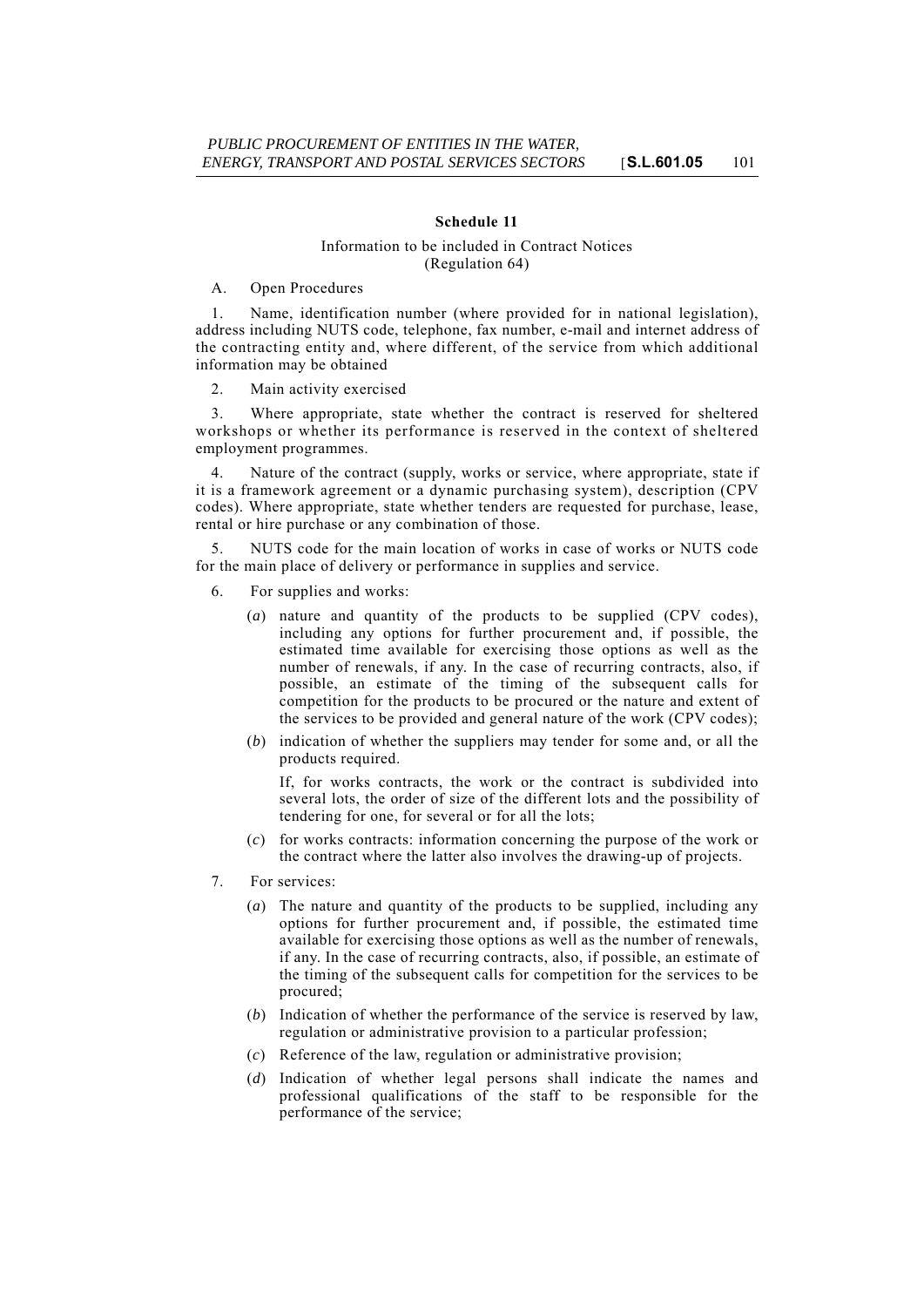(*e*) Indication of whether service providers may tender for a part of the services concerned.

8. Where known, indication of whether authorisation to submit variants exists or not.

9. Time limits for delivery or completion or duration of service contract and, as far as possible, the starting date.

E-mail or internet address at which the procurement documents will be available for unrestricted and full direct access, free of charge.

Where unrestricted and full direct access, free of charge, is not available for the reasons set out in regulation 72, an indication of how the procurement documents can be accessed.

- 11. (*a*) Final date for receipt of tenders or indicative tenders where a dynamic purchasing system is introduced;
	- (*b*) Address to which they shall be sent;
	- (*c*) Language or languages in which they shall be drawn up.
- 12. (*a*) Where applicable, the persons authorised to be present at the opening of tenders;
	- (*b*) Date, time and place of such opening.
- 13. Where applicable, any deposits and guarantees required.

14. Main terms concerning financing and payment and/or references to the provisions in which those are contained.

15. Where appropriate, the legal form to be taken by the grouping of economic operators to whom the contract is awarded.

16. Minimum economic and technical conditions required of the economic operator to whom the contract is awarded.

17. Period during which the tenderer is bound to keep open his tender.

18. Where appropriate, particular conditions to which the performance of the contract is subject.

19. Criteria referred to in regulation 170 to be used for award of the contract. Except where the most economically advantageous tender is identified on the basis of price alone, criteria representing the most economically advantageous tender as well as their weighting or, where appropriate, the order of importance of those criteria shall be indicated where they do not appear in the specifications.

20. Where appropriate, date(s) and the reference(s) to publication in the Official Journal of the European Union of the periodic information notice or of the notice of the publication of this notice on the buyer profile to which the contract refers.

21. Name and address of the body responsible for appeal and, where appropriate, mediation procedures. Precise information concerning time limits for lodging appeals, or, if need be, the name, address, telephone number, fax number and e-mail address of the department from which this information may be obtained.

22. Date of dispatch of the notice by the contracting entity.

- 23. Any other relevant information.
- B. Restricted Procedures.
- 1. Name, identification number (where provided for in national legislation),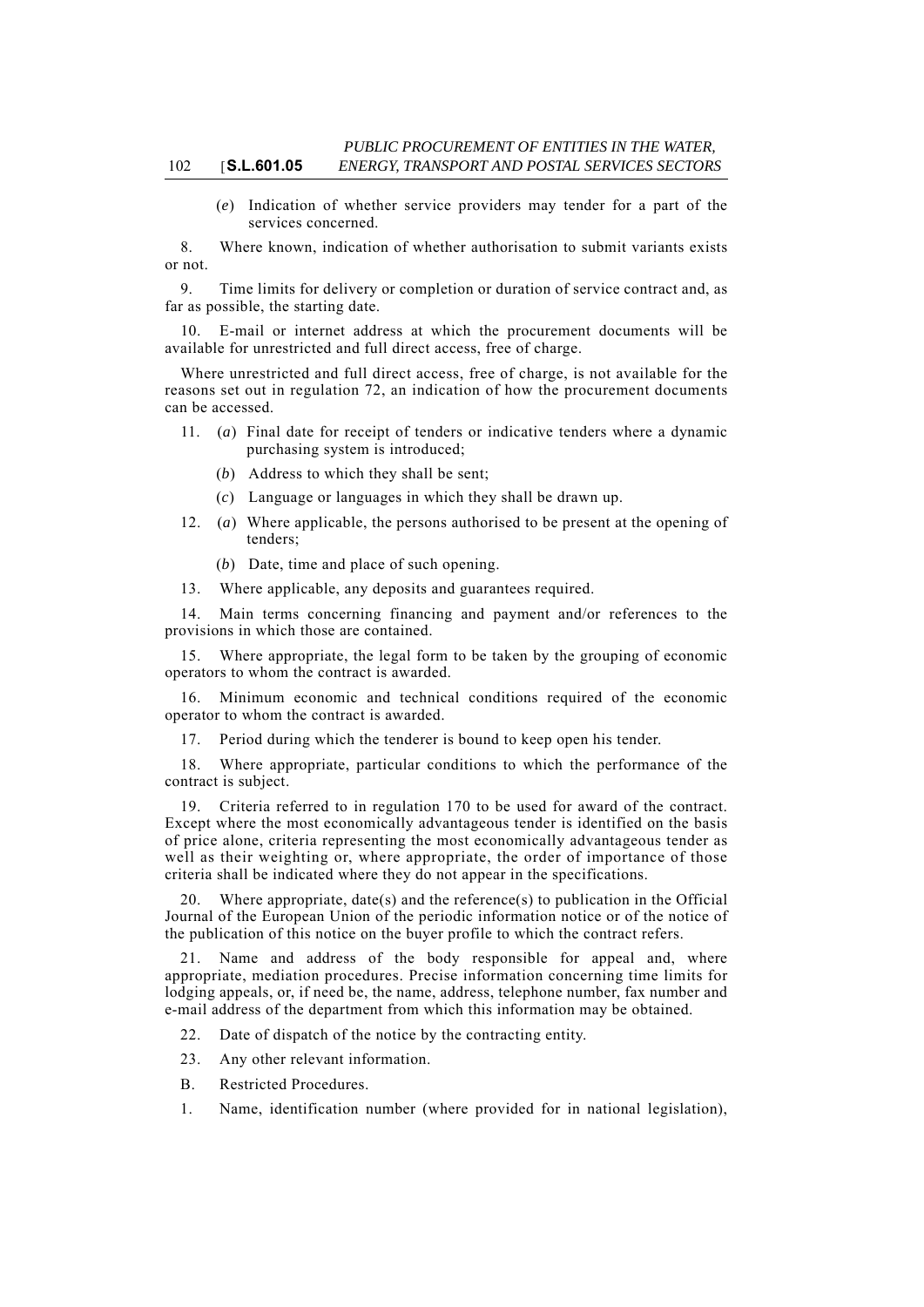address including NUTS code, telephone, fax number, e-mail and internet address of the contracting entity and, where different, of the service from which additional information may be obtained.

2. Main activity exercised.

3. Where appropriate, state whether the contract is reserved for sheltered workshops or whether its performance is reserved in the context of sheltered employment programmes.

4. Nature of the contract (supplies, works or services; where appropriate, state if it is a framework agreement); description (CPV codes). Where appropriate, state whether tenders are requested for purchase, lease, rental or hire purchase or any combination of those.

5. NUTS code for the main location of works in case of works or NUTS code for the main place of delivery or performance in supplies and service.

- 6. For supplies and works:
	- (*a*) The nature and quantity of the products to be supplied (CPV codes), including any options for further procurement and, if possible, the estimated time available for exercising those options as well as the number of renewals, if any. In the case of recurring contracts, also, if possible, an estimate of the timing of the subsequent calls for competition for the products to be procured or the nature and extent of the services to be provided and general nature of the work (CPV codes);
	- (*b*) Indication of whether the suppliers may tender for some and, or all the products required.

If, for works contracts, the work or the contract is subdivided into several lots, the order of size of the different lots and the possibility of tendering for one, for several or for all the lots;

- (*c*) Information concerning the purpose of the work or the contract where the latter also involves the drawing-up of projects.
- 7. For services:
	- (*a*) The nature and quantity of the products to be supplied, including any options for further procurement and, if possible, the estimated time available for exercising those options as well as the number of renewals, if any. In the case of recurring contracts, also, if possible, an estimate of the timing of the subsequent calls for competition for the services to be procured;
	- (*b*) Indication of whether the performance of the service is reserved by law, regulation or administrative provision to a particular profession;
	- (*c*) Reference to the law, regulation or administrative provision;
	- (*d*) Indication of whether legal persons shall indicate the names and professional qualifications of the staff to be responsible for the performance of the service;
	- (*e*) Indication of whether service providers may tender for a part of the services concerned.

8. Where known, indication of whether authorisation to submit variants exists or not.

9. Time limits for delivery or completion or duration of the contract and, as far as possible, for starting.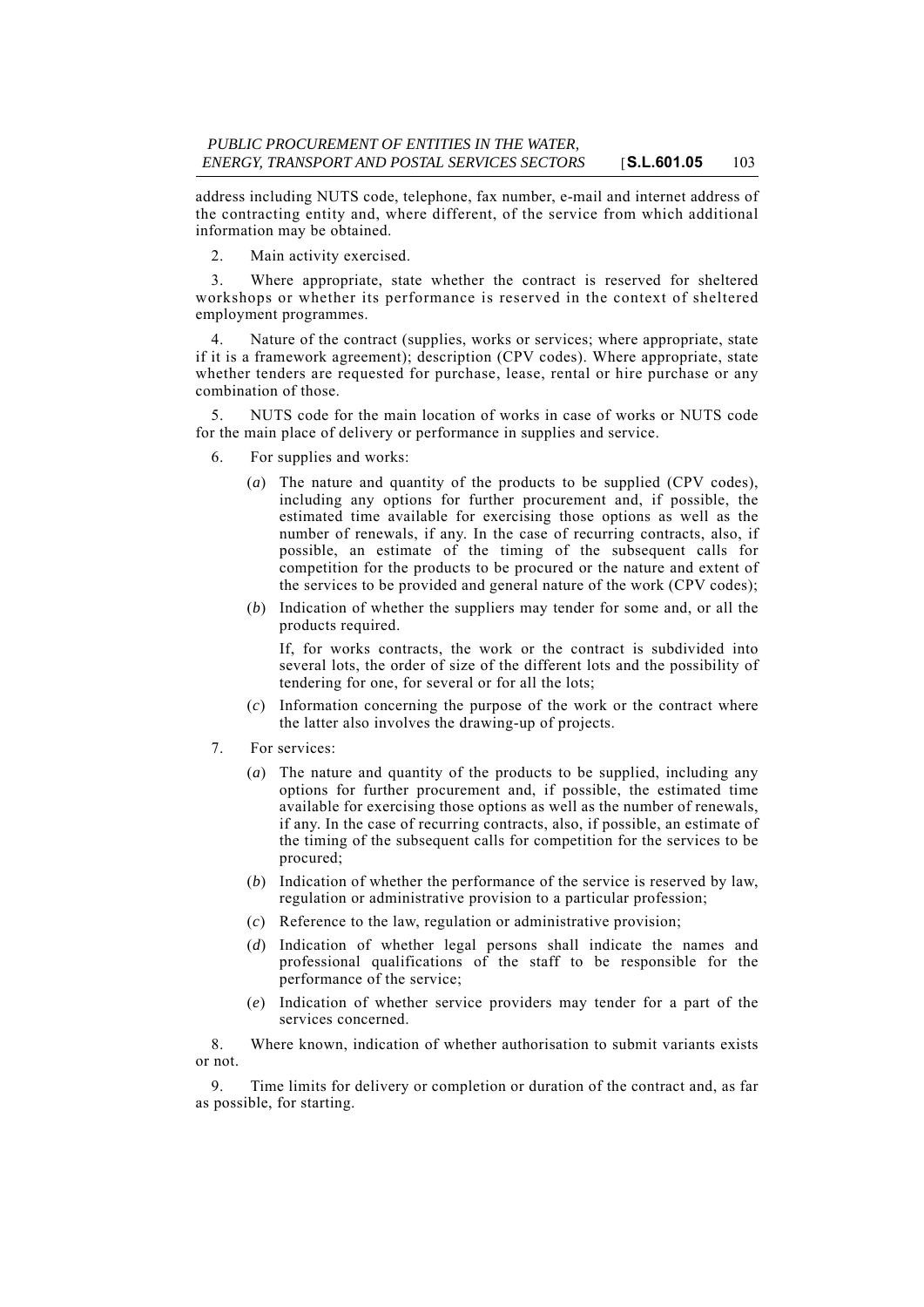10. Where appropriate, the legal form to be taken by the grouping of economic operators to whom the contract is awarded.

11. (*a*) Final date for receipt of requests to participate;

(*b*) Address to which they shall be sent;

(*c*) Language or languages in which they shall be drawn up.

12. Final date for dispatch of invitations to tender.

13. Where applicable, any deposits and guarantees required.

14. Main terms concerning financing and payment and, or references to the provisions in which those are contained.

15. Information concerning the economic operator's position and the minimum economic and technical conditions required of him.

16. Criteria referred to in regulation 170 be used for award of the contract. Except where the most economically advantageous tender is identified on the basis of price alone, criteria representing the most economically advantageous tender as well as their weighting or, where appropriate, the order of importance of those criteria shall be indicated where they do not appear in the specifications or will not be indicated in the invitation to tender.

17. Where appropriate, particular conditions to which the performance of the contract is subject.

18. Where appropriate, the date(s) and reference(s) to publication in the Official Journal of the European Union of the periodic information notice or of the notice of the publication of this notice on the buyer profile to which the contract refers.

19. Name and address of the body responsible for appeal and, where appropriate, mediation procedures. Precise information concerning time limits for lodging appeals, or, if need be, the name, address, telephone number, fax number and e-mail address of the service from which this information may be obtained.

20. Date of dispatch of the notice by the contracting entities.

21. Any other relevant information.

C. Negotiated Procedures

1. Name, identification number (where provided for in national legislation), address including NUTS code, telephone, fax number, e-mail and internet address of the contracting entity and, where different, of the service from which additional information may be obtained.

2. Main activity exercised.

3. Where appropriate, state whether the contract is reserved for sheltered workshops or whether its performance is reserved in the context of sheltered employment programmes.

Nature of the contract (supplies, works or services; where appropriate, state if it is a framework agreement); description (CPV codes). Where appropriate, state whether tenders are requested for purchase, lease, rental or hire purchase or any combination of those.

5. NUTS code for the main location of works in case of works or NUTS code for the main place of delivery or performance in supplies and service.

6. For supplies and works: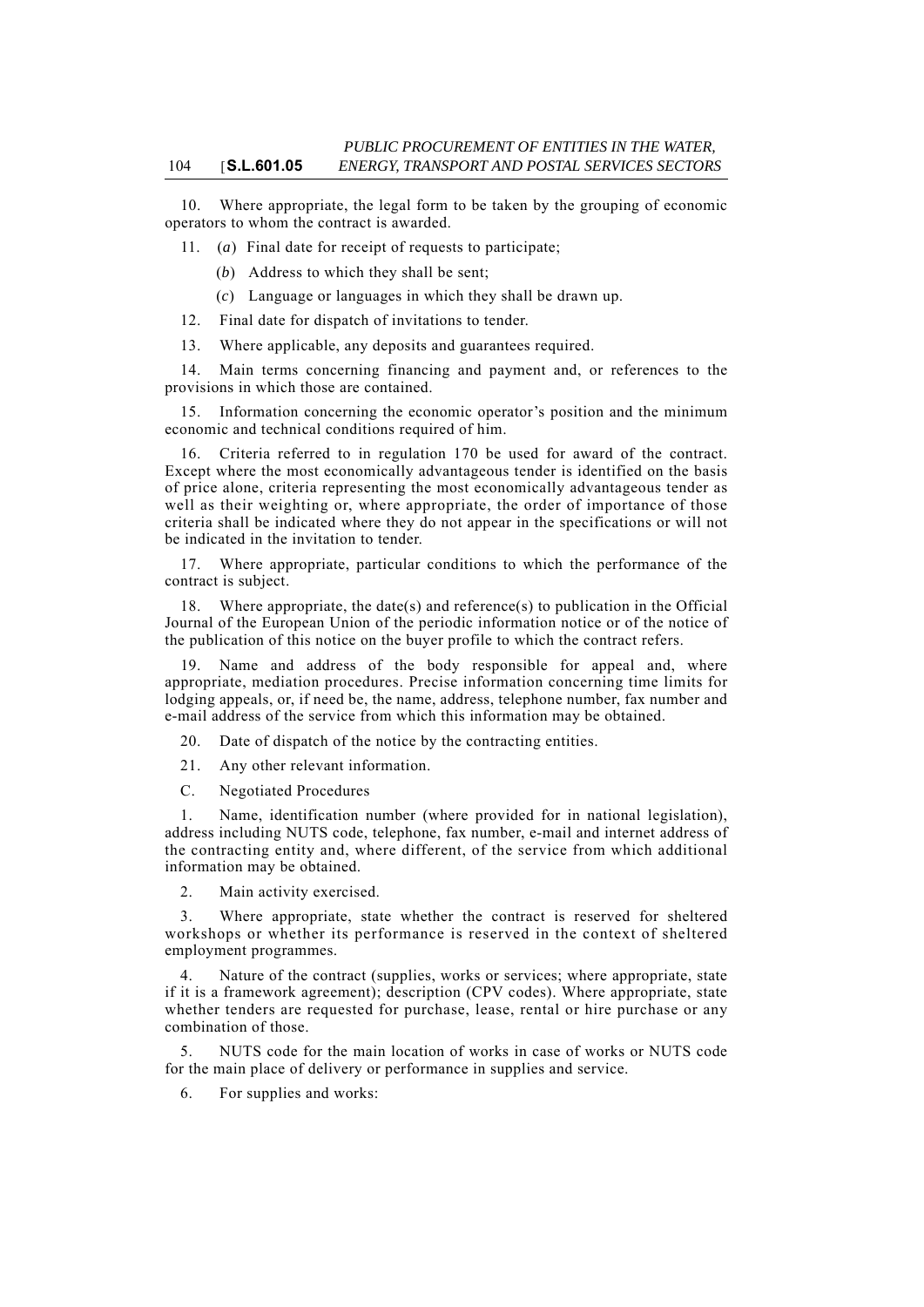## *PUBLIC PROCUREMENT OF ENTITIES IN THE WATER, ENERGY, TRANSPORT AND POSTAL SERVICES SECTORS* [**S.L.601.05** 105

- (*a*) The nature and quantity of the products to be supplied (CPV codes), including any options for further procurement and, if possible, the estimated time available for exercising those options as well as the number of renewals, if any. In the case of recurring contracts, also, if possible, an estimate of the timing of the subsequent calls for competition for the products to be procured or the nature and extent of the services to be provided and general nature of the work (CPV codes);
- (*b*) Indication of whether the suppliers may tender for some and, or all the products required.

If, for works contracts, the work or the contract is subdivided into several lots, the order of size of the different lots and the possibility of tendering for one, for several or for all the lots;

- (*c*) For works contracts: information concerning the purpose of the work or the contract where the latter also involves the drawing-up of projects.
- 7. For services:
	- (*a*) The nature and quantity of the services to be supplied, including any options for further procurement and, if possible, the estimated time available for exercising those options as well as the number of renewals, if any. In the case of recurring contracts, also, if possible, an estimate of the timing of the subsequent calls for competition for the services to be procured;
	- (*b*) Indication of whether the performance of the service is reserved by law, regulation or administrative provision to a particular profession;
	- (*c*) Reference of the law, regulation or administrative provision;
	- (*d*) Indication of whether legal persons shall indicate the names and professional qualifications of the staff to be responsible for the performance of the service;
	- (*e*) Indication of whether service providers may tender for a part of the services concerned.

8. Where known, indication of whether authorisation to submit variants exists or not.

9. Time limits for delivery or completion or duration of the contract and, as far as possible, for starting.

10. Where appropriate, the legal form to be taken by the grouping of economic operators to whom the contract is awarded.

- 11. (*a*) Final date for receipt of requests to participate;
	- (*b*) Address to which they shall be sent;
	- (*c*) Language or languages in which they shall be drawn up.
- 12. Where appropriate, any deposits and guarantees required.

13. Main terms concerning financing and payment and, or references to the provisions in which those are contained.

14. Information concerning the economic operator's position and the minimum economic and technical conditions required of him.

15. Criteria referred to in regulation 170 to be used for award of the contract. Except where the most economically advantageous tender is identified on the basis of price alone, criteria representing the most economically advantageous tender as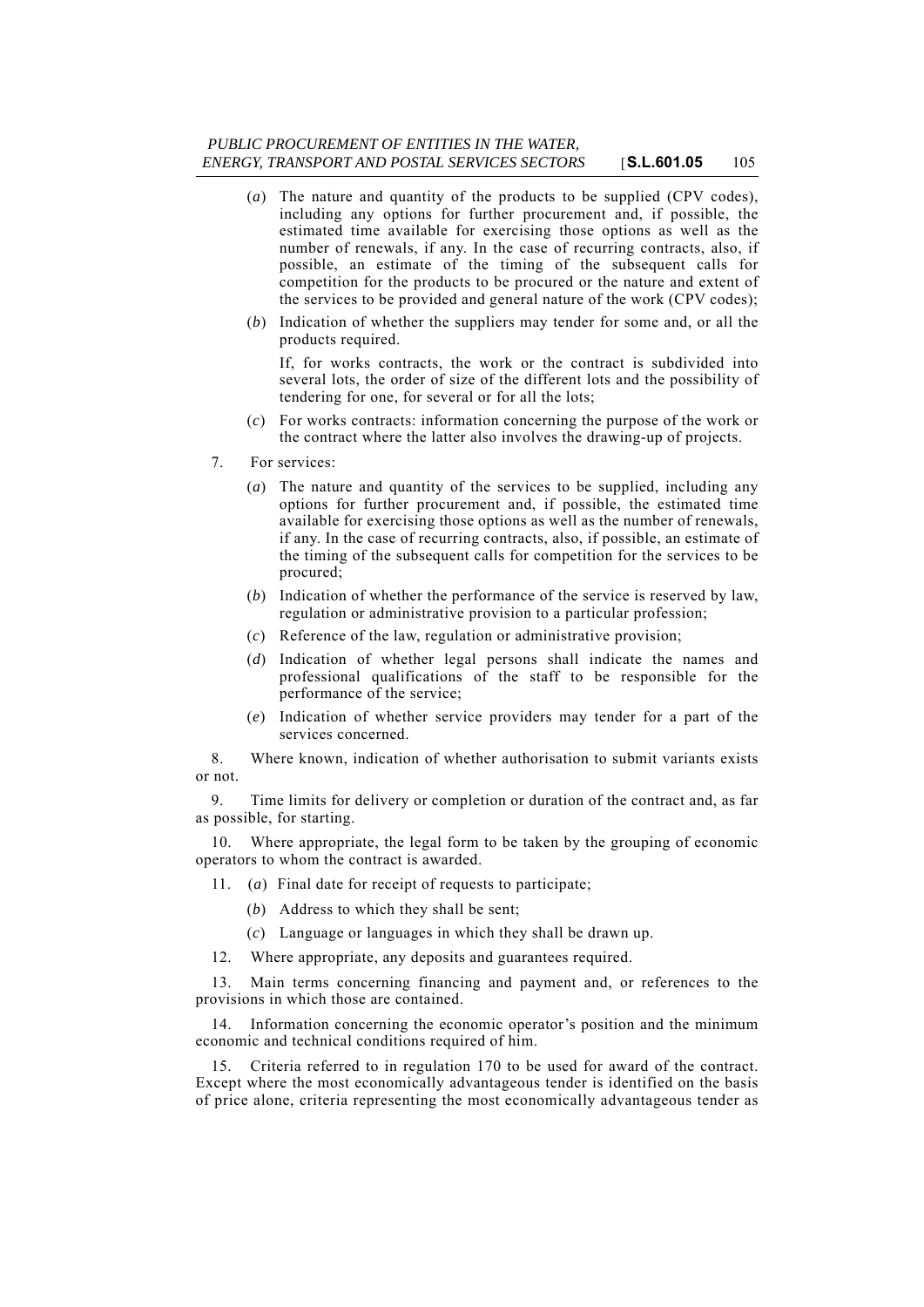well as their weighting or, where appropriate, the order of importance of those criteria shall be indicated where they do not appear in the specifications or will not be indicated in the invitation to negotiate.

16. Where appropriate, the names and addresses of the economic operators already selected by the contracting entity.

17. Where appropriate, particular conditions to which the performance of the contract is subject.

18. Where appropriate, the dates and reference(s) of publication in the Official Journal of the European Union of the periodic information notice or of the notice of the publication of this notice on the buyer profile to which the contract refers.

19. Name and address of the body responsible for appeal and, where appropriate, mediation procedures. Precise information concerning time limits for lodging appeals, or, if need be, the name, address, telephone number, fax number and e-mail address of the service from which this information may be obtained.

20. Date of dispatch of the notice by the contracting entity.

21. Any other relevant information.

# **Schedule 12**

## Information to be included in the Contract Award Notice (Regulation 65)

**I.** Information for publication in the Official Journal of the European Union

1. Name, identification number (where provided for in national legislation), address including NUTS code, telephone, fax number, e-mail and internet address of the contracting entity and, where different, of the service from which additional information may be obtained.

2. Main activity exercised.

3. Nature of the contract (supplies, works or services and CPV codes; where appropriate state if it is a framework agreement).

At least a summary indication of the nature and quantity of the products, works or services provided.

- 5. (*a*) Form of the call for competition (notice on the existence of a system of qualification; periodic notice; call for tenders);
	- (*b*) Date(s) and reference(s) of publication of the notice in the Official Journal of the European Union;
	- (*c*) In the case of contracts awarded without a prior call for competition, indication of the relevant provision of regulations 125 to 127.
- 6. Procurement procedure (open, restricted or negotiated).
- 7. Number of tenders received, specifying:
	- (*a*) number of tenders received from economic operators which are SMEs,
	- (*b*) number of tenders received from abroad,
	- (*c*) number of tenders received electronically.

In the case of multiple awards (lots, multiple framework agreements), this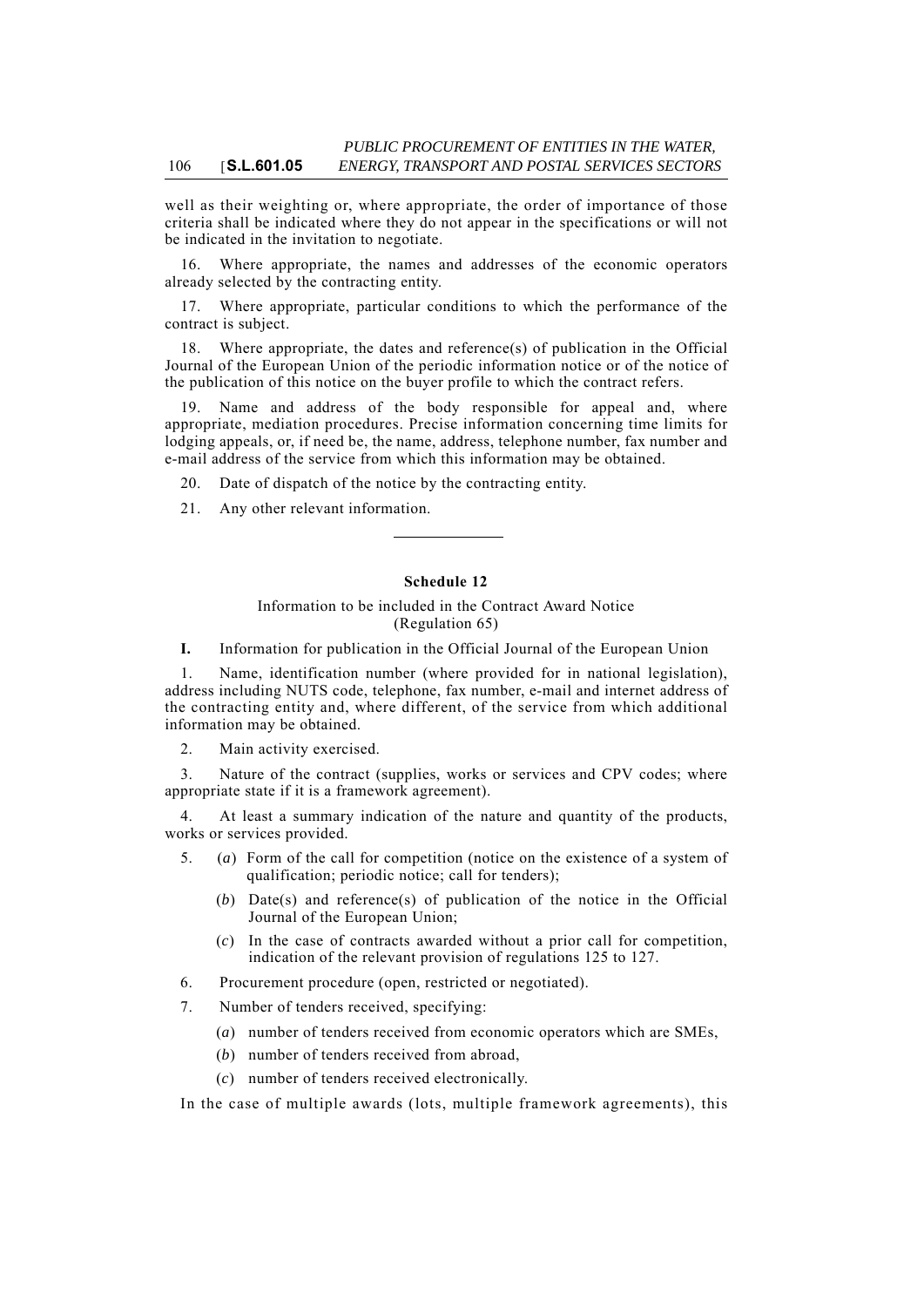information shall be given for each award.

8. Date of the conclusion of the contract(s) or of the framework agreement(s) following the decision to award or conclude it/them.

9. Price paid for bargain purchases pursuant to regulation 127(*g*).

10. For each award, name, address including NUTS code, telephone, fax number, e-mail address and internet address of the successful tenderer(s) including:

(*a*) information whether the successful tenderer is an SME,

(*b*) information whether the contract was awarded to a consortium.

11. State, where appropriate, whether the contract has been, or may be, subcontracted.

12. Price paid or the prices of the highest and lowest tenders taken into account in the award of the contract.

13. Name and address of the body responsible for the appeal and, where appropriate, mediation procedures. Precise information concerning the time limit for lodging appeals, or, if need be, the name, address, telephone number, fax number and e-mail address of the service from which this information may be obtained.

14. Optional information:

- value and share of the contract which has been or may be subcontracted to third parties,
- award criteria.

**II.** Information not intended for publication

15. Number of contracts awarded (where an award has been split between several suppliers).

16. Value of each contract awarded.

17. Country of origin of the product or service (Community origin or non-Community origin; if the latter, broken down by third country).

18. Which award criteria were used?

19. Was the contract awarded to a tenderer who submitted a variant, in accordance with regulations 175(1) to (3)?

20. Were any tenders excluded on the grounds that they were abnormally low, in accordance with regulation 174.

21. Date of transmission of the notice by the contracting entity.

### **Schedule 13**

### Contents of the Invitations to Submit a Tender, Participate in the Dialogue, to Negotiate or to Confirm Interest (Regulation 73)

1. The invitation to submit a tender, to participate in the dialogue or to negotiate provided for under regulation 73 must contain at least:

(*a*) the final date for receipt of tenders, the address to which they are to be sent, and the language or languages in which they are to be drawn up.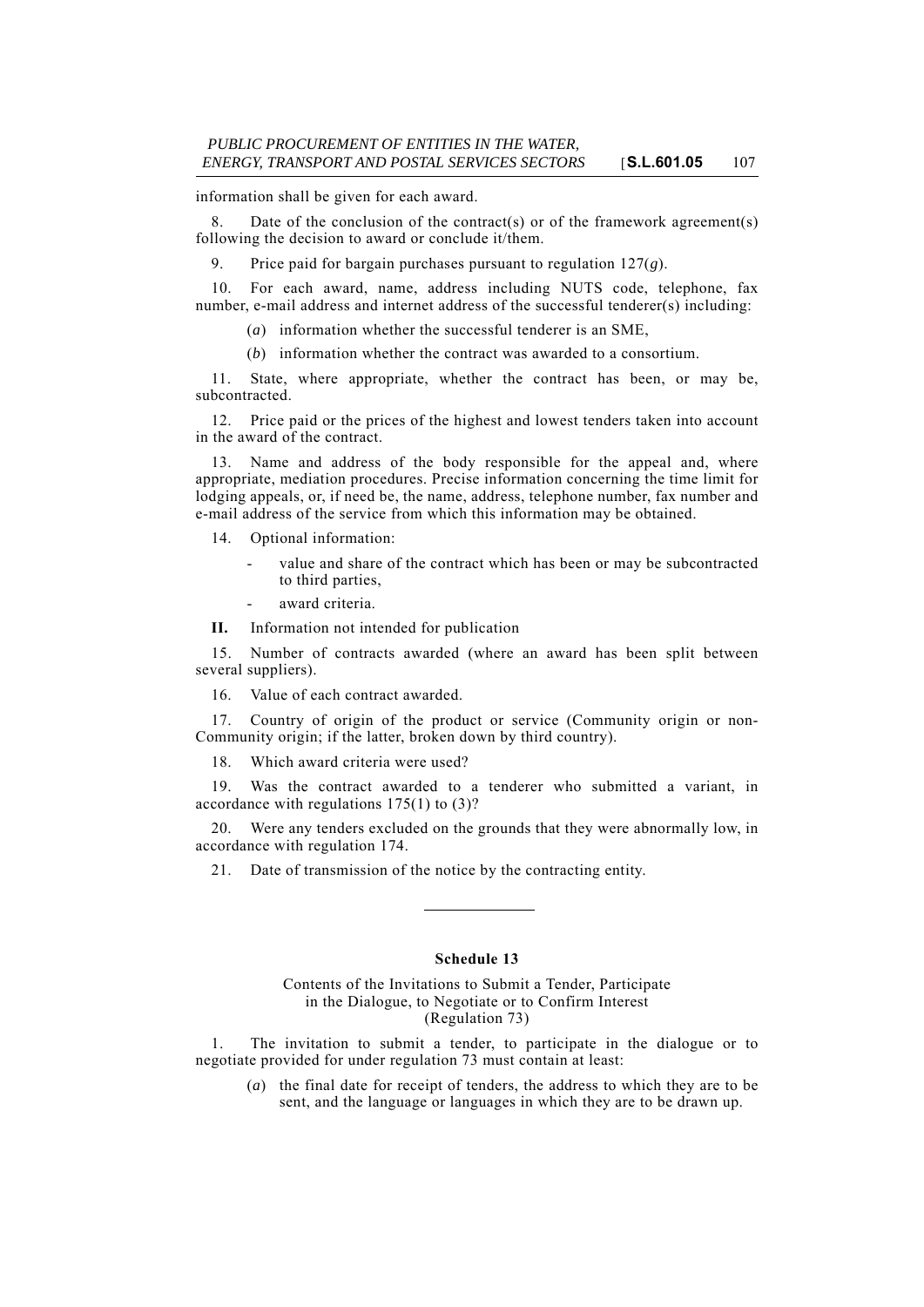However, in the case of contracts awarded through a competitive dialogue or an innovation partnership, this information shall not appear in the invitation to negotiate but it shall appear in the invitation to submit a tender;

- (*b*) in the case of competitive dialogue the date and the address set for the start of consultation and the language or languages used;
- (*c*) a reference to any published call for competition;
- (*d*) an indication of any documents to be attached;
- (*e*) the criteria for the award of the contract, where they are not indicated in the notice on the existence of a qualification system used as a means of calling for competition;
- (*f*) the relative weighting of the contract award criteria or, where appropriate, the order of importance of such criteria, if this information is not given in the contract notice, the notice on the existence of a qualification system or the specifications.

2. When a call for competition is made by means of a periodic indicative notice, contracting entities shall subsequently invite all candidates to confirm their interest on the basis of detailed information on the contract concerned before beginning the selection of tenderers or participants in negotiations.

This invitation shall include at least the following information:

- (*a*) nature and quantity, including all options concerning complementary contracts and, if possible, the estimated time available for exercising those options for renewable contracts, the nature and quantity and, if possible, the estimated publication dates of future notices of competition for works, supplies or services to be put out to tender;
- (*b*) type of procedure: restricted or negotiated;
- (*c*) where appropriate, the date on which the delivery of supplies or the execution of works or services is to commence or terminate;
- (*d*) where electronic access cannot be offered, the address and closing date for the submission of requests for procurement documents and the language or languages in which they are to be drawn up;
- (*e*) the address of the contracting entity;
- (*f*) economic and technical conditions, financial guarantees and information required from economic operators;
- (*g*) the form of the contract which is the subject of the invitation to tender: purchase, lease, hire or hire-purchase, or any combination of those; and
- (*h*) the contract award criteria and their weighting or, where appropriate, the order of importance of such criteria, if this information is not given in the indicative notice or the specifications or in the invitation to tender or to negotiate.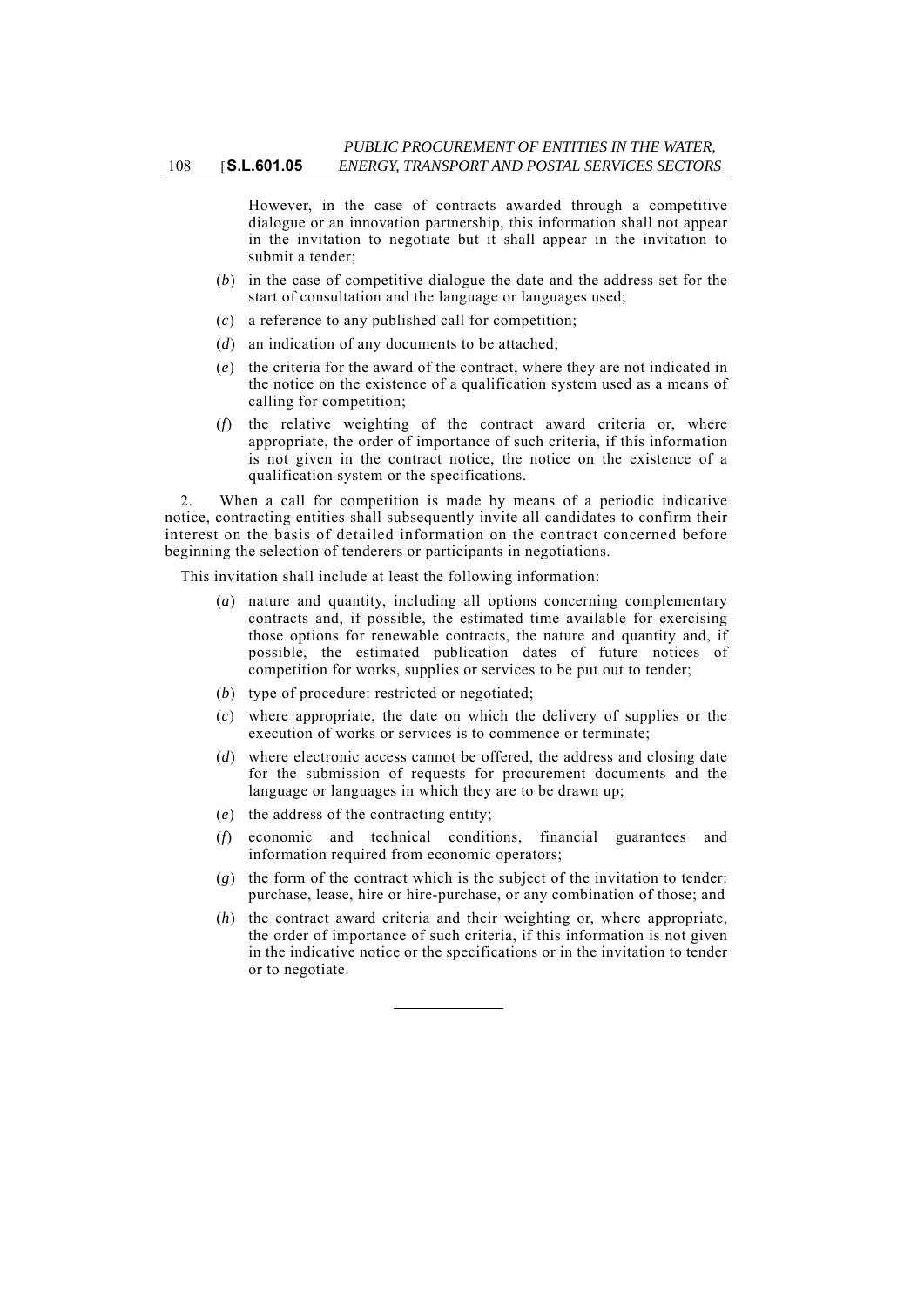#### **Schedule 14**

List of International Social and Environmental Conventions

- ILO Convention 87 on Freedom of Association and the Protection of the Right to Organise;
- ILO Convention 98 on the Right to Organise and Collective Bargaining;
- ILO Convention 29 on Forced Labour;
- ILO Convention 105 on the Abolition of Forced Labour;
- ILO Convention 138 on Minimum Age:
- ILO Convention 111 on Discrimination (Employment and Occupation);
- ILO Convention 100 on Equal Remuneration;
- ILO Convention 182 on Worst Forms of Child Labour;
- Vienna Convention for the protection of the Ozone Layer and its Montreal Protocol on substances that deplete the Ozone Layer;
- Basel Convention on the Control of Transboundary Movements of Hazardous Wastes and their Disposal (Basel Convention);
- Stockholm Convention on Persistent Organic Pollutants (Stockholm POPs Convention);
- Convention on the Prior Informed Consent Procedure for Certain Hazardous Chemicals and Pesticides in International Trade (UNEP/FAO) (The PIC Convention) Rotterdam, 10/09/1998 and its 3 regional Protocols.

### **Schedule 15**

Information to be included in Notices of Modifications of a Contract during its term (Regulation 177(1))

1. Name, identification number (where provided for in national legislation), address including NUTS code, telephone, fax number, e-mail and internet address of the contracting entity and, where different, of the service from which additional information may be obtained.

- 2. Main activity exercised.
- 3. CPV codes.

4. NUTS code for the main location of works in case of works or NUTS code for the main place of delivery or performance in supplies and service.

5. Description of the procurement before and after the modification: nature and extent of the works, nature and quantity or value of supplies, nature and extent of services.

6. Where applicable, increase in price caused by the modification.

7. Description of the circumstances which have rendered necessary the modification.

- 8. Date of contract award decision.
- 9. Where applicable, the name, address including NUTS code, telephone, fax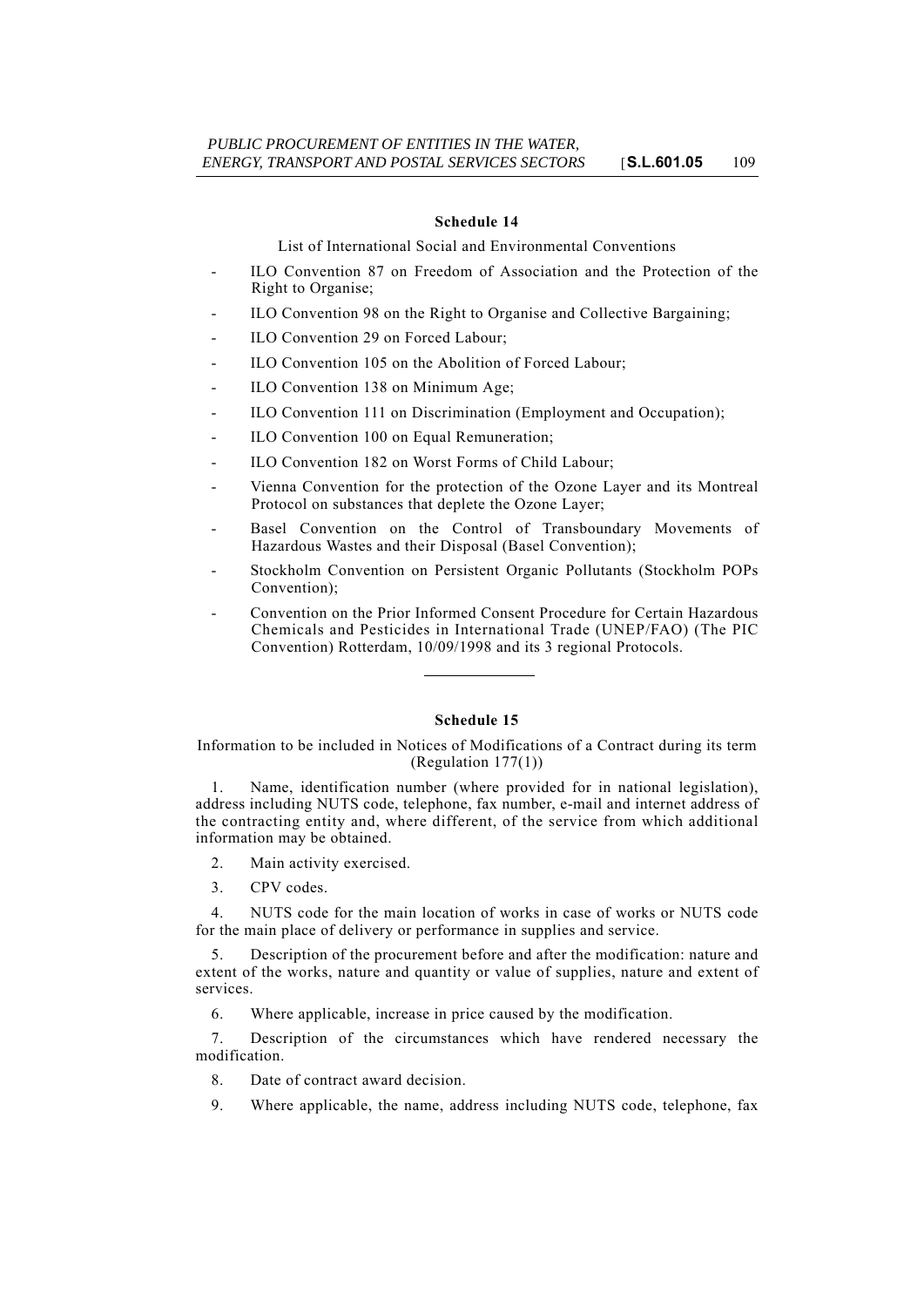number, e-mail address and internet address of the new economic operator or operators.

10. Information whether the contract is related to a project and, or programme financed by Union funds.

11. Name and address of the body responsible for review and, where appropriate, mediation procedures. Precise information concerning the deadline for review procedures, or if need be the name, address, telephone number, fax number and e-mail address of the service from which this information may be obtained.

## **Schedule 16**

Services

(Regulation 134)

| CPV Code                                                                                                                                                                                                                                                                                                                                                                                                                                                                                                                                                                                                                                                                                                                                                                        | Description                                                                                                                                                                                                                                                                                                                                                                                                                   |
|---------------------------------------------------------------------------------------------------------------------------------------------------------------------------------------------------------------------------------------------------------------------------------------------------------------------------------------------------------------------------------------------------------------------------------------------------------------------------------------------------------------------------------------------------------------------------------------------------------------------------------------------------------------------------------------------------------------------------------------------------------------------------------|-------------------------------------------------------------------------------------------------------------------------------------------------------------------------------------------------------------------------------------------------------------------------------------------------------------------------------------------------------------------------------------------------------------------------------|
| 79611000-0; 75200000-8; 75231200-6; 75231240-8; 79622000-0 Health, social and related<br>[Supply services of domestic help personnel]; 79624000-4 [Supply services]<br>services of nursing personnel] and 79625000-1 [Supply services of<br>medical personnell from 85000000-9 to 85323000-9; 85143000-3,<br>98133100-5, 98133000-4 and 98200000-5 and 98500000-8<br>[Private households with employed persons] and 98513000-2 to<br>98514000-9 [Manpower services for households, Agency staff<br>services for households, Clerical staff services for households,<br>Temporary staff for households, Home-help services and Domestic<br>services]                                                                                                                             |                                                                                                                                                                                                                                                                                                                                                                                                                               |
| 85321000-5 and 85322000-2, 75000000-6 [Administration, Administrative, social,<br>defence and social security services], $75121000-0$ , $75122000-7$ , educational, healthcare<br>75124000-1; from 79995000-5 to 79995200-7; from 80000000-4<br>Education and training services to 80660000-8; from 92000000-1<br>to 92342200-2; from 92360000-2 to 92700000-8;<br>79950000-8 [Exhibition, fair and congress organisation services],<br>79951000-5 [Seminar organisation services], 79952000-2 [Event]<br>services], 79952100-3 [Cultural event organisation services],<br>79953000-9 [Festival organisation services], 79954000-6 [Party<br>organisation services], 79955000-3[Fashion shows organisation<br>services], 79956000-0 [Fair and exhibition organisation services] | and cultural services                                                                                                                                                                                                                                                                                                                                                                                                         |
| 75300000-9                                                                                                                                                                                                                                                                                                                                                                                                                                                                                                                                                                                                                                                                                                                                                                      | Compulsory<br>social<br>security<br>services<br>provided that these<br>services are not covered<br>by these regulations<br>where they are organised<br>as non-economic services<br>of general interest. A<br>contracting authority is<br>free to organise the<br>provision of compulsory<br>social services or of other<br>services as services of<br>general interest or as<br>non-economic services of<br>general interest. |
| 75310000-2, 75311000-9, 75312000-6, 75313000-3, 75313100-4, Benefit services<br>75314000-0, 75320000-5, 75330000-8, 75340000-1                                                                                                                                                                                                                                                                                                                                                                                                                                                                                                                                                                                                                                                  |                                                                                                                                                                                                                                                                                                                                                                                                                               |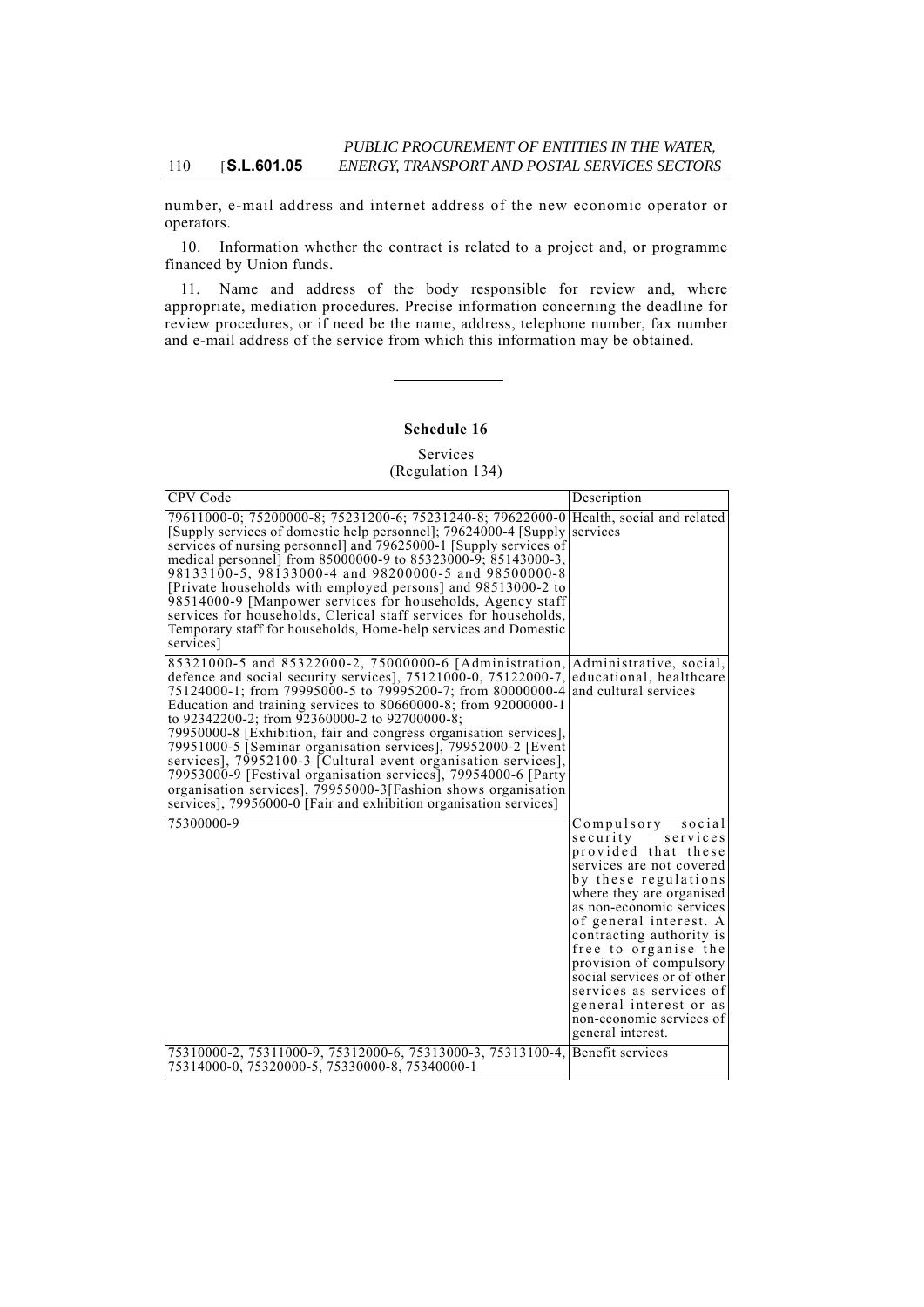# *PUBLIC PROCUREMENT OF ENTITIES IN THE WATER, ENERGY, TRANSPORT AND POSTAL SERVICES SECTORS* [**S.L.601.05** 111

| CPV Code                                                                                                                                                                                                                                                                                                                                                                                                                                                                                                                                                                                 | Description                                                                                                                                                                            |
|------------------------------------------------------------------------------------------------------------------------------------------------------------------------------------------------------------------------------------------------------------------------------------------------------------------------------------------------------------------------------------------------------------------------------------------------------------------------------------------------------------------------------------------------------------------------------------------|----------------------------------------------------------------------------------------------------------------------------------------------------------------------------------------|
| 98000000-3; 98120000-0; 98132000-7; 98133110-8 and Other community, social<br>98130000-3                                                                                                                                                                                                                                                                                                                                                                                                                                                                                                 | and personal services<br>including<br>services<br>furnished by trade<br>unions,<br>political<br>organisations, youth<br>associations and other<br>membership organisation<br>services. |
| 98131000-0                                                                                                                                                                                                                                                                                                                                                                                                                                                                                                                                                                               | Religious services                                                                                                                                                                     |
| 55100000-1 to 55410000-7; 55521000-8 to 55521200-0<br>[55521000-8 Catering services for private households, 55521100-<br>9 Meals-on-wheels services, 55521200-0 Meal delivery service].<br>55520000-1 Catering services, 55522000-5 Catering services for<br>transport enterprises, 55523000-2 Catering services for other<br>enterprises or other institutions, 55524000-9 School catering<br>services 55510000-8 Canteen services, 55511000-5 Canteen and<br>other restricted-clientele cafeteria services, 55512000-2 Canteen<br>management services, 55523100-3 School-meal services | Hotel and restaurant<br>services                                                                                                                                                       |
| 79100000-5 to 79140000-7; 75231100-5                                                                                                                                                                                                                                                                                                                                                                                                                                                                                                                                                     | Legal services, to the<br>extent not excluded<br>pursuant to regulation<br>$18(1)(c)$ to (g), $21(c)$                                                                                  |
| 75100000-7 to 75120000-3; 75123000-4; 75125000-8 to Other administrative<br>75131000-3                                                                                                                                                                                                                                                                                                                                                                                                                                                                                                   | services and government<br>services                                                                                                                                                    |
| 75200000-8 to 75231000-4                                                                                                                                                                                                                                                                                                                                                                                                                                                                                                                                                                 | Provision of services to<br>the community                                                                                                                                              |
| 75231210-9 to 75231230-5; 75240000-0 to 75252000-7;<br>794300000-7; 98113100-9                                                                                                                                                                                                                                                                                                                                                                                                                                                                                                           | Prison related services,<br>public security and<br>rescue services, to the<br>extent not excluded<br>pursuant to regulation<br>18(1)                                                   |
| 79700000-1 to 79721000-4 [Investigation and security services,<br>Security services, Alarm-monitoring services, Guard services, security services<br>Surveillance services, Tracing system services, Absconder-tracing<br>services, Patrol services, Identification badge release services,<br>Investigation services and Detective agency services] 79722000-<br>1[Graphology services], 79723000-8 [Waste analysis services]                                                                                                                                                           | Investigation<br>and                                                                                                                                                                   |
| 98900000-2 [Services provided by extra-territorial organisations International services<br>and bodies] and 98910000-5 [Services specific to international<br>organisations and bodies]                                                                                                                                                                                                                                                                                                                                                                                                   |                                                                                                                                                                                        |
| 64000000-6 [Postal and telecommunications services], 64100000- Postal Services<br>7 [Post and courier services], 64110000-0 [Postal services],<br>64111000-7 [Postal services related to newspapers and<br>periodicals], 64112000-4 [Postal services related to letters],<br>64113000-1 [Postal services related to parcels], 64114000-8 [Post<br>office counter services], 64115000-5 [Mailbox rental], 64116000-<br>2 [Post-restante services], 64122000-7 [Internal office mail and<br>messenger services]                                                                            |                                                                                                                                                                                        |
| 50116510-9 [Tyre-remoulding services], 71550000-8 [Blacksmith Miscellaneous services<br>services]                                                                                                                                                                                                                                                                                                                                                                                                                                                                                        |                                                                                                                                                                                        |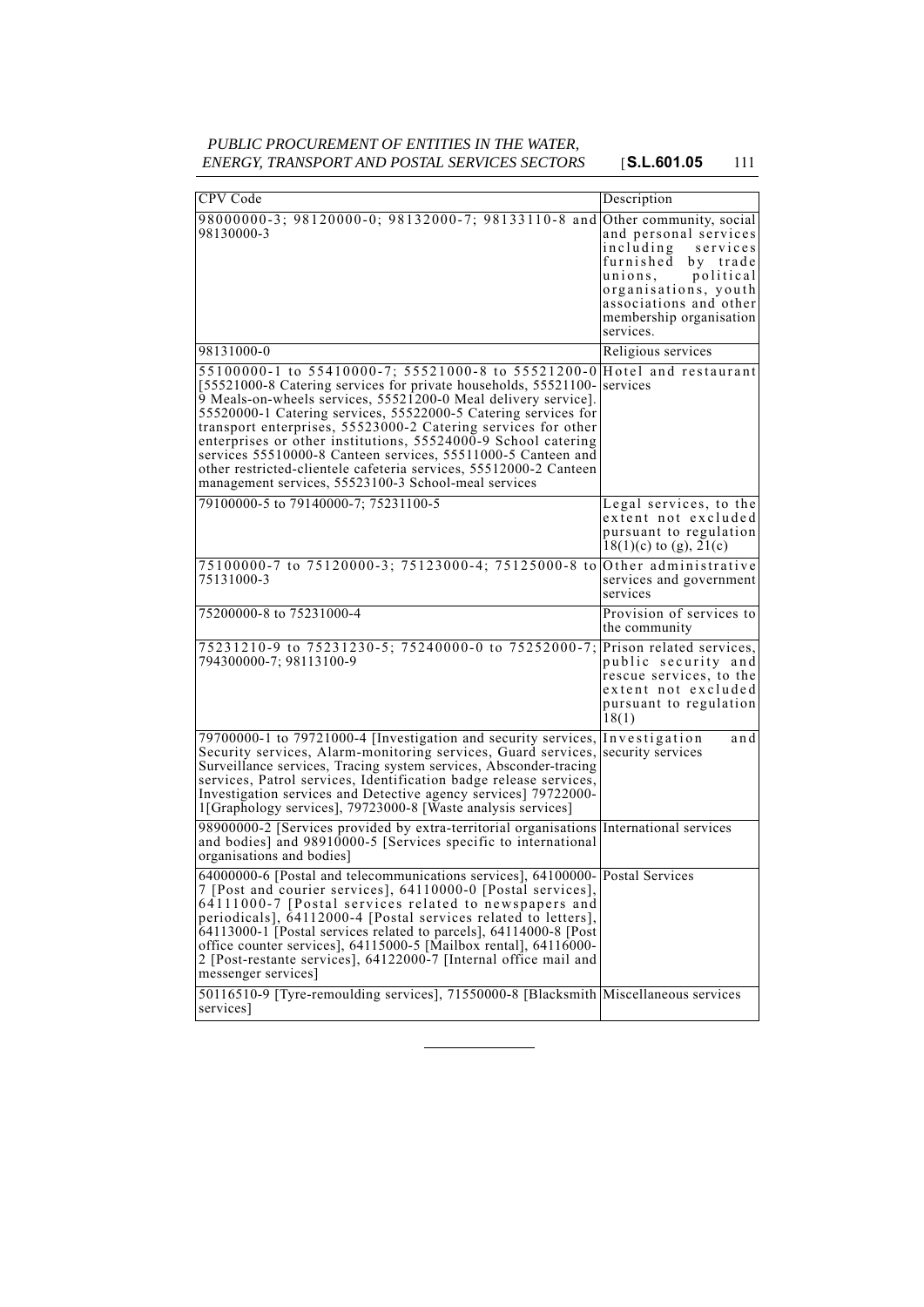## **Schedule 17**

## Information to be included in Notices concerning Contracts for Social and Other Specific Services (Regulation 135)

## Part A Contract notice

Name, identification number (where provided for in national legislation), address including NUTS code, telephone, fax number, e-mail and internet address of the contracting entity and, where different, of the service from which additional information may be obtained.

2. Main activity exercised.

3. Description of the services or categories thereof and where applicable, incidental works and supplies to be procured, including an indication of the quantities or values involved, CPV codes.

4. NUTS code for the main place of performance of the services.

5. Where appropriate, state whether the contract is reserved for sheltered workshops or whether its performance is reserved in the context of sheltered employment programmes.

6. Main conditions to be fulfilled by the economic operators in view of their participation, or, where appropriate, the electronic address where detailed information may be obtained.

7. Time limit(s) for contacting the contracting entity in view of participation.

8. Any other relevant information.

Part B Periodic indicative notice

1. Name, identification number (where provided for in national legislation), address including NUTS code, e-mail and internet address of the contracting entity.

- 2. Brief description of the contract in question including CPV codes.
- 3. As far as already known:
	- (*a*) NUTS code for the main location of works in case of works or NUTS code for the main place of delivery or performance in case of supplies and services,
	- (*b*) time-frame for delivery or provision of supplies, works or services and duration of the contract,
	- (*c*) conditions for participation, including:
		- (i) where appropriate, indication whether the contract is restricted to sheltered workshops, or whether its execution is restricted to the framework of protected job programmes,
		- (ii) where appropriate, indication whether the execution of the service is reserved by law, regulation or administrative provision to a particular profession,
	- (*d*) brief description of the main features of the award procedure to be applied.

4. A reference to the fact that interested economic operators shall advise the contracting entity of their interest in the contract or contracts and time limits for receipt of expressions of interest and address to which expressions of interest shall be transmitted.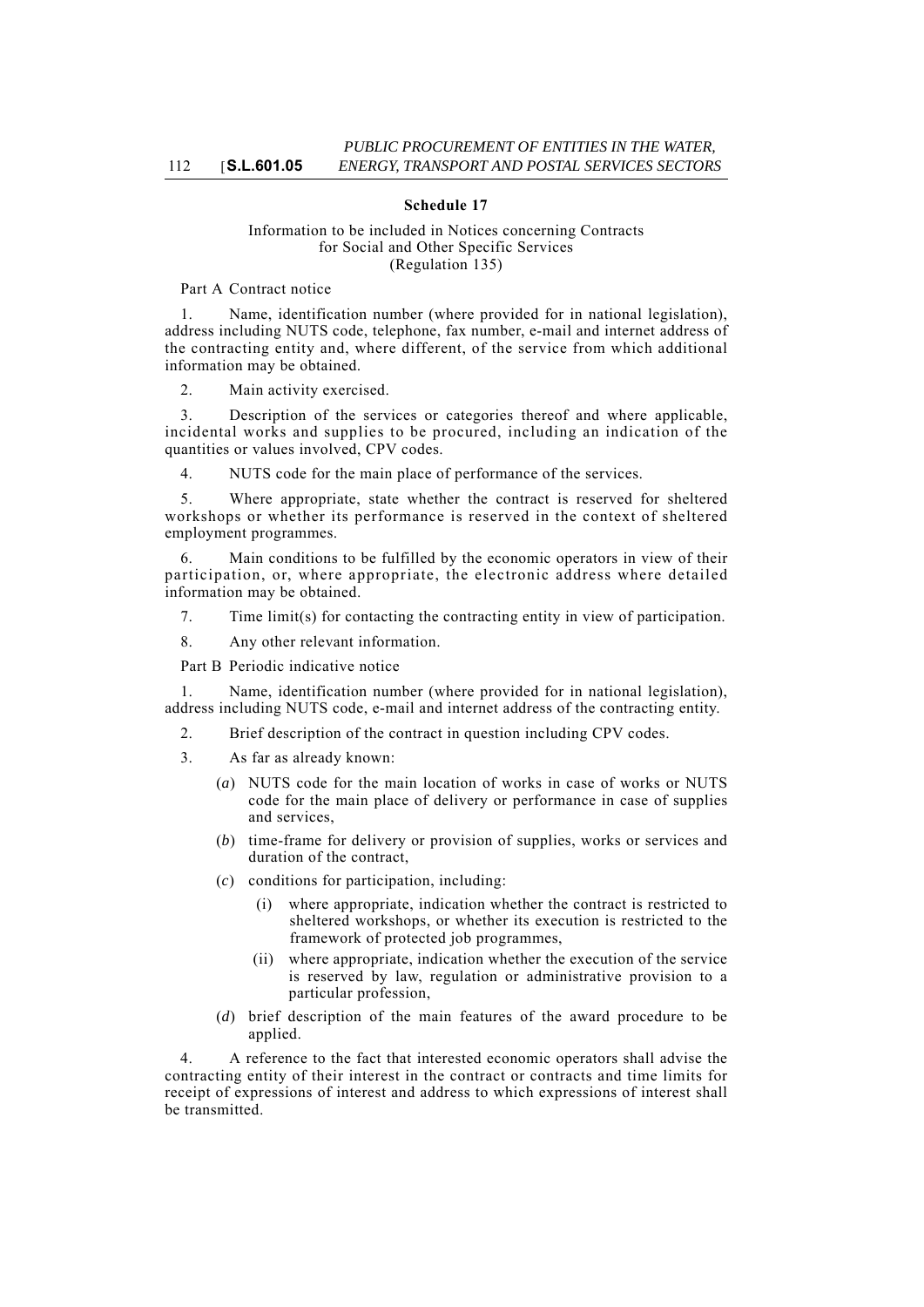Part C Notice on the existence of a qualification system

1. Name, identification number (where provided for in national legislation), address including NUTS code, e-mail and internet address of the contracting entity.

2. Brief description of the contract in question including CPV codes.

- 3. As far as already known:
	- (*a*) NUTS code for the main location of works in case of works or NUTS code for the main place of delivery or performance in case of supplies and services,
	- (*b*) time-frame for delivery or provision of supplies, works or services and duration of the contract,
	- (*c*) conditions for participation, including:
		- (i) where appropriate, indication whether the contract is restricted to sheltered workshops, or whether its execution is restricted to the framework of protected job programmes,
		- (ii) where appropriate, indication whether the execution of the service is reserved by law, regulation or administrative provision to a particular profession,
	- (*d*) brief description of the main features of the award procedure to be applied.

4. A reference to the fact that interested economic operators shall advise the contracting entity of their interest in the contract or contracts and time limits for receipt of expressions of interest and address to which expressions of interest shall be transmitted.

5. Period of validity of the qualification system and the formalities for its renewal.

Part D Contract award notice

1. Name, identification number (where provided for in national legislation), address including NUTS code, telephone, fax number, e-mail and internet address of the contracting entity and, where different, of the service from which additional information may be obtained.

2. Main activity exercised.

3. At least a summary indication of the nature and quantity of the services and where applicable, incidental works and supplies provided.

4. Reference of publication of the notice in the Official Journal of the European Union.

- 5. Number of tenders received.
- 6. Name and address of the chosen economic operator(s).
- 7. Any other relevant information.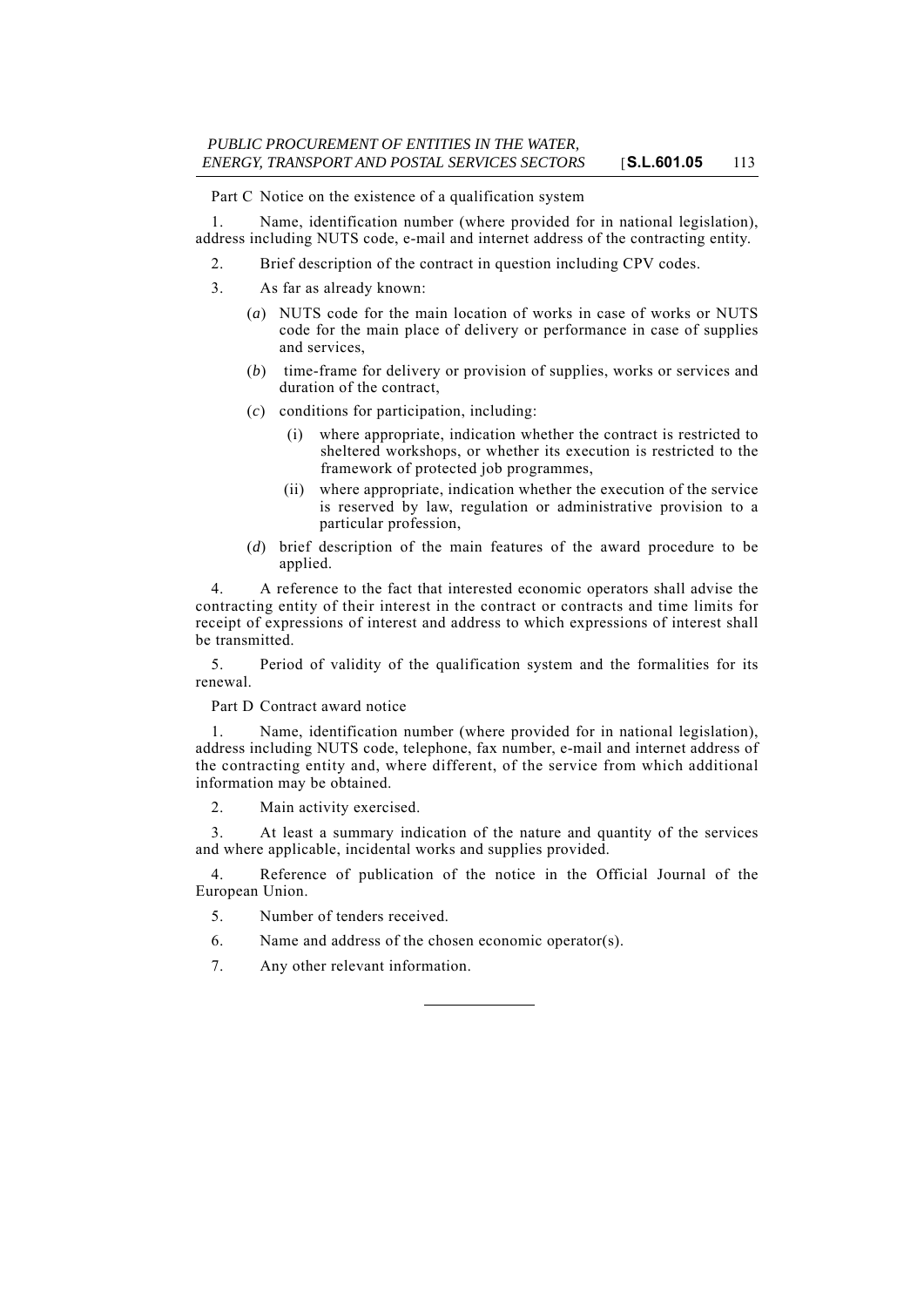## **Schedule 18**

## Information to be included in the Design Contest Notice (Regulation 68(1)

1. Name, identification number (where provided for in national legislation), address including NUTS code, telephone, fax number, e-mail and internet address of the contracting entity and, where different, of the service from which additional information may be obtained.

- 2. Main activity exercised.
- 3. Project description (CPV codes).
- 4. Nature of the contest: open or restricted.
- 5. In the case of open contests: final date for receipt of projects.
- 6. In the case of restricted contests:
	- (*a*) the number of participants envisaged, or range;
	- (b) where applicable, names of participants already selected;
	- (c) criteria for the selection of participants;
	- (d) final date for receipt of requests to participate.

7. Where applicable, indication of whether participation is reserved to a particular profession.

- 8. Criteria to be applied in the evaluation of projects.
- 9. Where applicable, names of the selected members of the jury.
- 10. Indication of whether the decision of the jury is binding on the authority.
- 11. Where applicable, number and value of prizes.
- 12. Where applicable, details of payments to all participants.

13. Indication of whether the prize-winners are permitted any follow-up contracts.

14. Name and address of the body responsible for the appeal and, where appropriate, mediation procedures. Precise information concerning the time limit for lodging appeals, or, if need be, the name, address, telephone number, fax number and e-mail address of the service from which this information may be obtained.

- 15. Date of dispatch of the notice.
- 16. Any other relevant information.

## **Schedule 19**

#### Information to be included in the Results of Design Contest Notices (Regulation 68(1)

1. Name, identification number (where provided for in national legislation), address including NUTS code, telephone, fax number, e-mail and internet address of the contracting entity and, where different, of the service from which additional information may be obtained.

2. Main activity exercised.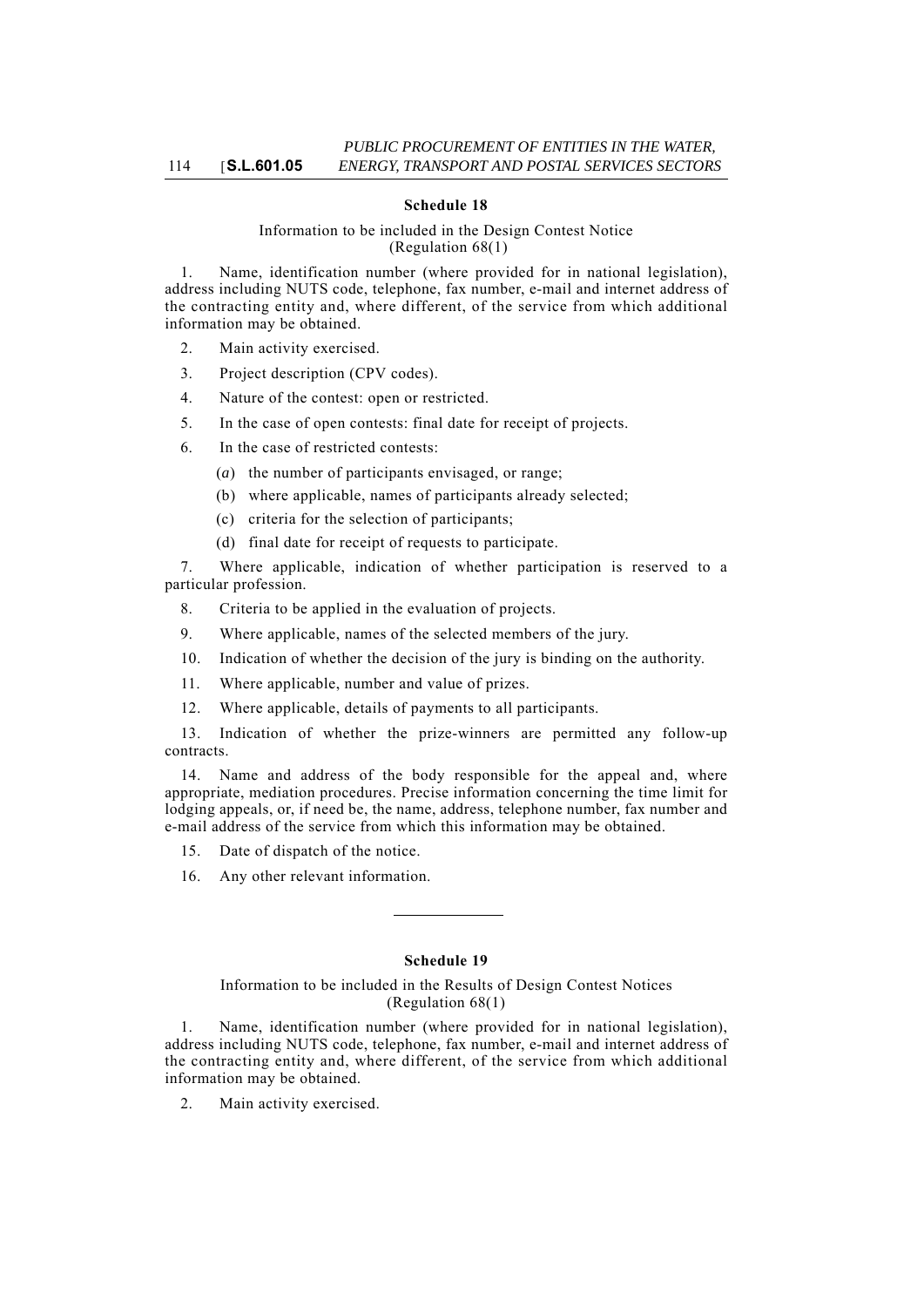- 3. Project description (CPV codes).
- 4. Total number of participants.
- 5. Number of foreign participants.
- 6. Winner(s) of the contest.
- 7. Where applicable, the prize(s).
- 8. Other information.
- 9. Reference of the design contest notice.

10. Name and address of the body responsible for the appeal and, where appropriate, mediation procedures. Precise information concerning the time limit for lodging appeals, or, if need be, the name, address, telephone number, fax number and e-mail address of the service from which this information may be obtained.

11. Date of dispatch of the notice.

*Added by: L.N. 26 of 2018.*

## **Schedule 20**

## INFORMATION TO BE INCLUDED IN THE NOTICE ON THE EXISTENCE OF A QUALIFICATION SYSTEM (as referred to in regulations  $89(2)(b)$  and  $169(10)$ )

1. Name, identification number (where provided for in national legislation), address including NUTS code, telephone, fax number, e-mail and internet address of the contracting entity and, where different, of the service from which additional information may be obtained.

2. Main activity exercised.

3. Where appropriate, state whether the contract is reserved for sheltered workshops or whether its performance is reserved in the context of sheltered employment programmes.

4. Purpose of the qualification system (description of the products, services or works or categories thereof to be procured through the system - CPV codes). NUTS code for the main location of works in case of works or NUTS code for the main place of delivery or performance in supplies and service.

5. Conditions to be fulfilled by the economic operators in view of their qualification pursuant to the system and the methods according to which each of those conditions will be verified. Where the description of such conditions and verification methods is voluminous and based on documents available to interested economic operators, a summary of the main conditions and methods and a reference to those documents shall be sufficient.

6. Period of validity of the qualification system and the formalities for its renewal.

7. Reference to the fact that the notice acts as the call for competition.

8. Address where further information and documentation concerning the qualification system can be obtained (where different from the addresses mentioned